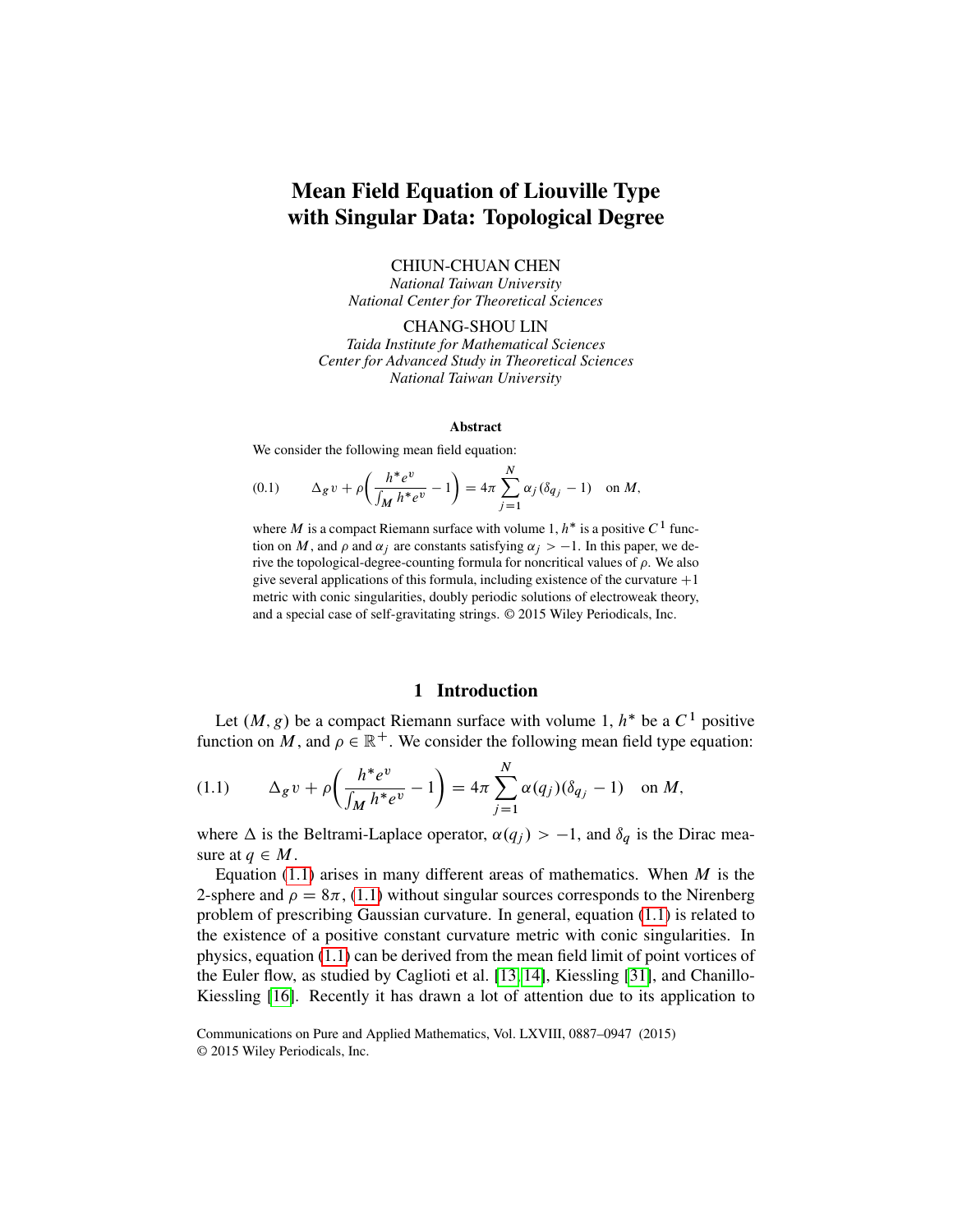Chern-Simons-Higgs theory (see Hong-Kim-Pac [\[28\]](#page-59-1) and Jackiw-Weinberg [\[29\]](#page-59-2)) and to the electroweak theory (see Ambjorn-Olesen [\[5\]](#page-57-0)). For the recent mathematical development, we refer the readers to Nolasco-Tarantello [\[42](#page-59-3)[–44\]](#page-59-4), Spruck-Yang [\[48–](#page-59-5)[50\]](#page-60-0), Tarantello [\[54\]](#page-60-1), and Yang [\[57\]](#page-60-2). See also [\[7,](#page-58-3) [12,](#page-58-4) [15,](#page-58-5) [21,](#page-58-6) [24](#page-58-7)[–26,](#page-59-6) [30,](#page-59-7) [39,](#page-59-8) [40\]](#page-59-9).

The purpose of this paper is to derive the formula for counting the Leray-Schau-der degree for all solutions to equation [\(1.1\)](#page-0-0) with noncritical parameter  $\rho$ . When  $\alpha(q_i) = 0 \ \forall j$ , the formula was obtained in [\[19\]](#page-58-8). In this paper, we would like to extend our previous result to cover the case with multiple singular sources. The singular case is generally considered more important due to its application to physics, where vortices are always present in the models. On the other hand, when we compute the topological degree for a system of equations, e.g., the SU(3) Toda system, the shadow system, which is a reduction from the Toda system to a single equation, always contains singular sources even when the Toda system does not have singularity. Thus we could consider this paper to be the first step for computing the topological degree for systems.

Conventionally, equation [\(1.1\)](#page-0-0) can be transformed to the case without singularity, but with  $h^*$  vanishing at some points. Let  $G(x, q)$  be the Green function

(1.2) 
$$
\begin{cases} \Delta_x G(x,q) = -\delta_q(x) + 1, \\ \int_M G(x,q) dx = 0. \end{cases}
$$

In terms of the Green function, a solution  $v(x)$  of [\(1.1\)](#page-0-0) can be written as

(1.3) 
$$
v(x) = u(x) - 4\pi \sum_{k=1}^{N} \alpha(q_k) G(x, q_k).
$$

Then [\(1.1\)](#page-0-0) is equivalent to the following:

<span id="page-1-0"></span>(1.4) 
$$
\Delta u + \rho \left( \frac{h e^u}{\int_M h e^u} - 1 \right) = 0 \quad \text{in } M,
$$

where

(1.5) 
$$
h(x) = h^*(x) \exp\left\{-\sum_{k=1}^N 4\pi \alpha(q_k) G(x, q_k)\right\}.
$$

Here  $h \ge 0$  in M, and near each  $q_j$ ,  $h(x)$  has the form in a local coordinate:

<span id="page-1-1"></span>(1.6) 
$$
h(x) = h_j(x)|x - q_j|^{2\alpha(q_j)} \text{ for } |x - q_j| \ll 1,
$$

where  $h_i(x) > 0$ .

Throughout the paper, we shall consider equation [\(1.4\)](#page-1-0) satisfying [\(1.6\)](#page-1-1) for some  $\alpha(q_i) > -1$  at each  $q_i$ . Let  $\mathbb{N}^+$  denote the set of positive integers. It is well-known that if  $\rho \notin \Sigma$ , where

$$
\Sigma := \{ 8m\pi + \Sigma_{q \in A} 8\pi (1 + \alpha(q)) \mid A \subset \{q_1, \ldots, q_N\}, m \in \mathbb{N}^+ \cup \{0\} \} \setminus \{0\},\
$$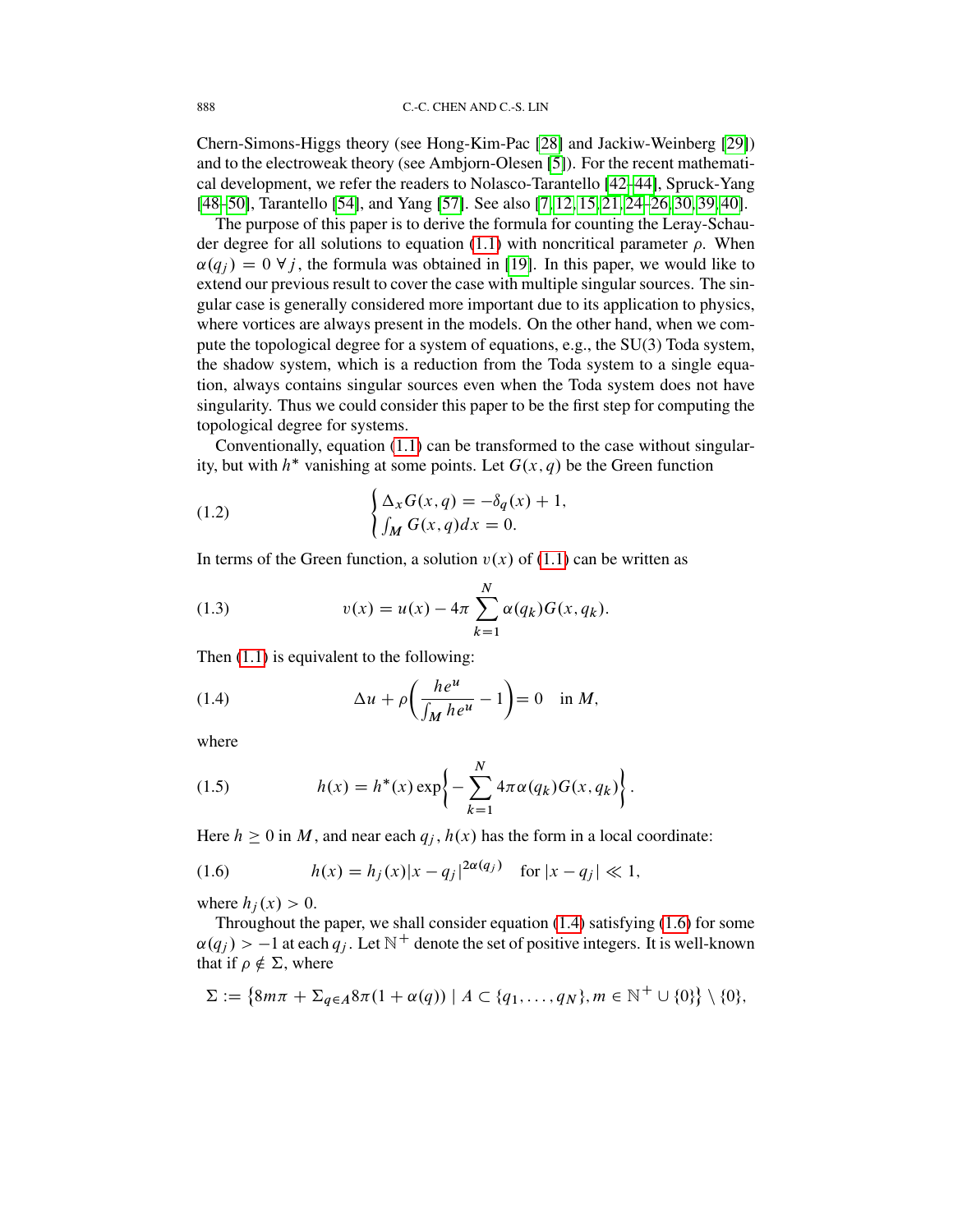then the a priori bound holds; i.e., there exists a constant  $C$  such that for all solutions of [\(1.4\)](#page-1-0),

$$
|u(x)| \leq C \quad \forall x \in M.
$$

The study of a priori bounds began with the work of Brezis-Merle [\[11\]](#page-58-9) and Li-Shafrir [\[33\]](#page-59-10) for the case without singularities, and Bartolucci and Tarantello [\[10\]](#page-58-10) for  $(1.4)$  with singular sources; see also  $[6, 8, 30, 46, 51-53]$  $[6, 8, 30, 46, 51-53]$  $[6, 8, 30, 46, 51-53]$  $[6, 8, 30, 46, 51-53]$  $[6, 8, 30, 46, 51-53]$  $[6, 8, 30, 46, 51-53]$ . After establishing the a priori bound, a further study naturally leads to the computation of the topological degree of [\(1.4\)](#page-1-0).

Equation [\(1.4\)](#page-1-0) is invariant by adding a constant to the solutions. Hence we can always normalize u to satisfy  $\int_M u = 0$ . Let  $\mathring{H}^1$  be the space

$$
\mathring{H}^1 = \left\{ u \in H^1(M) : \int_M u = 0 \right\}.
$$

Set

(1.7) 
$$
T_{\rho}u = \rho \Delta^{-1} \bigg( \frac{he^u}{\int_M he^u} - 1 \bigg),
$$

which maps  $\hat{H}^1(M)$  into itself. The existence of a priori bounds implies there is a large  $R > 0$  such that  $(I + T_\rho)u \neq 0$  for any  $u \in \partial B_R$ , where  $B_R = \{v \in \mathring{H}^1 \mid$  $||v||_{H^1} \leq R$ . Therefore the Leray-Schauder degree

$$
d_{\rho} := \deg(I + T_{\rho}, B_R, 0)
$$

is well-defined provide that  $\rho \notin \Sigma$ . Write

$$
\Sigma = \{8\pi n_k \mid n_1 < n_2 < \cdots\}.
$$

The homotopy invariance of the topological degree implies

- $d_{\rho}$  is a constant for  $\frac{\rho}{8\pi} \in (n_k, n_{k+1}), k = 0, 1, \dots$ . Here  $n_0 = 0$ .
- $d_{\rho}$  is independent of  $h^*$  as long as  $h^*$  is a  $C^1$  positive function.

To state our formula for  $d_{\rho}$ , we consider the following generating function g:

(1.8) 
$$
g(x) = (1 + x + x^{2} + \cdots)^{-\chi(M) + N} \prod_{j=1}^{N} (1 - x^{1 + \alpha(q_{j})}),
$$

where  $\chi(M) = 2 - 2g$  is the Euler characteristic of M. We note that if  $-\chi(M)$  +  $N < 0$ ,  $(1 + x + x^2 + \cdots)^{-\chi(M)+N} = (1-x)^{\chi(M)-N}$ . Write  $g(x)$  in the powers of  $x$ :

$$
g(x) = 1 + b_1 x^{n_1} + b_2 x^{n_2} + \dots + b_k x^{n_k} + \dots
$$

The degree  $d_{\rho}$  can be written in terms of  $b_j$ , as shown in the following theorem: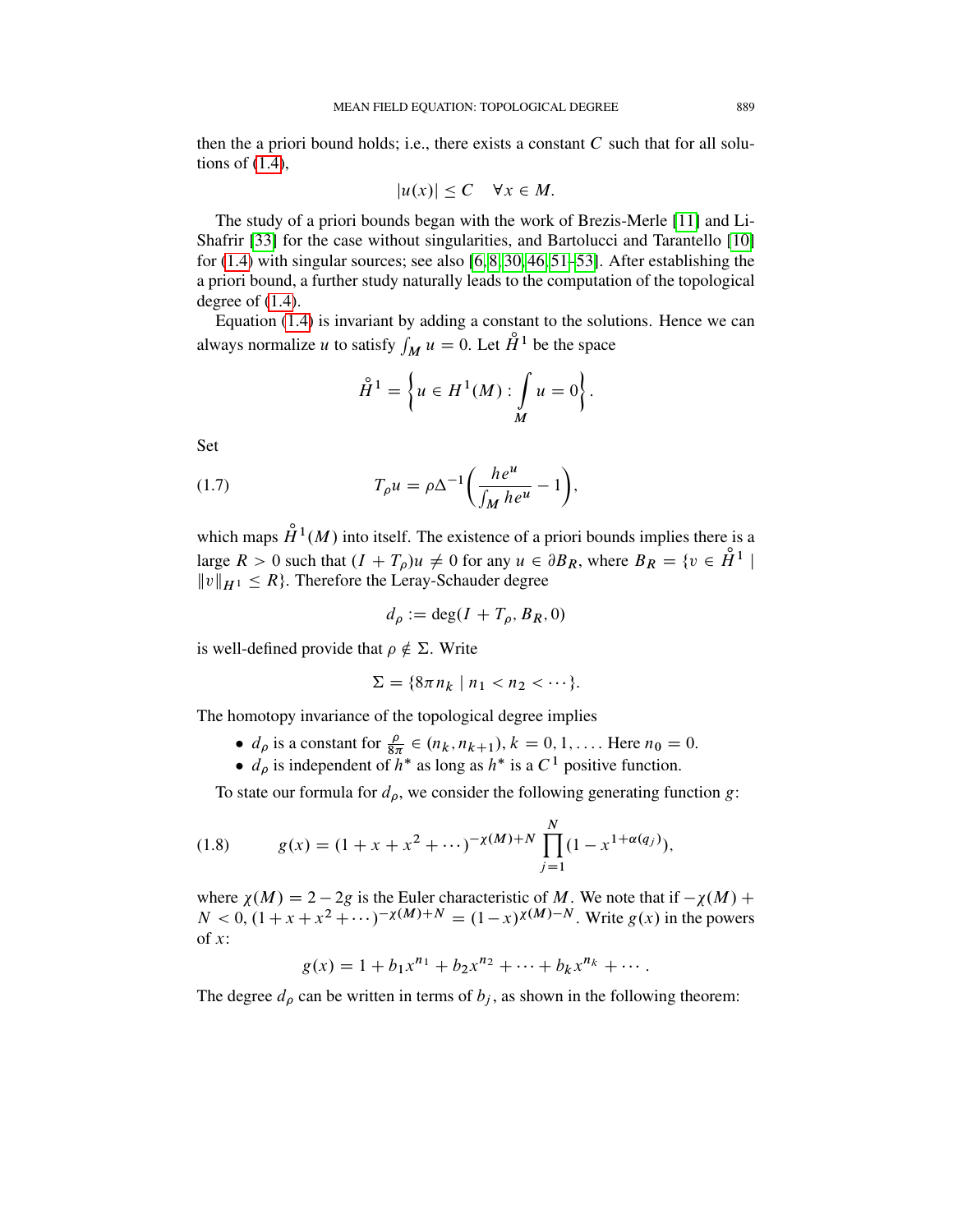<span id="page-3-2"></span>THEOREM 1.1. Let  $d_{\rho}$  be the Leray-Schauder degree for [\(1.4\)](#page-1-0). Suppose  $8\pi n_k$  <  $\rho < 8\pi n_{k+1}$ . Then

$$
d_{\rho} = \sum_{j=0}^{k} b_j,
$$

*where*  $b_0 = 1$ *.* 

For the applications, it often requires that  $\alpha(q_i) \in \mathbb{N}^+$ . In this case,  $\Sigma =$  $\{8m\pi \mid m \in \mathbb{N}^+\}$ . Suppose  $\chi(M) \leq 0$ . Then

<span id="page-3-1"></span>(1.9)  
\n
$$
g(x) = (1 + x + x^{2} + \cdots)^{-\chi(M)} \prod_{j=1}^{N} \frac{1 - x^{1 + \alpha(q_{j})}}{1 - x}
$$
\n
$$
= (1 + x + x^{2} + \cdots)^{-\chi(M)} \prod_{j=1}^{N} (1 + x + x^{2} + \cdots + x^{\alpha(q_{j})})
$$
\n
$$
= 1 + b_{1}x + b_{2}x^{2} + \cdots + b_{k}x^{k} + \cdots.
$$

Clearly  $b_j \ge 0$  for any  $j \ge 1$ . Thus

$$
d_{\rho} = 1 + \sum_{j=1}^{k} b_j \ge 1 > 0
$$

if  $8\pi k < \rho < 8\pi (k + 1)$ . Hence we have the following corollary:

<span id="page-3-3"></span>COROLLARY 1.2. *Suppose*  $\alpha(q_j) \in \mathbb{N}^+$  and  $\chi(M) \leq 0$ . Then  $d_\rho > 0$  if  $\rho \neq 8\pi m$ *for all*  $m \in \mathbb{N}^+$ *. Furthermore, equation* [\(1.4\)](#page-1-0) *always has a solution if the genus of* M *is not zero.*

Let  $M$  be a torus. We consider the following equation:

(1.10) 
$$
\Delta u + e^u = 4\pi \sum_{j=1}^l \alpha_j \delta_{p_j} \quad \text{on } M,
$$

where  $p_i \neq p_j$  and  $\alpha_j \in \mathbb{N}$ . In geometry, a solution of this equation gives rise to a positive constant curvature metric with conic singularities at  $p_1, \ldots, p_l$ . Integrat-ing [\(1.10\)](#page-3-0), we can calculate the integral of  $e^u$  and show that (1.10) is equivalent to

<span id="page-3-0"></span>
$$
\Delta u + \rho \left( \frac{e^u}{\int_M e^u} - 1 \right) = 4\pi \sum_{j=1}^l \alpha_j (\delta_{p_j} - 1) \quad \text{on } M,
$$

where  $\rho = 4\pi \sum_{j=1}^{l} \alpha_j$ . Hence [\(1.10\)](#page-3-0) is a special case of [\(1.1\)](#page-0-0). Suppose  $\sum_{j=1}^{l} \alpha_j$ is an odd integer. Then the Leray-Schauder degree of [\(1.10\)](#page-3-0) is well-defined. Applying Theorem 1.1, we have the following result: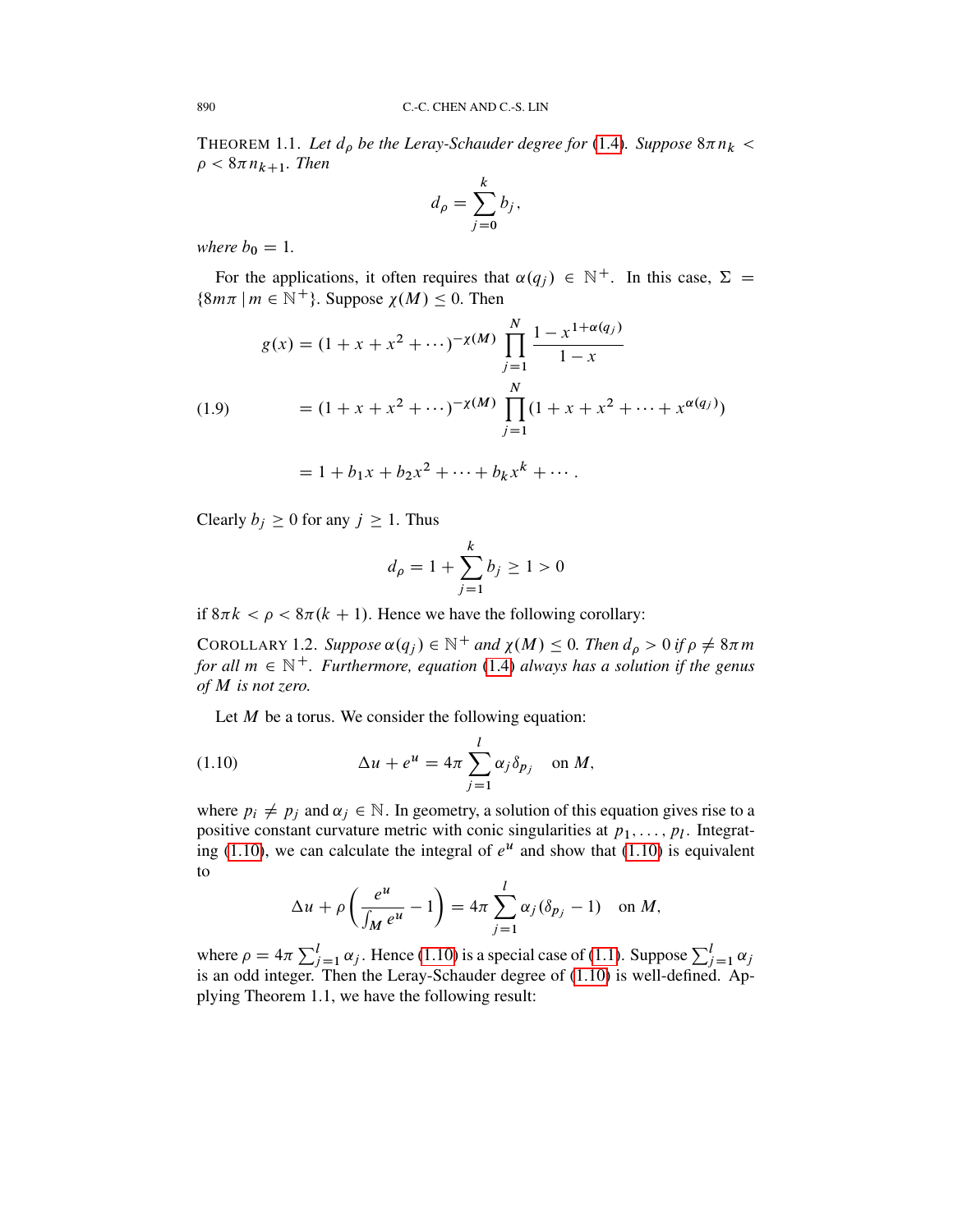<span id="page-4-0"></span>THEOREM 1.3. Suppose  $\alpha_j \in \mathbb{N}$  and  $\sum_{j=1}^l \alpha_j$  is an odd integer. Then the Leray-*Schauder degree for* [\(1.10\)](#page-3-0) *is*  $\prod_{j=1}^{l} (1 + \alpha_j) ]/2$ .

PROOF. By [\(1.9\)](#page-3-1), the generating function  $g(x)$  is

$$
g(x) = \prod_{j=1}^{l} \frac{1 - x^{\alpha_j + 1}}{1 - x} = \prod_{j=1}^{l} (1 + x + x^2 + \dots + x^{\alpha_j})
$$
  
= 1 + b\_1x + b\_2x^2 + \dots + b\_kx^k + \dots + x^m,

where  $m = \sum_{j=1}^{l} \alpha_j$ . Now  $\rho = 4\pi m = 8\pi \frac{m}{2}$ . Since *m* is odd, *m* lies between two integers  $\frac{m-1}{2}$  and  $\frac{m+1}{2}$ . Thus the Leray-Schauder degree  $\delta_{\rho}$  can be computed via the formula

$$
d_{\rho} = \sum_{k=0}^{\frac{m-1}{2}} b_k = \frac{1}{2} \sum_{k=0}^{m} b_k = \frac{g(1)}{2} = \frac{\prod_{j=1}^{l} (1 + \alpha_j)}{2},
$$

where we use the fact that  $b_k$  satisfies

$$
b_{m-k} = b_k, \quad k = 0, 1, \dots, m.
$$

In [\[17\]](#page-58-13), we can prove a stronger version of Theorem [1.3:](#page-4-0)

THEOREM A. *For any configuration*  $(p_1, \ldots, p_l) \in M^l := M \times \cdots \times M$ , the *number of solutions to*  $(1.10) \leq \prod_{j=1}^{l} (1 + \alpha_j) / 2$  $(1.10) \leq \prod_{j=1}^{l} (1 + \alpha_j) / 2$ .

Theorem [1.3](#page-4-0) has important application for the Chern-Simons-Higgs equation. See Section [6.](#page-31-0) We believe that the degree formula obtained in Theorem [1.1](#page-3-2) is useful to other problems. In Section 6 [6,](#page-31-0) we will give some applications of it.

To prove Theorem [1.1,](#page-3-2) we will adopt the same strategy from [\[18,](#page-58-14) [19\]](#page-58-8). For some technical reasons, we first consider the case when all  $\alpha(q_i)$  are not positive integers, and we prove Theorem [1.1](#page-3-2) under this assumption. First we note that it is easy to see that  $d_{\rho} = 1$  if  $\rho \in (0, 8\pi n_1)$ . Let  $d_m^{\perp} = \lim_{\rho \uparrow n_m} d_{\rho}$  and  $d_m^+$  =  $\lim_{\rho \downarrow n_m} d_\rho$ . The crucial step for Theorem [1.1](#page-3-2) is to compute the jump  $d_m^+ - d_m^-$ . Obviously this jump is due to the occurrences of blowing up solutions of [\(1.4\)](#page-1-0) with  $\rho = \rho_k \to 8\pi n_m$  as  $k \to \infty$ . Hence we have two tasks: one is to find all blowup solutions, and the other is to compute the topological degree contributed by each blowup solution. In order to ensure that our methods are working, we assume the following assumptions throughout the paper:

- (i) all  $\alpha(q_i)$  are not positive integers, and
- (ii) there exist some nondegenerate conditions of  $h$ .

For the precise statement of (ii), see Section [2.](#page-6-0) Under these conditions, we will first prove Theorem [1.1](#page-3-2) for all  $\alpha(q_i) \notin \mathbb{N}^+$ . When  $\alpha(q_i)$  is a positive integer for some  $q_i$ , we use  $(1.4)_k$  $(1.4)_k$  to denote equation (1.4) with  $\alpha(q_i)$  replaced by  $\alpha_k(q_i)$ . In this case, for any  $\rho \notin \Sigma$ , we find a sequence  $\alpha_{j,k} \to \alpha(q_j)$  as  $k \to \infty$  such that  $\rho$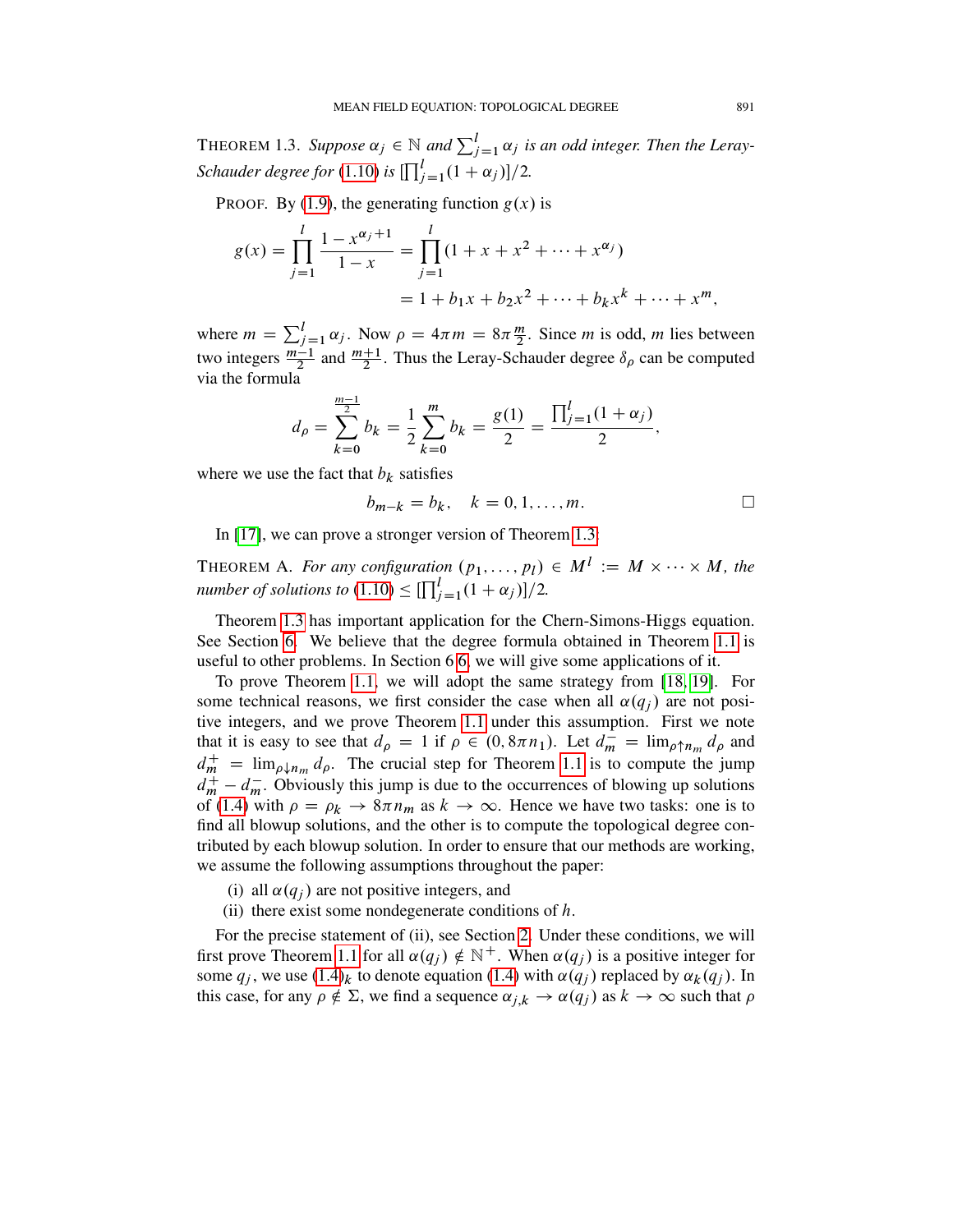is not a critical parameter for equation  $(1.4)_k$  $(1.4)_k$  with  $\alpha_k(q_i) = \alpha_{i,k}$ . Then by taking the limit  $k \to \infty$ , we can obtain the degree-counting formula for  $\alpha(q_i) \in \mathbb{N}^+$ .

Under assumptions (i) and (ii), our first task is contained in the following result, which was proved in [\[20\]](#page-58-15).

<span id="page-5-0"></span>THEOREM B. Suppose  $h^* \in C^3$  and assumptions (i) and (ii) hold. Then there  $are \epsilon_0 > 0$  *and*  $C > 0$  *such that for any solution* u *of* [\(1.4\)](#page-1-0) *with*  $\rho \in (8\pi n_m - 1)$  $\epsilon_0$ ,  $8\pi n_m + \epsilon_0$ , either  $|u(x)| \leq C$ ,  $\forall x \in M$  *or*  $u \in S_\rho(Q)$ .

The set  $S_\rho(Q)$  describes the approximate profiles of a sequence of blowup so-lutions of [\(1.4\)](#page-1-0) for which the blowup set is  $Q = \{p_1^0, \ldots, p_m^0\}$ . We defer the definition of  $S_{\rho}(Q)$  to Section [2.](#page-6-0) When  $p_i^0 \notin \{q_1, \ldots, q_N\}$  for all  $i = 1, 2, \ldots, m$ , the topological degree for all solutions in  $S_{\rho}(Q)$  has been computed in [\[19\]](#page-58-8). With Theorem B, our main task of this paper is to compute the topological degree for all solutions in  $S_{\rho}(Q)$  when  $Q \cap \{q_1, \ldots, q_N\} \neq \phi$ .

Our methods can also work for [\(1.1\)](#page-0-0) with the Dirichlet boundary value problem:

(1.11) 
$$
\begin{cases} \Delta v + \rho \frac{h^* e^v}{\int_M h^* e^v} = 4\pi \sum_{j=1}^N \alpha(q_j) \delta_{q_j} & \text{in } \Omega, \\ u = 0 & \text{on } \partial \Omega, \end{cases}
$$

where  $\Omega$  is a bounded  $C^1$  domain in  $\mathbb{R}^2$ . Let

(1.12)  

$$
g(x) = (1 + x + x^{2} + \cdots)^{-\chi(\Omega) + N} \prod_{j=1}^{N} (1 - x^{1 + \alpha(q_{j})})
$$

$$
= \sum_{j=0}^{\infty} b_{j} x^{n_{j}},
$$

where  $\chi(\Omega)$  denotes the number of holes bounded by  $\Omega$ , i.e., the Euler characteristic of  $\Omega$ , and  $b_0 = 1$ . Then we have a similar result.

THEOREM 1.4. Suppose  $8\pi n_k < \rho < 8\pi n_{k+1}$ . Then

$$
d_{\rho} = \sum_{j=0}^{k} b_j.
$$

*Furthermore, if*  $\alpha(q_i) \in \mathbb{N}^+$  and  $\Omega$  *is not simply connected, then*  $d_\rho > 0$  *if*  $\rho \neq 8\pi m$  for all  $m \in \mathbb{N}^+$ .

The paper is organized as follows. In Section [2,](#page-6-0) we review the sharp estimates to a sequence of blowup solutions of [\(1.1\)](#page-0-0), which has been carried out in [\[20\]](#page-58-15). In that section, we state our assumptions (ii) explicitly and define  $S_{\rho}(Q)$ . In Section [3,](#page-12-0) we further study solutions in  $S_{\rho}(Q)$  and obtain some sharper estimates, which is required in computing the Leray-Schauder degree. In Section [4,](#page-22-0) we state two basic lemmas, of which the proofs are postponed to the appendix, and use them to deform our original equation to some equations with simpler operators. Finally, in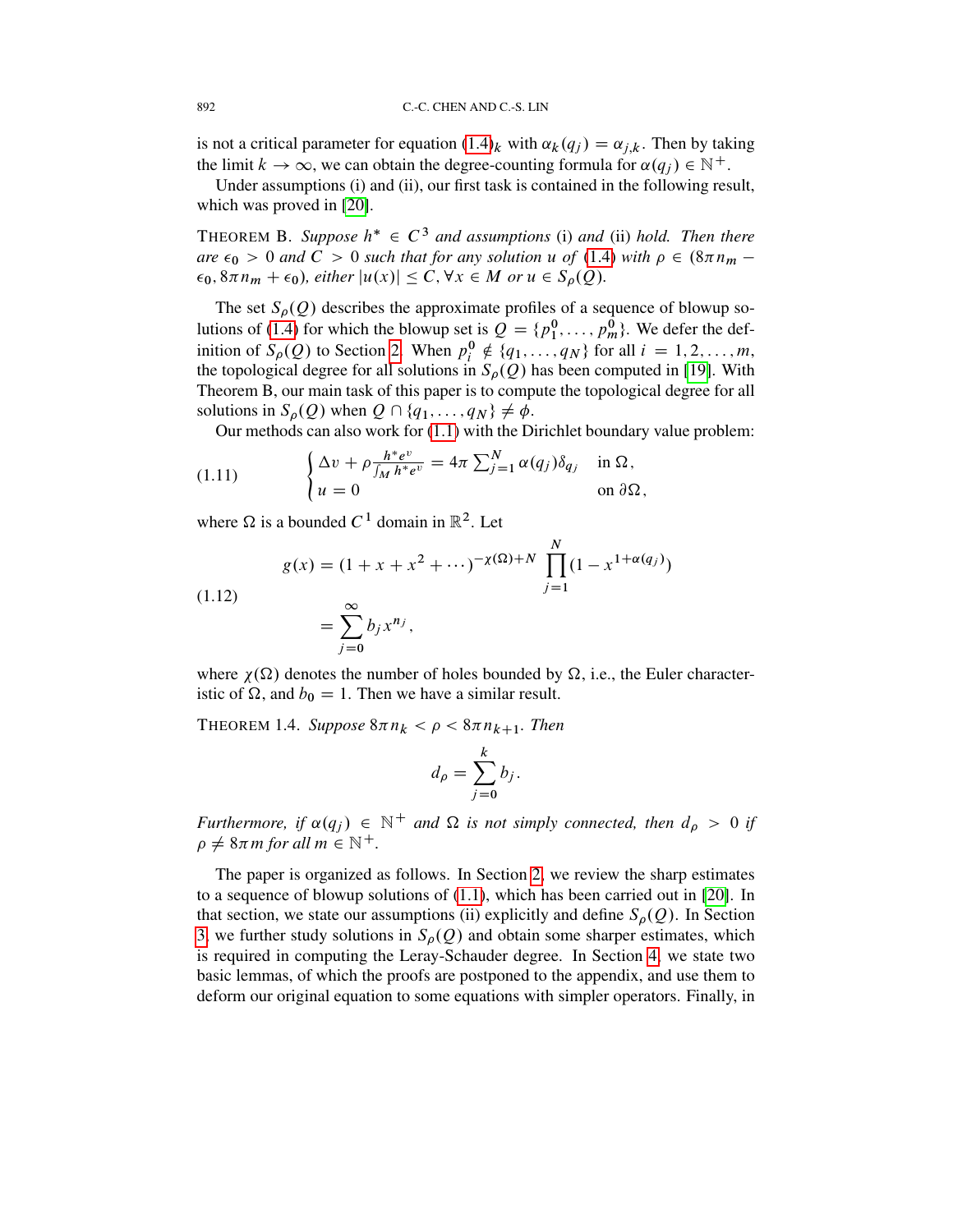Section [5,](#page-25-0) the degree-counting formula is proved, and in Section [6,](#page-31-0) we give some applications of the formula.

### 2 Approximation of Blowup Solutions

<span id="page-6-0"></span>In this section, we construct a good approximation to a sequence of blowup solutions  $u_k$  to [\(1.4\)](#page-1-0) with  $\rho = \rho_k$  and  $\lim_{k \to \infty} \rho_k = \rho_*$ . For this purpose, we introduce some notation. Let  $\tilde{M} = M \setminus \{q_1, \ldots, q_N\}, Q_1 \subset \{q_1, \ldots, q_N\}$  (Q<sub>1</sub>) may be empty), and  $\tau = |Q_1|$ . We set

<span id="page-6-4"></span>(2.1)  
\n
$$
f_{Q_1}(x_{\tau+1},...,x_m)
$$
\n
$$
= \sum_{j=\tau+1}^m (\log h(x_j) + 4\pi R(x_j; x_j))
$$
\n
$$
+ 8\pi \sum_{\substack{j,k=\tau+1 \ j\neq k}}^m G(x_j; x_k) + \sum_{q_k \in Q_1} \sum_{j=\tau+1}^m 8\pi (1 + \alpha_k) G(x_j; q_k),
$$

where  $R(x, x)$  is the regular part of the Green function,  $\alpha_k = \alpha(q_k)$ , and  $x =$  $(x_{\tau+1},...,x_m) \in \tilde{M} \times \cdots \times \tilde{M}$ . Also, for any  $Q = (q_{i_1},...,q_{i_{\tau}}, p_{\tau+1},...,p_m)$ , where  $q_{i_j} \neq q_{i_k}$  for  $j \neq k$ ,  $p_j \in \tilde{M}$ , and  $p_j \neq p_k$  for  $j \neq k$ , an associated function  $G_j^*$  is defined as follows:

<span id="page-6-1"></span>
$$
(2.2) \ \ G_j^*(x) = 8\pi \Big( (1+\alpha_j) R(x; p_j) + \sum_{\substack{1 \le i \le m \\ i \ne j}} (1+\alpha_i) G(x; p_i) \Big), \quad 1 \le j \le m,
$$

where  $p_j$  denotes  $q_{i_j}$  for  $j \leq \tau$  and  $\alpha_j = 0$  if  $j > \tau$ .

Let  $Q_1 = (q_{i_1}, \ldots, q_{i_{\tau}})$ . If  $Q_1 \neq \emptyset$ , we may assume there is  $1 \leq l \leq \tau$  such that

$$
\alpha_1 = \alpha_2 = \dots = \alpha_l > a_{l+1} \geq \dots \geq \alpha_{\tau}.
$$

Suppose  $(p_{\tau+1}^0, \ldots, p_m^0)$  is a critical point of  $f_{Q_1}$ . We let  $Q = (q_{i_1}, \ldots, q_{i_{\tau}},$  $p_{\tau+1}^0, \ldots, p_m^0$  and use  $G_j^*$  associated with Q to define  $l(Q)$  as follows:

(a) If  $Q_1 = \phi$ , then  $l(Q)$  is defined as in (1.20) of [\[19\]](#page-58-8), i.e.,

<span id="page-6-2"></span>(2.3) 
$$
l(Q) = \sum_{j=\tau+1}^{m} h_j(p_j^0) e^{G_j^*(p_j^0)} (\Delta \log h^*(p_j^0) + 8m\pi - K(p_j^0)),
$$

<span id="page-6-3"></span>where  $G_j^*$  is defined in [\(2.2\)](#page-6-1).

(b) If  $Q_1 \neq \phi$  and  $\alpha_1 > 0$ , then  $l(Q)$  is defined by

(2.4) 
$$
l(Q) = \sum_{j=1}^{l} \left( \frac{h_j(q_j)\rho^*}{8(1+\alpha_j)^2} \right)^{\frac{1}{1+\alpha_j}} e^{\frac{G_j^*(q_j)}{1+\alpha_1}} \cdot \left( \Delta \log h^*(q_j) + \rho_* - N^* - 2K(q_j) \right),
$$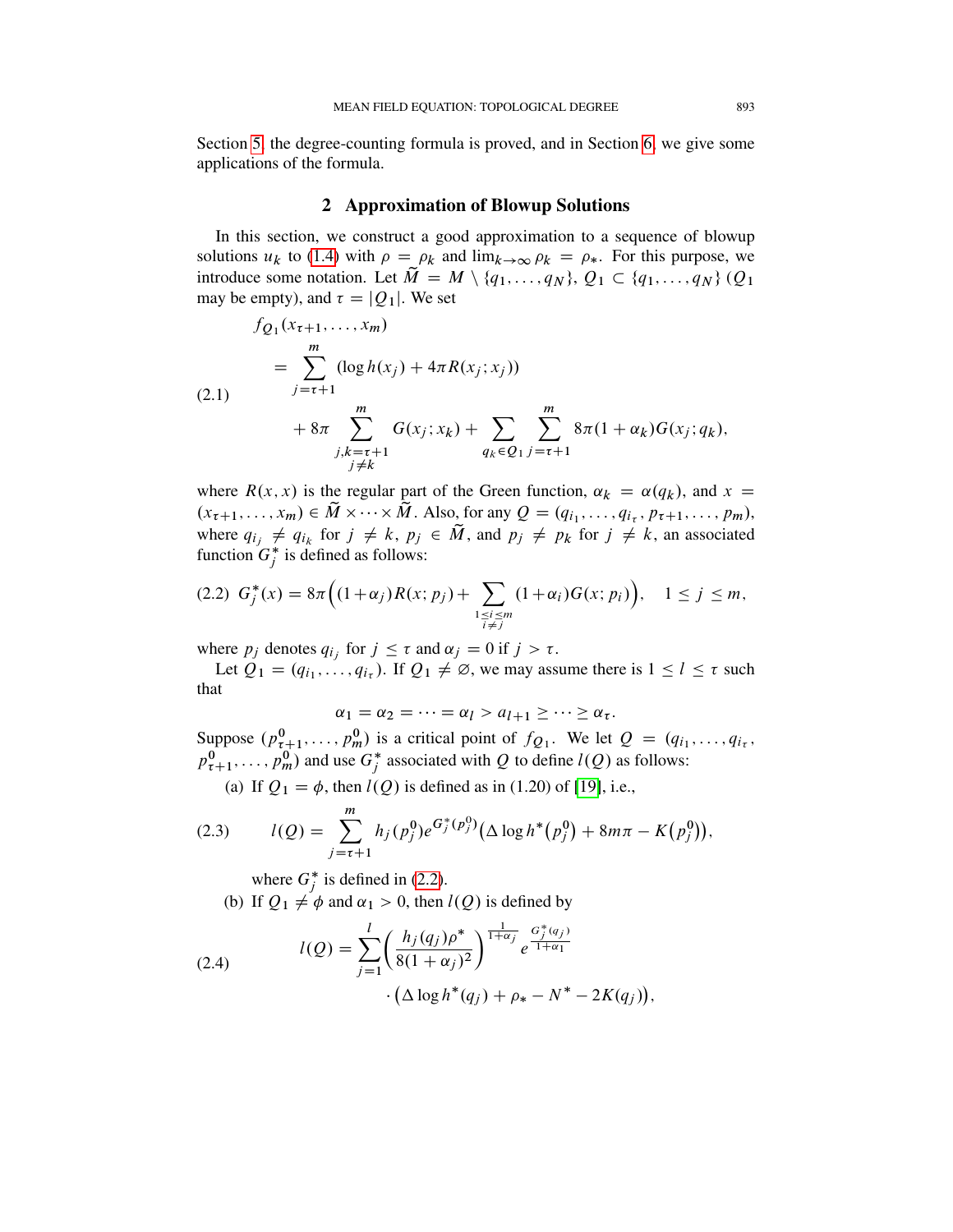<span id="page-7-1"></span>where  $K(q_j)$  is the Gaussian curvature and  $N^* = 4\pi \sum_{j=1}^N \alpha_j$ . (c) If  $Q_1 \neq \emptyset$  and  $\alpha_1 < 0$ , there are two cases to be discussed.

<span id="page-7-0"></span>(i) If  $\alpha_1 < 0$  and  $Q \neq Q_1$ , then we have

$$
\alpha_{\tau+1} = \dots = \alpha_m = 0 > \alpha_j \quad \text{for } 1 \le j \le \tau.
$$

In this case,  $l(Q)$  is defined as in (1.20) of [\[19\]](#page-58-8), i.e., as in [\(2.3\)](#page-6-2).

(ii) If  $\alpha_1 < 0$  and  $Q = Q_1$ , then we define  $l(Q)$  as in [\(2.4\)](#page-6-3).

<span id="page-7-2"></span>From now on, we make the following assumptions.

<span id="page-7-3"></span>(C1) For any subset  $Q_1 = \{q_{i_1}, \ldots, q_{i_{\tau}}\}$  of  $\{q_1, \ldots, q_N\}$  including the empty set,  $f_{Q_1}$  is a Morse function in  $\widetilde{M}^{m-\tau} \setminus \Gamma_{m-\tau}$ , where

$$
\Gamma_{m-\tau} = \{ (x_{\tau+1}, \dots, x_m) \mid x_i \neq x_j \text{ for } i \neq j \}.
$$

<span id="page-7-4"></span>(C2) For any critical point  $(p_{\tau+1}^0, \ldots, p_m^0)$  of  $f_{Q_1}$ ,  $l(Q) \neq 0$ , where  $Q_1$  =  ${q_{i_1}, \ldots, q_{i_{\tau}}}$  and  $Q = (q_{i_1}, \ldots, q_{i_{\tau}}, p^0_{\tau+1}, \ldots, p^0_m)$ .

We follow the steps in [\[19,](#page-58-8)[20\]](#page-58-15) to construct approximate solutions as follows. We will give the details of our construction for case [\(b\)](#page-6-3) only because case [\(a\)](#page-6-2) and [\(i\)](#page-7-0) of case [\(c\)](#page-7-1) are similar and their proofs were given basically in [\[19\]](#page-58-8). The construction for [\(ii\)](#page-7-2) in case [\(c\)](#page-7-1) is similar to the one we are going to give in this paper. *To simplify our description, we may also assume* M *has a flat metric near a neighborhood of each blowup point.* Of course, we can modify our arguments without any difficulty for the general case, as in [\[19\]](#page-58-8).

Let  $(p_1, \ldots, p_m)$  satisfy  $p_i = p_i^0$  for  $1 \le i \le \tau$  and  $|p_i - p_i^0| \ll 1$  for  $\tau < i \leq m$ , where  $(p_{\tau+1}^0, \ldots, p_m^0)$  is a critical point of  $f_{Q_1}, \alpha_j = \alpha(q_j)$  for  $j \leq \tau, \alpha_j = 0$  for  $j > \tau$ , and  $0 < \alpha_1 = \cdots = \alpha_l > \alpha_j$  for  $l < j \leq \tau$ . For large  $\lambda_i > 0$ , we set

> $\setminus$ ;

<span id="page-7-5"></span>(2.5) 
$$
U_j(x) = \lambda_j - 2\log\left(1 + \frac{\rho h_j(p_j)}{8(1 + \alpha_j)^2}e^{\lambda_j}|x - p_j|^{2(1 + \alpha_j)}\right)
$$

which satisfies

(2.6) 
$$
\begin{cases} \Delta U_j + \rho h_j(p_j) |x - p_j|^{2\alpha_j} e^{U_j} = 0 & \text{in } \mathbb{R}^2, \\ U_j(p_j) = \max_{\mathbb{R}^2} U_j(x) = \lambda_j, \end{cases}
$$

where  $h_j$  is defined in [\(1.6\)](#page-1-1) if  $j \leq \tau$  and  $h_j = h$  if  $j > \tau$ . By using  $h_j(x)$ ,  $H_j(x;t)$  is defined as follows:

(2.7) 
$$
H_j(x;t) = \exp\left\{\log\left(\frac{h_j(x+p_j)}{h_j(p_j)}\right) + (G_j^*(x+p_j) - G_j^*(p_j)) + t\right\} - 1.
$$

By [\(2.1\)](#page-6-4),  $\nabla f_{Q_1}(p_{\tau+1},..., p_m) = 0$  is equivalent to  $\nabla H_j(0,0) = 0$  for  $\tau < j$  $\leq m$ .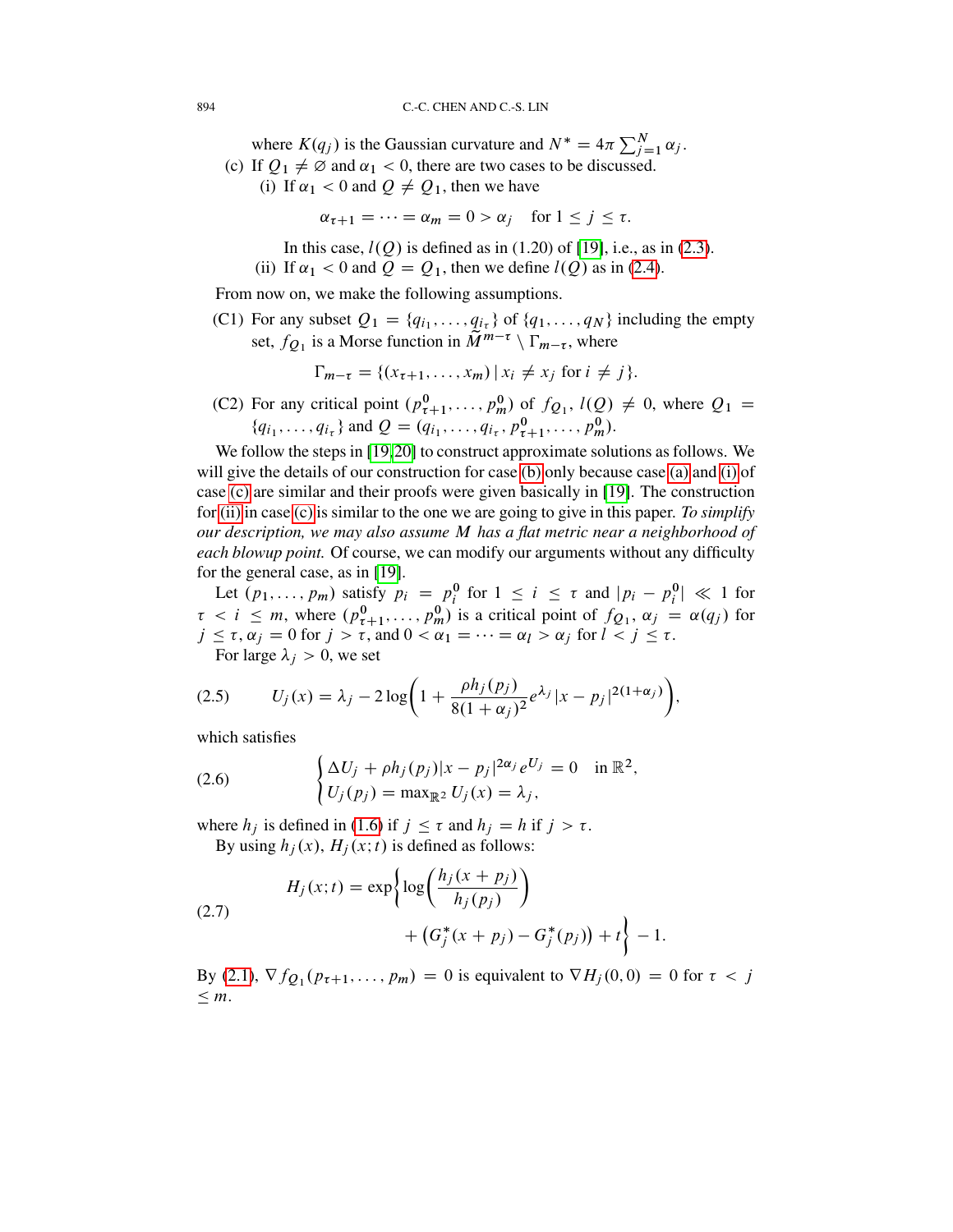Now we construct the error terms near  $q_j$ ,  $1 \le j \le l$ . Without loss of generality, we may assume  $\nabla H_j(0; 0) = (a_1, 0)$ . Let  $Q(x) = \frac{1}{2} (\nabla^2 \log[H_j(0; 0) + 1]x, x)$ . Then the Taylor expansion gives

$$
\log\left(\frac{h_j(x + p_j)}{h_j(p_j)}\right) + G_j^*(x + p_j) - G_j^*(p_j) = a_1x_1 + Q(x) + \text{higher order}
$$

and

<span id="page-8-0"></span>(2.8) 
$$
H_j(x;t) = a_1x_1 + t + Q(x) + \frac{1}{2}(a_1x_1 + t)^2 + O(|x|^3 + |t|^3).
$$

If  $1 \le j \le l$ , we let  $\psi_{1,j}(y)$  and  $\psi_{2,j}(y)$  be the solutions of

<span id="page-8-1"></span>(2.9) 
$$
\begin{cases} \Delta \psi_{1,j}(y) + \rho h_j(p_j)|y|^{2\alpha_j} e^{U_j}(\psi_{1,j}(y) + a_1 y_1) = 0 \\ \text{in } \mathbb{R}^2, \\ \psi_{1,j}(0) = 0, |\psi_{1,j}(y)| = O(1) \\ \text{at } \infty, \end{cases}
$$

and

(2.10) 
$$
\begin{cases} \Delta \psi_{2,j} + \rho h_j(p_j) |y|^{2\alpha_j} e^{U_j} (\psi_{2,j} + Q(y)) \\ + \frac{1}{2} (a_1 y_1 + \psi_{1,j})^2) = 0 \quad \text{in } \mathbb{R}^2, \\ \psi_{2,j}(0) = 0, |\psi_{2,j}(y)| = O(\log |y|) \\ \text{at } \infty, \end{cases}
$$

where

<span id="page-8-2"></span>
$$
U_j = U_j(y) = -2\log\bigg(1 + \frac{\rho h_j(p_j)}{8(1+\alpha_j)^2}|y|^{2(1+\alpha_j)}\bigg).
$$

The existence of  $\psi_{i,j}$  has been proved in [\[20\]](#page-58-15). Set

$$
\epsilon_j = e^{-\frac{\lambda_j}{2(1+\alpha_j)}}.
$$

If  $1 \le j \le l$ , we define

$$
(2.12) \qquad \eta_j(x) = \epsilon_j \psi_{1,j}(\epsilon_j^{-1}x) + \epsilon_j^2 \psi_{2,j}(\epsilon_j^{-1}x) \quad \text{for } |x| \le 2r_0.
$$

By [\(2.8\)](#page-8-0), [\(2.9\)](#page-8-1), and [\(2.10\)](#page-8-2),  $\eta_j$  satisfies

(2.13) 
$$
\Delta \eta_j + \rho h_j(p_j) |x|^{2\alpha_j} e^{U_j(x)} \widetilde{H}_j(x; \eta_j) = 0,
$$

where

<span id="page-8-3"></span>
$$
\tilde{H}_j(x; \eta_j) = a_1 x_1 + \eta_j + Q(x) + \frac{1}{2} (a_1 x_1 + \eta_j)^2 - \frac{1}{2} (\epsilon_j^2 \psi_{2,j} (\epsilon_j^{-1} x))^2 - \epsilon_j^2 \psi_{2,j} (\epsilon_j^{-1} x) (a_1 x_1 + \epsilon_j \psi_{1,j} (\epsilon_j^{-1} x)).
$$

If  $l + 1 \le j \le m$ , we set

$$
\eta_j=0.
$$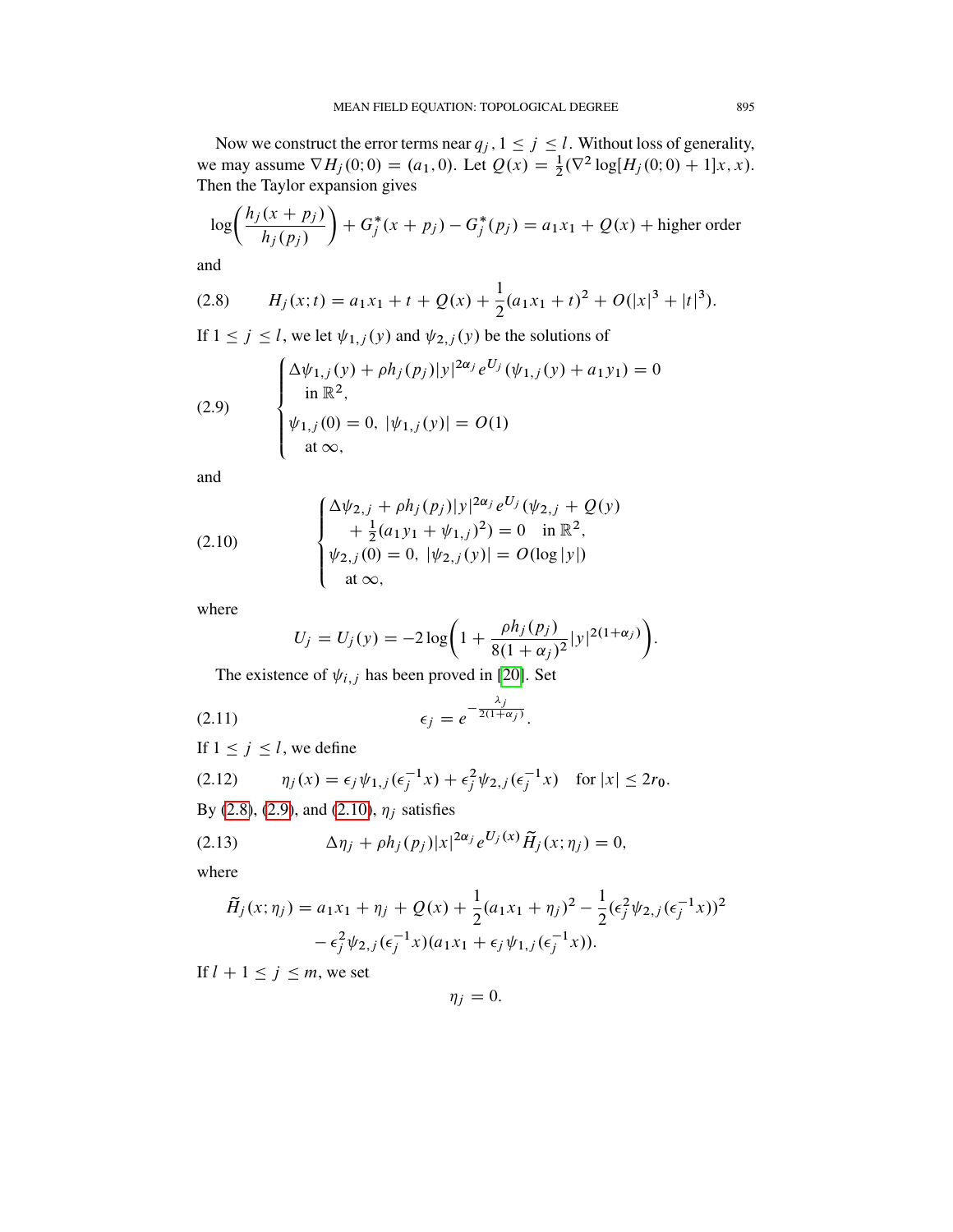For  $1 \le j \le m$ , we let

<span id="page-9-2"></span>(2.14)  

$$
s_j = \lambda_j + 2 \log \left( \frac{\rho h_j(p_j)}{8(1 + \alpha_j)^2} \right) + 8\pi (1 + \alpha_j) R(p_j; p_j)
$$

$$
+ \frac{d_j}{2(1 + \alpha_j)} \lambda_j e^{-\frac{\lambda_j}{1 + \alpha_j}},
$$

where

<span id="page-9-1"></span>(2.15) 
$$
d_j = \frac{\pi}{(1 + \alpha_j) \sin(\frac{\pi}{1 + \alpha_j})} \left( \frac{8(1 + \alpha_j)^2}{\rho h_j(p_j)} \right)^{\frac{1}{1 + \alpha_j}} \times (\Delta \log h^*(p_j) + \rho_* - N^* - 2K(p_j))
$$

if  $1 \le j \le \tau$ , and  $d_j = 0$  if  $\tau < j \le m$ . Let  $\sigma(x)$  be a cutoff function:

$$
\sigma(x) = \begin{cases} 1 & \text{if } |x| \le r_0, \\ 0 & \text{if } |x| \ge 2r_0, \end{cases}
$$

and  $\sigma_i(x) = \sigma(x - p_i)$ . We set

<span id="page-9-0"></span>(2.16) 
$$
u_{p_j}(x) = (U_j(x) + \eta_j(x) + 8\pi(1 + \alpha_j)(R(x; p_j) - R(p_j; p_j)) + s_j)\sigma_j(x) + 8\pi(1 + \alpha_j)G(x; p_j)(1 - \sigma_j).
$$

Note that

$$
\eta_j(x) + \frac{d_j}{2(1+\alpha_j)} \lambda_j e^{-\frac{\lambda_j}{1+\alpha_j}} = O(e^{-\lambda_j})
$$

if  $j \leq \tau$  and  $\frac{|x|}{\epsilon_j} \geq \delta > 0$  for some  $\delta > 0$ .

Now we can describe our approximation solution. Let  $P = (p_1, \ldots, p_m)$  with  $p_j = q_{i_j}$  for  $1 \le j \le \tau$ ,  $\Lambda = (\lambda_1, \ldots, \lambda_m)$ , and  $A = (a_1, \ldots, a_m)$ ; we set

$$
u_{P,\Lambda,A} = \sum_{j=1}^{m} a_j (u_{p_j} - \overline{u}_{p_j}) \quad \text{where} \quad \overline{u}_{p_j} = \frac{1}{|M|} \int_{M} u_{p_j}.
$$

We expect that a solution  $u$  of [\(1.4\)](#page-1-0) with a large sup-norm can be decomposed as

$$
u = u_{P,\Lambda,A} + z(x),
$$

where  $||z||_{H^1}$  is small.

To overcome the difficulty of the degeneracy of the linearized equation at  $u_{p_j}$ , we define  $O_{P,\Lambda}$  and  $S_{\rho}(Q)$  as follows: For each  $P = (p_1, \ldots, p_m)$  and  $\Lambda =$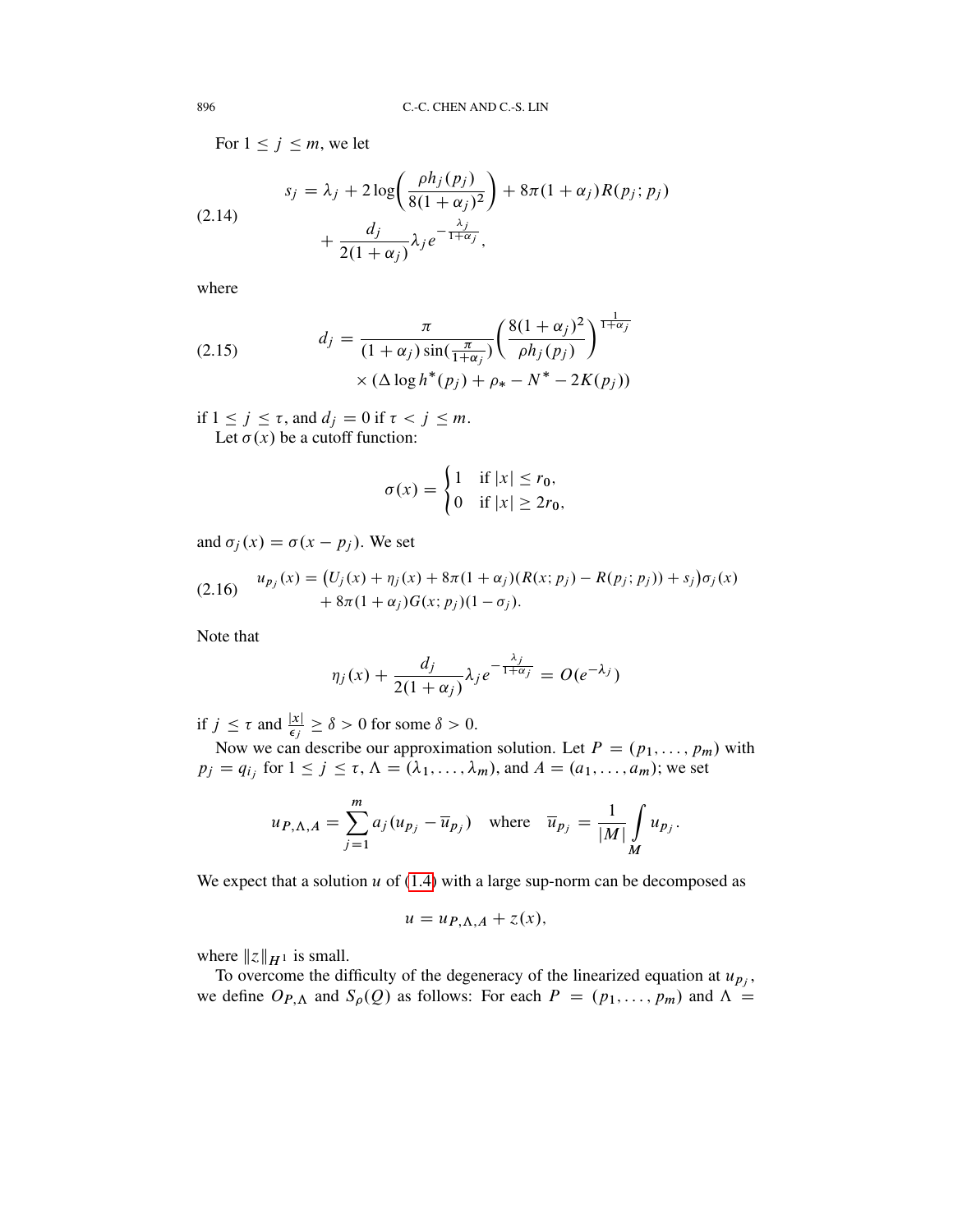$(\lambda_1, \ldots, \lambda_m)$ ,  $O_{P,\Lambda}$  is defined by

$$
O_{P,\Lambda} = \left\{ w \in \mathring{H}^1(M) \middle| \int_M \nabla w \cdot \nabla u_{p_j} = \int_M \nabla w \cdot \nabla \partial_{\lambda_j} u_{p_j} = 0 \right\}
$$
  
(2.17)  
for  $1 \le j \le \tau$  and  $\int_M \nabla w \cdot \nabla u_{p_j} = \int_M \nabla w \cdot \nabla \partial_{\lambda_j} u_{p_j} = \int_M \nabla w \cdot \nabla \partial_{\lambda_j} u_{p_j} = 0 \text{ for } \tau + 1 \le j \le m \right\}.$ 

Also for each  $(P, \Lambda)$ , we define

<span id="page-10-0"></span>
$$
t_j = \lambda_j + G_j^*(p_j) + 2\log\left(\frac{\rho_* h_j(p_j)}{8(1 + \alpha_j)^2}\right) + \frac{d_j}{2(1 + \alpha_j)}\lambda_j e^{-\frac{\lambda_j}{1 + \alpha_j}} - \sum_{j=1}^m \overline{u}_{p_j} \quad \text{for } 1 \le j \le m.
$$

For  $Q = (q_1, \ldots, q_\tau, p_{\tau+1}^0, \ldots, p_m^0)$ , where  $(p_{\tau+1}^0, \ldots, p_m^0)$  is a critical point of  $f_{Q_1}$ , we define  $\lambda_1(Q,\rho)$  by the number that satisfies

(2.19) 
$$
\rho - \rho_* = \tilde{l}(Q)e^{-\frac{\lambda_1(Q,\rho)}{1+\alpha_1}},
$$

where

$$
\tilde{l}(Q) = \frac{2\pi^2}{(1+\alpha_1)\sin(\frac{\pi}{1+\alpha_1})} \left(\frac{8(1+\alpha_1)^2}{\rho_*h_1(q_1)}\right)^{\frac{2}{1+\alpha_1}} e^{-\frac{G_1^*(q_1)}{1+\alpha_1}} l(Q)
$$

and  $l(Q)$  is defined by [\(2.4\)](#page-6-3). Finally for some constant  $c_1 > 0$ , we define  $S_{\rho}(Q)$ as follows:

$$
S_{\rho}(Q) = \left\{ u = u_{P,\Lambda,A} + w \middle| |p_j - p_j^0| \le c_1 e^{-\frac{\lambda_1(Q,\rho)}{1+\alpha_1}} \text{ for } \tau + 1 \le j \le m, \right\}
$$
  

$$
|\lambda_1 - \lambda_1(Q,\rho)| \le c_1 \lambda_1(Q,\rho)^{-1}, |t_j - t_1| \le c_1 e^{-\frac{\lambda_1(Q,\rho)}{1+\alpha_1}}
$$
  
for  $2 \le j \le m$ ,  $|a_j - 1| \le c_1 \lambda_1(Q,\rho)^{-\frac{1}{2}} e^{-\frac{\lambda_1(Q,\rho)}{1+\alpha_1}}$  for  $1 \le j \le m$ ,  
 $w \in O_{P,\Lambda}$ , and  $||w||_{H^1} \le c_1 e^{-\frac{\lambda_1(Q,\rho)}{1+\alpha_1}} \right\}.$ 

The constant  $c_1$  will be chosen later.

Now we can state Theorem [B](#page-5-0) in Section [1,](#page-0-1) the main result proved in [\[20\]](#page-58-15) with details.

THEOREM B. Suppose all  $\alpha_i \notin \mathbb{N}^+$ ,  $1 \leq i \leq N$ , and  $h^*$  is a positive  $C^3$  function *on* M. If [\(C1\)](#page-7-3) and [\(C2\)](#page-7-4) hold, then there exist  $\epsilon_0 > 0$  and  $C > 0$  such that for any *solution* u *of* [\(1.4\)](#page-1-0) *with*  $\rho \in (\rho_* - \epsilon_0, \rho_* + \epsilon_0)$ *, either*  $|u(x)| \leq C$ *,*  $\forall x \in M$ *, or*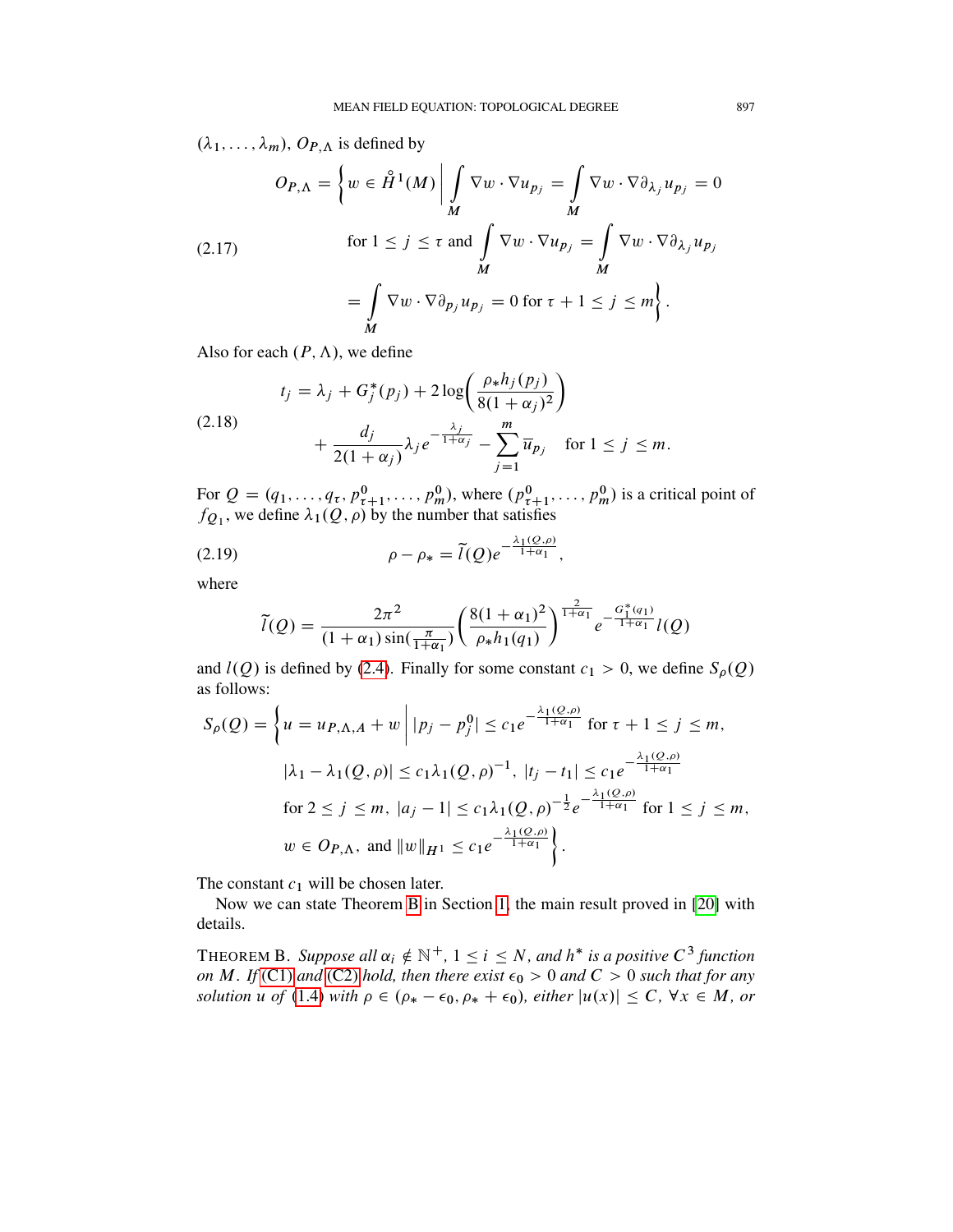$u \in S_{\rho}(Q)$  for some  $Q = (Q_1, p_{\tau+1}^0, \ldots, p_m^0)$ , where  $Q_1 = \{q_{j_1}, \ldots, q_{j_{\tau}}\}$  and  $(p_{\tau+1}^0, \ldots, p_m^0)$  is a critical point of  $f_{Q_1}$ .

In [\[20\]](#page-58-15), we actually prove that if  $u_k$  is a sequence of blowup solutions to [\(1.4\)](#page-1-0) with  $\rho = \rho_k$ , then there exists  $(P_k, \Lambda_k, A_k)$  such that  $u_k(x)$  can be written as

$$
u_k(x) = u_{P_k, \Lambda_k, A_k} + z_k(x),
$$

where  $z_k(x) \in Op_{k,\Lambda_k}$ , and  $(P_k, \Lambda_k, A_k)$  satisfies all the conditions listed in  $S_{\rho_k}(Q)$ . We remark that the quantity  $t_j$  has the following meaning: For  $u_k$ , we define  $w_k = u_k - \log \int_M h e^{u_k}$ . Let  $\lambda_{k,j}$  be the maximum of  $u_k$  near  $p_j^0, 1 \le j$  $\leq m$ . Then the  $t_{k,j}$ , defined in [\(2.18\)](#page-10-0) according to  $\lambda_{k,j}$ , satisfies

$$
t_{k,j} = \overline{w}_k(1 + o(1)), \quad 1 \le j \le m,
$$

where  $\bar{w}_k = \int_M h e^{u_k}$ .

Since  $\int_M G(x; p_j) dx = 0$ , it is expected that the average of  $u_{p_j}$  is also small. The lemma below shows it is true.

<span id="page-11-1"></span>LEMMA 2.1.

(i) If 
$$
1 \le j \le m
$$
, then  
\n
$$
\int_{M} u_{p_j}, \quad \int_{M} \partial_{\lambda_j} u_{p_j} = O(e^{-\frac{\lambda_j}{1 + \alpha_j}}).
$$

(ii) If  $j > \tau$ , then

$$
\int\limits_{M} \partial_{p_j} u_{p_j} = O(\lambda_j e^{-\lambda_j}).
$$

For a proof, see lemma 2.3 in [\[19\]](#page-58-8) and lemma 4.2 in [\[20\]](#page-58-15).

For  $r_0 \le |x - p_j| \le 2r_0$ , we have the following estimates:

$$
U_j(x) = \lambda_j - 2\log\left(1 + \frac{\rho h_j(p_j)}{8(1 + \alpha_j)^2} e^{\lambda_j} |x - p_j|^{2(1 + \alpha_j)}\right)
$$
  
(2.20)  

$$
= -\lambda_j - 2\log\left(\frac{\rho h_j(p_j)}{8(1 + \alpha_j)^2}\right) - 4(1 + \alpha_j)\log|x - p_j| + O(e^{-\lambda_j}|x - p_j|^{-2(1 + \alpha_j)}).
$$

Thus

(2.21) 
$$
u_{p_j}(x) - 8\pi (1 + \alpha_j)G(x; p_j) = \eta_j(x) + \frac{d_j \lambda_j e^{-\frac{\lambda_j}{1 + \alpha_j}}}{2(1 + \alpha_j)} + O(e^{-\lambda_j})
$$

$$
= O(e^{-\frac{\lambda_j}{1 + \alpha_j}})
$$

<span id="page-11-0"></span>for  $x \in B_{2r_0}(p_j) \setminus B_{r_0}(p_j)$ . From [\[19,](#page-58-8) [20\]](#page-58-15), we have the following result: LEMMA 2.2. Let  $\xi_j(x) = u_{p_j}(x) - 8\pi (1 + \alpha_j) G(x; p_j)$ . Then in the annulus  $r_0 \le |x - p_j| \le 2r_0$  *the following holds*: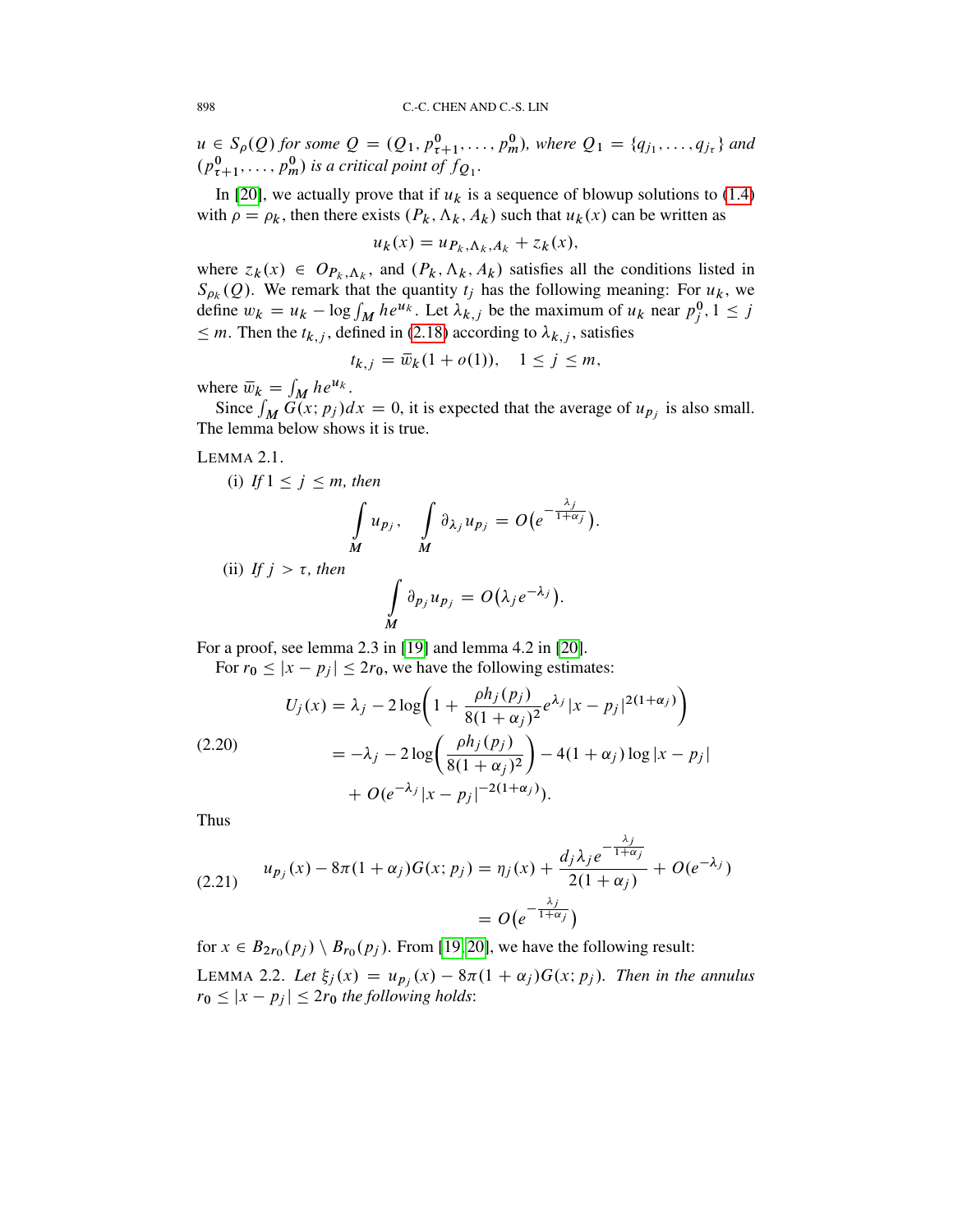- (i) *For*  $1 \le j \le m$ *, the quantities*  $\xi_j(x)$ ,  $\partial_{\lambda_j} \xi_j(x)$ ,  $\nabla_x \xi_j(x)$ *, and*  $\Delta_x \xi(x)$  *are all*  $O(\exp(\frac{-\lambda_j}{1+\alpha}))$  $\frac{-\lambda_j}{1+\alpha_j}$ )).
- (ii) *For*  $j > \tau$ ,  $\partial_{p_j} \xi_j(x)$  is  $O(\exp(\frac{-\lambda_j}{1+\alpha}))$  $\frac{-\lambda_j}{1+\alpha_j})$ ).

# 3 Decomposition Lemmas

<span id="page-12-0"></span>Let  $u = u_{P,\Lambda,A} + w \in S_{\rho}(Q)$ . Recall

$$
t_j = s_j + 8\pi \sum_{k \neq j} (1 + \alpha_k) G(p_j, p_k) - \sum_{i=1}^m \overline{u}_{p_i},
$$

and for  $x \in B(p_j, r_0)$ 

$$
u_{P,\Lambda,A}(x) + \log \frac{h_j(x)}{h_j(p_j)}
$$
  
= U<sub>j</sub> + t<sub>j</sub> + log(H<sub>j</sub>(x - p<sub>j</sub>, \eta<sub>j</sub>) + 1) + (a<sub>j</sub> - 1)(U<sub>j</sub> + s<sub>j</sub>)  
+ 8\pi  $\sum_{k \neq j}$ (1 + \alpha<sub>k</sub>)(a<sub>k</sub> - 1)G(p<sub>j</sub>, p<sub>k</sub>) + O(|a<sub>j</sub> - 1|(|y| + \eta<sub>j</sub>|)),

where  $y = x - p_j$ . The above together with [\(2.8\)](#page-8-0) implies

$$
\rho h e^{u-w} = \rho h_j(p_j) |y|^{2\alpha_j} e^{U_j + t_j} \left[ 1 + (a_j - 1)(U_j + s_j) \right. \\ \left. + \sum_{\substack{1 \le k \le m \\ k \ne j}} 8\pi (1 + \alpha_k)(a_k - 1) G(p_j, p_k) \right. \\ \left. + \eta_j + \nabla_y H_j(0, 0) \cdot y + Q_j(y) + \frac{1}{2} (\eta_j + \nabla_y H_j \cdot y)^2 \right. \\ \left. + (a_j - 1)(U_j + s_j)(\nabla_y H_j(0, 0) \cdot y + \eta_j) + O(\tilde{\beta}_j) \right],
$$

where

$$
\widetilde{\beta}_j = \lambda_1^2 \sum_{1 \le k \le m} |a_k - 1|^2 + |a_k - 1| (|\eta_j| + |y|) + |\eta_j|^3 + |y|^3.
$$

Therefore we have on  $B_{r_0}(p_j)$ 

<span id="page-12-1"></span>(3.2) 
$$
\rho h e^{u} = (1+w)\rho h e^{u-w} + (e^{w} - 1 - w)\rho h e^{u-w}
$$

$$
= \rho h_{j}(p_{j}) |y|^{2\alpha_{j}} e^{U_{j} + t_{j}} [1 + (a_{j} - 1)(U_{j} + s_{j}) + \sum_{\substack{1 \leq k \leq m \\ k \neq j}} 8\pi (a_{k} - 1)(1 + \alpha_{k}) G(p_{j}, p_{k}) +
$$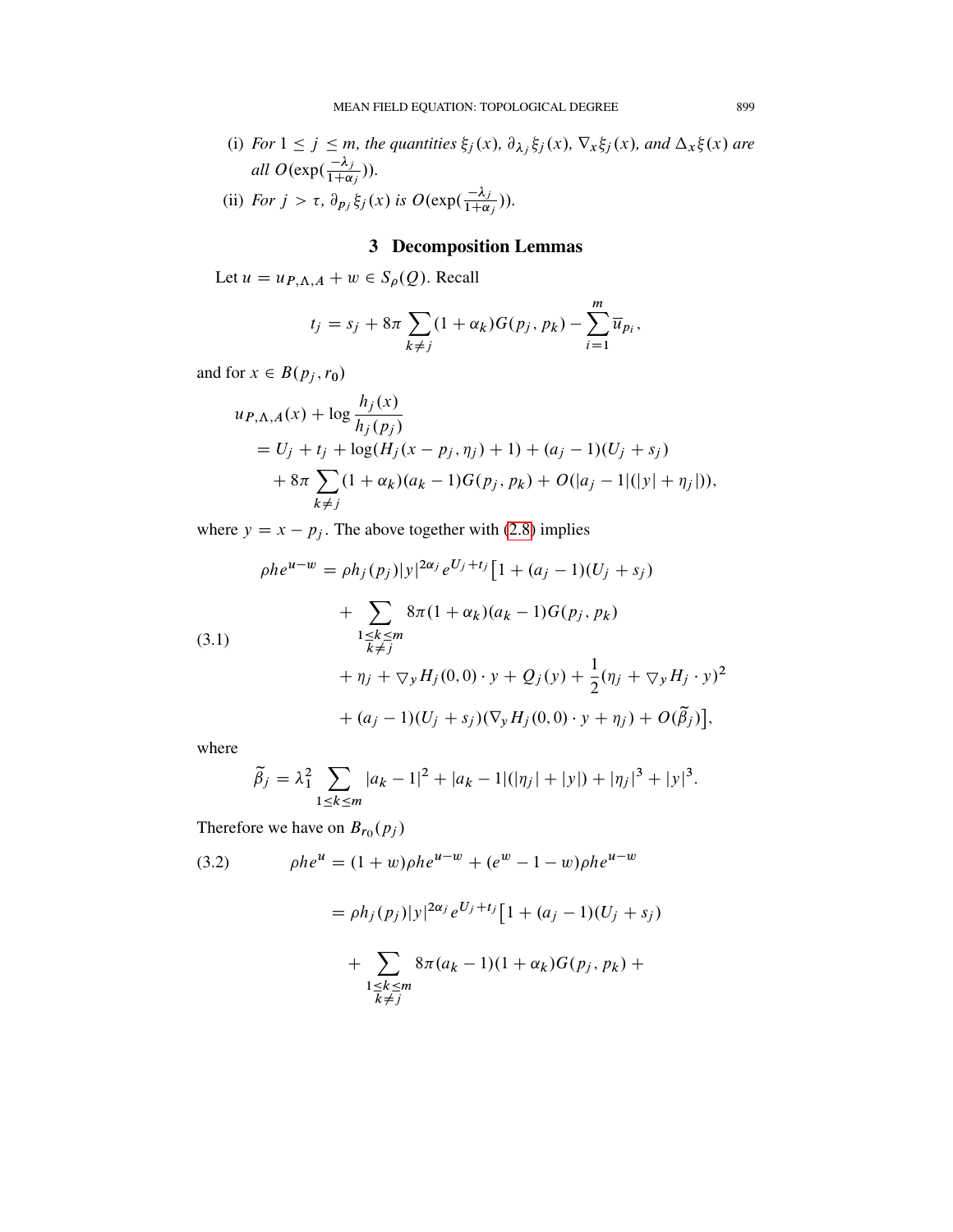+ 
$$
\eta_j
$$
 +  $\nabla_y H_j \cdot y$  +  $Q_j(y)$   
+  $(a_j - 1)(U_j + s_j)(\nabla_y H_j(0, 0) \cdot y + \eta_j)$   
+  $\frac{1}{2}(\eta_j + \nabla_y H_j \cdot y)^2 + w \cdot \tilde{E}_j$ ,

where

$$
\widetilde{E}_j = (e^w - 1 - w)\rho h e^{u_{P,\Lambda,A}} + \rho h_j(p_j)|y|^{2\alpha_j} e^{U_j + t_j} O(w^2 + \widetilde{\beta}_j).
$$

Let  $\epsilon_2 > 0$  be small.  $\tilde{E}_j$  can be written into two parts

$$
\widetilde{E}_j = \widetilde{E}_j^+ + \widetilde{E}_j^-,
$$

where

$$
\widetilde{E}_j^+ = \begin{cases}\n\widetilde{E}_j & \text{if } |w| \ge \epsilon_2, \\
0 & \text{if } |w| < \epsilon_2,\n\end{cases}\n\qquad\n\widetilde{E}_j^- = \begin{cases}\n0 & \text{if } |w| \ge \epsilon_2, \\
\widetilde{E}_j & \text{if } |w| < \epsilon_2.\n\end{cases}
$$

Then

(3.3) 
$$
\widetilde{E}_j^+ = O(e^{|w|+2\lambda_j}) \quad \text{if } |w| \ge \epsilon_2
$$

and

<span id="page-13-0"></span>(3.4) 
$$
\tilde{E}_j^- = \rho h e^{U_j + \lambda_j} |y|^{2\alpha_j} O(1) (w^2 + \tilde{\beta}_j).
$$

From now on,  $O(1)$  always stands for an upper bound independent of the constants  $c_1$  and  $\lambda_1(Q,\rho)$  that appeared in  $S_\rho(Q)$ , provided  $\lambda_1(Q,\rho)$  is large. Using the expression for  $\rho h e^u$  above, we obtain the following decomposition for  $\int_M \rho h e^u$ :

<span id="page-13-1"></span>LEMMA 3.1. Let  $\tau > 0$ ,  $\rho_* = 8\pi(m-\tau) + \sum_{j=1}^{j=\tau} 8\pi(1+\alpha_j)$ , and  $u = u_{P,\Lambda,A} +$  $w \in S_\rho(Q)$ . Then as  $\rho \to \rho_*$ ,

$$
\int_{M} \rho h e^{u} = \sum_{j=1}^{m} 8\pi (1 + \alpha_{j}) e^{t_{j}} + \sum_{j=1}^{l} 2\pi d_{j} e^{t_{j}} e^{-\frac{\lambda_{j}}{1 + \alpha_{j}}}
$$
\n
$$
+ \sum_{j=1}^{m} 16\pi (1 + \alpha_{j}) \lambda_{j} (a_{j} - 1) e^{t_{j}}
$$
\n
$$
+ O\Biggl(\sum_{j=1}^{m} |a_{j} - 1| e^{\lambda_{1}}\Biggr) + O\Bigl(e^{\lambda_{1} - \frac{\lambda_{1}}{1 + \alpha_{1}} - \epsilon \lambda_{1}}\Bigr)
$$

*for some*  $\epsilon > 0$ *.*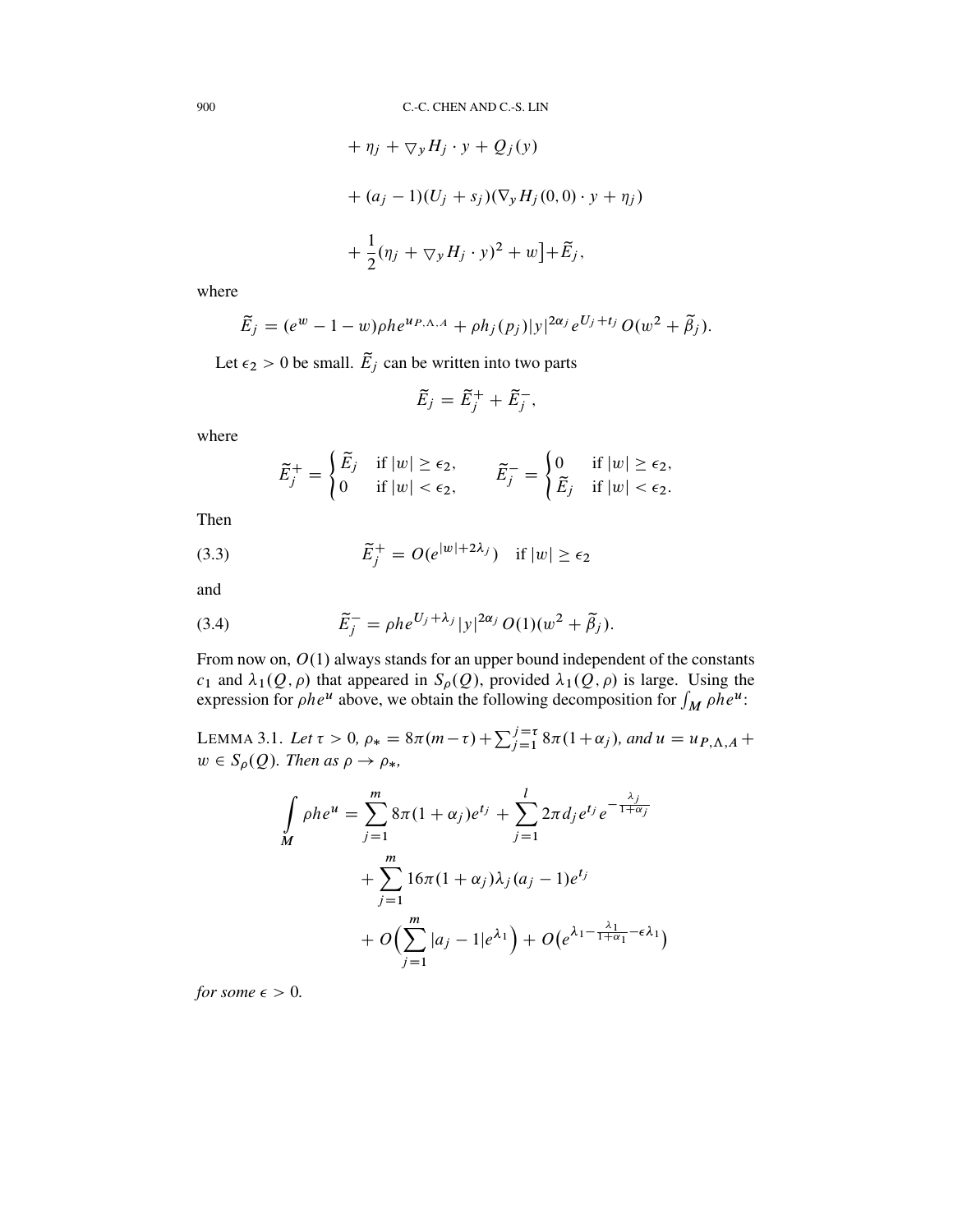PROOF. Note that  $\lambda_j = \lambda_1 + O(1)$  and  $t_j = \lambda_1 + O(1)$ . By [\(3.2\)](#page-12-1),

$$
\int_{M} \rho h e^{u} = \sum_{j} \int_{B_{r_0}(p_j)} {\{\rho h_j(p_j)|y|^{2\alpha_j} e^{U_j + t_j}[1 + 2 + \cdots] + \tilde{E}_j\} dy}
$$

$$
+ \int_{M \setminus \bigcup_j B_{r_0}(p_j)} \rho h e^{u}.
$$

By the explicit expression of  $U_j$ , we have

<span id="page-14-0"></span>(3.5) 
$$
\int_{M\setminus\bigcup_{j}B_{r_0}(p_j)}\rho h e^u = O(1),
$$

(3.6) 
$$
\int_{B_{r_0}(p_j)} \rho h_j(p_j) |y|^{2\alpha_j} e^{U_j + t_j} dy = 8\pi (1 + \alpha_j) e^{t_j} + O(1),
$$

$$
\int_{B_{r_0}(p_j)} \rho h_j(p_j) |y|^{2\alpha_j} e^{U_j + t_j} (a_j - 1) (U_j + s_j) dy
$$

$$
= 16\pi (1 + \alpha_j) (a_j - 1) \lambda_j e^{t_j} + O(|a_j - 1| e^{\lambda_j}),
$$

where we have used

$$
U_j + s_j = 2\lambda_j - 2\log\left(1 + \frac{\rho h(p_j)}{8(1+\alpha_j)^2}e^{\lambda_j}|y|^{2(1+\alpha_j)}\right) + O(1).
$$

By equation [\(2.13\)](#page-8-3) of  $\eta_j$  for  $j \leq \tau$ , and the fact  $\psi_{2,j}(y)y_1$  and  $\psi_{2,j}(y)\psi_{1,j}(y)$ are odd functions, we have

$$
\int_{B_{r_0}(p_j)} \rho h_j(p_j) |y|^{2\alpha_j} e^{U_j + t_j}
$$
\n
$$
\times \left( \eta_j + \nabla_y H_j \cdot y + Q_j + \frac{1}{2} (\eta_j + \nabla_y H_j \cdot y)^2 \right) dy
$$
\n
$$
(3.8) \qquad = -e^{t_j} \int_{B_{r_0}(p_j)} \Delta \eta_j dy + O(e^{t_j} e^{-\frac{2\lambda_j}{1 + \alpha_j}})
$$
\n
$$
= -e^{t_j} \int_{\partial B_{r_0}(p_j)} \frac{\partial \eta_j}{\partial v} + O(e^{t_j} e^{-\frac{2\lambda_j}{1 + \alpha_j}})
$$
\n
$$
= 2\pi d_j e^{-\frac{\lambda_j}{1 + \alpha_j}} e^{t_j} + O(e^{t_j} e^{-\frac{2\lambda_j}{1 + \alpha_j}}).
$$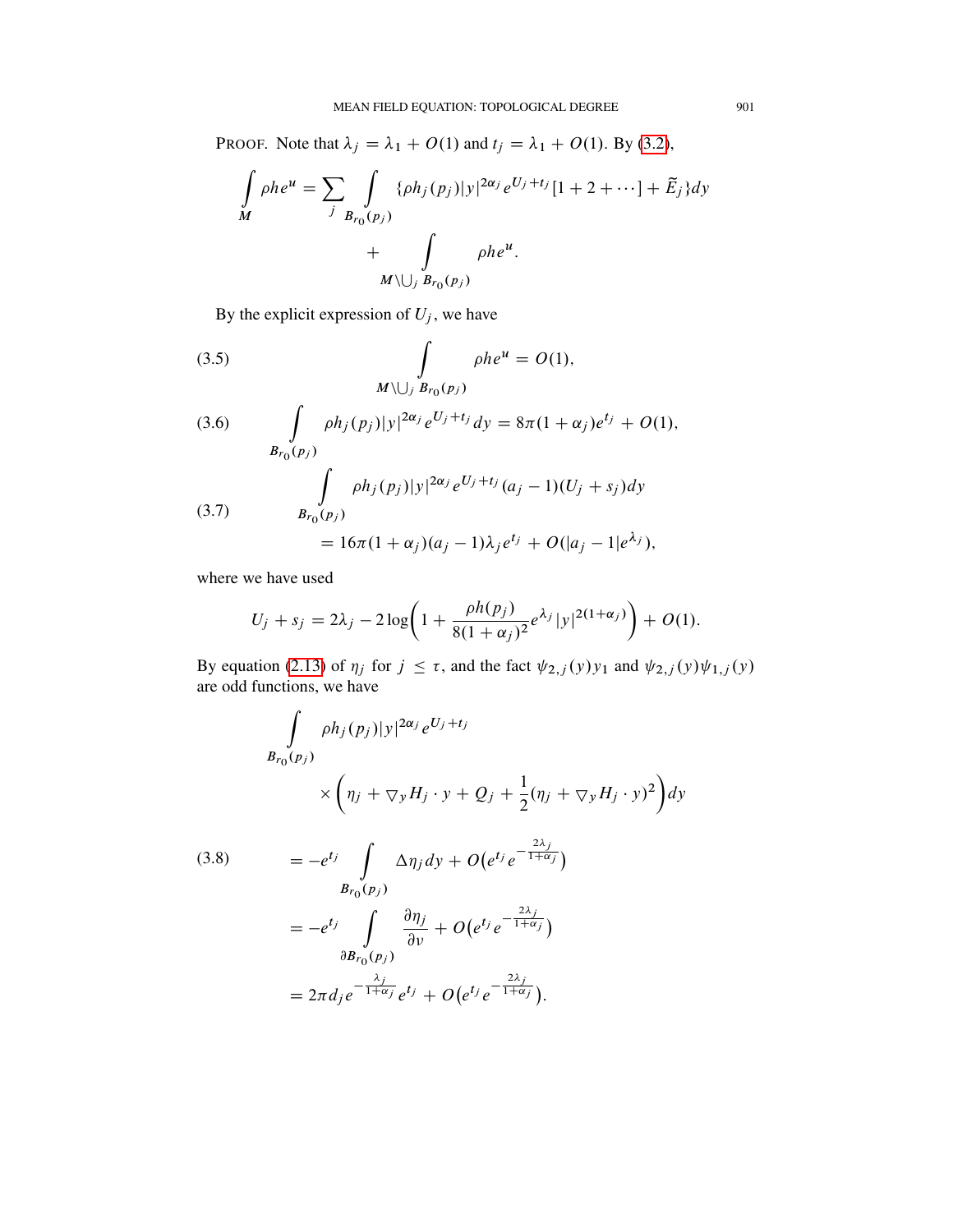It is not difficult to see that

$$
(3.9) \int_{B_{r_0}(p_j)} |y|^{2\alpha_j} e^{U_j + t_j} (a_k - 1) 8\pi G(p_j, p_k) dy = O\left(\sum_{k=1}^m |a_k - 1| e^{\lambda_j}\right),
$$
  

$$
\int_{B_{r_0}(p_j)} |y|^{2\alpha_j} e^{U_j + t_j} (a_j - 1)[(U_j + s_j) + 1 + \eta_j] \nabla_y H_j(0, 0) \cdot y dy
$$
  

$$
(3.10) \quad B_{r_0}(p_j)
$$
  

$$
= O\left(|a_j - 1| e^{\lambda_1 - \frac{\lambda_1}{1 + \alpha_1}}\right),
$$

where the cancellation occurs due to the oddness of  $\nabla_y H_j(0,0) \cdot y$ .

To estimate the terms involving  $w$ , we use [\(2.16\)](#page-9-0) to obtain

$$
\Delta u_{p_j} = \Delta U_j + \Delta \eta_j + 8\pi (1 + \alpha_j) \quad \text{for } x \in B_{r_0}(p_j)
$$

and

$$
\Delta u_{p_j} = \Delta (u_{p_j} - 8\pi (1 + \alpha_j)G(x, p_j)) + 8\pi (1 + \alpha_j) \quad \text{for } x \notin B_{r_0}(p_j).
$$

This together with Lemma [2.2](#page-11-0) implies

$$
\int_{B_{r_0}(p_j)} \rho h_j(p_j) |y|^{2\alpha_j} e^{U_j} w
$$
\n
$$
= -\int_{M} w \Delta u_{p_j} + \int_{B_{r_0}(p_j)} w \Delta \eta_j
$$
\n
$$
+ \int_{M \setminus B_{r_0}(p_j)} w \Delta (u_{p_j} - 8\pi (1 + \alpha_j) G(x, p_j))
$$
\n
$$
+ 8\pi (1 + \alpha_j) \int_{M} w
$$
\n
$$
= \int_{M} \nabla w \cdot \nabla u_{p_j} - 8\pi (1 + \alpha_j) \int_{M} w + \int_{B_{r_0}(p_j)} w \Delta \eta_j
$$
\n
$$
+ \int_{M \setminus B_{r_0}(p_j)} w \Delta (u_{p_j} - 8\pi (1 + \alpha_j) G(x, p_j)).
$$

To estimate  $\int_{B_{r_0}(p_j)} w \Delta \eta_j$ , we choose  $r'_0 \in (r_0/2, r_0)$  such that

$$
\int\limits_{\partial B_{r'_0}(p_j)}|w|d\sigma\leq \frac{2}{r_0}\int\limits_{B_{r_0}(p_j)}|w|dx.
$$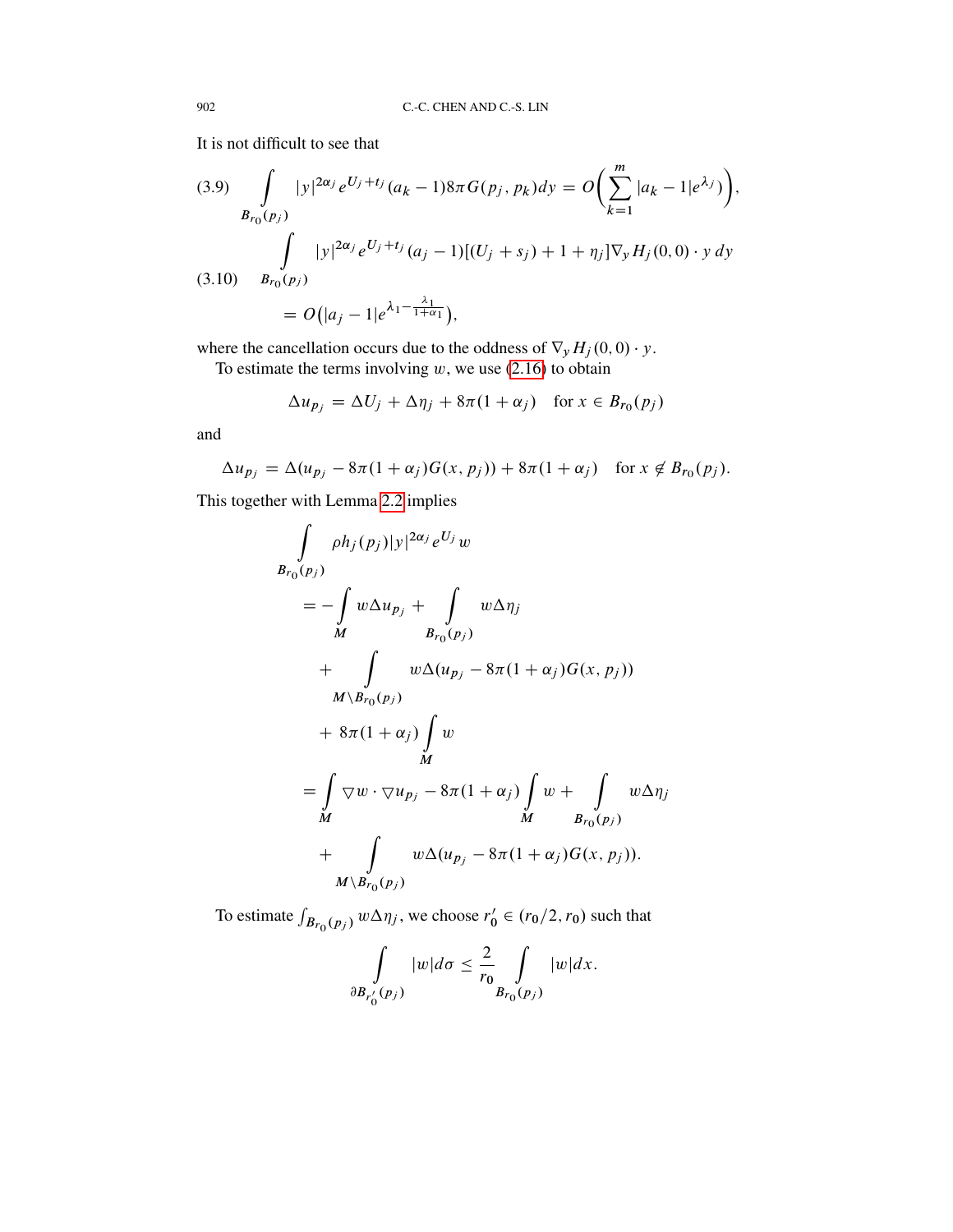Hence

$$
\left|\int\limits_{\partial B_{r'_0(p_j)}} w\,\frac{\partial \eta_j}{\partial v}\,d\sigma\right| \leq C \max\limits_{\partial B_{r'_0(p_j)}} \left|\frac{\partial \eta_j}{\partial v}\right| \|w\|_{H^1} = O\big(e^{-\frac{\lambda_1}{1+\alpha_1}}\big)\|w\|_{H^1},
$$

where by  $(2.13)$ ,

$$
-\int\limits_{\partial B_{r'_0(p_j)}}\frac{\partial \eta_j}{\partial \nu}(x)=\int\limits_{B_{r'_0(p_j)}}\rho h_j(p_j)|y|^{2\alpha_j}e^{U_j}\widetilde{H}(x,\eta_j)dx=O\big(e^{-\frac{\lambda_1}{1+\alpha_1}}\big).
$$

Thus

$$
\int_{B_{r_0}(p_j)} w \Delta \eta_j = \int_{B_{r'_0}(p_j)} w \Delta \eta_j + O(e^{-\lambda_1}) \int_M |w|
$$
  
\n
$$
= - \int_{B_{r'_0}(p_j)} \nabla w \nabla \eta_j + O(e^{-\frac{\lambda_1}{1 + \alpha_1}}) \|w\|_{H^1}
$$
  
\n
$$
\leq \left(\int_{B_{r'_0}(p_j)} |\nabla w|^2\right)^{\frac{1}{2}} \left(\int_{B_{r'_0}(p_j)} |\nabla \eta_j|^2\right)^{\frac{1}{2}} + O(e^{-\lambda_1}) \int_M |w|
$$
  
\n
$$
= O(e^{-\frac{\lambda_1}{2(1 + \alpha_1)}}) \|w\|_{H^1}.
$$

By [\(A.2\)](#page-37-0) (see Lemma [A](#page-37-1) in Appendix [A\)](#page-37-2), we have for some  $\epsilon > 0$ 

(3.11) 
$$
\left| \int_{B_{r_0}(p_j)} \rho h_j(p_j) |y|^{2\alpha_j} e^{U_j} w \right| = O(e^{-\epsilon \lambda_1}) ||w||_{H^1}.
$$

For  $\tilde{E}_j^+$ , we have

$$
\int_{B_{r_0}(p_j)} |\tilde{E}_j^+(y)| dy = O(1) \int_{B_{r_0}(p_j) \cap \{|w - \overline{w}| \ge \epsilon_2/2\}} e^{|w| + 2\lambda_j} dy
$$

$$
= O(1) \int_{B_{r_0}(p_j) \cap \{|w - \overline{w}| \ge \epsilon_2/2\}} e^{|w - \overline{w}| + 2\lambda_j} dy,
$$

where

$$
\bar{w} = \frac{\int_{B_{r_0}(p_j)} w}{\text{vol}(B_{r_0}(p_j))} = O(||w||_{H^1}) = O(e^{-\frac{\lambda_1}{1 + \alpha_1}})
$$

if  $\lambda_1$  is large. Write

$$
e^{|w-\overline{w}|}=e^{|w-\overline{w}|(1-\frac{4\pi|w-\overline{w}|}{\|w-\overline{w}\|^2})}e^{\frac{4\pi|w-\overline{w}|^2}{\|w-\overline{w}\|^2}}.
$$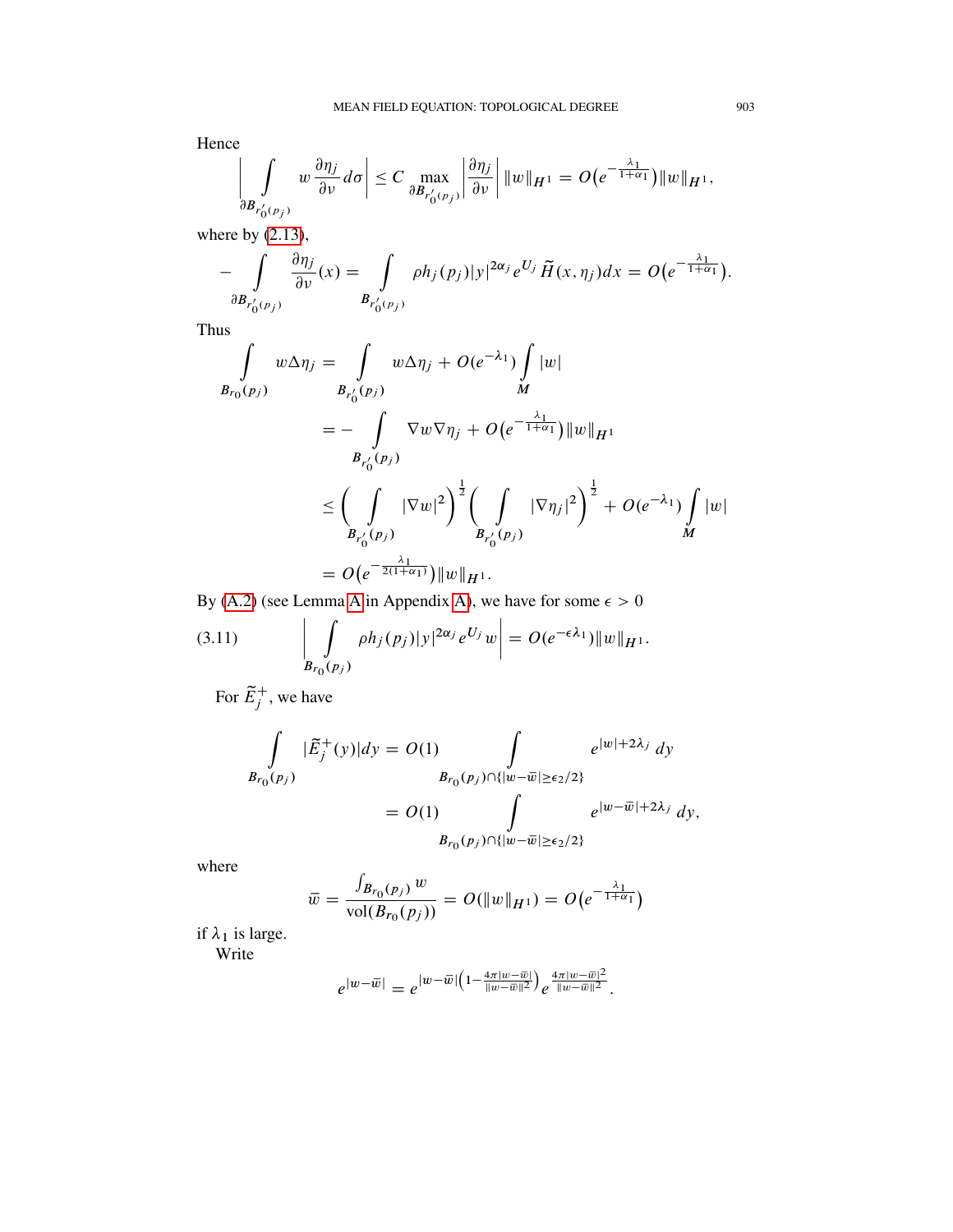Since  $(\|w - \overline{w}\|^2)^{-1} := (\|w - \overline{w}\|^2_{H^1})^{-1} \gg 2\lambda_j$ , we have

$$
e^{|w-\overline{w}| \left(1 - \frac{4\pi |w-\overline{w}|}{\|w-\overline{w}\|^2} \right)} \leq e^{\frac{\epsilon_2}{2} \left(1 - \frac{2\pi \epsilon_2}{\|w-\overline{w}\|^2} \right)} \ll e^{-2\lambda_j} \quad \text{for } |w-\overline{w}| \geq \frac{\epsilon_2}{2}.
$$

Hence by the Moser-Trudinger inequality,

<span id="page-17-1"></span>
$$
\int_{B_{r_0}(p_j)\cap\{|w-\overline{w}|\geq\epsilon_2/2\}} e^{|w-\overline{w}|} \leq e^{-2\lambda_j} \int_{B_{r_0}(p_j)} \exp\left(\frac{4\pi|w-\overline{w}|^2}{\|w-\overline{w}\|^2}\right) dy
$$
  

$$
\leq c_2 e^{-2\lambda_j},
$$

which implies

(3.12) 
$$
\int_{B_{r_0}(p_j)} |\tilde{E}_j^+(y)| dy \le O(1).
$$

For  $\tilde{E}_j^-(3.4)$  $\tilde{E}_j^-(3.4)$  gives

$$
\int\limits_{B_{r_0}(p_j)}|\widetilde{E}_j^{-}|dy \leq c \int\limits_{B_{r_0(p_j)}}(|w|^2+\widetilde{\beta}_j)\rho h_j(p_j)|y|^{2\alpha_j}e^{U_j+t_j} dy.
$$

By Lemma [A](#page-37-1) in Appendix [A,](#page-37-2) the first term of the integrals can be bounded by

$$
\int_{B_{r_0}(p_j)} \rho h_j(p_j) |y|^{2\alpha_j} e^{U_j + t_j} |w|^2 dy \leq c e^{t_j} \int_M |\nabla w|^2
$$
  
=  $O(1) c_1^2 e^{t_j} e^{-2 \frac{\lambda_1}{1 + \alpha_1}} = O(1) e^{\lambda_1 - \frac{\lambda_1}{1 + \alpha_1} - \epsilon_1 \lambda_1}.$ 

Since  $u \in S_\rho(Q)$ , the term related to  $\tilde{\beta}_j$  can be estimated as follows:

$$
\int_{B_{r_0}(p_j)} \tilde{\beta}_j \rho h_j(p_j) |y|^{2\alpha_j} e^{U_j + t_j} dy
$$
\n
$$
= O(1) e^{t_j} \left( \lambda_1^2 \sum_{1 \le k \le m} |a_k - 1|^2 + \int_{B_{r_0}(p_j)} [|\eta_j|^3 + |y|^3 + |a_k - 1| (|\eta_k| + |y|)] e^{U_j} dy \right)
$$
\n
$$
= O(e^{t_j} e^{-\frac{\lambda_1}{1 + \alpha_1} - \epsilon \lambda_1})
$$

for some  $\epsilon > 0$  and large  $\lambda_1$ . So we have

<span id="page-17-0"></span>(3.13) 
$$
\int_{B_{r_0}(p_j)} |\tilde{E}_j^-| dy = O(1) e^{\lambda_1 - \frac{\lambda_1}{1 + \alpha_1} - \epsilon \lambda_1}.
$$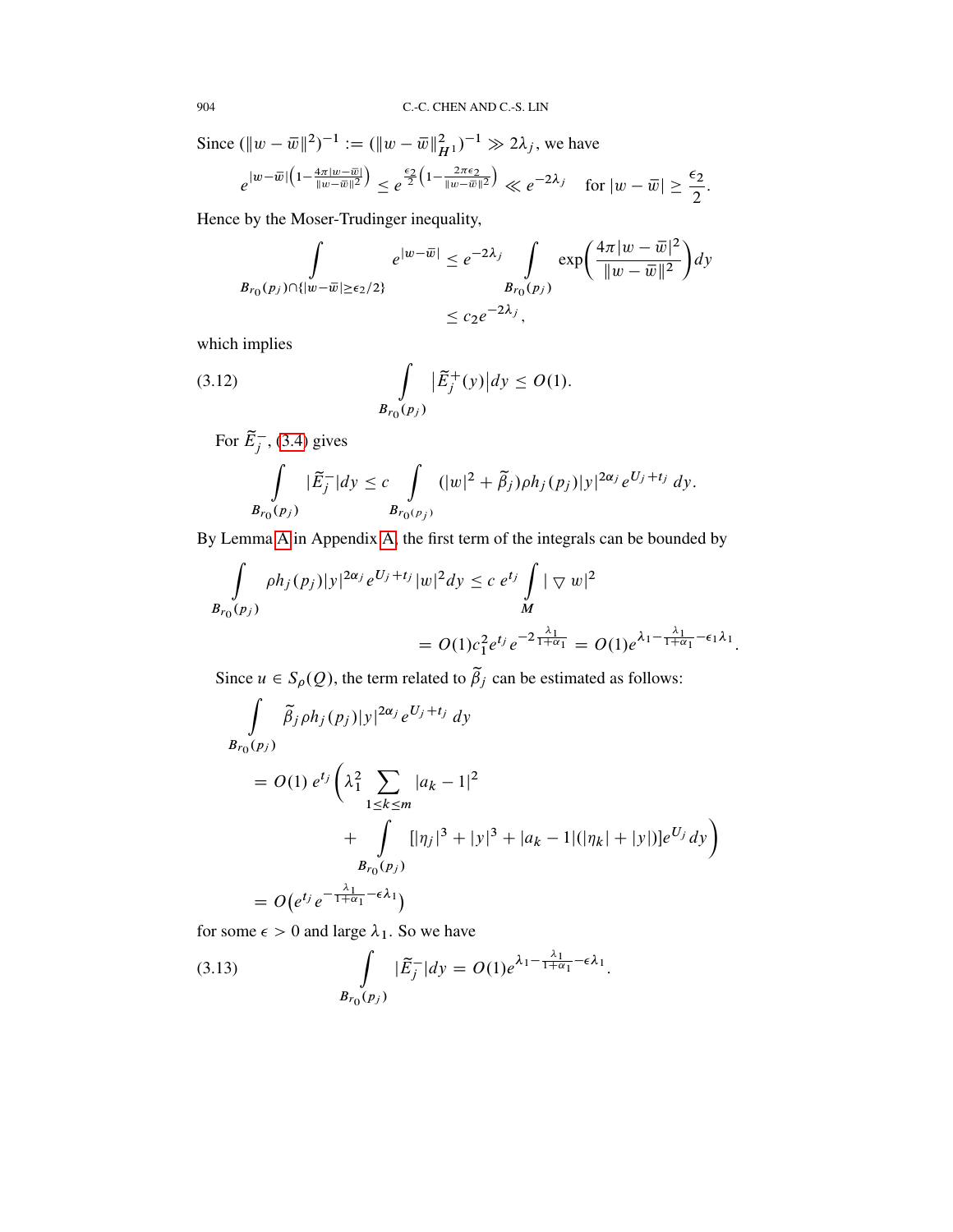Therefore by  $(3.2)$  and  $(3.5)$ – $(3.13)$ , we obtain

$$
\int_{M} \rho h e^{u} = \sum_{j=1}^{m} \int_{B_{r_0}(p_j)} \rho h e^{u} dy + O(1)
$$
\n
$$
= \sum_{j=1}^{m} e^{t_j} \left( 8\pi (1 + \alpha_j) + 16\pi (1 + \alpha_j) \lambda_j (a_j - 1) \right)
$$
\n
$$
+ \sum_{j=1}^{\tau} 2\pi d_j e^{t_j} e^{-\frac{\lambda_j}{1 + \alpha_j}} + O\left(\sum_{j=1}^{m} |a_j - 1| e^{\lambda_1}\right) + O\left(e^{\lambda_1 - \frac{\lambda_1}{1 + \alpha_1} - \epsilon \lambda_1}\right).
$$

Now, we want to express  $u + T_{\rho}u$  in a similar formula as [\(3.2\)](#page-12-1). For simplicity, we use Tu to denote  $T_{\rho}u$ . By Lemma 3.1, we expect that  $e^{t_j}/\int_M he^u - 1$  is small. Indeed, by the definition of  $S_{\rho}(Q)$ ,

$$
|t_j - t_1| = O(1)e^{-\frac{\lambda_1}{(1 + \alpha_1)}}.
$$

By Lemma [3.1](#page-13-1) and the Taylor expansion of the exponential function,

$$
e^{-t_j} \int_{M} \rho h e^{u} = \sum_{k=1}^{m} 8\pi (1 + \alpha_k) e^{t_k - t_j} + \sum_{k=1}^{l} 2\pi d_k e^{t_k - t_j} e^{-\frac{\lambda_k}{1 + \alpha_k}}
$$
  
+ 
$$
\sum_{k=1}^{m} 16\pi (1 + \alpha_k) \lambda_k (a_k - 1) e^{t_k - t_j}
$$
  
+ 
$$
O\left(\sum_{k=1}^{m} |a_k - 1| \right) + O\left(e^{-\frac{\lambda_1}{1 + \alpha_1} - \epsilon \lambda_1}\right)
$$
  
= 
$$
\rho_* + \sum_{k=1}^{m} 8\pi (1 + \alpha_k) (t_k - t_j)
$$
  
+ 
$$
\sum_{k=1}^{l} 2\pi d_k e^{-\frac{\lambda_k}{1 + \alpha_k}} + \sum_{k=1}^{m} 16\pi (1 + \alpha_k) \lambda_k (a_k - 1)
$$
  
+ 
$$
O(|a_k - 1|) + O\left(e^{-\frac{\lambda_1}{1 + \alpha_1} - \epsilon \lambda_1}\right).
$$

Hence

<span id="page-18-0"></span>(3.15) 
$$
\frac{e^{t_j}}{\int_M he^u} - 1 = \frac{1}{e^{-t_j} \rho \int_M he^u} \left( \rho - \frac{\rho \int_M he^u}{e^{t_j}} \right)
$$

$$
= \theta_j + O(|a_k - 1|) + O(e^{-\frac{\lambda_1}{1 + \alpha_1} - \epsilon \lambda_1}),
$$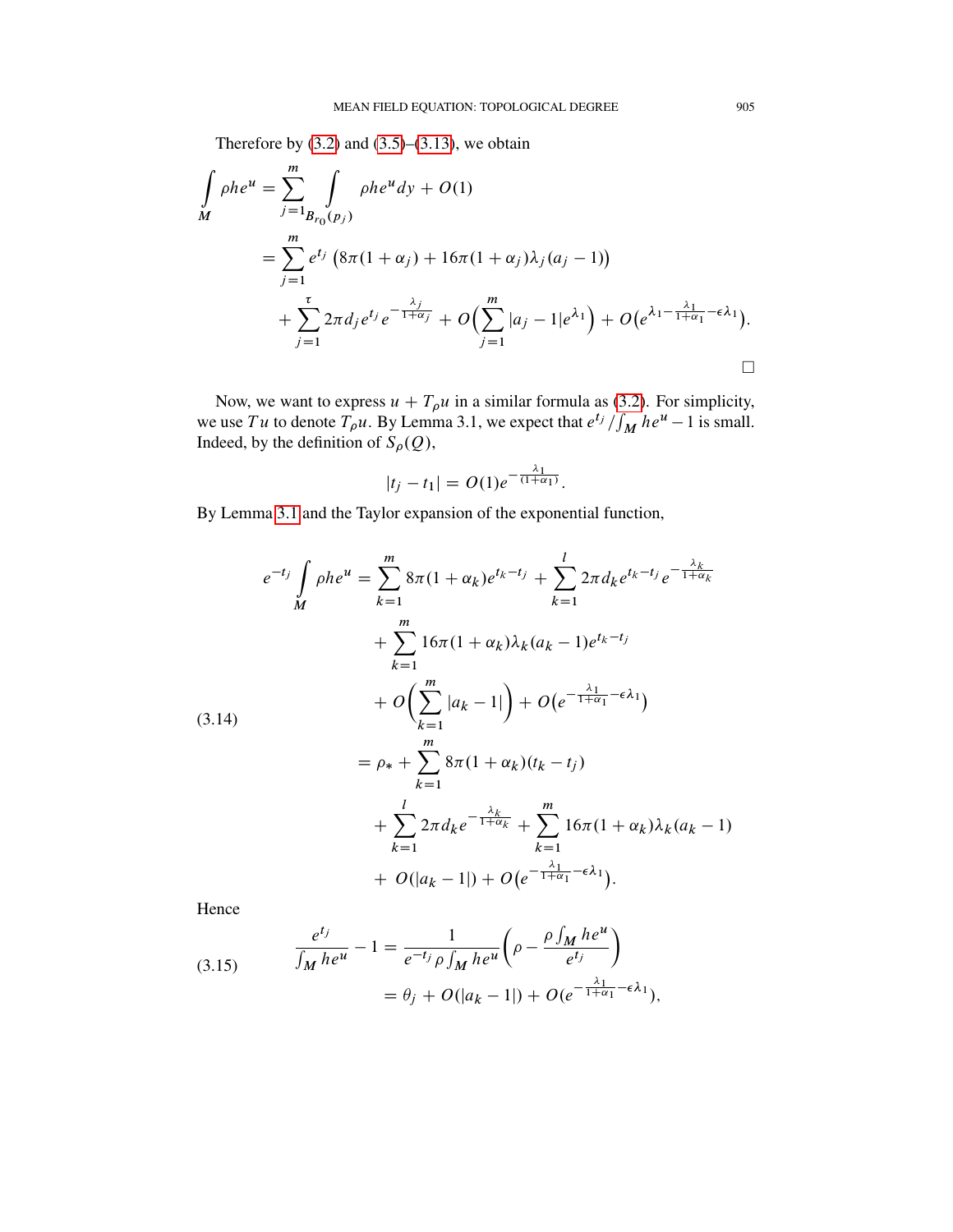where  $\theta_j$  is defined by

<span id="page-19-1"></span>(3.16) 
$$
\theta_j = \frac{1}{\rho_*} \bigg[ (\rho - \rho_*) - \sum_{k=1}^l 2\pi d_k e^{-\frac{\lambda_k}{1 + \alpha_k}} - \sum_{k=1}^m 8\pi (1 + \alpha_k)(t_k - t_j) - \sum_{k=1}^m 16\pi (1 + \alpha_k) \lambda_k (a_k - 1) \bigg].
$$

Let

(3.17) 
$$
\beta_j = \left| \frac{e^{t_j}}{\int_M h e^u} - 1 \right|^2 + \tilde{\beta}_j,
$$

(3.18) 
$$
E_j = (e^w - 1 - w) \frac{\rho h e^{u-w}}{\int_M h e^u} + \rho h_j(p_j) |y|^{2\alpha_j} e^{U_j} (O(w^2) + O(\beta_j)).
$$

Then in  $B_{r_0}(p_j)$ , we have by [\(3.2\)](#page-12-1),

$$
\frac{\rho h e^u}{\int_M h e^u} = (1+w) \frac{\rho h e^{u_{P,\Lambda,A}}}{\int_M h e^u} + (e^w - 1 - w) \frac{\rho h e^{u_{P,\Lambda,A}}}{\int_M h e^u}
$$
\n
$$
= \rho h_j(p_j)|y|^{2\alpha_j} e^{U_j} \left[ 1 + \left( \frac{e^{t_j}}{\int_M h e^u} - 1 \right) + (a_j - 1)(U_j + s_j) \right.
$$
\n
$$
+ \sum_{\substack{1 \le k \le m, k \ne j}} 8\pi (1 + \alpha_k)(a_k - 1) G(p_j, p_k)
$$
\n
$$
+ (a_j - 1)(U_j + s_j) \nabla_y H_j(0, 0) \cdot y
$$
\n
$$
+ \eta_j + \nabla_y H_j \cdot y + Q_j(y) + \frac{1}{2} (\eta_j + \nabla_y H_j \cdot y)^2 + w \right] + E_j.
$$

Thus we have in  $B_{r_0}(p_j)$ ,

<span id="page-19-0"></span>(3.20) 
$$
D(u + Tu) = \Delta u + \frac{\rho h e^{u}}{\int_{M} h e^{u}} - \rho
$$
  
\n
$$
= a_{j} (\Delta U_{j} + \Delta \eta_{j}) + \Delta w + \sum_{k=1}^{m} 8\pi (1 + \alpha_{k}) a_{k} + \frac{\rho h e^{u}}{\int_{M} h e^{u}} - \rho
$$
  
\n
$$
= -a_{j} \rho h_{j} (p_{j}) |y|^{2\alpha_{j}} e^{U_{j}} \left[ 1 + \eta_{j} + \nabla_{y} H_{j} \cdot y + Q_{j} (y) + \frac{1}{2} (\eta_{j} + \nabla_{y} H_{j} \cdot y)^{2} - \epsilon^{2} \psi_{2,j} (\epsilon^{-1} y) (\epsilon \psi_{1,j} (\epsilon^{-1} y) + \nabla_{y} H_{j} \cdot y) - \frac{\epsilon^{4}}{2} \psi_{2,j}^{2} (\epsilon^{-1} y) \right] + \Delta w + \left[ \sum_{k=1}^{m} 8\pi (1 + \alpha_{k}) - \rho \right]
$$
  
\n
$$
+ \sum_{k=1}^{m} 8\pi (1 + \alpha_{k}) (a_{k} - 1) + \frac{\rho h e^{u}}{\int_{M} h e^{u}} =
$$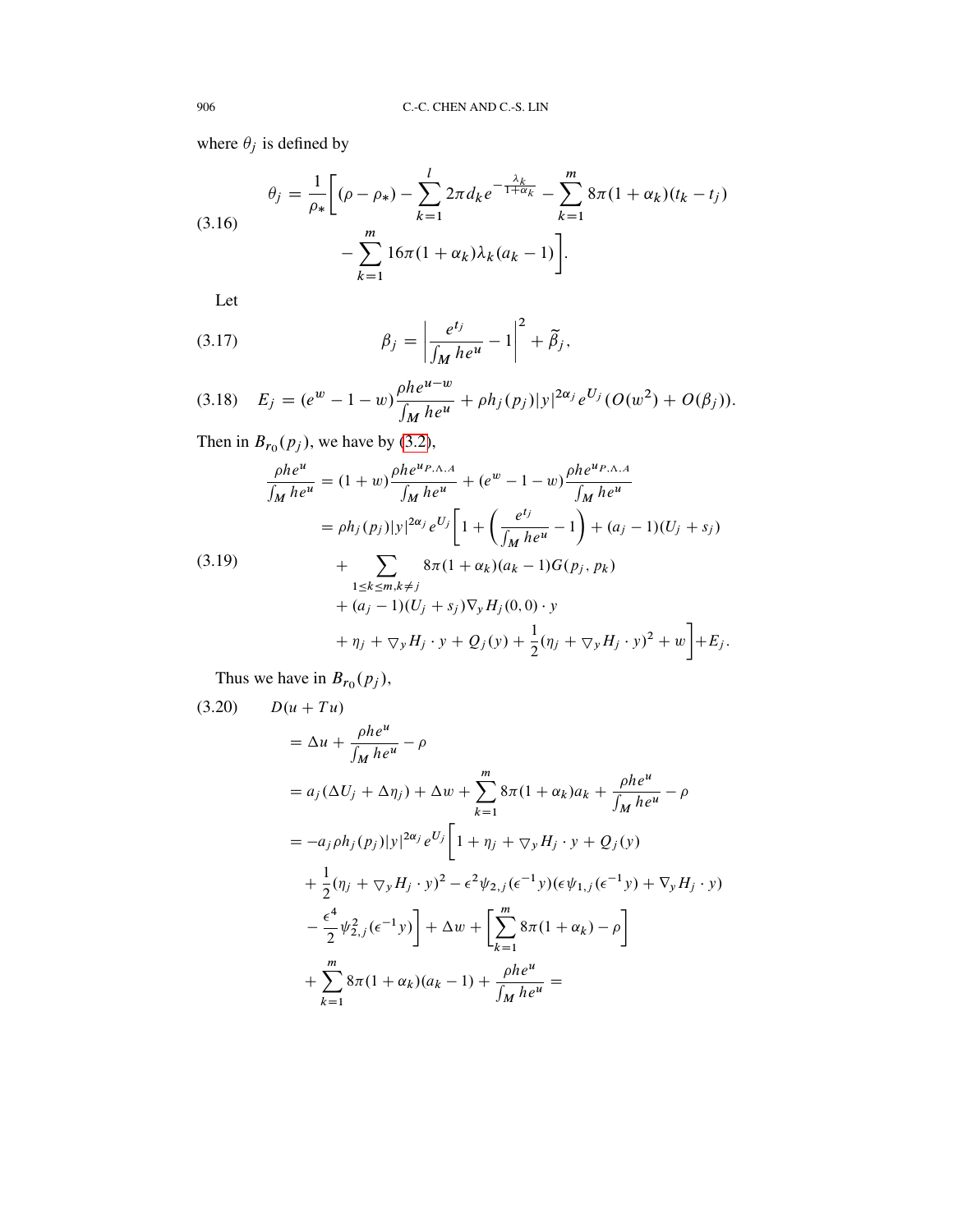$$
= \Delta w + [\rho_* - \rho] + \sum_{k=1}^{m} 8\pi (1 + \alpha_k)(a_k - 1)
$$
  
+  $\rho h_j(p_j)|y|^{2\alpha_j} e^{U_j} \Big[ (a_j - 1)(U_j + s_j - 1)$   
+  $\sum_{\substack{1 \le k \le m \\ k \ne j}} 8\pi (1 + \alpha_k)(a_k - 1)G(p_j, p_k)$   
+  $(U_j + s_j)(a_j - 1)(\nabla_y H_j(0, 0) \cdot y + \eta_j)$   
+  $\left(\frac{e^{t_j}}{\int_M h e^u} - 1\right) + w \Big] + \tilde{E}_j,$ 

where  $\tilde{\vec{E}}_j = E_j + a_j \rho h_j(p_j) |y|^{2\alpha_j} e^{U_j} [\epsilon^2 \psi_{2,j} (\epsilon^{-1} y) (\eta_j + \nabla_y H_j(0,0) \cdot y) +$  $\epsilon^4$  $\frac{\epsilon^4}{2}\psi_{2,j}^2(\epsilon^{-1}y)].$ 

On  $B_{2r_0}(p_j) \setminus B_{r_0}(p_j)$ , since  $u_{p_j} - \overline{u}_{p_j} - 8\pi G(x, p_j)$  is small by Lemma [2.2,](#page-11-0) we can write  $\Delta(u + Tu)$  as

 $\Delta (u + Tu)$ 

$$
= \Delta w + a_j \Delta (u_{p_j} - 8\pi G(x, p_j))
$$

(3.21)

<span id="page-20-3"></span>
$$
+ \rho_* - \rho + \sum_{k=1}^m 8\pi (1 + \alpha_k)(a_k - 1)
$$
  
+ 
$$
\frac{\rho h}{\int_M h e^u} e^{a_j [u_{p_j} - \overline{u}_{p_j} - 8\pi G(x, p_j)] + \sum_{k=1}^m 8\pi (1 + \alpha_k) a_k G(x, p_k) + w}
$$

On  $M \setminus \bigcup_{j=1}^m B_{2r_0}(p_j)$ , we have

<span id="page-20-0"></span>(3.22) 
$$
\Delta(u+Tu) = \Delta w + \rho_* - \rho + \sum_{k=1}^{m} 8\pi (1+\alpha_k)(a_k-1) + \frac{\rho h}{\int_M h e^u} e^{\sum_{k=1}^{m} 8\pi (1+\alpha_k)a_k G(x, p_k) + w}.
$$

Based on [\(3.20\)](#page-19-0)–[\(3.22\)](#page-20-0), we obtain the dominant terms of  $u + Tu$  on  $S_{\rho}(Q)$  as follows:

<span id="page-20-1"></span>LEMMA 3.2. Assume none of  $\alpha_1, \alpha_2, \ldots$  and  $\alpha_{\tau}$  are integers. Let  $\rho_* = 8\pi(m - \tau)$  $+\sum_{k=1}^{k=\tau} 8\pi (1+\alpha_k)$  and  $u = u_{P,\Lambda,A} + w \in S_\rho(Q)$ . Then as  $\rho \to \rho_*$ : (i) *For*  $w_1 \in H^1$ ,

<span id="page-20-2"></span>
$$
(3.23) \qquad \langle \nabla(u+Tu), \nabla w_1 \rangle = B(w, w_1) + O\big(e^{-\frac{\lambda_1}{1+\alpha_1}}\big) \|w_1\|_{H^1},
$$

: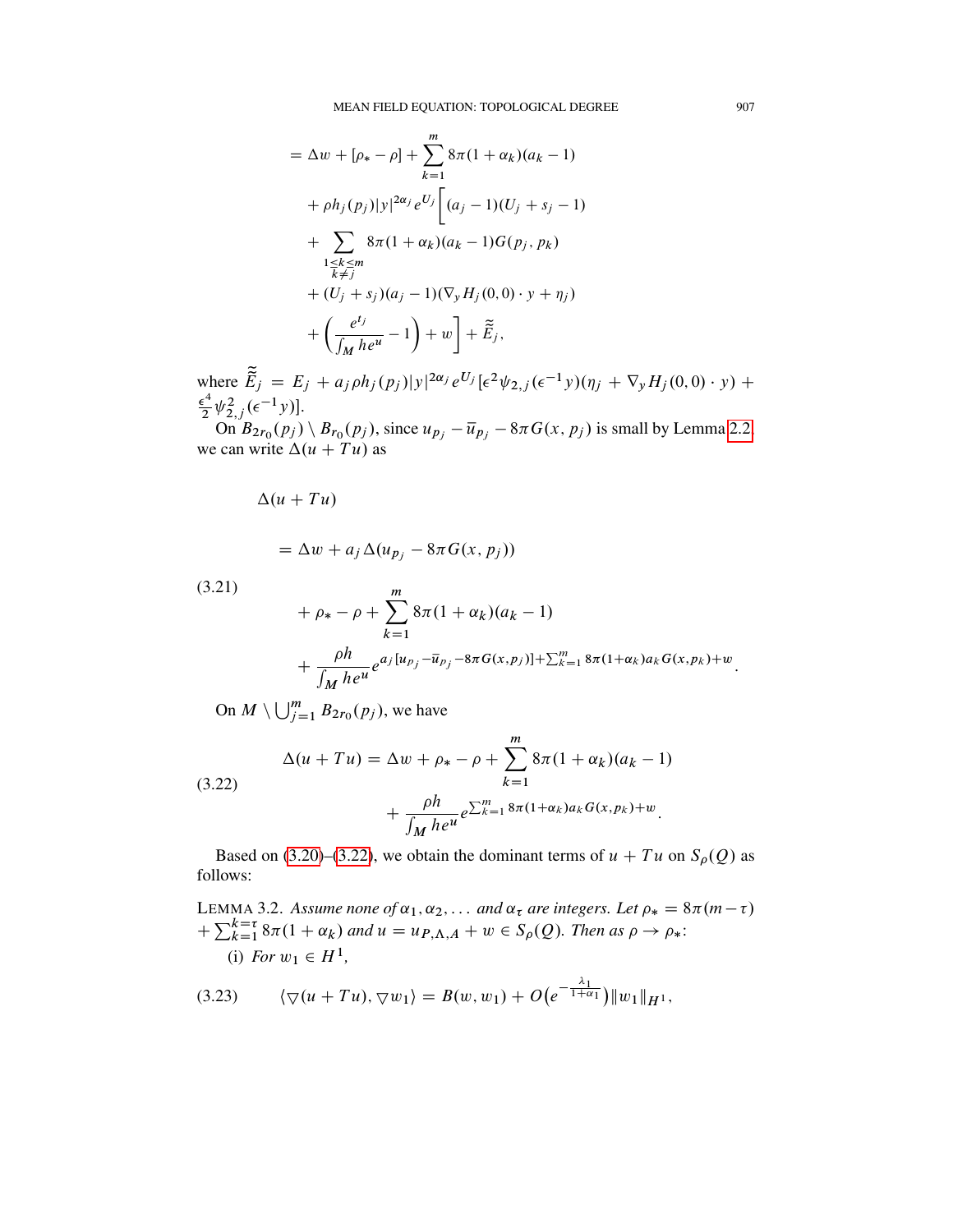*where*

$$
B(w, w_1) := \int\limits_M \bigg[ \nabla w \cdot \nabla w_1 - \sum_{j=1}^m \rho h_j(p_j) |y|^{2\alpha_j} e^{U_j} \sigma_j w w_1 \bigg].
$$

(ii) *For*  $j > \tau$ ,

(3.24)  
\n
$$
\begin{aligned}\n &\langle \nabla (u + Tu), \nabla \partial_{p_j} u_{p_j} \rangle \\
 &= -8\pi \nabla_y H_j(0,0) \\
 &\quad + O\left(\lambda_j |a_j - 1| + \left|\frac{e^{t_j}}{\int_M h e^u} - 1\right| + e^{-\frac{\lambda_1}{1 + \alpha_1}}\right).\n \end{aligned}
$$
\n
$$
\begin{aligned}\n &\text{(3.24)} \\
 &\quad + O\left(\lambda_j |a_j - 1| + \left|\frac{e^{t_j}}{\int_M h e^u}\right| + e^{-\frac{\lambda_1}{1 + \alpha_1}}\right).\n \end{aligned}
$$

(iii) *For*  $1 \leq j \leq m$ ,

(3.25)  
\n
$$
\begin{aligned}\n &\langle \nabla (u + Tu), \nabla \partial_{\lambda_j} u_{p_j} \rangle \\
 &= -16\pi (1 + \alpha_j)(a_j - 1)\lambda_j \\
 &- 8\pi (1 + \alpha_j)\theta_j + O\left(\max_k |a_k - 1| + e^{-\frac{\lambda_1}{1 + \alpha_1} - \epsilon \lambda_1}\right).\n\end{aligned}
$$

$$
(iv) For 1 \le j \le m,
$$

$$
\langle \nabla(u+Tu), \nabla u_{p_j}\rangle
$$

<span id="page-21-1"></span>
$$
= \left(2\lambda_j - 1 + 8\pi(1 + \alpha_j)R(p_j, p_j) \right)
$$
  
(3.26)  

$$
+ 2\log \frac{\rho h_j(p_j)}{8(1 + \alpha_j)^2} \right) \langle \nabla u + Tu, \nabla \partial_{\lambda_j} u_{p_j} \rangle
$$
  

$$
+ 8\pi(1 + \alpha_j) \sum_{k \neq j} G(p_j, p_k) \langle \nabla (u + Tu), \nabla \partial_{\lambda_k} u_{p_k} \rangle
$$
  

$$
+ 16\pi(1 + \alpha_j)(a_j - 1)\lambda_j + O(1) ||w||_{H^1(M)} + O(e^{-\frac{\lambda_1}{1 + \alpha_1}}).
$$

In order to know the Morse index for the solutions in  $S_{\rho}(Q)$ , we have to compute the Morse index of the bilinear form  $B$  in Lemma [3.2.](#page-20-1)

<span id="page-21-0"></span>LEMMA 3.3. Assume that all  $\alpha_j$  > -1, 1  $\leq$  j  $\leq$   $\tau$ , are not integers. Let P =  $(p_1, \ldots, p_m)$  and  $\Lambda = (\lambda_1, \ldots, \lambda_m)$ , where  $dist(p_j, p_k) > 2r_0$  for  $j \neq k$ . If  $\lambda_1(Q,\rho)$  is large, then the symmetric bilinear form

$$
B(w, w_1) := \int\limits_M \left( \nabla w \nabla w_1 - \sum_{1 \le j \le m} \rho h_j(p_j) |y|^{2\alpha_j} e^{U_j} \sigma_j w w_1 \right)
$$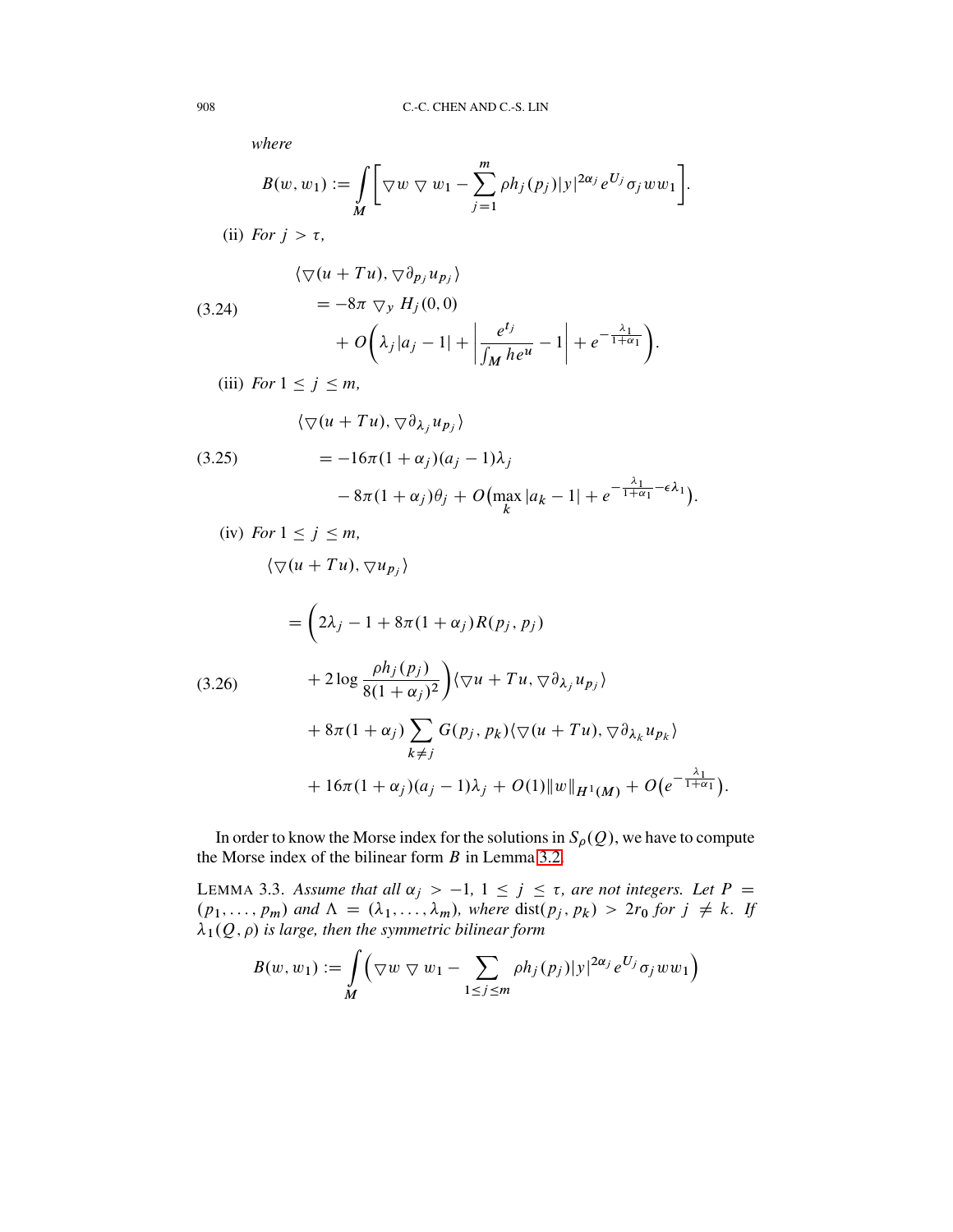*is nondegenerate and has Morse index*  $\sum_{i=1}^{\tau} 2(1 + [\alpha_j])$  *in*  $O_{P,\Lambda}$ *, where*  $[\alpha_j]$ *denotes the greatest integer less than or equal to*  $\alpha_j$ *.* 

We put the proofs of Lemma [3.2](#page-20-1) and Lemma [3.3](#page-21-0) in Appendix [A](#page-37-2) and Appendix [B.](#page-48-0)

# 4 A Deformation

<span id="page-22-0"></span>Obviously,  $u = u_{P,\Lambda,A} + w$  is a solution of  $u + Tu = 0 \iff$  the left-hand sides of  $(3.23)$ – $(3.26)$  vanish. To solve the system  $(3.23)$ – $(3.26)$ , we recall

$$
\mathring{H}^1 = O_{P,\Lambda} \oplus
$$
 the linear subspace spanned by  $u_{p_j}$ ,  $\partial_{\lambda_j} u_{p_j}$ , and  $\partial_{p_j} u_{p_j}$ 

and deform  $u + Tu$  to a simpler operator  $u + T_0u$  by defining the operator  $I +$  $T_t$ ,  $0 \le t \le 1$  through the following relations:

(4.1) 
$$
\langle \nabla(u + T_t u), \nabla w_1 \rangle = t \langle \nabla(u + T u), \nabla w_1 \rangle + (1 - t) B(w, w_1)
$$
  
for  $w_1 \in O_{P,\Lambda}$ ,

(4.2) 
$$
\langle \nabla(u + T_t u), \nabla w_1 \rangle = t \langle \nabla(u + T u), \nabla w_1 \rangle + (1 - t)B(w, w_1)
$$
  
for  $w_1 \in Op_{\Lambda}$ ,

(4.3) 
$$
\begin{aligned}\n &\langle \nabla(u + T_t u), \nabla \partial_{p_j} u_{p_j} \rangle \\
 &= t \langle \nabla(u + T u), \nabla \partial_{p_j} u_{p_j} \rangle \\
 &\quad + (1 - t)(-8\pi \nabla_y H_j(0, 0)) \quad \text{for } \tau < j \leq m,\n\end{aligned}
$$

(4.4) 
$$
\begin{aligned}\n &\langle \nabla (u + T_t u), \nabla \partial_{\lambda_j} u_{p_j} \rangle \\
 &= t \langle \nabla (u + T u), \nabla \partial_{\lambda_j} u_{p_j} \rangle \\
 &- (1 - t) [16\pi (1 + \alpha_j)(a_j - 1)\lambda_j + 8\pi (1 + \alpha_j)\theta_j] \quad \text{for } 1 \le j \le m,\n\end{aligned}
$$

<span id="page-22-1"></span>
$$
\langle \nabla(u + T_t u), \nabla u_{p_j} \rangle = t \Big[ (2\lambda_j + O(1)) \langle \nabla(u + T_t u), \nabla \partial_{\lambda_j} u_{p_j} \rangle
$$
  
+ 
$$
\sum_{k \neq j} O(1) \langle \nabla(u + T_t u), \nabla \partial_{\lambda_k} u_{p_k} \rangle
$$
  
+ 
$$
O(1) \|w\|_{H^1(M)} + O(e^{-\frac{\lambda_1}{1 + \alpha_1}}) \Big] + 16\pi (1 + \alpha_j)(a_j - 1)\lambda_j \quad \text{for } 1 \leq j \leq m,
$$

where the coefficients  $O(1)$  are those terms appearing in [\(3.26\)](#page-21-1) so that  $T_1u = Tu$ . From the construction above, we have  $u + T_1u = u + Tu$ . When  $t = 0$ , the operator  $T_0$  is simpler than T. During the deformation from  $T_1$  to  $T_0$ , we have the following: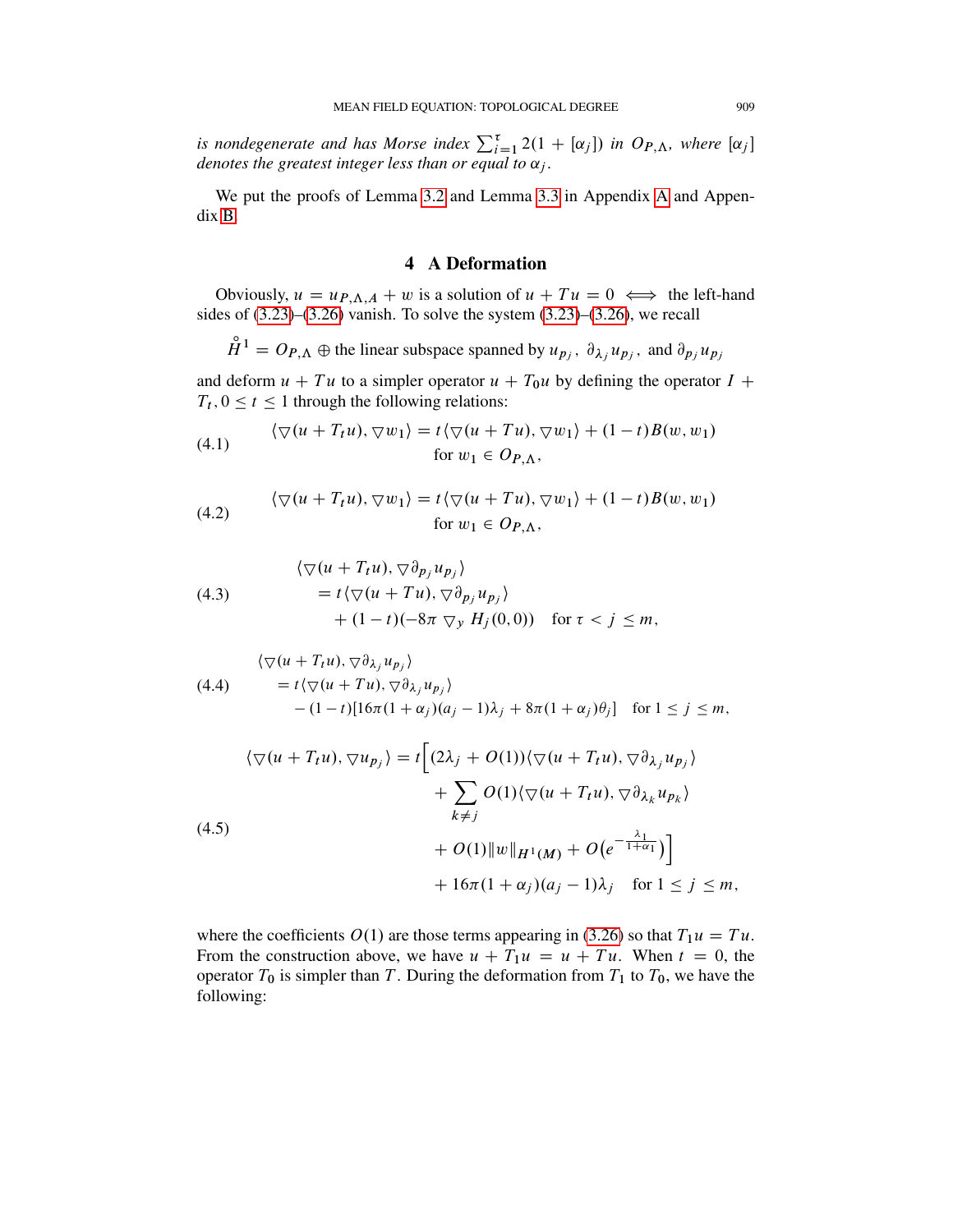<span id="page-23-5"></span>LEMMA 4.1. Let  $\rho_* = 8\pi(m - \tau) + \sum_{j=1}^{j=\tau} 8\pi(1 + \alpha_j)$ . Assume  $(\rho - \rho_*) \neq 0$ . *Then there is*  $\varepsilon_1 > 0$  *such that*  $u + T_t u \neq 0$  *for*  $u \in \partial S_0(Q)$  *and*  $0 \leq t \leq 1$  *if*  $|\rho - \rho_{*}| < \varepsilon_{1}.$ 

PROOF. Assume  $u = u_{P,\Lambda,A} + w \in \overline{S}_{\rho}(Q)$ , the closure of  $S_{\rho}(Q)$ , and  $u$  +  $T_t u = 0$  for some  $0 \le t \le 1$ . We will show that  $u \notin \partial S_\rho(Q)$ .

From  $\langle \nabla (u + T_t u), \nabla w \rangle = 0$ , we have by Lemma 3.2

<span id="page-23-0"></span>
$$
||w||_{H^1}^2 \le O\big(e^{-\frac{\lambda_1}{1+\alpha_1}}\big) ||w||_{H^1}.
$$

This implies

(4.6) 
$$
||w||_{H^1} = O(e^{-\frac{\lambda_1}{1+\alpha_1}}) \leq c_2 e^{-\frac{\lambda_1}{1+\alpha_1}}
$$

for some constant  $c_2$  independent of  $c_1$ .

Using  $\langle \nabla (u + T_t u), \nabla \overline{\partial}_{\lambda_j} u_{p_j} \rangle = 0$  and  $\langle \nabla (u + T_t u), \nabla u_{p_j} \rangle = 0$ , we conclude from  $(4.5)$  and  $(4.6)$  that

(4.7) 
$$
16\pi\lambda_j(1+\alpha_j)(a_j-1) = O(e^{-\frac{\lambda_1}{1+\alpha_1}})
$$

for  $j = 1, ..., m$ . Hence if  $|\rho - \rho_{*}|$  is sufficiently small, then

<span id="page-23-1"></span>
$$
(4.8) \ \ |a_j - 1| = O\left(\lambda_1^{-1} e^{-\frac{\lambda_1}{1 + \alpha_1}}\right) < c_1 \lambda_1^{-1/2} (Q, \rho) e^{-\frac{\lambda_1 (Q, \rho)}{1 + \alpha_1}} \quad \text{for } 1 \le j \le m.
$$

Next we estimate the term  $e^{t_j} \left( \int_M h e^{u} \right)^{-1} - 1$ . By  $\langle \nabla (u + T_t u), \nabla \partial_{\lambda_j} u \rangle = 0$ , we conclude from (iii) of Lemma [3.2](#page-20-1) and [\(4.8\)](#page-23-1) that

<span id="page-23-3"></span>
$$
(4.9) \quad \theta_j + 2\lambda_j (a_j - 1) = O\big(\max |a_k - 1| + e^{-\frac{\lambda_1}{1 + \alpha_1} - \epsilon \lambda_1}\big) = O\big(\lambda_1^{-1} e^{-\frac{\lambda_1}{1 + \alpha_1}}\big)
$$

and

<span id="page-23-2"></span>
$$
(4.10) \ e^{t_j} \left( \int\limits_M h e^u \right)^{-1} - 1 = \theta_j + O\left( \max |a_k - 1| + e^{-\frac{\lambda_1}{1 + \alpha_1} - \epsilon \lambda_1} \right) = O\left( e^{-\frac{\lambda_1}{1 + \alpha_1}} \right).
$$

Together with  $\langle \Delta(u + T_t u), \nabla \partial_{p_j} u_{p_j} \rangle = 0$  for  $j > \tau$  and [\(4.8\)](#page-23-1), [\(4.10\)](#page-23-2), and (ii) of Lemma [3.2,](#page-20-1) we have

(4.11) 
$$
|\nabla_y H_j(0,0)| = O\left(\lambda_j |a_j - 1| + \left|\frac{e^{t_j}}{\int_M h e^u} - 1\right| + e^{-\frac{\lambda_1}{1 + \alpha_1}}\right) \leq O(1) e^{-\frac{\lambda_1}{1 + \alpha_1}}.
$$

for  $j > \tau$ . Since  $f_{Q_1}$  is a Morse function at  $Q$ , we have

<span id="page-23-4"></span>(4.12) 
$$
\left| p_j - p_j^0 \right| \le c \left| \nabla_y H_j(0,0) \right| \le c_3 e^{-\frac{\lambda_1(Q,\rho)}{1+\alpha_1}}
$$

for  $j > \tau$ .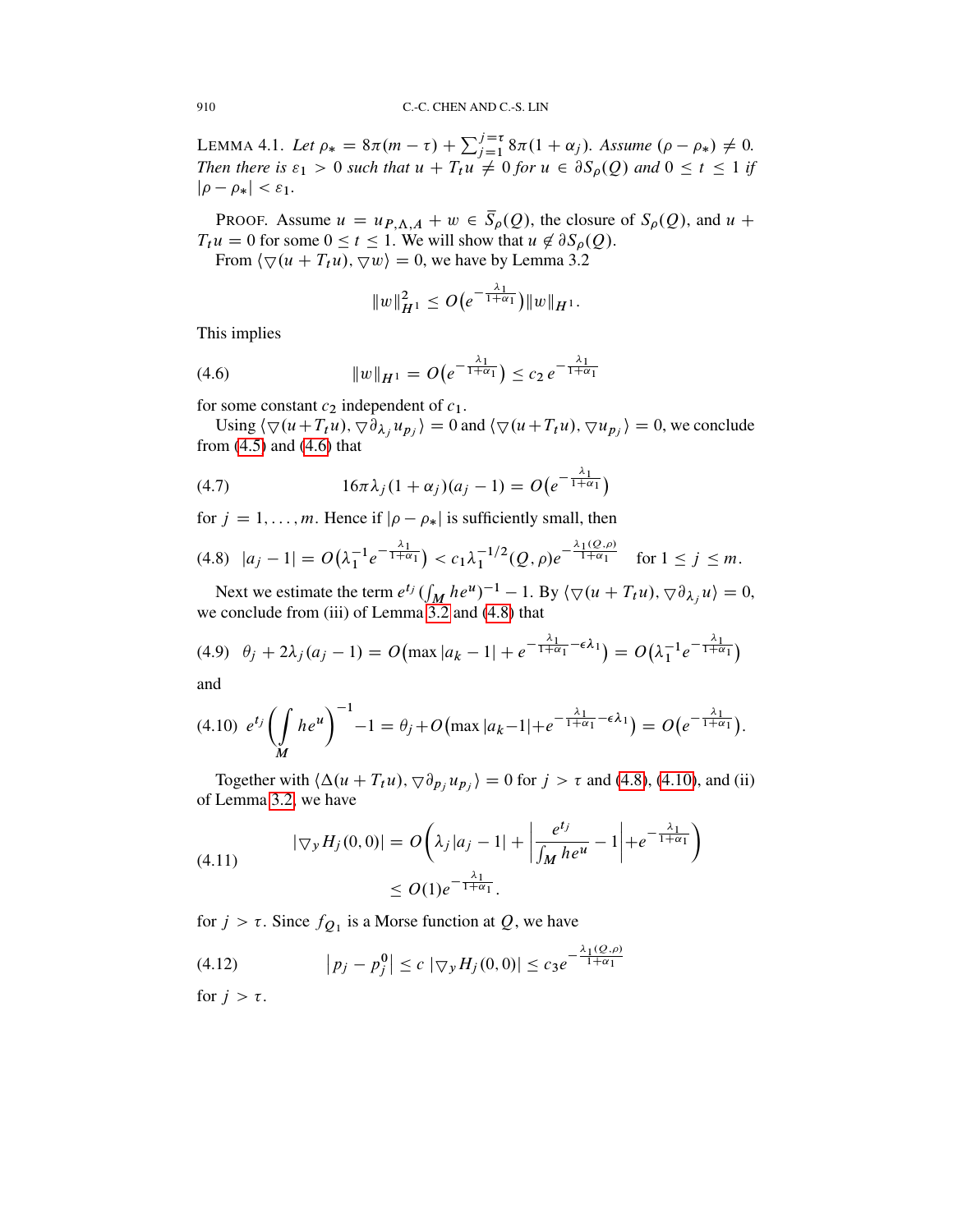It remains to estimate  $t_j - t_1$  and  $\lambda_1 - \lambda_1(Q, \rho)$ . Recall that

$$
\theta_j = \frac{1}{\rho_*} \bigg( (\rho - \rho_*) - \sum_{k=1}^l 2\pi d_k e^{-\frac{\lambda_k}{1 + \alpha_k}} - \sum_{k=1}^m 8\pi (1 + \alpha_k)(t_k - t_j) - \sum_{k=1}^m 16\pi (1 + \alpha_k) \lambda_k (a_k - 1) \bigg).
$$

From [\(4.9\)](#page-23-3), we obtain

<span id="page-24-0"></span>
$$
O(1)\lambda_1^{-1}e^{-\frac{\lambda_1}{1+\alpha_1}} = 8\pi \sum_j (1+\alpha_j)[\theta_j + 2\lambda_j(a_j - 1)]
$$
  
= 
$$
\frac{1}{2\pi i} \left( \rho - \rho_* - \sum_j^l 2\pi d_k e^{-\frac{\lambda_k}{1+\alpha_k}} \right),
$$

$$
= \frac{1}{8\pi} \left( \rho - \rho_* - \sum_{k=1}^l 2\pi d_k e^{-\frac{\lambda_k}{1 + \alpha_k}} \right)
$$

where all  $t_j$  cancel out with each other. Here  $\rho_* = 8\pi \sum_{j=1}^m (1 + \alpha_j)$  is used. By the definition of  $d_k$  in [\(2.15\)](#page-9-1) and the assumption

$$
|t_j-t_1| \leq c_1 e^{-\frac{\lambda_1(Q,\rho)}{1+\alpha_1}},
$$

we have

(4.13)

$$
(4.14) \qquad \sum_{k=1}^l 2\pi d_k e^{-\frac{\lambda_k}{1+\alpha_k}} = \widetilde{l}(Q) e^{-\frac{\lambda_1}{1+\alpha_1}} + O\big((c_1+1)e^{-\frac{\lambda_1}{1+\alpha_1}-\epsilon\lambda_1}\big).
$$

Also, we have

$$
\rho - \rho_* = \tilde{l}(Q)e^{-\frac{\lambda_1(Q,\rho)}{1+\alpha_1}}.
$$

Therefore [\(4.13\)](#page-24-0) implies

<span id="page-24-1"></span>
$$
O(1)\lambda_1^{-1}e^{-\frac{\lambda_1}{1+\alpha_1}}=\widetilde{l}(Q)(e^{-\frac{\lambda_1(Q,\rho)}{1+\alpha_1}}-e^{-\frac{\lambda_1}{1+\alpha_1}}).
$$

This in turn gives

(4.15) 
$$
|\lambda_1 - \lambda_1(Q, \rho)| = c_4 \lambda_1(Q, \rho)^{-1}
$$

for some  $c_4$  independent of  $c_1$ .

To obtain estimates for  $t_j - t_1$ ,  $j \ge 2$ , we note  $\theta_j = O(e^{-\lambda_1/(1+\alpha_1)})$ . Then [\(3.16\)](#page-19-1) implies

$$
\left|t_j - \frac{1}{\rho_*} \sum_k 8\pi (1 + \alpha_k) t_k\right| = O\big(e^{-\frac{\lambda_1}{1 + \alpha_1}}\big)
$$

and

<span id="page-24-2"></span>(4.16) 
$$
|t_j - t_1| \leq |t_j - \frac{1}{\rho_*} \sum_k 8\pi (1 + \alpha_k) t_k| + \left| \frac{1}{\rho_*} \sum_k 8\pi (1 + \alpha_k) t_k - t_1 \right|
$$

$$
= O\left(e^{-\frac{\lambda_1}{1 + \alpha_1}}\right) \leq c_5 e^{-\frac{\lambda_1}{1 + \alpha_1}}
$$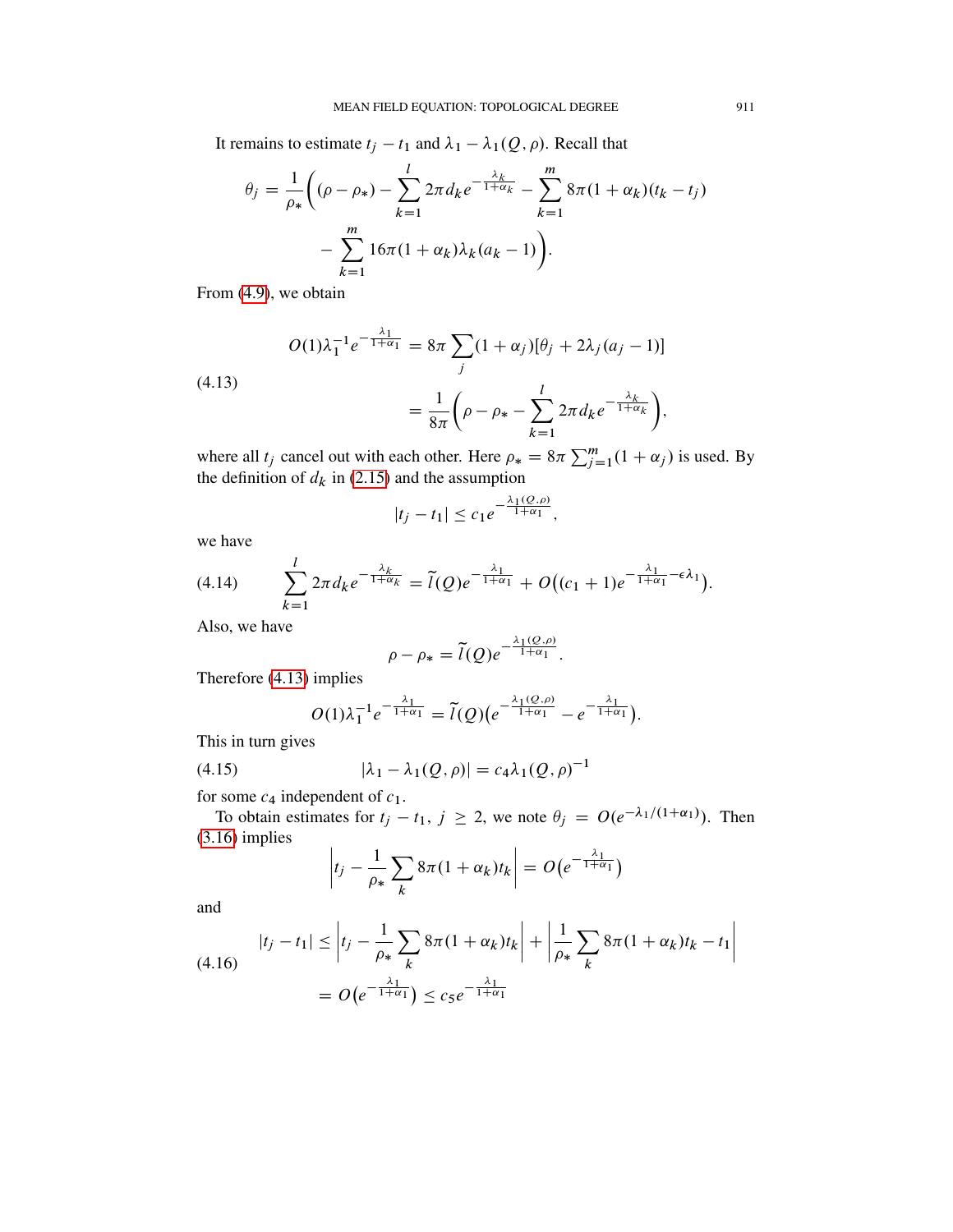for  $j \ge 2$ , where  $c_5$  is independent of  $c_1$ .

From [\(4.6\)](#page-23-0), [\(4.8\)](#page-23-1), [\(4.12\)](#page-23-4), [\(4.15\)](#page-24-1), and [\(4.16\)](#page-24-2), we obtain  $u \notin \partial S_{\rho}(Q)$  if we choose  $c_1 > \max\{c_2, c_3, c_4, c_5\}$ . The proof is complete.

## 5 Degree-Counting Formula

<span id="page-25-0"></span>In this section, we will apply Lemma [4.1](#page-23-5) to derive the degree-counting formula for all solutions in  $S_\rho(Q)$ . To compute deg $(u + Tu; S_\rho(Q), 0)$ , we set  $S^*(Q) =$  $\{(P, \Lambda, A) : u_{P, \Lambda, A} + w \in S_{\rho}(Q), w \in O_{P, \Lambda}\}\$ and define  $\Phi_{Q} = (\Phi_{Q,1}, \Phi_{Q,2}, \Phi_{Q,1})\$  $\Phi_{Q,3}$ :

$$
\Phi_{Q,1}^{(j)} = \langle \nabla(u + T_0u), \nabla \partial_{p_j} u_{p_j} \rangle = -8\pi \nabla_y H_j(0,0) \quad \text{for } \tau < j \le m,
$$
\n
$$
\Phi_{Q,2}^{(j)} = \langle \nabla(u + T_0u), \nabla \partial_{\lambda_j} u_{p_j} \rangle \quad \text{for } 1 \le j \le m,
$$
\n
$$
\Phi_{Q,3}^{(j)} = \langle \nabla(u + T_0u), \nabla u_{p_j} \rangle = 16\pi (1 + \alpha_j)(a_j - 1)\lambda_j \quad \text{for } 1 \le j \le m.
$$

Clearly, by Lemma 3.3,

<span id="page-25-1"></span>(5.1) 
$$
\deg(u + Tu; S_{\rho}(Q), 0) = \deg(\Phi_{Q}; S^{*}(Q), 0),
$$

because the bilinear form  $B$  has an even Morse index. Now we state the degreecounting formula for [\(5.1\)](#page-25-1).

LEMMA 5.1. *Assume* [\(C1\)](#page-7-3) *and* [\(C2\)](#page-7-4) *defined in Section* [2](#page-6-0) *hold.* Denote  $Q =$  $(Q_1, Q_2)$ *. Then* 

$$
\deg(\Phi_Q; S^*(Q), 0) = \text{sgn}(\rho - \rho_*) (-1)^{m + \text{ind}_{fQ_1}(Q_2)},
$$

*where*  $\text{sgn}(\rho - \rho_*) = 1$  *if*  $\rho > \rho_*$  and  $-1$  *if*  $\rho < \rho_*$ *, and*  $\text{ind}_{f_{Q_1}}(Q_2)$  *is the Morse index of*  $f_{Q_1}$  *at*  $Q_2$ *, which is defined to be zero if*  $Q_2$  *is empty.* 

Note that the sign for  $\rho - \rho_*$  at Q is completely determined by the quantity  $\tilde{l}(Q)$ ; that is, for each  $Q$ ,  $(\rho - \rho_*)\tilde{l}(Q)$  is always positive under assumptions [\(C1\)](#page-7-3) and [\(C2\).](#page-7-4)

PROOF. To compute the degree, we can simplify the problem further by replacing  $\Phi_Q$  by a new map  $\hat{\Phi}_Q$  defined as follows:  $\hat{\Phi}_{Q,1} = \Phi_{Q,1}$ ,  $\hat{\Phi}_{Q,3} = \Phi_{Q,3}$ ,

<span id="page-25-2"></span>(5.2)  
\n
$$
\begin{aligned}\n\widehat{\Phi}_{Q,2}^{(j)} &= \Phi_{Q,2}^{(j)} - \frac{8\pi(1+\alpha_j)}{\rho_*} \sum_{k=1}^m \Phi_{Q,3}^{(k)} + \Phi_{Q,3}^{(j)} \\
&= -\frac{8\pi(1+\alpha_j)}{\rho_*} \bigg[ \rho - \rho_* - 8\pi \sum_{k=1}^m [(1+\alpha_k)(t_k - t_j)] \\
&\quad - 2\pi \sum_{1 \le k \le l} d_k e^{-\frac{\lambda_k}{1+\alpha_k}} \bigg].\n\end{aligned}
$$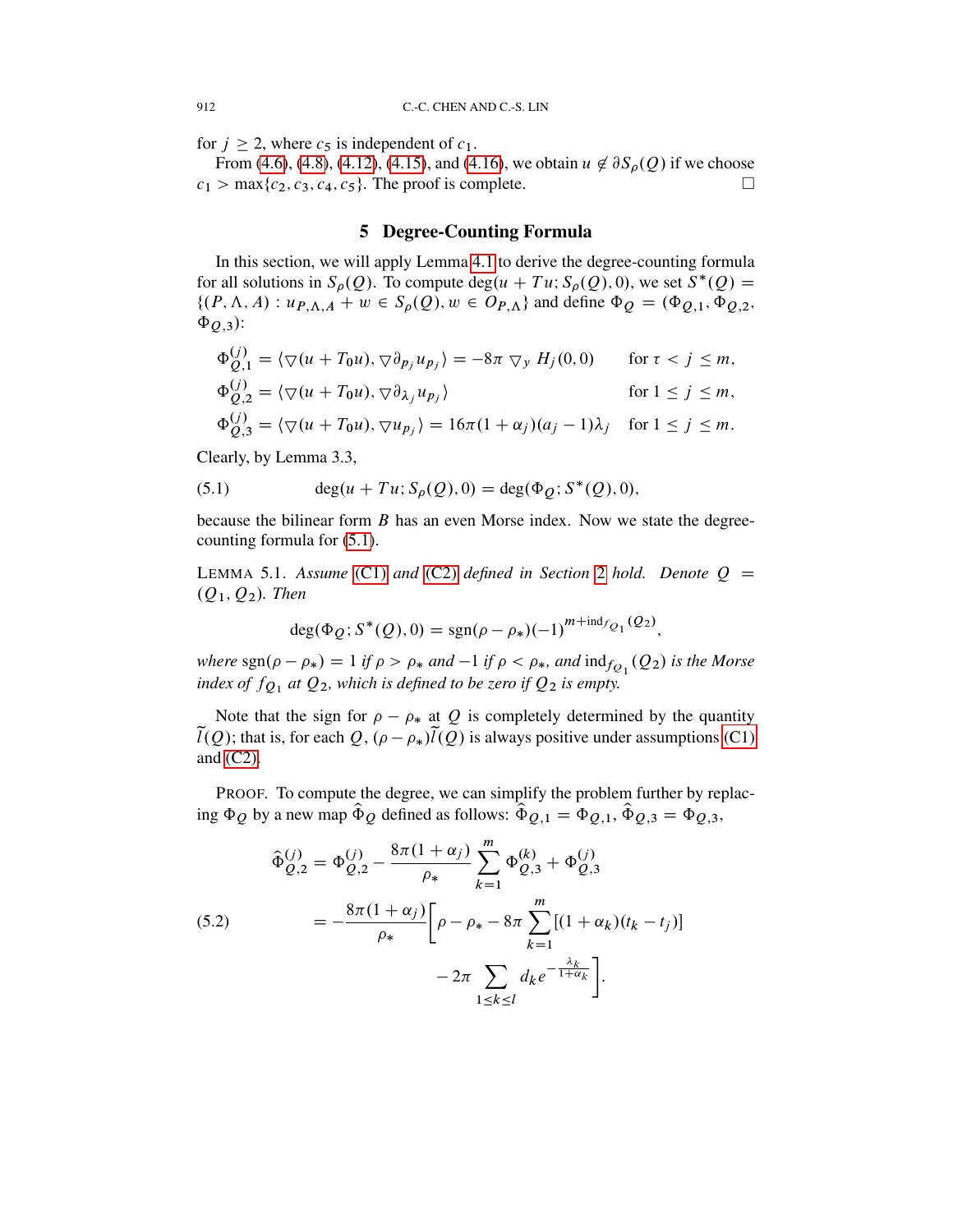Clearly, we have

<span id="page-26-1"></span>(5.3) 
$$
\frac{\partial \hat{\Phi}_{Q,1}}{\partial \Lambda} = \frac{\partial \hat{\Phi}_{Q,1}}{\partial A} = \frac{\partial \hat{\Phi}_{Q,2}}{\partial A} = 0,
$$

(5.4) 
$$
\Phi_{Q}(P,\Lambda,A) = 0 \text{ if and only if } \hat{\Phi}_{Q}(P,\Lambda,A) = 0,
$$

(5.5) 
$$
\deg(\Phi_Q; S^*(Q), 0) = \deg(\hat{\Phi}_Q; S^*(Q), 0).
$$

Moreover,  $\hat{\Phi}_{Q,1} = 0$  and  $\hat{\Phi}_{Q,3} = 0$  if and only if

(5.6) 
$$
P = Q, \quad A = (1, 1, ..., 1),
$$

and  $\hat{\Phi}_{Q,2} = 0$  if and only if

<span id="page-26-0"></span>(5.7) 
$$
\begin{cases} t_1 = t_2 = \dots = t_m, \\ \rho - \rho_* = 2\pi \sum_{k=1}^l d_k e^{-\frac{\lambda_k}{1 + \alpha_k}}. \end{cases}
$$

It is not difficult to see that if  $|\rho - \rho_{*}|$  is sufficiently small, equation [\(5.7\)](#page-26-0) possesses a unique solution  $\Lambda(Q, \rho) = (\lambda_1, \dots, \lambda_m)$  up to permutation. Hence  $(Q, \Lambda(Q, \rho), A)$  is the unique solution of  $\hat{\Phi}_Q = 0$ , where  $A = (1, \ldots, 1)$ . By [\(5.3\)](#page-26-1), the degree of  $\hat{\Phi}_Q$  at  $(Q, \Lambda(Q, \rho), A)$  is the sign of the product of

$$
\det\left(\frac{\partial \Phi_{Q,1}}{\partial (p_{\tau+1},\ldots,p_m)}\right)\cdot \det\left(\frac{\partial \hat{\Phi}_{Q,2}}{\partial \Lambda}\right)\cdot \det\left(\frac{\partial \hat{\Phi}_{Q,3}}{\partial A}\right),\,
$$

where det $\left(\frac{\partial \Phi_{Q,1}}{\partial (p_{\tau+1},...,p_m)}\right)$  is defined to be 1 if  $Q_2$  is empty. Thus

(5.8) 
$$
\deg(\Phi_Q; S^*(Q), 0) = (-1)^{\mathrm{ind}_{f_{Q_1}}(Q_2)} \mathrm{sgn} \det \left( \frac{\partial \hat{\Phi}_{Q,2}}{\partial \Lambda} \right).
$$

To compute det $(\frac{\partial \hat{\Phi}_{Q,2}}{\partial \Lambda})$ , we recall that

$$
t_j = \lambda_j + \frac{d_j}{2(1+\alpha_j)} \lambda_j e^{-\frac{\lambda_j}{1+\alpha_j}} - \sum_{j=1}^m \overline{u}_{p_j} + \text{const.}
$$

Thus

$$
\frac{\partial t_j}{\partial \lambda_k} = \left[1 + \left(\frac{d_j}{2(1+\alpha_j)} - \frac{d_j}{2(1+\alpha_j)^2}\lambda_j\right)e^{-\frac{\lambda_j}{1+\alpha_j}}\right]\delta_{jk} - \frac{\partial \overline{u}_{p_k}}{\partial \lambda_k}.
$$

By  $(5.2)$ , we have

$$
\frac{\partial \hat{\Phi}_{Q,2}^{(j)}}{\partial \lambda_j} = -\Big[\sum_{k \neq j} (1 + \alpha_k)\Big] \frac{\partial t_j}{\partial \lambda_j} + O(e^{-\frac{\lambda_j}{1 + \alpha_j}})
$$
  
= 
$$
-\Big[\sum_{k \neq j} (1 + \alpha_k)\Big] \Big[1 - \frac{d_j}{2(1 + \alpha_j)^2} \lambda_j e^{-\frac{\lambda_j}{1 + \alpha_j}}\Big] + O(e^{-\frac{\lambda_j}{1 + \alpha_j}})
$$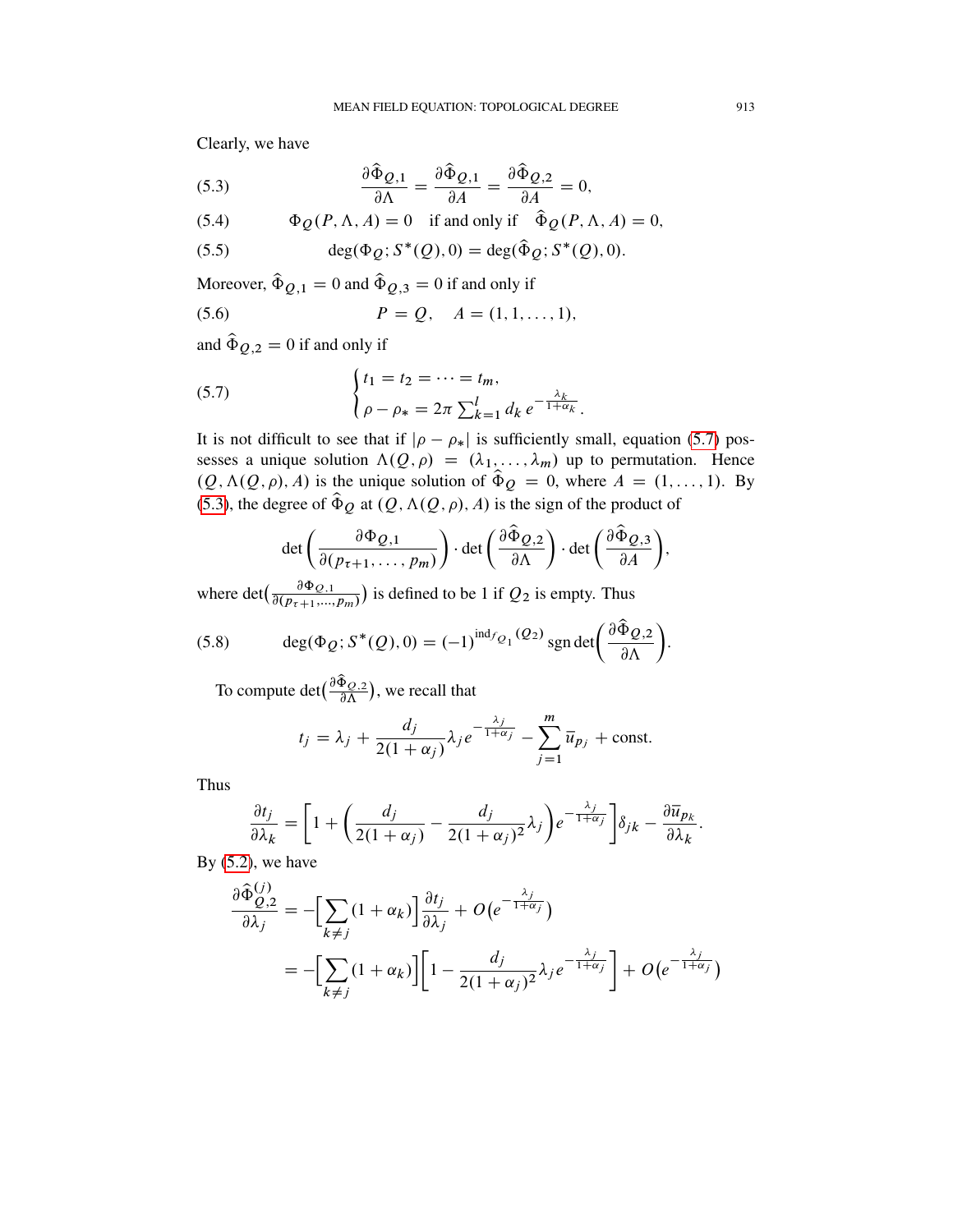and

$$
\frac{\partial \hat{\Phi}_{Q,2}^{(j)}}{\partial \lambda_k} = (1 + \alpha_k) \frac{\partial t_k}{\partial \lambda_k} - \frac{d_k}{4(1 + \alpha_k)} e^{-\frac{\lambda_k}{1 + \alpha_k}}
$$
  
=  $(1 + \alpha_k) \left[ 1 - \frac{d_k}{2(1 + \alpha_k)^2} \lambda_k e^{-\frac{\lambda_k}{1 + \alpha_k}} \right] + O(e^{-\frac{\lambda_k}{1 + \alpha_k}})$ 

for  $k \neq j$ . Here we replace  $\hat{\Phi}_{Q,2}$  by  $\frac{\rho^*}{64\pi^2(1)}$  $\frac{\rho^*}{64\pi^2(1+\alpha_j)}\hat{\Phi}_{Q,2}$  (still denoted by  $\hat{\Phi}_{Q,2}$ ) for simplicity of notation. Denote

(5.9) 
$$
B = \sum_{j=1}^{m} (1 + \alpha_j), \quad \gamma_k = 1 - \frac{d_k}{2(1 + \alpha_k)^2} \lambda_k e^{-\frac{\lambda_k}{1 + \alpha_k}},
$$

$$
\text{and} \quad \delta_j = \sum_{k=1}^{m} \frac{\partial \hat{\Phi}_{Q,2}^{(j)}}{\partial \lambda_k}.
$$

Thus we have

$$
\det\left[\frac{\partial}{\partial\Lambda}\hat{\Phi}_{Q,2}^{(j)}\right]
$$
\n
$$
= \det\left(\begin{array}{cccccc}(-B + (1 + \alpha_1))y_1 + (*) & (1 + \alpha_2)y_2 + (*) & \cdots & (1 + \alpha_m)y_m + (*)\\(1 + \alpha_1)y_1 + (*) & (-B + (1 + \alpha_2))y_2 + (*) & \cdots & (1 + \alpha_m)y_m + (*)\\ \vdots & \vdots & \ddots & \vdots & \vdots & \vdots\\(1 + \alpha_1)y_1 + (*) & -(1 + \alpha_2)y_2 + (*) & \cdots & (-B + (1 + \alpha_m))y_m + (*)\\ \delta_2 & (-B + (1 + \alpha_2))y_2 + (*) & \cdots & (1 + \alpha_m)y_m + (*)\\ \vdots & \vdots & \ddots & \vdots & \vdots & \vdots\\ \delta_m & (1 + \alpha_2)y_2 + (*) & \cdots & (-B + (1 + \alpha_m))y_m + (*)\\ \vdots & \vdots & \ddots & \vdots & \vdots\\ \delta_m & (1 + \alpha_2)y_2 + (*) & (1 + \alpha_3)y_3 + () & \cdots & (1 + \alpha_m)y_m + (*)\\ \delta_2 - \delta_1 & -By_2 + (*) & (*) & \cdots & (*)\\ \delta_3 - \delta_1 & (*) & -By_3 + () & \cdots & ()\\ \vdots & \vdots & \vdots & \ddots & \vdots & \vdots\\ \delta_m - \delta_1 & (*) & (*) & \cdots & -By_m + (*)\\ \delta_2 - \delta_1 & -By_2 + () & (*) & \cdots & (*)\\ \delta_2 - \delta_1 & -By_2 + () & () & () & ()\\ \delta_2 - \delta_1 & -By_2 + () & () & () & ()\\ \delta_2 - \delta_1 & 0 & () & () & () & ()\\ \vdots & \vdots & \cdots & \cdots & () & ()\\ \delta_2 - \delta_1 & 0 & () & () & () & () & ()\\ \vdots & \vdots & \cdots & \cdots & () & () & ()\\ \delta_3 - \delta_1 & () & () & () & () & () & ()\\ \end{array}\right)
$$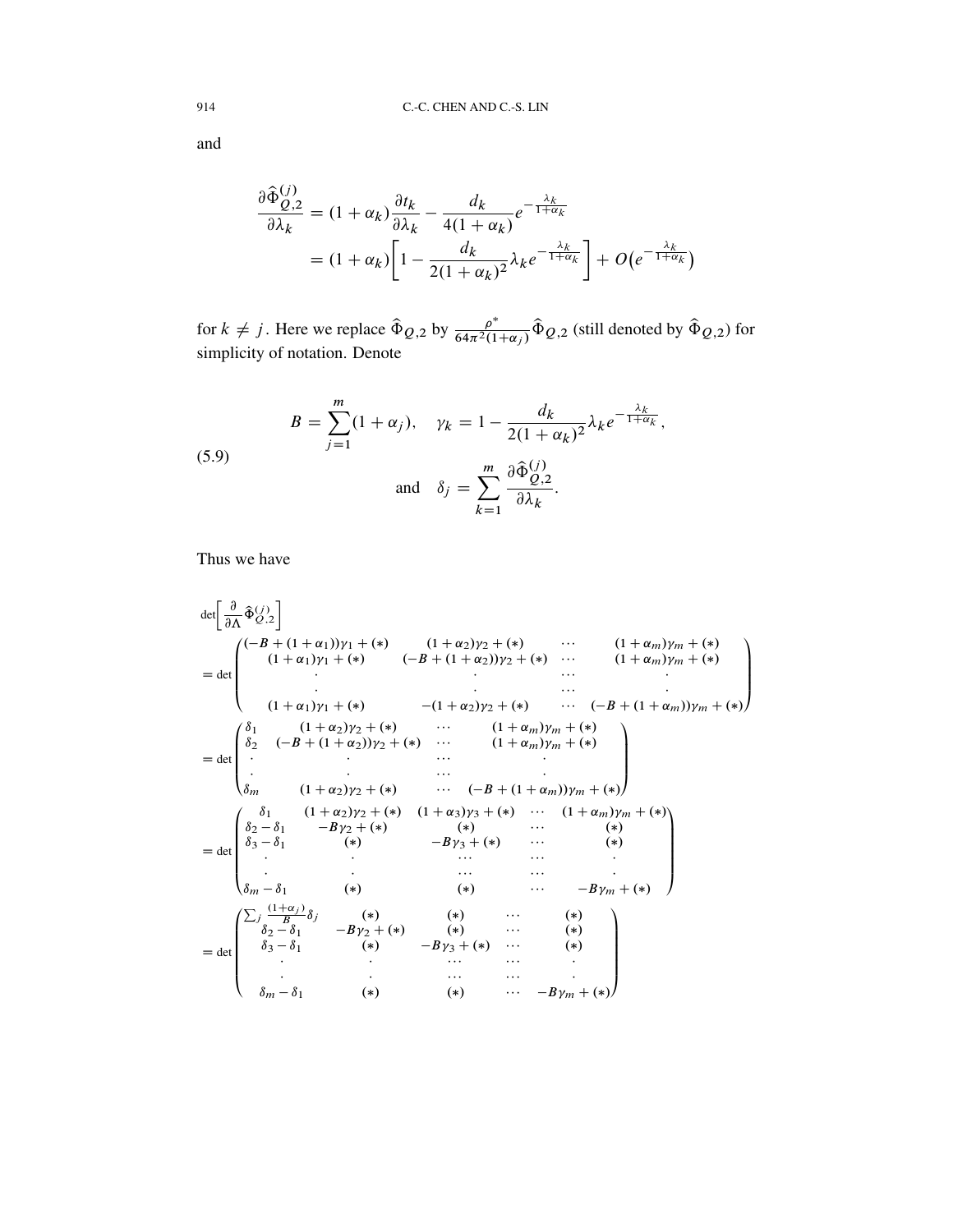where all the terms (\*) are bounded by  $O(e^{-\lambda_1/(1+\alpha_1)})$ . Now using  $\alpha_1 = \cdots =$  $\alpha_l$ , we have

$$
\sum_{j} (1 + \alpha_{j}) \delta_{j}
$$
\n
$$
= \sum_{j} (1 + \alpha_{j}) \left[ -\left[ \sum_{k \neq j} (1 + \alpha_{k}) \right] \left( 1 - \left[ \frac{d_{j}}{2(1 + \alpha_{j})^{2}} \lambda_{j} - \frac{d_{j}}{2(1 + \alpha_{j})} \right] e^{-\frac{\lambda_{j}}{1 + \alpha_{j}}} - \frac{\partial \overline{u}_{p_{j}}}{\partial \lambda_{j}} \right) \right]
$$
\n
$$
- \frac{d_{j}}{4(1 + \alpha_{j})} e^{-\frac{\lambda_{j}}{1 + \alpha_{j}}}
$$
\n
$$
+ \left( \sum_{k \neq j} (1 + \alpha_{k}) \left( 1 - \left[ \frac{d_{k} \lambda_{k}}{2(1 + \alpha_{k})^{2}} - \frac{d_{k}}{2(1 + \alpha_{k})} \right] e^{-\frac{\lambda_{k}}{1 + \alpha_{k}}} - \frac{\partial \overline{u}_{p_{k}}}{\partial \lambda_{k}} \right) - \frac{d_{k} e^{-\frac{\lambda_{k}}{1 + \alpha_{k}}}}{4(1 + \alpha_{k})} \right) \right]
$$
\n
$$
= - \sum_{j} (1 + \alpha_{j}) \cdot \sum_{1 \leq j \leq m} \frac{d_{j}}{4(1 + \alpha_{j})} e^{-\frac{\lambda_{j}}{1 + \alpha_{j}}}
$$
\n
$$
= -\frac{B}{4(1 + \alpha_{1})} \sum_{1 \leq j \leq l} d_{j} e^{-\frac{\lambda_{j}}{1 + \alpha_{j}}} + O(e^{-\frac{\lambda_{1}}{1 + \alpha_{1}} - \epsilon \lambda_{1})
$$
\n
$$
= -\frac{B}{4(1 + \alpha_{1})} (\rho - \rho_{*}) + O(e^{-\frac{\lambda_{1}}{1 + \alpha_{1}} - \epsilon \lambda_{1})
$$

for some  $\epsilon > 0$ . Thus

$$
\det \left[\frac{\partial}{\partial \Lambda} \hat{\Phi}_{Q,2}^{(j)}\right] = (-1)^m \frac{B^{m-1}}{4(1+\alpha_1)} (\rho - \rho_*) + O(e^{-\frac{\lambda_1}{1+\alpha_1} - \epsilon \lambda_1})
$$

and

$$
deg(\Phi_Q; S^*(Q), 0) = sgn(\rho - \rho_*)(-1)^{m + ind_{f_{Q_1}}(Q_2)}.
$$

Now we are in a position to prove Theorem [1.1.](#page-3-2)

PROOF OF THEOREM 1.1. Let  $B_R$  and  $d_\rho$  denote

$$
B_R = \{ u \in \overset{\circ}{H}^1(M) : ||u||_{H^1(M)} < R \}
$$

and

$$
d_{\rho} = \deg(I + T_{\rho}; B_R, 0).
$$

Recall

$$
\Sigma = \left\{ 8\pi \left( m + \sum_{q \in A} \alpha(q) \right) \middle| m = 1, 2, \dots \text{ and } A \subset \{q_1, \dots, q_N\} \right\}
$$

$$
= \left\{ 8\pi n_k \middle| k = 1, 2, \dots \right\},
$$

where  $d_0 = 1 < d_1 < d_2 < \cdots$ .

We first consider the case when  $\alpha(q) \notin \mathbb{N}$ ,  $j = 1, 2, ..., N$ . Let  $\rho_* =$  $8\pi (m + \sum_{q \in A} \alpha(q)) \in \Sigma$ , where  $|A| = \tau \geq 0$ ,  $d_{\rho_{*}}^{+} = \lim_{\rho \to \rho_{*}^{+}} d_{\rho}$ , and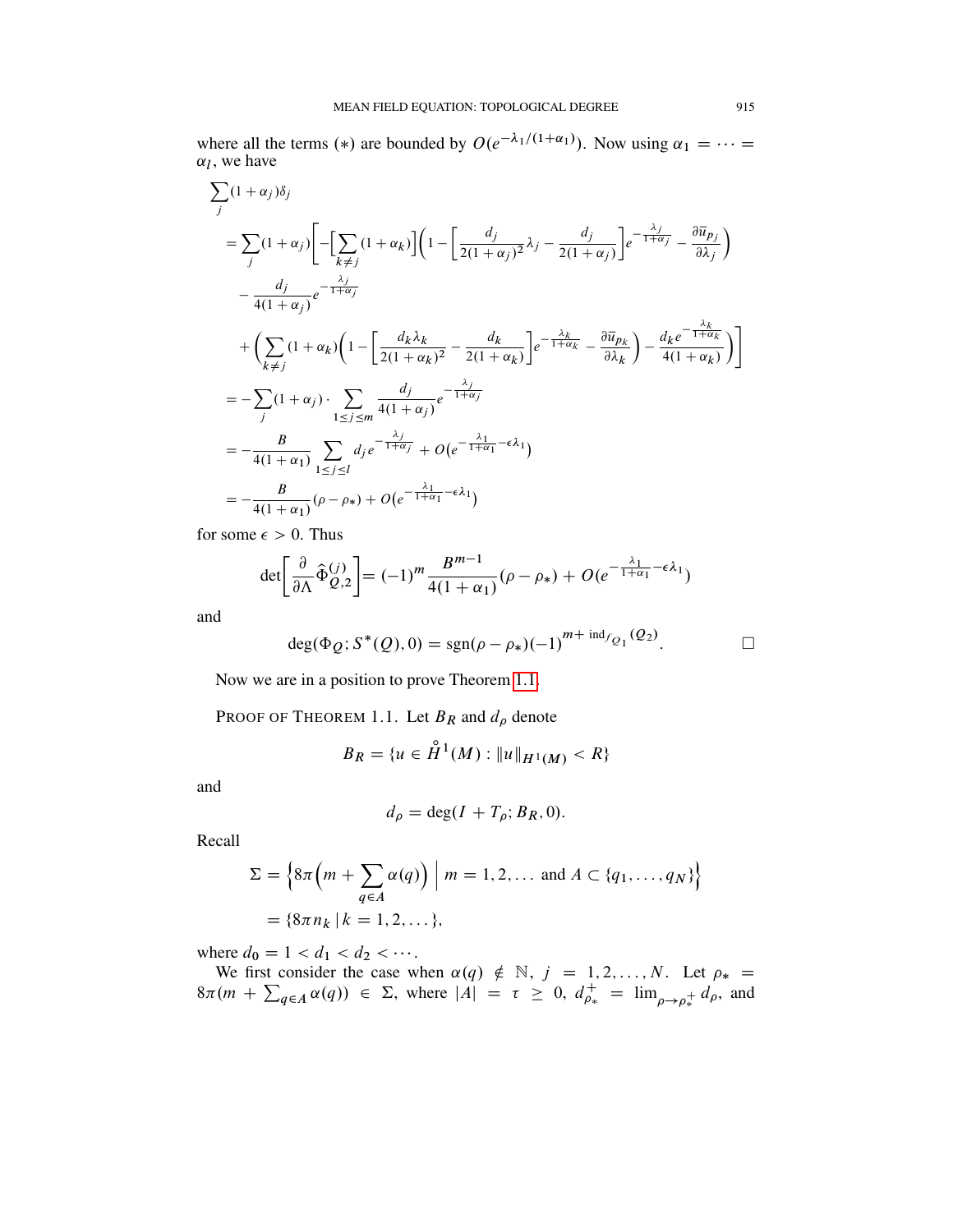$d_{\rho_*}^- = \lim_{\rho \to \rho_*^-} d_{\rho}$ . By Theorem [B,](#page-5-0) we know that for  $\rho > \rho_*$  close to  $\rho_*$ , the degree  $d_{\rho}$  of the nonlinear map  $u + T_{\rho}u$  can be counted by

<span id="page-29-0"></span>(5.10)  
\n
$$
d_{\rho_{*}}^{+} = d_{\rho}
$$
\n
$$
= \sum_{m} \frac{1}{m!} \sum_{l(Q)>0}^{(m)} \deg(I + T_{\rho}; S_{\rho}(Q), 0) + \deg(I + T_{\rho}; B_{C}, 0)
$$
\n
$$
= \sum_{m} \frac{1}{m!} \sum_{l(Q)>0}^{(m)} \deg(I + T_{\rho}; S_{\rho}(Q), 0) + d_{\rho_{*}},
$$

where C is the number in Theorem [B](#page-5-0) and the summation  $\sum_{l(Q)>0}^{(m)}$  is taken over all  $Q = (q_{j_1}, \ldots, q_{j_{\tau}}, p_1, \ldots, p_m) = (Q_1, p_1, \ldots, p_m)$  with  $(p_1, \ldots, p_m)$  a critical point of  $f_{Q_1}$  such that  $l(Q) > 0$ . Here, m! appears in the denominator because any permutation of  $(p_1, \ldots, p_m)$  is considered to be the same solution, and similarly for  $\rho < \rho_*$  close to  $\rho_*$ ,

<span id="page-29-1"></span>(5.11) 
$$
d_{\rho_{*}}^{-} = \sum_{m} \frac{1}{m!} \sum_{l(Q) < 0}^{(m)} \deg(I + T_{\rho}; S_{\rho}(Q), 0) + d_{\rho_{*}}.
$$

 $\lambda$ 

By Lemma 5.1, [\(5.10\)](#page-29-0) and [\(5.11\)](#page-29-1) imply

$$
d_{\rho_{*}}^{+} - \sum_{m} \frac{(-1)^{m+\tau}}{m!} \sum_{l(Q)>0}^{(m)} (-1)^{\text{ind}_{f_{Q_{1}}(Q_{2})}} = d_{\rho_{*}} = d_{\rho_{*}}^{-} + \sum_{m} \frac{(-1)^{m+\tau}}{m!} \sum_{l(Q)<0}^{(m)} (-1)^{\text{ind}_{f_{Q_{1}}(Q_{2})}}.
$$

Thus,

(5.12) 
$$
d_{\rho_{*}}^{+} - d_{\rho_{*}}^{-} = \frac{1}{m!} \sum_{Q}^{(m)} (-1)^{m+\tau} (-1)^{\text{ind}_{fQ_{1}}(Q_{2})}
$$

<span id="page-29-2"></span>
$$
=\sum \frac{(-1)^{m+\tau}}{m!}\chi(M^m_*\setminus \Gamma_m),
$$

where the last summation is taken for all  $m$  and  $\tau$  such that

$$
\rho_* = 8\pi \sum_{\substack{q \in \mathcal{Q}_1 \\ |\mathcal{Q}_1| = \tau}} (1 + \alpha(q)) + 8\pi m.
$$

We note that the last equality is due to the Hopf theorem, where

$$
M_* = M \setminus \{q_1, \ldots, q_N\}
$$

and  $\chi(M^m_*) \Gamma_m$ ) is the Euler characteristic of  $M^m_* \setminus \Gamma_m$ , which is defined to be 1 if  $m = 0$ .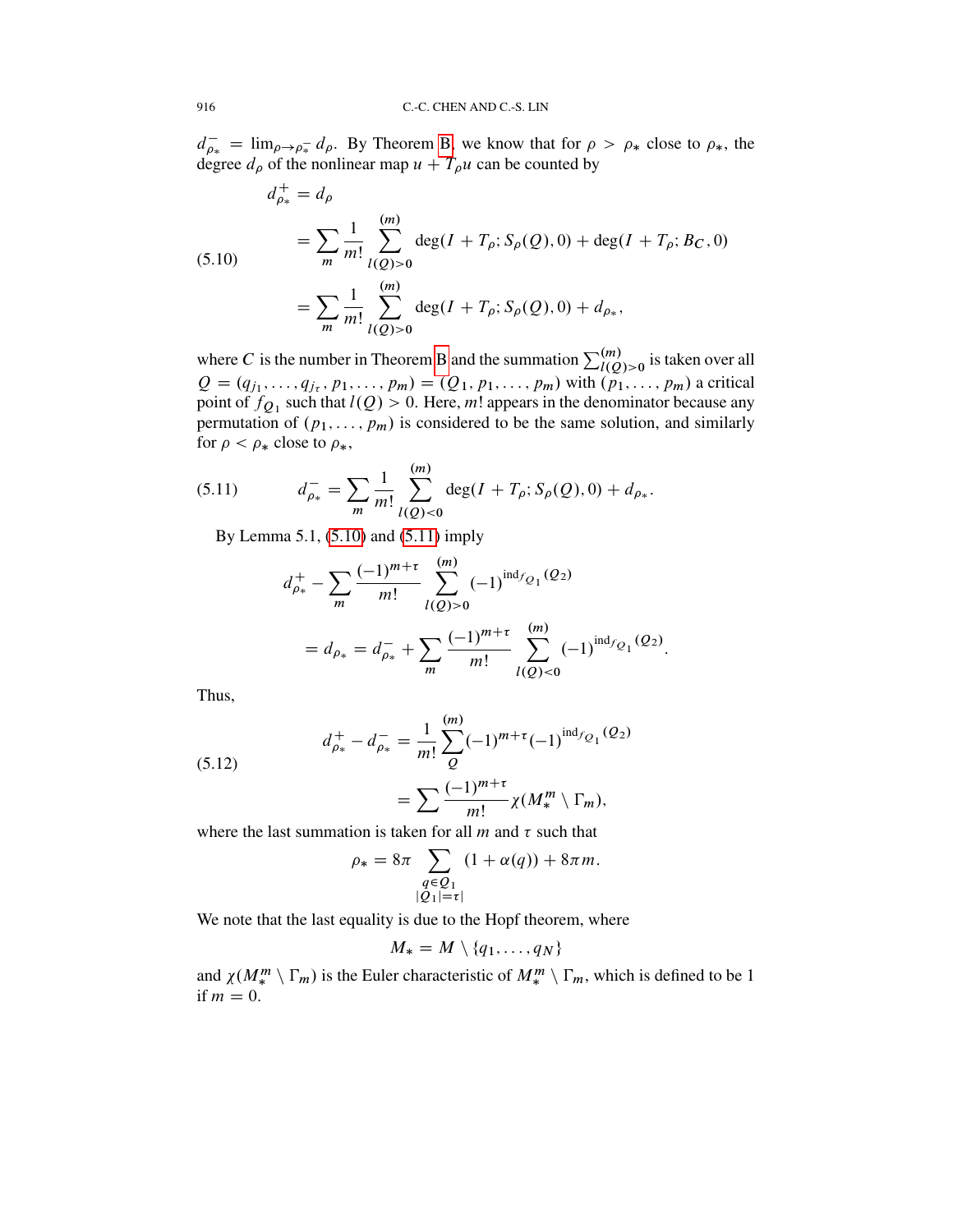To compute  $\chi(M^m_*)\Gamma_m$ , we consider the following fiberation:  $\mu: M^m_*\backslash \Gamma_m \to$  $M_{*}^{m-1} \setminus \Gamma_{m-1}$ , defined by

$$
\mu(x_1,\ldots,x_{m-1},x_m)=(x_1,\ldots,x_{m-1}).
$$

Clearly, each fiber  $\mu^{-1}((x_1,\ldots,x_{m-1}))$  is  $M_* \setminus \{x_1,\ldots,x_{m-1}\}$ , which is homomorphic to each other. Therefore  $\chi(M^m_*) \Gamma_m$  can be computed through the fiber  $M_* \setminus \{x_1, \ldots, x_{m-1}\}\$ and  $M_*^{m-1} \setminus \Gamma_{m-1}$ , that is,

$$
\chi(M^m_* \setminus \Gamma_m) = \chi(M_* \setminus \{(x_1, \ldots, x_{m-1})\}) \cdot \chi(M^{m-1}_* \setminus \Gamma_{m-1})
$$
  
= 
$$
(\chi(M_*) - m + 1) \chi(M^{m-1}_* \setminus \Gamma_{m-1}).
$$

See [\[47\]](#page-59-12) for the proof of the identity above. By induction, we then have for  $m \ge 1$ 

$$
\chi(M^m_\ast \setminus \Gamma_m) = \chi(M_\ast)(\chi(M_\ast) - 1) \cdots (\chi(M_\ast) - m + 1)
$$
  
= (\chi(M) - N)(\chi(M) - N - 1) \cdots (\chi(M) - N - m + 1).

Thus we have by [\(5.12\)](#page-29-2)

<span id="page-30-0"></span>(5.13) 
$$
d_{\rho_{*}}^{+} - d_{\rho_{*}}^{-} = \sum_{m>0} \frac{(-1)^{\tau}}{m!} (-\chi(M) + N) \cdots (-\chi(M) + N - m + 1) + \sum_{m=0}^{\infty} (-1)^{\tau}.
$$

On the other hand, we let

$$
g(x) = (1 + x + x2 + x3 + ...)^{-\chi(M) + N} \prod_{j=1}^{N} (1 - x1+\alpha_j)
$$
  
= b<sub>0</sub> + b<sub>1</sub>x<sup>n<sub>1</sub></sup> + b<sub>2</sub>x<sup>n<sub>2</sub></sup> + ... + b<sub>k</sub>x<sup>n<sub>k</sub></sup> + ...

Suppose  $-\chi(M) + N > 0$  first. The exponent  $n_k$  has the form  $n_k = m +$  $\sum_{i=1}^{\tau'}$  $\tau_{i=1}^{\tau'}(1+\alpha_{j_i})$  for some  $(m, \{j_1, \ldots, j_{\tau'}\})$ . The monomial  $x^{n_k}$  comes from the products of the terms in  $g(x)$ ,

$$
(-1)^{\tau'} x^{n_k} = \prod_{s=1}^{s=-\chi(M)+N} x^{\gamma_s} \prod_{i=1}^{\tau'} (-x^{1+\alpha_{j_i}}),
$$

where  $\sum_{s=1}^{s=-\chi(M)+N} \gamma_s = m$ . The number of different  $(\gamma_1, \ldots, \gamma_{-\chi(M)+N})$  that satisfies  $\sum_{s=1}^{\infty} \sum_{s=1}^{\infty} \chi(M) + N \gamma_s = m$  can be calculated by the formula

$$
\left(\begin{matrix} -\chi(M) + N + m - 1 \\ m \end{matrix}\right).
$$

Therefore the coefficient  $b_k$  of  $x^{n_k}$  equals

$$
b_k = \sum (-1)^{\tau'} \binom{-\chi(M) + N + m - 1}{m},
$$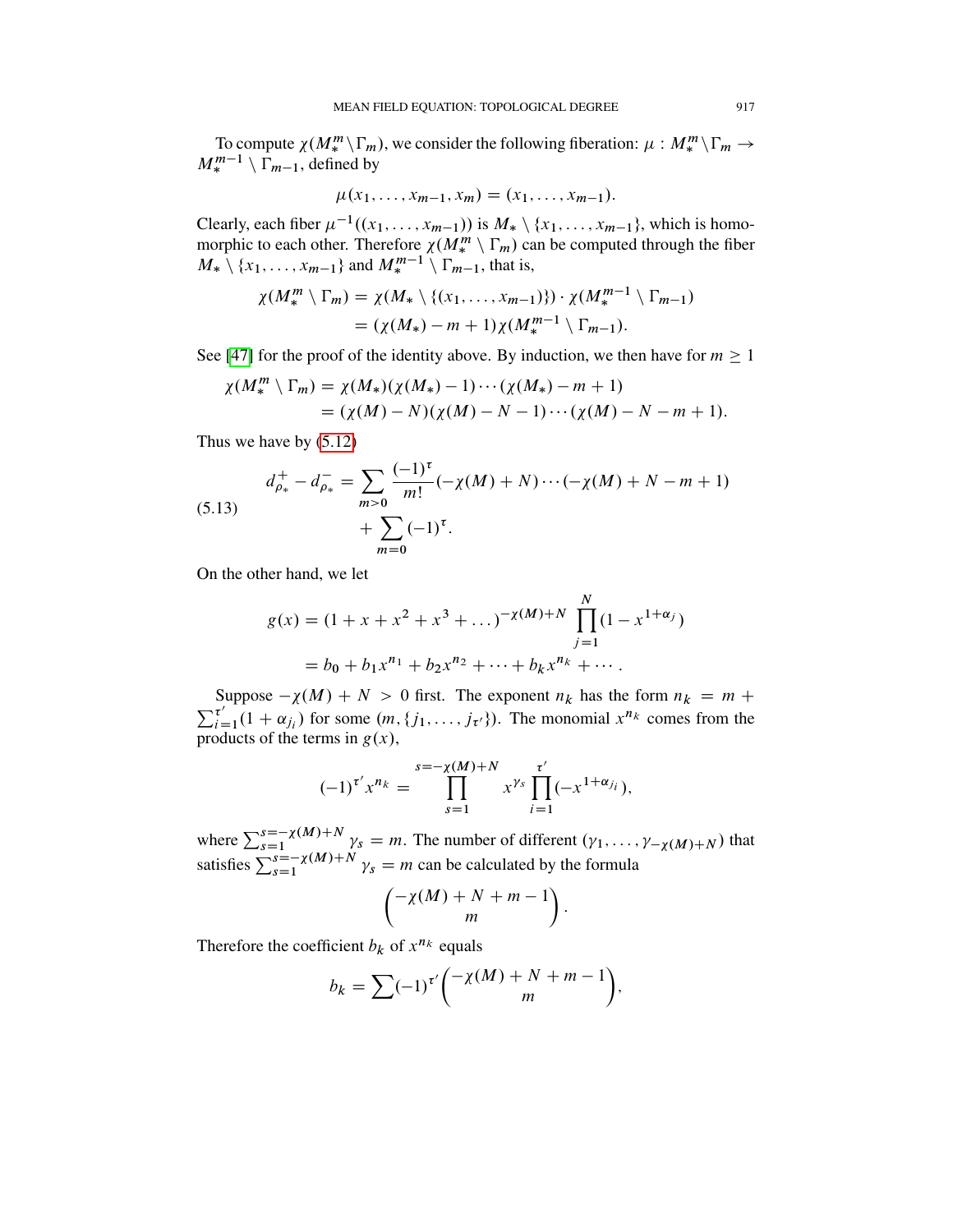where the summation is taken over the set

$$
\left\{(m,\{j_1,\ldots,j_{\tau'}\}):m+\sum_{i=1}^{\tau'}(1+\alpha_j)=n_k\right\},\,
$$

i.e., by [\(5.13\)](#page-30-0)

<span id="page-31-1"></span>
$$
d_{d_k}^+ - d_{d_k}^- = b_k.
$$

It is easy to see that

$$
d_{\rho} = \sum_{k=0}^{s} b_k
$$

if  $8\pi n_s < \rho < 8\pi n_{s+1}$ . Theorem [1.1](#page-3-2) is proved in this case. If  $-\chi(M) + N = 0$ , then

$$
\begin{pmatrix} -\chi(M) + N + m - 1 \\ m \end{pmatrix} = 0
$$

for  $m > 0$ . Hence  $b_k = \sum (-1)^{\tau'}$  and [\(5.14\)](#page-31-1) holds again. For  $-\chi(M) + N < 0$ ,

$$
(1 + x + x2 + \cdots)-x(M)+N = (1 - x)x(M)-N.
$$

Since in this case

(5.15) 
$$
{\binom{-\chi(M)+N+m-1}{m}} = {\begin{cases} 0 & \text{if } m > \chi(M)-N, \\ (-1)^m {\binom{\chi(M)-N}{m}} & \text{if } m \le \chi(M)-N, \end{cases}}
$$

are the coefficients in the expansion of  $(1 - x)^{\chi(M)-N}$ , we can show that [\(5.14\)](#page-31-1) holds by a similar argument as above. Therefore Theorem [1.1](#page-3-2) is proved if all  $\alpha \notin$ N. For  $\alpha(q) \in \mathbb{N}$ , as mentioned in the Introduction, one can see that Theorem [1.1](#page-3-2) holds by taking  $\alpha_k(q) \to \alpha(q)$  with  $\alpha_k(q) \notin \mathbb{N}$ .

# 6 Applications

<span id="page-31-0"></span>In this section, we shall give some examples to apply our degree-counting formula. The first example is the equation studied recently by Poliakovsky and Tarantello [\[45\]](#page-59-13) concerning self-gravitating strings for some physics model:

<span id="page-31-2"></span>(6.1) 
$$
\Delta v + \lambda e^{av} + \prod_{j=1}^{N} |x - p_j|^2 e^v = 0 \text{ in } \mathbb{R}^2.
$$

The details of the derivation of [\(6.1\)](#page-31-2) can be found in [\[57\]](#page-60-2). In [\[45\]](#page-59-13), they studied the structure of the radial solution v of  $(6.1)$ , where all vortex points  $p_i$  coincide with 0, particularly for the case  $a = 1$ :

<span id="page-31-3"></span>(6.2) 
$$
\begin{cases} \Delta u + K(x)e^{u(x)} = 0 & \text{in } \mathbb{R}^2, \\ u(x) = -(2\beta + 4)\log|x| + O(1) & \text{at } \infty, \end{cases}
$$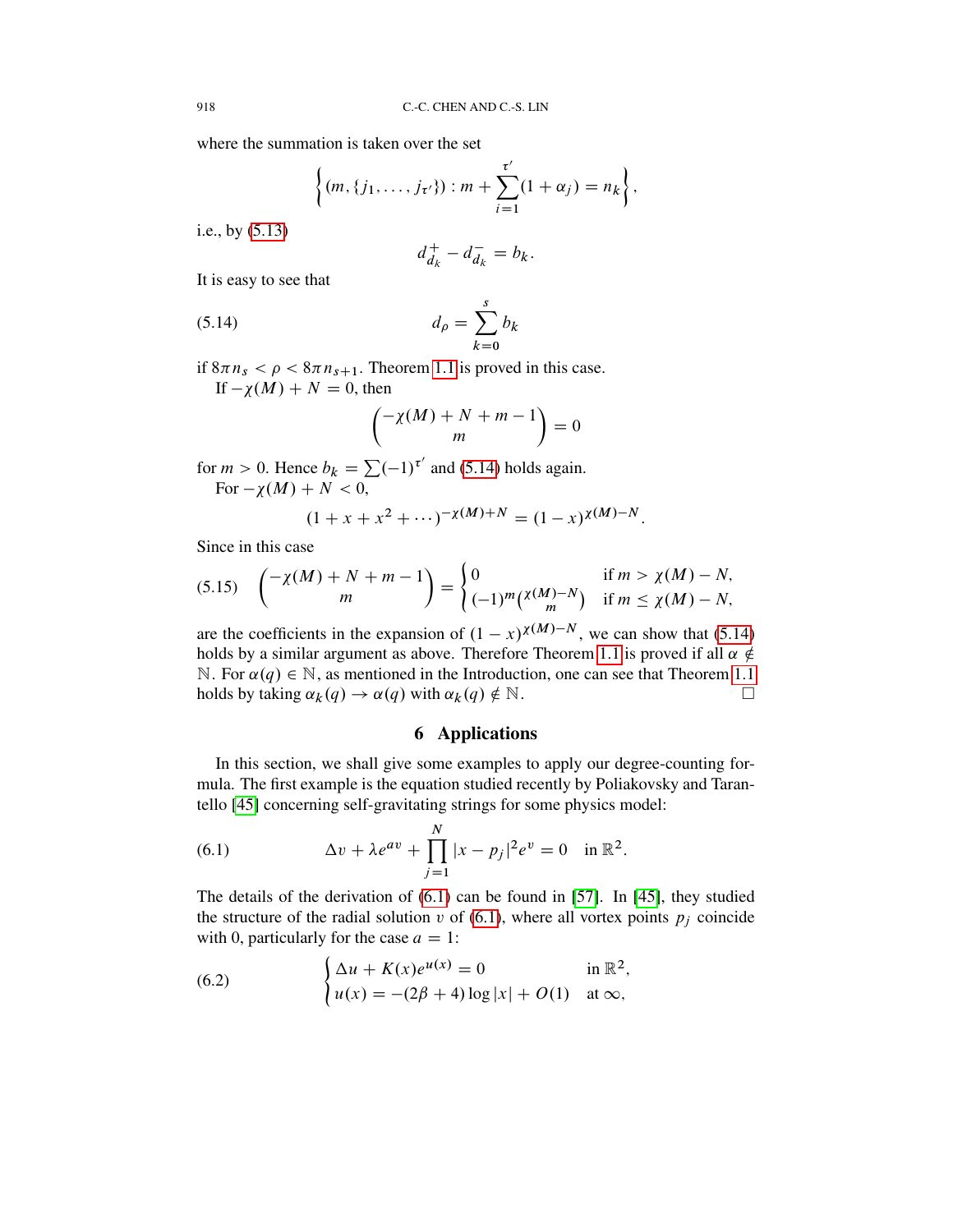where  $K(x) = 1 + |x|^{2N}$ . Equation [\(6.2\)](#page-31-3) has been studied for more than three decades. See [\[34,](#page-59-14) [36\]](#page-59-15) for radial solutions and [\[22\]](#page-58-16) for nonradial solutions. For nonradial solutions most of the previous works have focused on the situation when  $N < 0$  (N is defined in the following Theorem [6.1\)](#page-32-0). Poliakovsky and Tarantello showed that [\(6.2\)](#page-31-3) has a solution if and only if  $\beta \in (2N-2, 2N)$  (see corollary 1.2) in [\[45\]](#page-59-13)). We want to extend their result to nonradial  $K(x)$  of equation [\(6.2\)](#page-31-3), in-cluding [\(6.1\)](#page-31-2) with  $a = 1$ .

<span id="page-32-0"></span>THEOREM 6.1. Suppose  $K(x)$  is a positive  $C<sup>1</sup>$  function in  $\mathbb{R}^2$  and satisfies the *condition that*  $K(1/|x|)|x|^{2N}$  is a positive  $C<sup>1</sup>$  function in a small neighborhood *of* 0*. Then for any*  $\beta \in (2 \max\{1, N\} - 2, 2N)$ *, equation* [\(6.2\)](#page-31-3) *has a solution.* 

PROOF. We can write equation [\(6.2\)](#page-31-3) on  $\mathbb{S}^2$  via the stereographic projection of  $\mathbb{S}^2 \to \mathbb{R}^2$ :

$$
\Delta w + \rho \bigg( \frac{h(x)e^w}{\int h(x)e^w} - \frac{1}{4\pi} \bigg) = 4\pi (\beta - N) \bigg( \delta_N - \frac{1}{4\pi} \bigg),
$$

where  $\rho = 4\pi(\beta + 2)$ , and  $h(x)$  is a positive C<sup>1</sup> function on S<sup>2</sup>. Then the generating function  $g(x)$  for the degree  $d_{\rho}$  is

$$
g(x) = (1 - x)(1 - x^{\alpha + 1}) = 1 - x - x^{\alpha + 1} + x^{\alpha + 2},
$$

where  $\alpha = \beta - N$ . Clearly  $\alpha > -1$  if and only if  $K(x)e^{u} \in L^{1}(\mathbb{R}^{2})$ . If  $8\pi(\alpha +$  $2) > \rho > 8\pi$  max $\{1, \alpha + 1\}$ , then the degree  $d_{\rho}$  is  $-1$ . This condition is equivalent to  $\beta \in (2 \max\{1, N\} - 2, 2N)$ .

Our second application is the existence of a constant curvature metric on  $\mathbb{S}^2$ with conic singularities. This problem has been completely solved if the number of singularities is less than four; see [\[27,](#page-59-16) [55\]](#page-60-5). When the number of singularities is greater than or equal to four, this problem becomes very delicate and few results are known. Here we shall apply the degree-counting formula to prove some existence of such a metric if the number of singularities is four.

<span id="page-32-1"></span>We consider

(6.3) 
$$
\Delta u + e^{u} - 2 = 4\pi \beta \delta_{p_0} + 4\pi \alpha \sum_{i=1}^{3} \delta_{p_i} \text{ on } \mathbb{S}^2,
$$

where  $p_0 \notin \{p_1, p_2, p_3\}$ . Let

 $\Sigma = \{(2j - 3)(\alpha + 1) + 2m + 1 | j = 1, 2, 3, m \text{ is a positive integer}\}.$ 

THEOREM 6.2. *Suppose*  $-\frac{2}{3} \le \alpha \le -\frac{1}{2}$  and  $\beta > 0$ . *Then equation* [\(6.3\)](#page-32-1) *has a solution if*  $\beta \notin \Sigma$ .

PROOF. We note that equation  $(6.3)$  is equivalent to

$$
\Delta u + \rho \left( \frac{e^u}{\int e^u} - \frac{1}{4\pi} \right) = 4\pi \beta \left( \delta_{p_0} - \frac{1}{4\pi} \right) + 4\pi \alpha \sum_{j=1}^3 \left( \delta_{p_j} - \frac{1}{4\pi} \right),
$$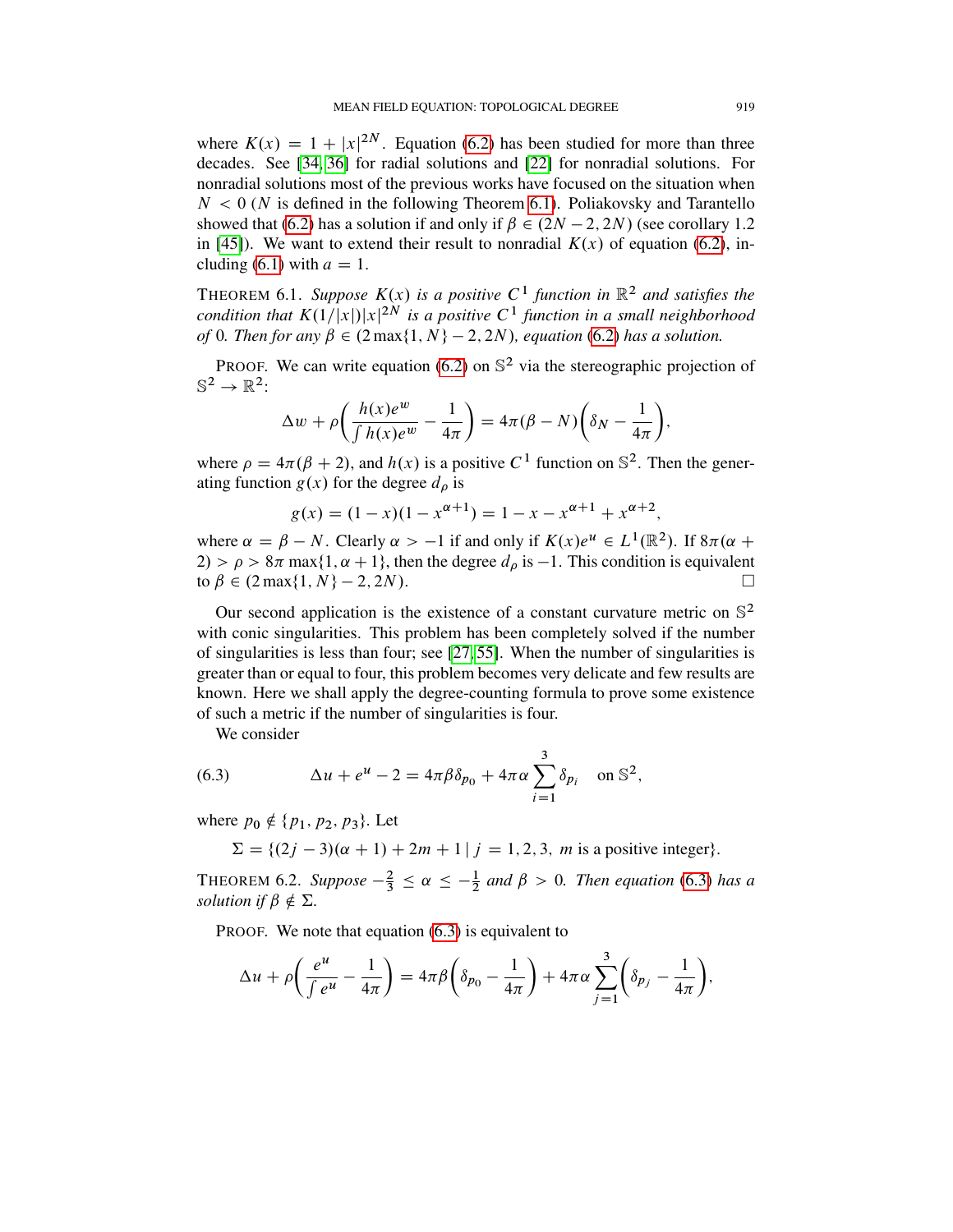where  $\rho = 4\pi(\beta + 3\alpha + 2)$ . Set

$$
\rho_* = \frac{1}{2}(\beta + 3\alpha + 2).
$$

Obviously,  $\rho_* < \beta + 1$  if  $\beta > 0$ ,  $\alpha < 0$ .

On the other hand, the generating function

$$
g(x) = (1 - x^{\alpha+1})^3 (1 + x + x^2 + \cdots)^2 (1 - x^{\beta+1})
$$
  
=  $(1 - 3x^{1+\alpha} + 3x^{2(1+\alpha)} - x^{3(1+\alpha)}) \left(\sum_{k=0}^{\infty} a_k x^k\right) (1 - x^{\beta+1}),$ 

where  $a_k$  is strictly increasing in k. Since  $\beta + 1 > \rho_*$ , we only have to consider the function

$$
\widetilde{g}(x) = (1 - 3x^{1+\alpha} + 3x^{2(1+\alpha)} - x^{3(1+\alpha)}) \left(\sum_{k=0}^{\infty} a_k x^k\right) = \sum_{l=0}^{\infty} b_l x^{n_l},
$$

where  $n_l = j(1 + \alpha) + m, m \in \mathbb{N}^+, j = 0, 1, 2, 3$ . Therefore  $\rho_* \notin \{n_l\}_{l=0}^{\infty} \Leftrightarrow$  $\beta \notin \Sigma$ .

Obviously we have the following four cases.

*Case* A.  $k_0 < \rho_* < k_0 - 1 + 3(1 + \alpha)$ ,  $(k_0 \ge 1)$ . We only have to consider the terms from  $(1 - 3x^{1+\alpha} + 3x^{2(1+\alpha)} - x^{3(1+\alpha)})x^l$ ,  $l = k_0 - 1, k_0 : a_{k_0-1}(x^{k_0-1} - 3x^{k_0+\alpha} + 3x^{k_0-1+2(1+\alpha)}) + a_{k_0}x^{k_0}$ . Thus

$$
\sum_{k \le k_0} b_k = a_{k_0 - 1} + a_{k_0} > 0.
$$

*Case* B.  $k_0 - 1 + 3(1 + \alpha) < \rho_* < k_0 + (1 + \alpha)$ . We only have to consider the terms from  $(1 - 3x^{1+\alpha} + 3x^{2(1+\alpha)} - x^{3(1+\alpha)})x^l$ ,  $l = k_0 : a_{k_0} x^{k_0}$ . Thus

$$
\sum_{k \le k_0 - 1 + 3(1 + \alpha)} b_k = a_{k_0} > 0.
$$

*Case* C.  $k_0 + (1 + \alpha) < \rho_* < k_0 + 2(1 + \alpha)$ . We only have to consider the terms from  $(1 - 3x^{1+\alpha} + 3x^{2(1+\alpha)} - x^{3(1+\alpha)})x^l$ ,  $l = k_0$ :  $a_{k_0}(x^{k_0} - 3x^{k_0 + (1 + \alpha)})$ . Thus

$$
\sum_{k \le k_0 + (1+\alpha)} b_k = -2a_{k_0} < 0.
$$

*Case* D.  $k_0 + 2(1 + \alpha) < \rho_* < k_0 + 1$ . We only have to consider  $(1-3x^{1+\alpha}+3x^{2(1+\alpha)}-x^{3(1+\alpha)})x^{l}$ ,  $l = k_0 : a_{k_0}(x^{k_0}-x^{3(1+\alpha)})$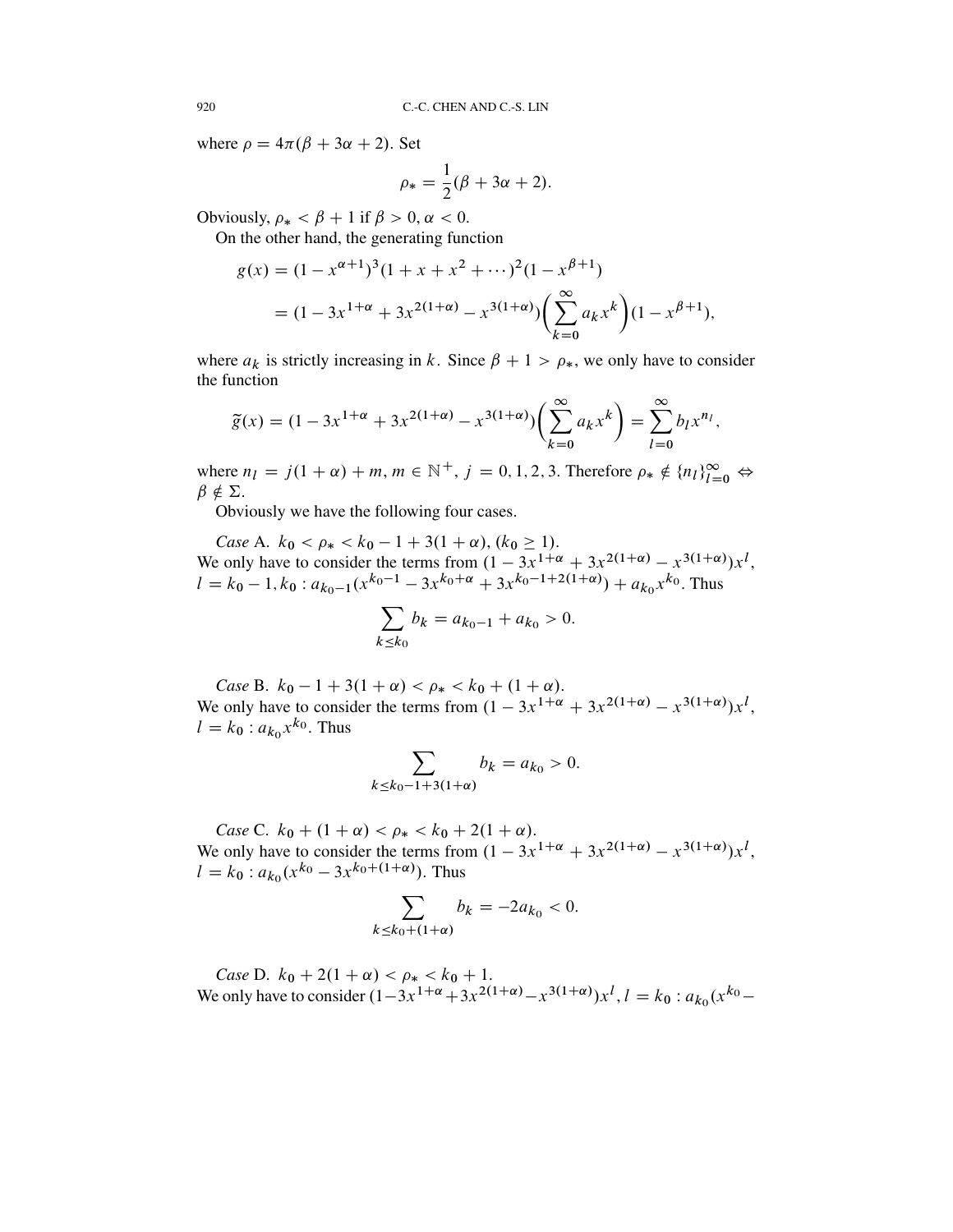$3x^{k_0+(1+\alpha)} + 3x^{k_0+2(1\alpha)}$ . Thus

$$
\sum_{k \le k_0 + 2(1+\alpha)} b_k = a_{k_0} > 0. \qquad \qquad \Box
$$

*Remark* 1. If  $1 + \alpha < \frac{1}{3}$  and  $\rho_* \in (k_0 + 3(1 + \alpha), k_0 + 1)$ , then the degree  $d_\rho$  is zero.

*Remark* 2. When  $\beta \in \Sigma$ , the existence of solutions to [\(6.3\)](#page-32-1) is a difficult question. In fact, it will depend on the configuration  $\{p_0, p_1, p_2, p_3\}$ . For  $\alpha = -\frac{1}{2}$  $\frac{1}{2}$ , it is closely related to the Liouville equation [\(1.10\)](#page-3-0) on a torus. See [\[37\]](#page-59-17).

Our third application is the existence of multiparities in the electroweak theory of Glasgow-Salam-Weinberg, which has been actively studied in recent years. Abrikosov [\[1\]](#page-57-1) first predicted the appearance of spatially periodic vortex line in superconductive materials. Ambjorn and Olesen [\[2](#page-57-2)[–5\]](#page-57-0) found that in the electroweak theory, periodic vortices could be realized as solutions of self-dual Bogomol'nyĭ type equations, which can further be reduced to

<span id="page-34-0"></span>(6.4) 
$$
\begin{cases} \Delta u + 4g^2 e^u + g^2 e^w = 4\pi \sum_{l=1}^m n_l \delta_{pl} & \text{in } T, \\ \Delta w - 2g^2 e^u - \frac{g^2}{2 \cos^2 \theta} (e^w - \varphi_0^2) = 0, \end{cases}
$$

where  $\varphi_0$ ,  $\theta$ , and g are constants. For the derivation of [\(6.4\)](#page-34-0), we refer the readers to [\[9,](#page-58-17) [54,](#page-60-1) [57\]](#page-60-2). By integration, we have

<span id="page-34-2"></span>(6.5) 
$$
4g^2 \int e^u = \frac{4\pi N - g^2 \varphi_0^2 |T|}{\sin^2 \theta},
$$

<span id="page-34-3"></span>(6.6) 
$$
g^{2} \int e^{w} = \frac{g^{2} \varphi_{0}^{2} |T| - 4 \pi \cos^{2} \theta N}{\sin^{2} \theta},
$$

where  $N = \sum_{l=1}^{m} n_l$ . Thus the necessary condition for solvability of [\(6.4\)](#page-34-0) is that N must satisfy

(6.7) 
$$
g^2 \varphi_0^2 < \frac{4\pi N}{|T|} < \frac{g^2 \varphi_0^2}{\cos^2 \theta}.
$$

The conjecture proposed in  $[57]$  is to ask whether  $(6.7)$  is also sufficient for the solvability of [\(6.4\)](#page-34-0). We use the degree-counting formula to prove that this conjecture is true at least for most cases.

THEOREM 6.3. *Assume*

<span id="page-34-1"></span>
$$
\frac{4\pi N - g^2 \varphi_0^2 |T|}{\sin^2 \theta} \notin 8\pi \mathbb{N}.
$$

*Then* [\(6.7\)](#page-34-1) *is a necessary and sufficient condition for the existence of a self-dual vortex solution of* [\(6.4\)](#page-34-0)*.*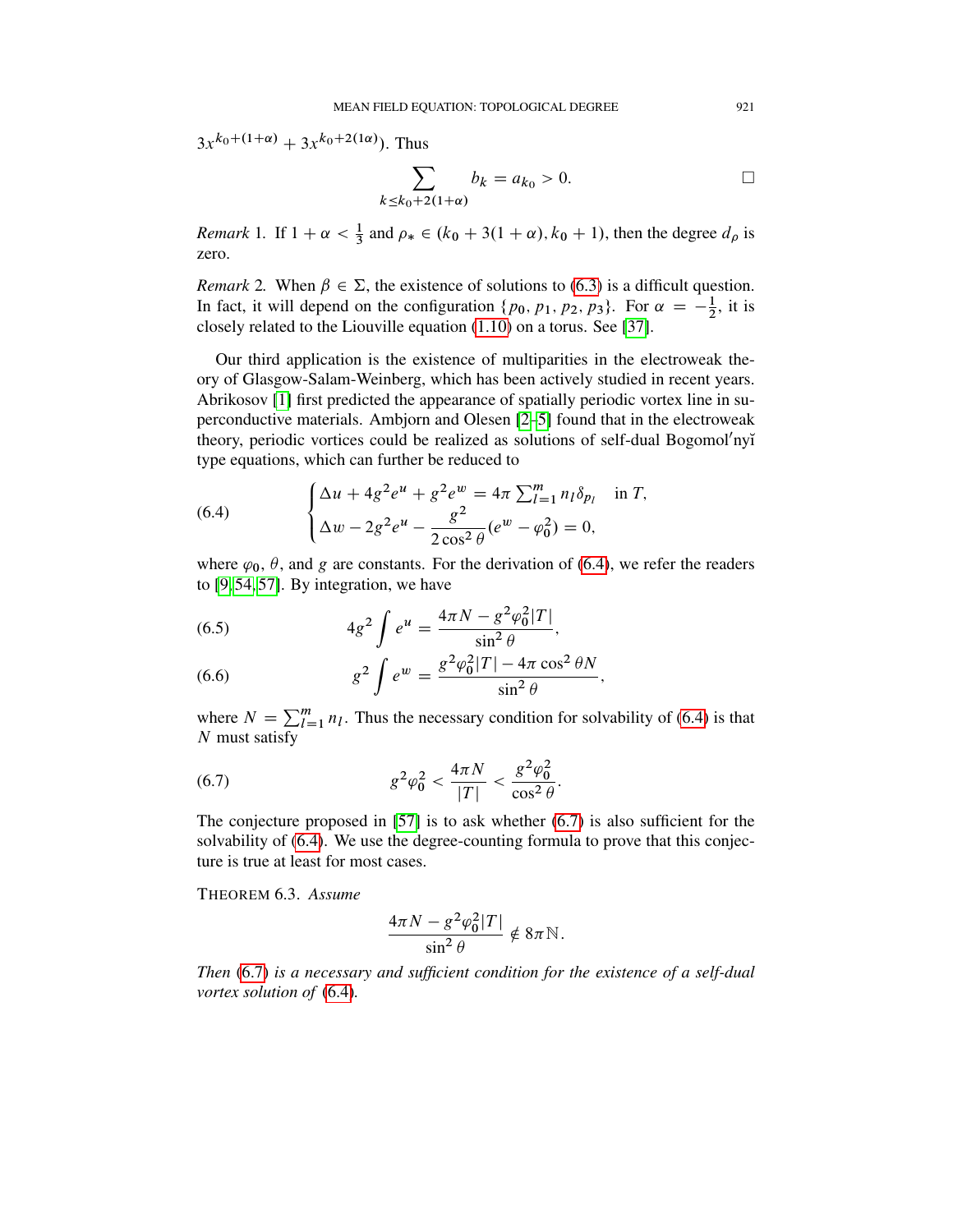PROOF. By  $(6.5)$  and  $(6.6)$ , equation  $(6.4)$  can be written in the form of mean field equations:

<span id="page-35-0"></span>(6.8) 
$$
\begin{cases} \Delta u_1 + \lambda \left[ \frac{e^{u_1}}{\int_M e^{u_1}} - \frac{1}{|T|} \right] + \mu \left[ \frac{e^{u_2}}{\int_M e^{u_2}} - \frac{1}{|T|} \right] \\ = 4\pi \sum_{j=1}^N n_j \left[ \delta_{p_j} - \frac{1}{|T|} \right] \\ \Delta u_2 - \frac{\mu}{2\cos^2 \theta} \left[ \frac{e^{u_2}}{\int_M e^{u_2}} - \frac{1}{|T|} \right] - \frac{1}{2} \lambda \left[ \frac{e^{u_1}}{\int_M e^{u_1}} - \frac{1}{|T|} \right] = 0, \end{cases}
$$

where

$$
\lambda = \frac{4\pi N - g^2 \varphi_0^2 |T|}{\sin^2 \theta}, \quad \mu = \frac{g^2 \varphi_0^2 |T| - 4\pi \cos^2 \theta N}{\sin^2 \theta}.
$$

By [\(6.7\)](#page-34-1), both  $\lambda$  and  $\mu$  are positive constants.

To solve [\(6.8\)](#page-35-0), we deform it into a decoupled system:

(6.9)  

$$
\begin{cases}\n\Delta u_1^t + \lambda \left[ \frac{e^{u_1^t}}{\int_M e^{u_1^t}} - \frac{1}{|T|} \right] + \mu t \left[ \frac{e^{u_2^t}}{\int_M e^{u_2^t}} - \frac{1}{|T|} \right] \\
= 4\pi \sum_{j=1}^N n_j \left[ \delta_{p_j} - \frac{1}{|T|} \right], \\
\Delta u_2^t - \frac{\mu t}{2 \cos^2 \theta} \left[ \frac{e^{u_2^t}}{\int_M e^{u_2^t}} - \frac{1}{|T|} \right] - \frac{1}{2} \lambda t \left[ \frac{e^{u_1^t}}{\int_M e^{u_1^t}} - \frac{1}{|T|} \right] = 0, \\
\int u_i^t = 0, \quad i = 1, 2.\n\end{cases}
$$

Since  $\lambda \notin 8\pi \mathbb{N}$  and  $u_2^t$  cannot blow up due to the negative sign of the coefficients of the second equation,  $(u_1^t, u_2^t)$  remains bounded for  $t \in [0, 1]$ . For  $t = 0$ , the system is decoupled as

$$
\begin{cases} \Delta u_1 + \lambda \left( \frac{e^{u_1}}{\int_M e^{u_1}} - \frac{1}{|T|} \right) = 4\pi \sum_{j=1}^N n_j \left( \delta_{p_j} - \frac{1}{|T|} \right), \\ \Delta u_2 = 0, \\ \int u_i = 0, \ i = 1, 2, \end{cases}
$$

and  $u_2 = 0$ . Thus the Leray-Schauder degree of [\(6.4\)](#page-34-0) equals the degree to the system for  $t = 0$ , which is nonzero by Theorem [1.1.](#page-3-2)

Our last application is the existence of solutions of the Chern-Simons equation

(6.10) 
$$
\Delta u + \frac{1}{\epsilon^2} e^u (1 - e^u) = 4\pi \sum_{j=1}^N n_j \delta_{p_j},
$$

where  $n_j \in \mathbb{N}^+$  and  $p_j$  are distinct points in a torus T. In [\[23\]](#page-58-18), Choe and Kim are able to classify the behavior of solutions  $u_{\epsilon}$  as  $\epsilon \to 0$ . A sequence of solutions  $u_{\epsilon}$ is called bounded if  $u_{\epsilon} - 2 \log \epsilon$  converges to a solution of

<span id="page-35-1"></span>
$$
\Delta w + \rho \frac{e^w}{\int e^w} = 4\pi \sum_{j=1}^N n_j \delta_{p_j},
$$

where  $\rho = 4\pi \sum_{j=1}^{N} n_j = 4\pi N^*$  as  $\epsilon \to 0$ .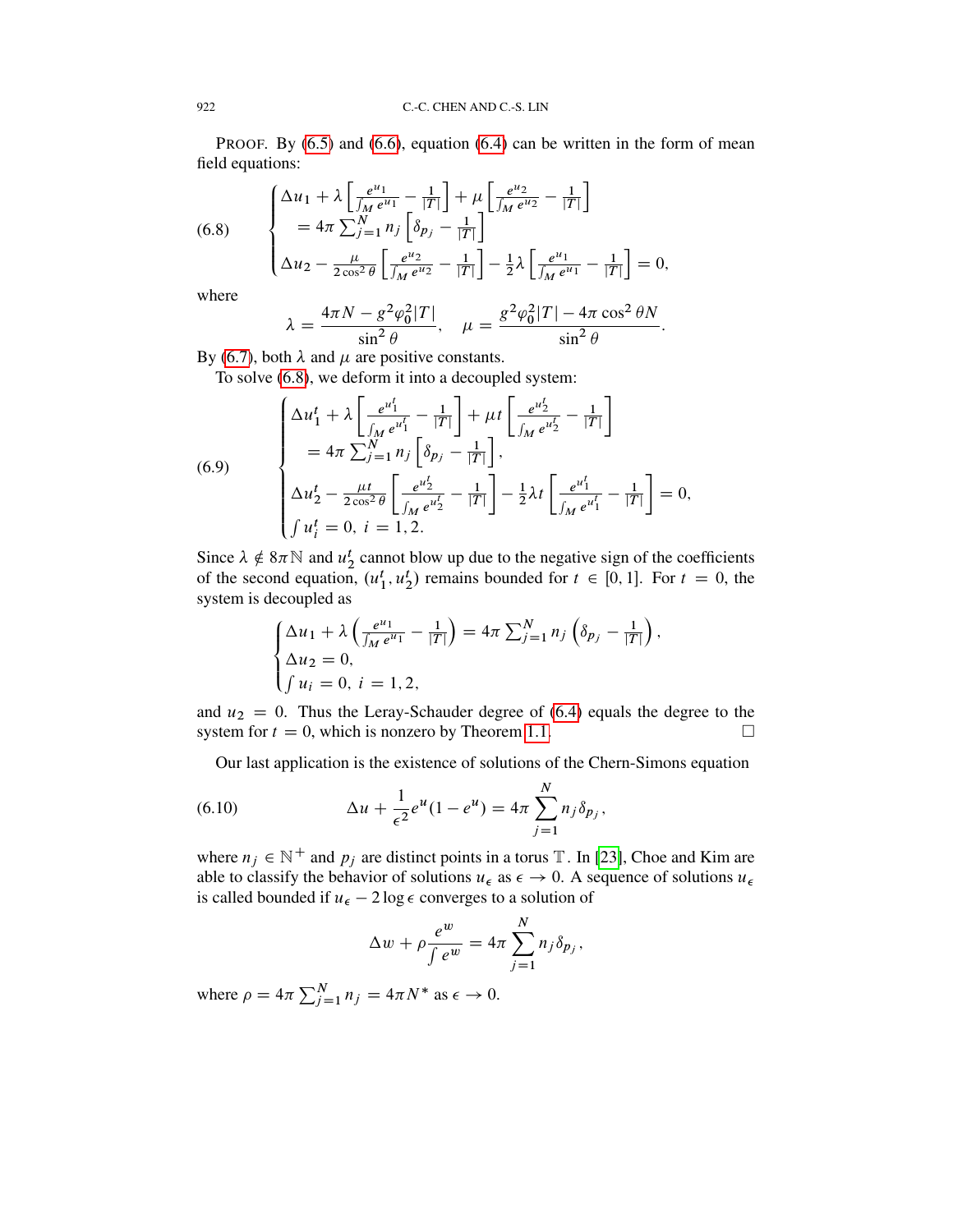<span id="page-36-0"></span>THEOREM 6.4. Suppose  $N^* = \sum_{j=1}^{N} n_j$  is odd. Then there are solutions  $u_{\epsilon}$  of [\(6.10\)](#page-35-1) *such that*  $u_{\epsilon} - 2 \log \epsilon$  *converges to* w *in*  $C_{\text{loc}}^2(T \setminus \{p_1, \ldots, p_N\})$ *, where* w *satisfies*

<span id="page-36-1"></span>(6.11) 
$$
\Delta w + \rho \left( \frac{e^w}{\int e^w} - \frac{1}{|T|} \right) = 4\pi \sum_{j=1}^N n_j \left( \delta_{p_j} - \frac{1}{|T|} \right),
$$

with  $\rho = 4\pi N^*$ .

Obviously Theorem [6.4](#page-36-0) is a consequence of Corollary [1.2](#page-3-3) or Theorem [1.3](#page-4-0) because the topological degree for [\(6.11\)](#page-36-1) is nonvanishing. Theorem [1.3](#page-4-0) tells us that equation [\(6.11\)](#page-36-1) might have  $(\prod_{j=1}^{N}(1 + n_j))/2$  solutions for generic  $(p_1, \ldots, p_N)$ . For [\(6.10\)](#page-35-1), we have the following conjecture:

CONJECTURE. *For generic*  $(p_1, \ldots, p_N)$ *, if*  $\epsilon$  *is small, equation* [\(6.10\)](#page-35-1) *has at least*  $\prod_{j=1}^{N} (1 + n_j)$  solutions.

Finally, we want to make a remark about Theorem [1.1,](#page-3-2) where the coefficient  $h(x)$  of [\(1.4\)](#page-1-0) can be extended to a general class of functions including the one satisfying [\(1.6\)](#page-1-1). Let  $h(x)$  be  $C^1$  and positive except at a finite set  $\{q_1, \ldots, q_N\}$ . In a neighborhood of each  $q_i$ , we assume

<span id="page-36-2"></span>(6.12) 
$$
h(x) = h_j(x)Q_j(x - q_j), \quad h_j \in C^1, \text{ and } h_j(q_j) > 0,
$$

where  $Q_j(y)$  is a C<sup>1</sup> homogeneous function of degree  $2\alpha_j$ ,  $\alpha_j > -1$ , for  $|y| > 0$ such that

$$
c_0|y|^{2\alpha_j} \le Q_j(y) \le c_1|y|^{2\alpha_j}.
$$

As in Section [1,](#page-0-1) we can prove for  $\rho \notin \Sigma$ , solutions of [\(1.4\)](#page-1-0) with the assumption that [\(6.12\)](#page-36-2) is uniformly bounded and the Leray-Schauder degree  $d_{\rho}$  is the same as Theorem [1.1.](#page-3-2)

To prove this, we deform h by  $h_t$  such that  $h_t > 0$  except at  $q_j, j = 1, 2, ..., N$ , and

$$
h_t(y) = h_j(y)(tQ_j(y) + (1-t)|y|^{2\alpha_j})
$$

in a neighbor of  $q_j$  and is equal to h outside the union of those neighborhoods. Let  $u_k = u_{k,t_k}$  be a sequence of blowup solutions of [\(1.4\)](#page-1-0) with  $h = h_t$ . Suppose p is a blowup point. Write  $w_k = u_k - \log \int h_t e^{u_k}$ . Then the Pohozaev identity implies

$$
\int_{\partial B_{r_0}(p)} (x - p) \cdot \nabla w_k \frac{\partial w_k}{\partial v} d\sigma - \frac{1}{2} \int_{\partial B_{r_0}(p)} (x - p) \cdot v \left| \frac{\nabla w_k}{\partial v} \right|^2 d\sigma =
$$
\n
$$
\int_{B_k(p)} (2h_{t_k} + (x - p) \cdot \nabla h_{t_k})(y) e^{w_k(y)} dy - \int_{\partial B_k(p)} h_{t_k}(x) \frac{\partial}{\partial v} e^{w_k(y)} d\sigma.
$$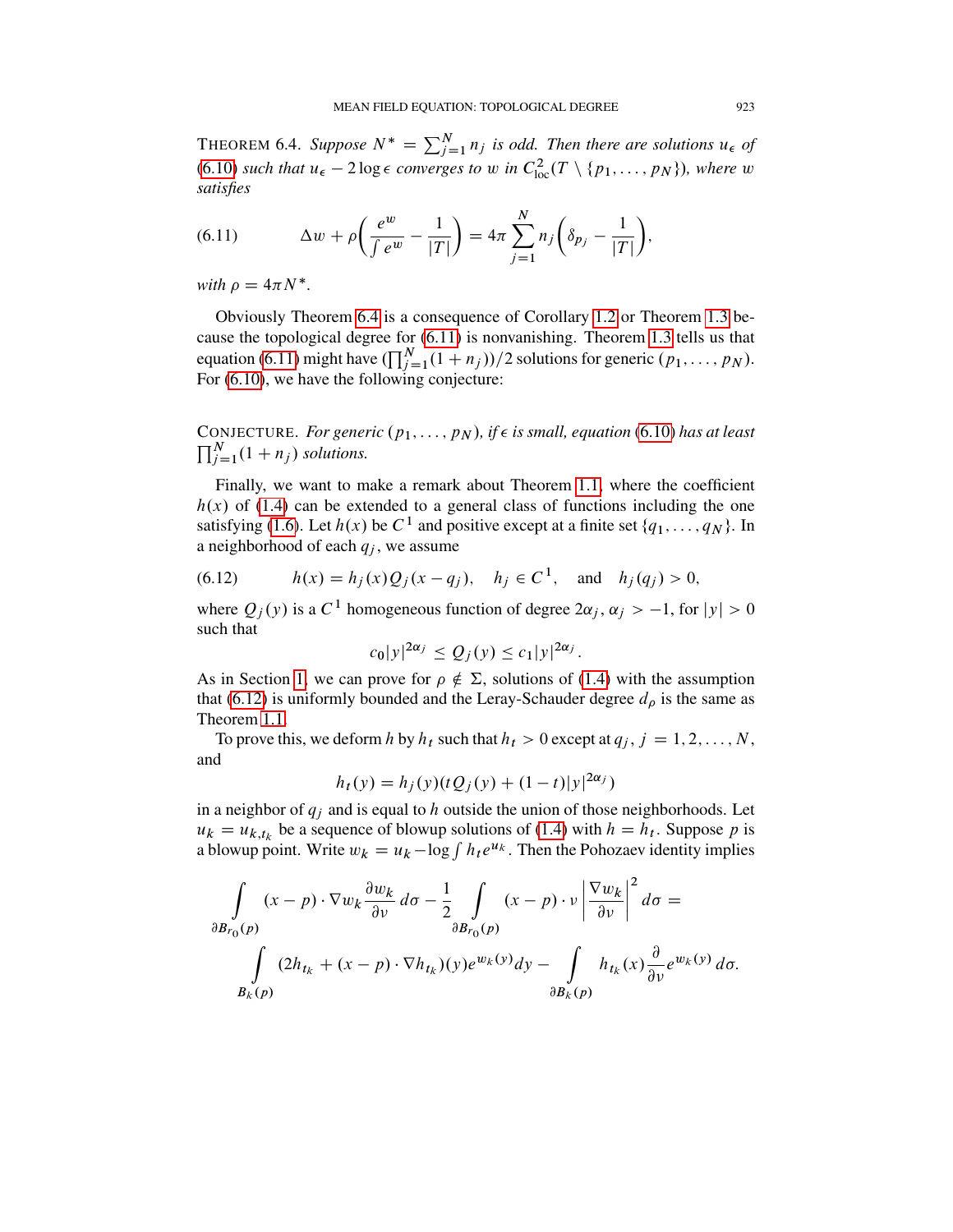Since  $u_k(y) = w_k + \log \int h_{t_k} e^{u_k} \to -\frac{m}{2\pi} \log |y - p| +$  a harmonic function for  $y \in B_{r_0}(p) \setminus \{p\}$ , it is easy to compute from the Potholed identity

$$
m = \lim_{k \to \infty} \int_{B_k(p)} h_{t_k}(y) e^{w_k(y)} = 8\pi (1 + \alpha_j).
$$

Hence

$$
\rho = \lim_{k \to \infty} \rho_k = 8\pi \sum_{\alpha_j \in A} (1 + \alpha_j) \in \Sigma.
$$

By this deformation, we see that  $d_{\rho}$  is independent of t. Hence the conclusion is proved.

## Appendix A Proof of Lemma [3.2](#page-20-1)

<span id="page-37-2"></span>This section is devoted to the proof of Lemma [3.2.](#page-20-1) Let

$$
\overline{u}_{\alpha} := \int_{B_{r_0}(0)} \frac{|y|^{2\alpha} e^{\lambda}}{(1 + e^{\lambda}|y|^{2 + 2\alpha})^2} u(y) dy \bigg/ \int_{\mathbb{R}^2} \frac{|y|^{2\alpha} e^{\lambda}}{(1 + e^{\lambda}|y|^{2 + 2\alpha})^2} dy
$$

$$
= \frac{1 + \alpha}{\pi} \int_{B_{r_0}(0)} \frac{|y|^{2\alpha} e^{\lambda}}{(1 + e^{\lambda}|y|^{2 + 2\alpha})^2} u(y) dy.
$$

Then we have the following Poincaré-type inequality:

<span id="page-37-3"></span>(A.1) 
$$
\int_{B_{r_0}(0)} \frac{|y|^{2\alpha} e^{\lambda}}{(1+e^{\lambda}|y|^{2+2\alpha})^2} w^2 dy \le c \left( \|w\|_{H^1(B_{r_0}(0))}^2 + \overline{w}_{\alpha}^2 \right)
$$

for some constant c independent of  $\lambda$  (see [\[20\]](#page-58-15) for example). Using [\(A.1\)](#page-37-3), we can prove the following result:

<span id="page-37-1"></span>LEMMA A. Let  $P = (p_1, \ldots, p_m)$  and  $\Lambda = (\lambda_1, \ldots, \lambda_m)$ . Assume  $w \in O_{P,\Lambda}$ . *Then there is a constant c and*  $\epsilon > 0$  *such that for large*  $\lambda_j$ 

<span id="page-37-0"></span>(A.2) 
$$
\int_{B_{r_0}(q_j)} |y|^{2\alpha_j} e^{U_j} w = O(e^{-\epsilon \lambda_j}) \|w\|_{H^1}
$$

*and*

(A.3) 
$$
\int_{B_{r_0}(q_j)} |y|^{2\alpha_j} e^{U_j} w^2 dy = O(1) ||w||_{H^1(M)}^2.
$$

*For a proof, see* [\[20\]](#page-58-15)*.*

PROOF OF LEMMA [3.2.](#page-20-1) We start with part (i). Let  $w_1 \in O_{P,\Lambda}$ . Recall  $u =$  $u_{P,\Lambda,A} + w$  and  $w \in O_{P,\Lambda}$ . We can decompose

$$
\langle \nabla(u+Tu), \nabla w_1 \rangle = -\langle \Delta(u+Tu), w_1 \rangle
$$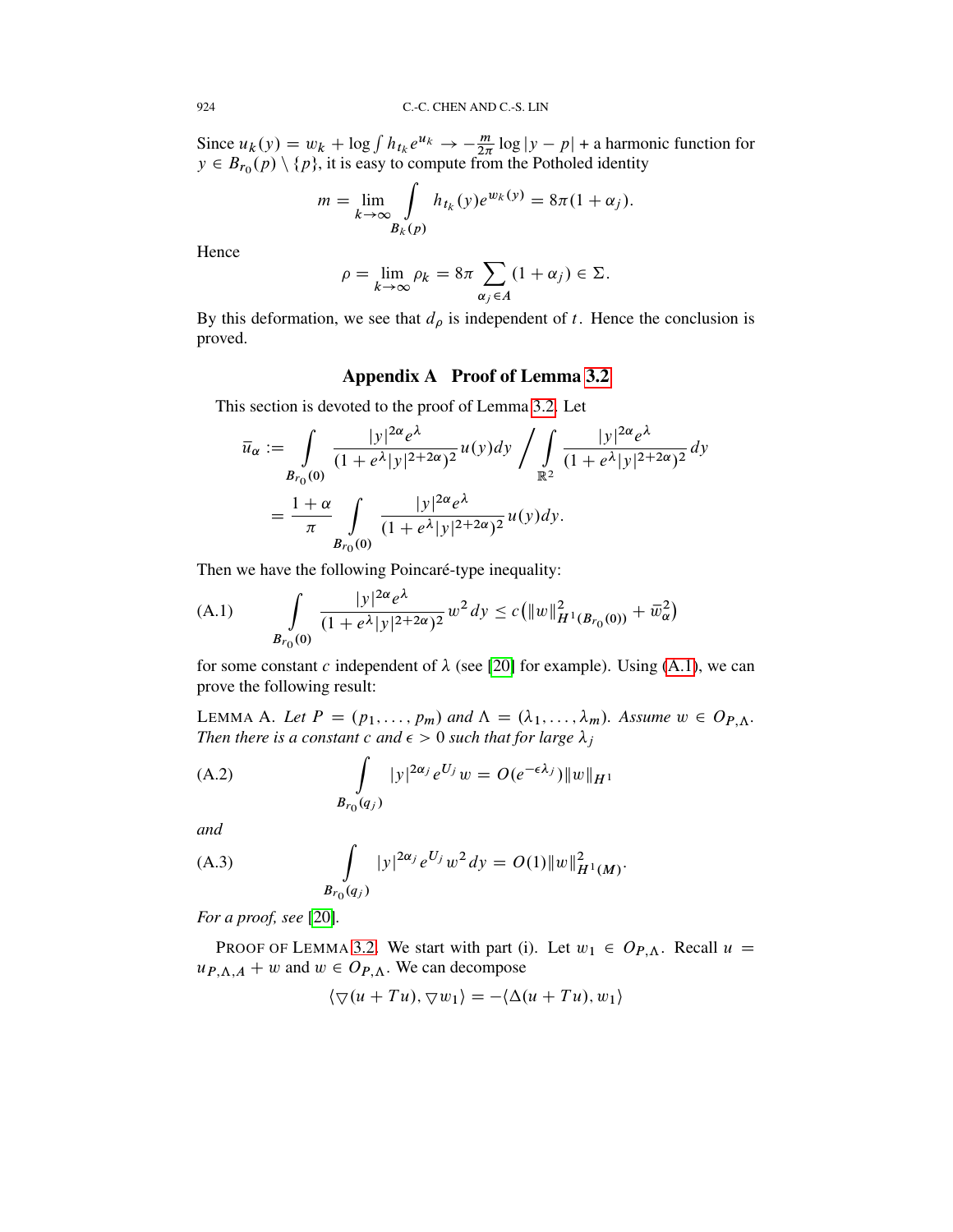into several parts according to [\(3.20\)](#page-19-0)–[\(3.22\)](#page-20-0) as follows:

$$
\langle \nabla(u+Tu), \nabla w_1 \rangle
$$
  
=  $\int \nabla w \cdot \nabla w_1 - \sum_{1 \le j \le m} \int_{B_{r_0}(p_j)} \rho h_j(p_j) |y|^{2\alpha_j} e^{U_j} \sigma_j w w_1$   
+ remainder terms

 $+$  remainder terms.

 $B(w, w_1)$  + remainder terms.

Clearly, B is a symmetric bilinear form in  $O_{P,\Lambda}$ . Since  $w_1 \in O_{P,\Lambda}$ , by [\(A.2\)](#page-37-0) and [\(3.15\)](#page-18-0), we have for large  $\lambda_1$ ,

<span id="page-38-0"></span>(A.4) 
$$
\left| \left[ \frac{e^{t_j}}{\int_M h e^u} - 1 \right] \int_{B_{r_0}(0)} w_1 \rho h_j(p_j) |y|^{2\alpha_j} e^{U_j} dy \right| =
$$
  

$$
O(e^{-(\frac{1}{1+\alpha_1} + \epsilon)\lambda_1}) ||w_1||_{H^1(M)},
$$

$$
2\lambda_j(a_j-1)\int\limits_{B_{r_0}(p_j)}\nabla H_j\cdot y\rho h(p_j)|y|^{2\alpha_j}e^{U_j}w_1dy
$$

$$
(A.5) \le O(1)\lambda_j |a_j - 1| \left[ \int_{B_{r_0}(p_j)} |y|^{2+2\alpha_j} e^{U_j} dy \right]^{\frac{1}{2}} \|w_1\|_{H^1(M)}
$$
  

$$
\le O(1)\lambda_j |a_j - 1| e^{-\frac{\lambda_1}{2(1+\alpha_1)}} \|w_1\|_{H^1(M)} = O(1) e^{-\frac{\lambda_1}{1+\alpha_1}} \|w_1\|_{H^1(M)}.
$$

Similarly, we have

(A.6) 
$$
\lambda_j(a_j-1) \int\limits_{B_{r_0}(p_j)} |y|^{2\alpha_j} e^{U_j} \eta_j w_1 dy = O(1) e^{-\frac{\lambda_1}{1+\alpha_1}} \|w_1\|_{H^1(M)}.
$$

By Lemma [A,](#page-37-1) we have for large  $\lambda_1$ 

(A.7) 
$$
\int_{B_{r_0}(p_j)} \rho h_j(p_j) |y|^{2\alpha_j} e^{U_j} (a_j - 1)(U_j + s_j - 1) w_1 dy
$$
  
=  $2\lambda_j \int_{B_{r_0}(p_j)} \rho h_j(p_j) |y|^{2\alpha_j} e^{U_j} (a_j - 1) w_1 dy$   
+ 
$$
\int_{B_{r_0}(p_j)} \rho h_j(p_j) |y|^{2\alpha_j} e^{U_j} (a_j - 1)(U_j - \lambda_j + O(1)) w_1 dy =
$$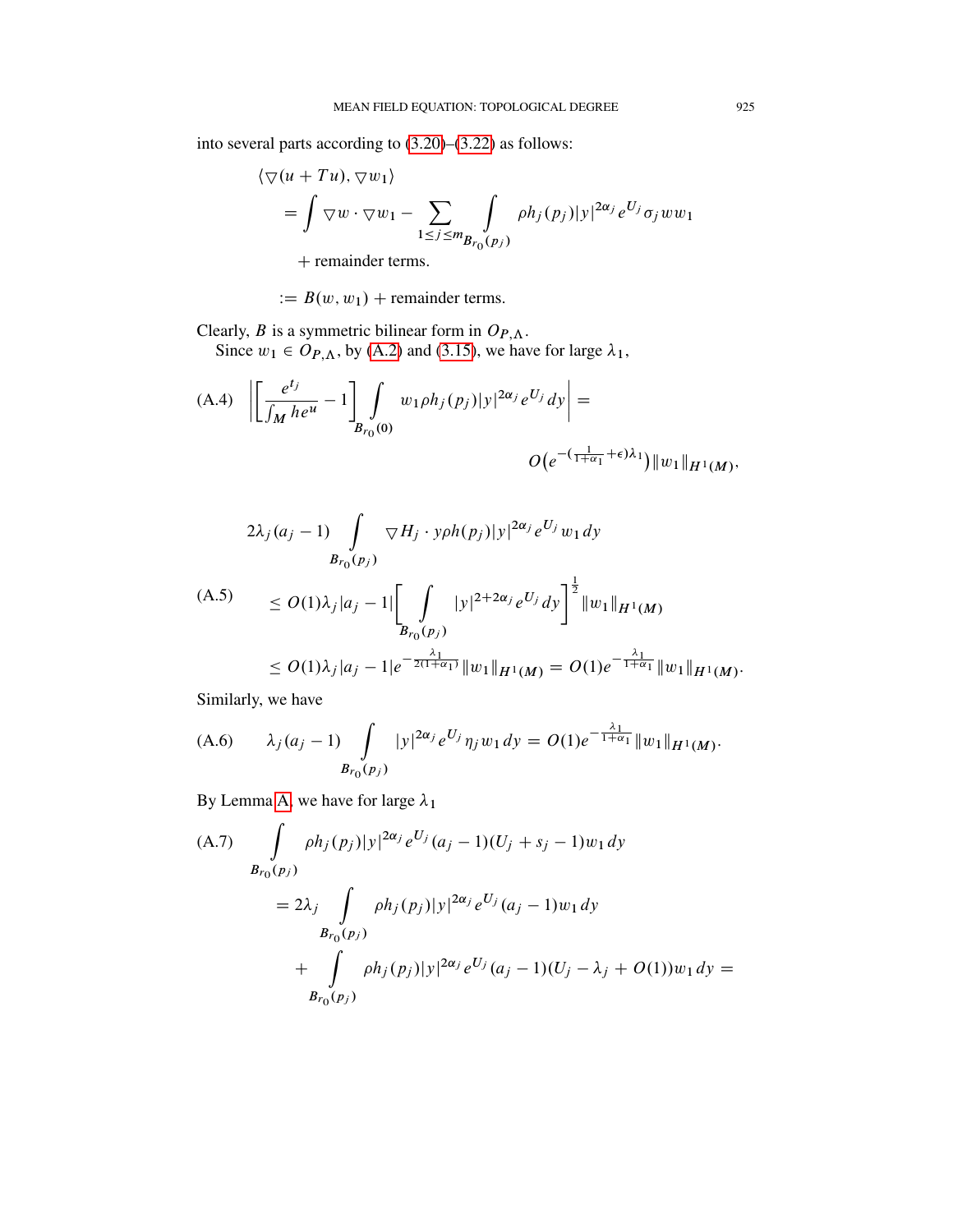$$
= 2\lambda_j (a_j - 1) O(e^{-\epsilon \lambda_j}) \|w_1\|_{H^1(M)}
$$
  
+  $O(a_j - 1) \left( \int_{B_{r_0}(p_j)} |y|^{2\alpha_j} e^{U_j} (U_j - \lambda_j + O(1))^2 dy \right)^{\frac{1}{2}}$   

$$
\times \left( \int_{B_{r_0}(p_j)} |y|^{2\alpha_j} e^{U_j} w_1^2 dy \right)^{\frac{1}{2}}
$$
  
=  $O(1)|a_j - 1| \|w_1\|_{H^1(M)} = O(1)e^{-\frac{\lambda_1}{1 + \alpha_1}} \|w_1\|_{H^1(M)}.$ 

As for  $\tilde{E}_j$ , we define  $E^+$  and  $E^-$  as before:

$$
E^+ = \begin{cases} \widetilde{\tilde{E}}_j & \text{if } |w| \ge \varepsilon_2, \\ 0 & \text{if } |w| < \varepsilon_2, \end{cases} \quad E^- = \begin{cases} 0 & \text{if } |w| \ge \varepsilon_2, \\ \widetilde{\tilde{E}}_j & \text{if } |w| < \varepsilon_2, \end{cases}
$$

where  $\varepsilon_2$  is a small number. Then we use [\(3.12\)](#page-17-1) and a similar argument there to obtain

(A.8) 
$$
\int_{B_{r_0}(p_j)} |E^+w_1| dy \leq \left(\int_{B_{r_0}(p_j)} |E^+|^2 dy\right)^{\frac{1}{2}} \left(\int_{B_{r_0}(p_j)} w_1^2 dy\right)^{\frac{1}{2}}
$$

$$
= O(e^{-b\lambda_j}) \|w_1\|_{H^1(M)}
$$

for any fix  $b > 0$ . For  $E^-$ , we use [\(3.4\)](#page-13-0) and Lemma [A](#page-37-1) to obtain

$$
\int_{B_{r_0}(p_j)} |E^- w_1| dy
$$
\n
$$
\leq O(1) \int_{B_{r_0}(p_j)} h_j(p_j) |y|^{2\alpha_j} e^{U_j} (O(w^2) + O(\beta_j)) w_1 dy
$$
\n
$$
= O(\varepsilon_2) \Biggl(\int_{B_{r_0}} |y|^{2\alpha_j} e^{U_j} w^2 dy\Biggr)^{\frac{1}{2}} \Biggl(\int_{B_{r_0}} |y|^{2\alpha_j} e^{U_j} w_1^2 dy\Biggr)^{\frac{1}{2}}
$$
\n
$$
+ O(e^{-2\frac{\lambda_1}{1+\alpha_1}}) \Biggl(\int_{B_{r_0}} |y|^{2\alpha_j} e^{U_j} w_1^2 dy\Biggr)^{\frac{1}{2}} + \int_{B_{r_0}} |y|^{2\alpha_j} e^{U_j} |y|^3 |w_1| =
$$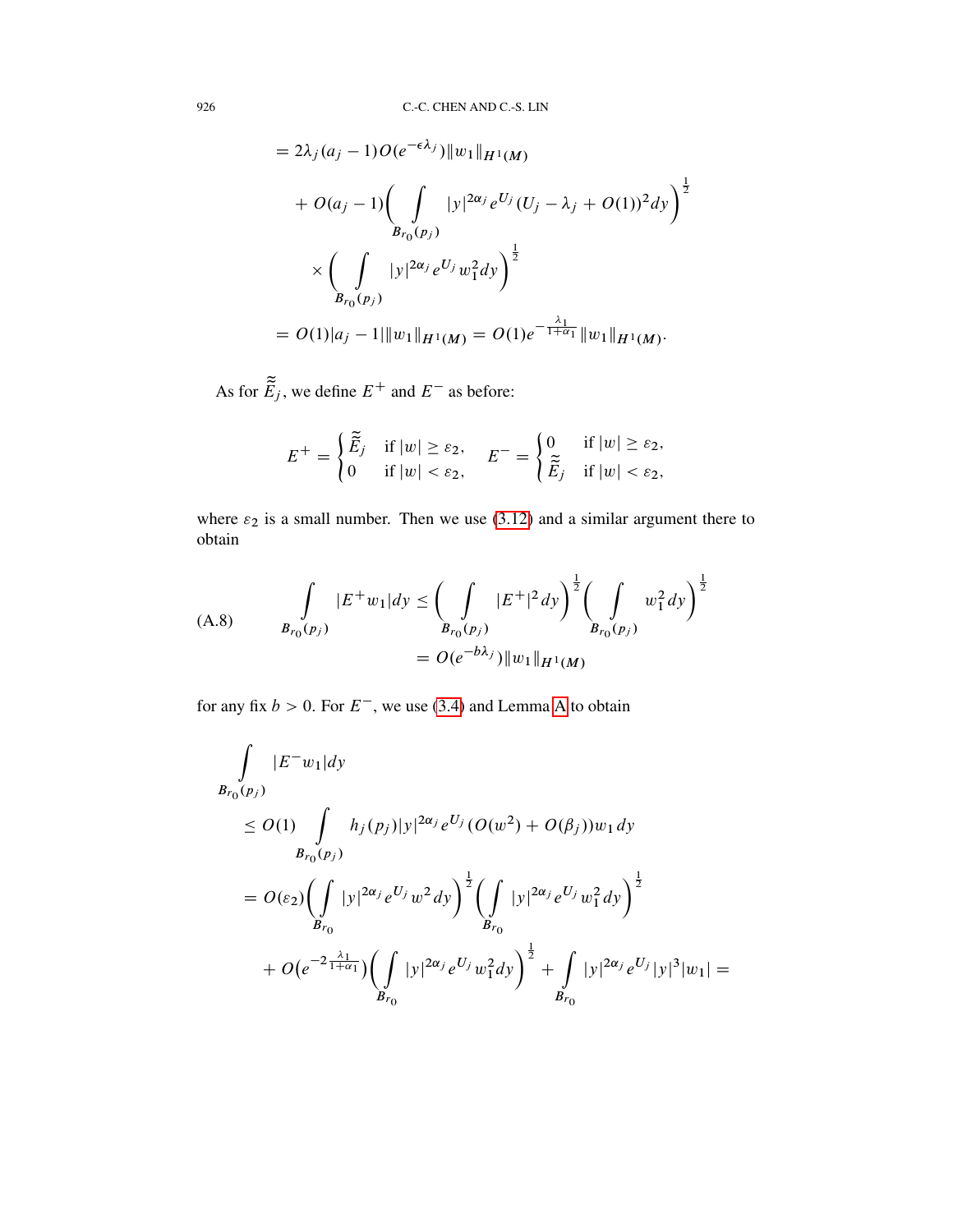$$
= O(\varepsilon_2) \|w\|_{H^1(M)} \|w_1\|_{H^1(M)} + O(e^{-2\frac{\lambda_1}{1+\alpha_1}}) \|w_1\|_{H^1(M)} + \left(\int_{B_{r_0}} |y|^{2b\alpha_j} e^{bU_j} |y|^6 \right)^{\frac{1}{2}} \left(\int_{B_{r_0}} e^{(2-b)U_j} |y|^{2(2-b)\alpha_j} w_1^2 dy \right)^{\frac{1}{2}} = O(\varepsilon_2 c_1 e^{-\frac{\lambda_1}{1+\alpha_1}}) \|w_1\|_{H^1(M)} + O(e^{-(2-\frac{b}{2})\frac{\lambda_1}{1+\alpha_1}}) \|w_1\|_{H^1(M)}
$$

for 
$$
2 > b > \frac{4}{2+\alpha_j}
$$
, and

(A.9) 
$$
\int_{B_{r_0}(p_j)} |E^-w_1| dy = O(e^{-\frac{\lambda_1}{1+\alpha_1}}) \|w_1\|_{H^1(M)}
$$

provided that  $\varepsilon_2 c_1 < 1$ .

By Lemma [2.2,](#page-11-0)

(A.10) 
$$
\int_{B_{2r_0}(p_j)\backslash B_{r_0}(p_j)} \Delta(u_{p_j}-8\pi(1+\alpha_j)G(x, p_j))w_1 = \qquad \qquad O\big(e^{-\frac{\lambda_1}{1+\alpha_1}}\big)\|w_1\|_{H^1(M)}.
$$

For the nonlinear term appearing in  $\Delta T u$  on  $M \setminus \bigcup_{j=1}^{m} B_{r_0}(p_j)$ , we first note that

$$
\int_{M \setminus \bigcup_{j=1}^{m} B_{r_0}(p_j)} |e^w w_1| = O\left(\int_{|w| \ge \varepsilon_2} |e^w w_1| + \int_{|w| < \varepsilon_2} |e^{\varepsilon_2} w_1|\right) = O(1) \|w_1\|_{H^1(M)}
$$

by [\(3.12\)](#page-17-1). Using  $\int_M h e^u = O(e^{\lambda_1})$ , we have

<span id="page-40-0"></span>(A.11) 
$$
\int_{M \setminus \bigcup_{j=1}^{m} B_{r_0}(p_j)} \frac{\rho h e^u}{\int_M h e^u} |w_1| = O(e^{-\lambda_1}) \int_{M \setminus \bigcup_{j=1}^{m} B_{r_0}(p_j)} e^w |w_1|
$$
  
=  $O(e^{-\lambda_1}) ||w_1||_{H^1(M)}$ .

Putting [\(A.4\)](#page-38-0)–[\(A.11\)](#page-40-0) together, we obtain

$$
\langle \nabla(u+Tu), \nabla w_1 \rangle = B(w, w_1) + O\big(e^{-\frac{\lambda_1}{1+\alpha_1}}\big) \|w_1\|_{H^1(M)}.
$$

This proves part (i).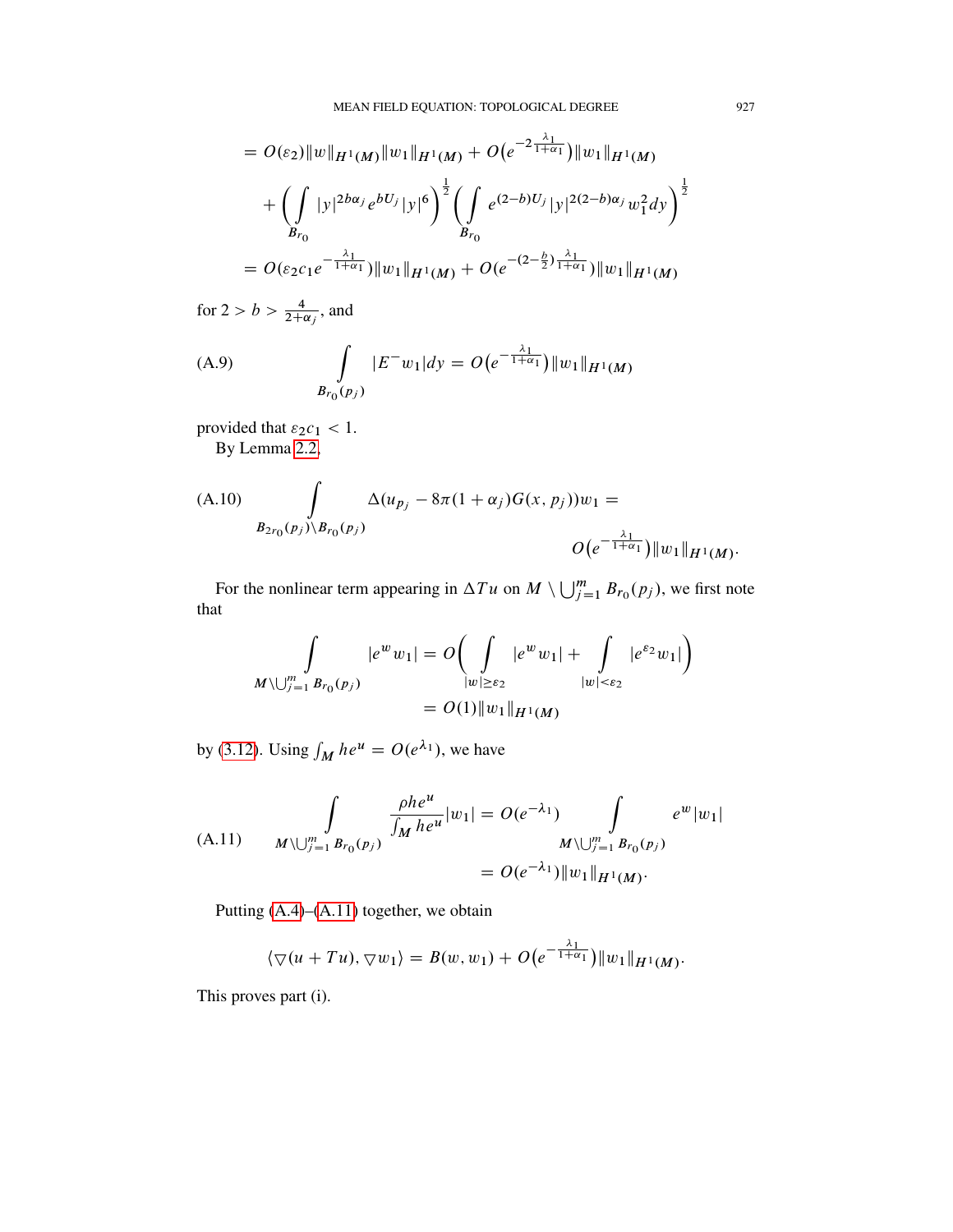Next, we prove part (iii). We have by  $(2.5)$  and  $(2.14)$ ,

<span id="page-41-0"></span>
$$
(A.12) \qquad \partial_{\lambda_j} u_{p_j} = \left(2 - \frac{\frac{\rho h_j(p_j)}{4(1+\alpha_j)^2} e^{\lambda_j} |y|^{2(1+\alpha_j)}}{1 + \frac{\rho h_j(p_j)}{8(1+\alpha_j)^2} e^{\lambda_j} |y|^{2(1+\alpha_j)}} + O(\lambda_j e^{-\frac{\lambda_j}{1+\alpha_j}})\right) \sigma_j
$$
\n
$$
= \left[ (1 + \partial_{\lambda_j} U_j) + O(\lambda_j e^{-\frac{\lambda_j}{1+\alpha_j}}) \right] \sigma_j.
$$

Since  $w \in O_{P,\Lambda}$ , we have

$$
\int\limits_M \nabla w \cdot \nabla \partial_{\lambda_j} u_{p_j} = 0.
$$

By [\(A.12\)](#page-41-0) and scaling,

$$
\int_{B_{r_0}(p_j)} \partial_{\lambda_j} u_{p_j} dy = \int_{B_{r_0}(p_j)} \frac{2}{1 + \frac{\rho h_j(p_j)}{8(1 + \alpha_j)^2} e^{\lambda_j} |y|^{2(1 + \alpha_j)}} dy + O(\lambda_j e^{-\frac{\lambda_j}{1 + \alpha_j}})
$$

$$
= O(\lambda_j e^{-\frac{\lambda_j}{1 + \alpha_j}}).
$$

Hence

<span id="page-41-2"></span>(A.13) 
$$
(|\rho_{*} - \rho| + |a_{k} - 1|) \int_{B_{r_0}(p_j)} \partial_{\lambda_j} u_{p_j} dy = O(e^{-\frac{\lambda_1}{(1 + \alpha_1)} - \epsilon \lambda_1})
$$

for some  $\epsilon > 0$ . By [\(A.12\)](#page-41-0), we also have

<span id="page-41-1"></span>
$$
\int_{B_{r_0}(p_j)} \rho h_j(p_j) |y|^{2\alpha_j} e^{U_j} \partial_{\lambda_j} u_{p_j} dy
$$
\n
$$
= \int_{B_{r_0}(p_j)} \rho h_j(p_j) |y|^{2\alpha_j} e^{U_j} (1 + \partial_{\lambda_j} U_j + O(\lambda_j e^{-\frac{\lambda_j}{1 + \alpha_j}})) dy
$$
\n(A.14)\n
$$
= \int_{\mathbb{R}^2} \rho h_j(p_j) |y|^{2\alpha_j} e^{U_j} (1 + \partial_{\lambda_j} U_j) dz + O(\lambda_j e^{-\frac{\lambda_j}{1 + \alpha_j}})
$$
\n
$$
= 8\pi (1 + \alpha_j) + O(\lambda_j e^{-\frac{\lambda_j}{1 + \alpha_j}}),
$$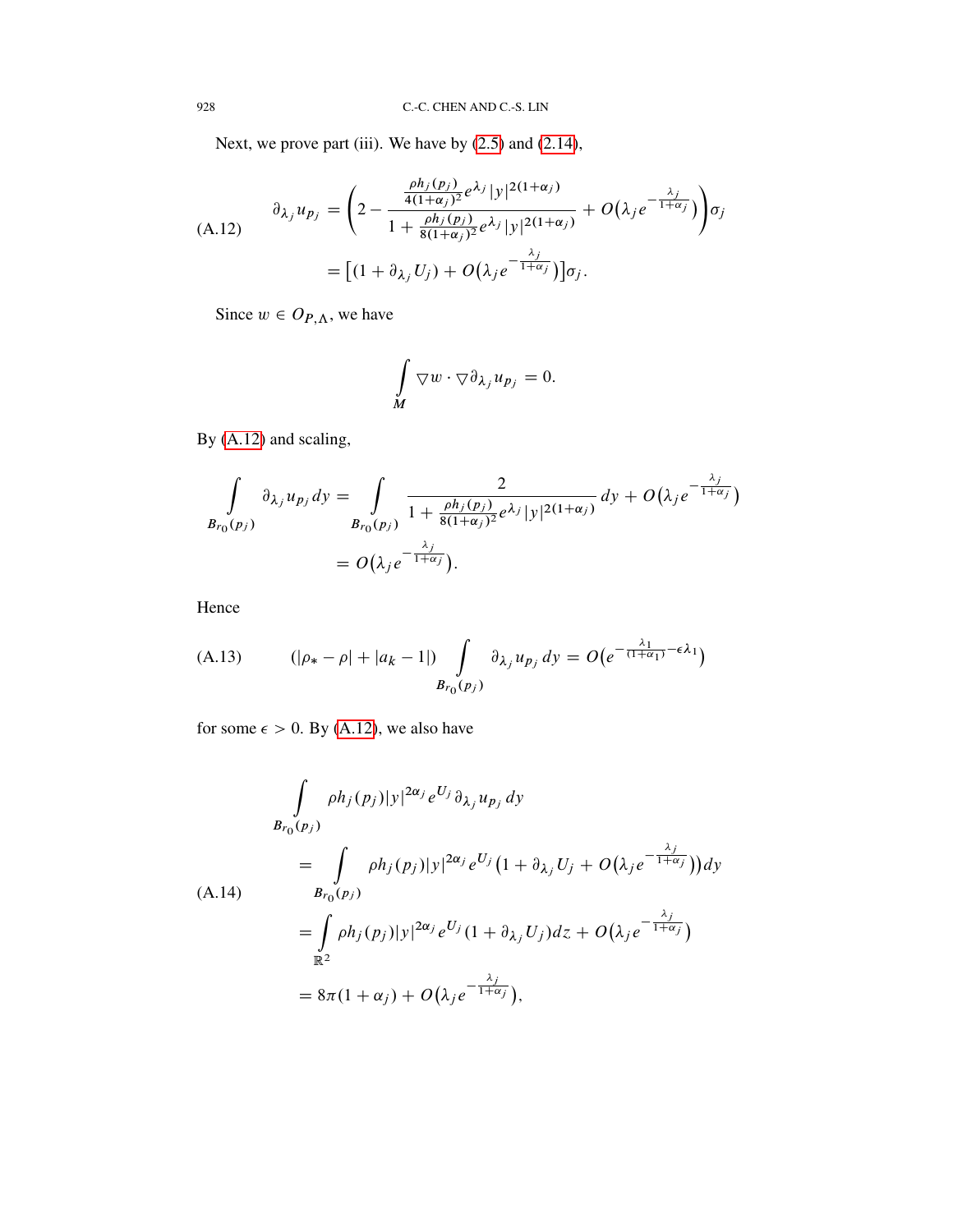and

<span id="page-42-0"></span>
$$
\int_{B_{r_0}} \rho h_j(p_j) |y|^{2\alpha_j} e^{U_j}
$$
\n
$$
\times \left[ -2 \log \left( 1 + \frac{\rho h_j(p_j) e^{\lambda_j}}{8(1 + \alpha_j)^2} |y|^{2(1 + \alpha_j)} \right) \right] \partial_{\lambda_j} u_{p_j} dy
$$
\n(A.15)\n
$$
= \int_{\mathbb{R}^2} \frac{8(1 + \alpha_j)^2 r^{2\alpha_j}}{(1 + r^{2(1 + \alpha_j)})^2} [-2 \log(1 + r^{2(1 + \alpha_j)})] \times \left( \frac{2}{1 + r^{2(1 + \alpha_j)}} + O(\lambda_j e^{-\frac{\lambda_j}{1 + \alpha_j}}) \right) dz
$$
\n
$$
+ O(e^{-\lambda_j})
$$
\n
$$
= -8\pi (1 + \alpha_j) + O(e^{-\frac{\lambda_j}{1 + \alpha_j}}).
$$

[\(A.14\)](#page-41-1) and [\(A.15\)](#page-42-0) together yield

<span id="page-42-1"></span>
$$
\int_{B_{r_0}(p_j)} \left( \rho h_j(p_j) |y|^{2\alpha_j} e^{U_j} \partial_{\lambda_j} u_{p_j} \left[ (a_j - 1)(U_j + s_j - 1) \right. \right.\n(A.16) \qquad + \sum_{j} 8\pi (1 + \alpha_k) (a_k - 1) G(p_j, p_k) + \left( \frac{e^{t_j}}{\int h e^u} - 1 \right) \right] dy
$$
\n
$$
= 8\pi (1 + \alpha_j) \left( 2\lambda_j (a_j - 1) + \frac{e^{t_j}}{\int h e^u} - 1 \right) + O(1) (\max_k |a_k - 1|).
$$

To estimate the term with  $w \, \partial_{\lambda_j} u_{p_j}$ , note that  $w \in O_{P,\Lambda}$  implies

$$
0 = \int_{M} \nabla w \cdot \nabla \partial_{\lambda_{j}} u_{p_{j}} = -\int_{M} w \Delta(\partial_{\lambda_{j}} u_{p_{j}})
$$
  
= 
$$
- \int_{B_{r_{0}}(p_{j})} w \Delta(\partial_{\lambda_{j}} U_{j}) dy + O\left(\lambda_{j} e^{-\frac{\lambda_{j}}{1 + \alpha_{j}}} ||w||_{H^{1}}\right)
$$
  
= 
$$
\int_{B_{r_{0}}(p_{j})} \rho h_{j}(p_{j}) |y|^{2\alpha_{j}} e^{U_{j}} w \partial_{\lambda_{j}} U_{j} dy + O\left(\lambda_{j} e^{-\frac{\lambda_{j}}{1 + \alpha_{j}}} ||w||_{H^{1}}\right).
$$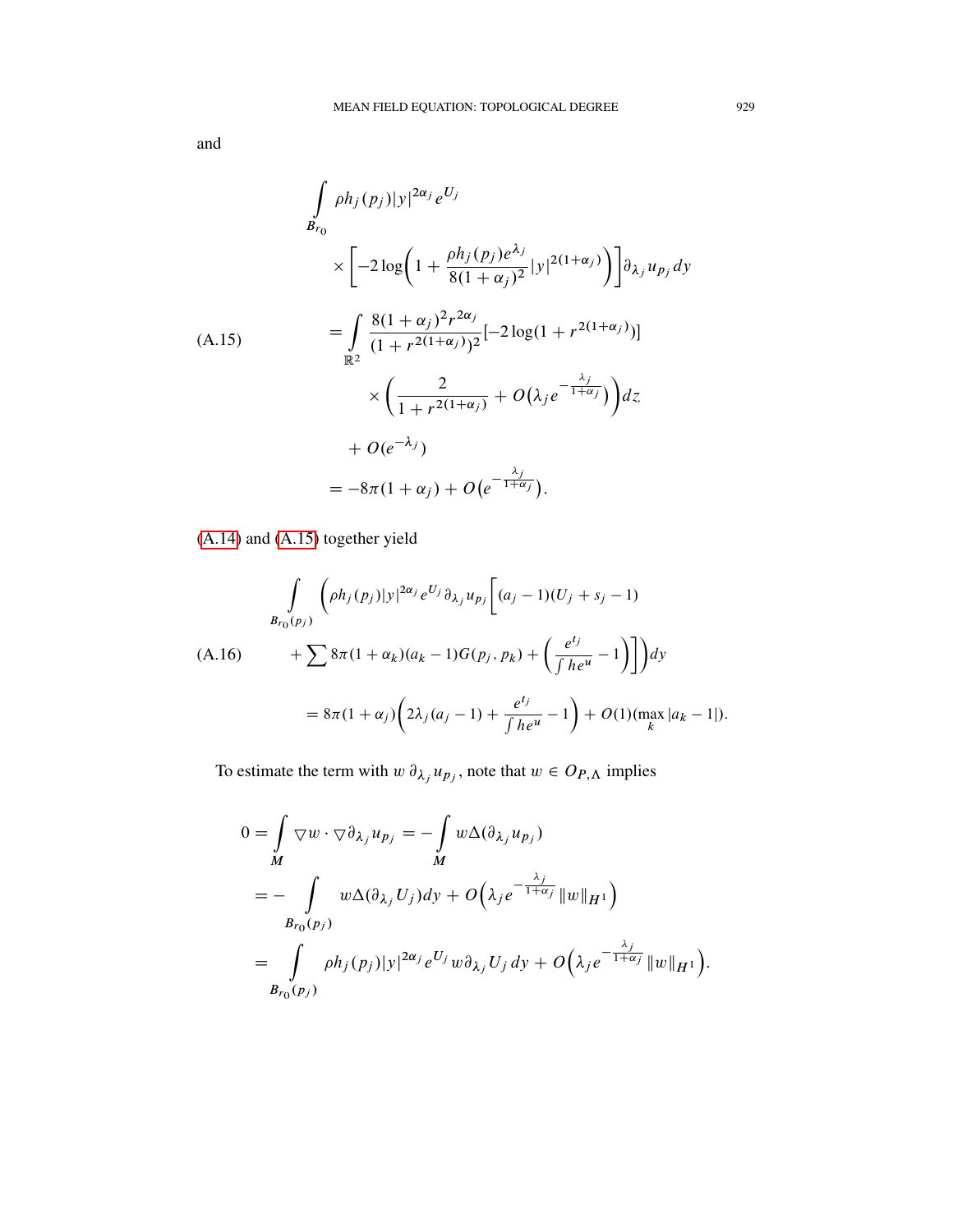Together with Lemma [A,](#page-37-1) we conclude from the above the following:

$$
\int_{B_{r_0}(p_j)} \rho h_j(p_j) |y|^{2\alpha_j} e^{U_j} w \partial_{\lambda_j} u_{p_j}
$$
\n(A.17)\n
$$
= \int_{B_{r_0}(p_j)} \rho h_j(p_j) |y|^{2\alpha_j} e^{U_j} w \left(1 + \partial_{\lambda_j} U_j + O(\lambda_j e^{-\frac{\lambda_j}{1 + \alpha_j}})\right) dy
$$
\n
$$
= O\left(e^{-\frac{\epsilon \lambda_1}{1 + \alpha_1}}\right) \|w\|_{H^1} = O\left(e^{-\frac{\lambda_1}{(1 + \alpha_1)} - \epsilon \lambda_1}\right).
$$

The other integrals of  $\partial_{\lambda_j} u_{p_j}$  with other terms in [\(3.20\)](#page-19-0) would be smaller than

$$
O\big(\max |a_k - 1| + e^{-\frac{\lambda_1}{(1 + \alpha_1)} - \epsilon \lambda_1}\big).
$$

Since the computations are straightforward, we omit the details here.

Now we go to integrate over  $M \setminus B_{r_0}(p_j)$ . Since  $\partial_{\lambda_j} u_{p_j} = 0$  on  $M \setminus B_{2r_0}(p_j)$ , we only need to consider the integrals on  $B_{2r_0}(p_j)$  on  $B_{2r_0}(p_j) \setminus B_{r_0}(p_j)$ ,  $e^u =$  $O(e^w)$ ,  $\frac{\rho h e^u}{\int$  $\frac{\rho h e^u}{\int_M h e^u}$  =  $O(e^{-\lambda_1})e^w$ , and  $\partial_{\lambda_j} u_{p_j} = O(\lambda_j e^{-\lambda_1/(1+\alpha_1)})$  by using the Moser-Trudinger inequality as in the proof of [\(3.12\)](#page-17-1),

(A.18) 
$$
\int_{B_{2r_0}(p_j)\cap\{|w|\geq\epsilon_2\}} e^{|w|} \leq e^{-2\lambda_j} \int_{B_{r_0}(p_j)} \exp\left(\frac{4\pi |w-\overline{w}|^2}{\|w-\overline{w}\|^2}\right) dy
$$

$$
\leq c_2 e^{-2\lambda_j}.
$$

This implies

(A.19) 
$$
\int_{B_{2r_0}(p_j)} e^{|w|} = O(1)
$$

and

(A.20) 
$$
\int_{B_{2r_0}(p_j)\backslash B_{r_0}(p_j)} \frac{\rho h e^u}{\int_M h e^u} \partial_{\lambda_j} u_{p_j} = O\big(e^{-\frac{\lambda_1}{(1+\alpha_1)} - \epsilon \lambda_1}\big).
$$

By Lemma [2.2,](#page-11-0) we have

<span id="page-43-0"></span>(A.21) 
$$
\int_{B_{2r_0}(p_j)\backslash B_{r_0}(p_j)} \Delta(u_{p_j} - \bar{u}_{p_j} - 8\pi (1 + \alpha_j)G(x, p_j)) \cdot \partial_{\lambda_j} u_{p_j} = O(e^{-2\frac{\lambda_1}{(1 + \alpha_1)}}).
$$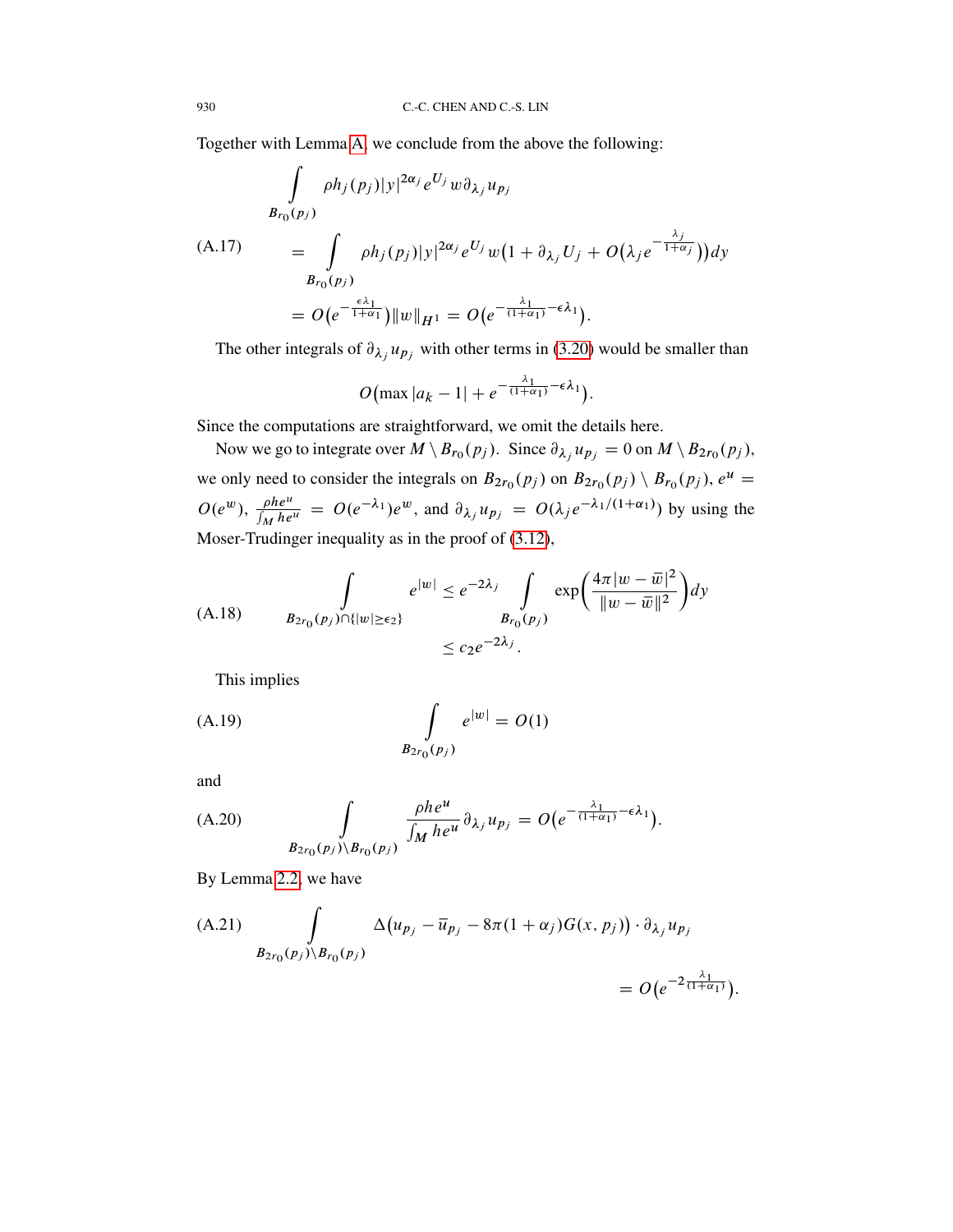By [\(3.15\)](#page-18-0), [\(A.13\)](#page-41-2), and [\(A.16\)](#page-42-1)–[\(A.21\)](#page-43-0), we obtain

$$
\langle \nabla(u+Tu), \nabla \partial_{\lambda_j} u_{p_j} \rangle = -16\pi (1+\alpha_j)(a_j-1)\lambda_j - 8\pi (1+\alpha_j)\theta_j
$$

$$
+ O(\max|a_k-1| + e^{-\frac{\lambda_1}{1+\alpha_1}-\epsilon \lambda_1}).
$$

This proves part (iii).

For the proof of part (iv), we have

 $\langle \nabla(u+Tu), \nabla u_{p_j} \rangle = \langle \nabla(u+Tu), \nabla(u_{p_j}-\overline{u}_{p_j}) \rangle = -\langle \Delta(u+Tu), u_{p_j}-\overline{u}_{p_j} \rangle.$ First, we have  $\langle 1, u_{p_j} - \overline{u}_{p_j} \rangle = 0$  and  $\langle \Delta w, u_{p_j} - \overline{u}_{p_j} \rangle = 0$  on M because  $w \in O_{P,\Lambda}$ . To estimate the other terms, we note that

<span id="page-44-0"></span>
$$
u_{p_j} - \overline{u}_{p_j} = 2\lambda_j - 2\log\left(1 + \frac{\rho h_j(p_j)}{8(1 + \alpha_j)^2} e^{\lambda_j} |y|^{2(1 + \alpha_j)}\right) + 8\pi (1 + \alpha_j) R(p_j, p_j) + 2\log \frac{\rho h_j(p_j)}{8(1 + \alpha_j)^2} + O(|y|) + O(\lambda_j e^{-\frac{\lambda_j}{1 + \alpha_j}}).
$$

By scaling, we have

<span id="page-44-1"></span>
$$
-4(a_j - 1)\lambda_j \int_{\mathbb{R}^2} \rho h_j(p_j)|y|^{2\alpha_j} e^{U_j} \log \left(1 + \frac{\rho h_j(p_j)}{8(1 + \alpha_j)^2} e^{\lambda_j} |y|^{2(1 + \alpha_j)}\right) dy
$$
  
(A.23)  

$$
+ O(|a_j - 1|)
$$
  

$$
= -16\pi (1 + \alpha_j)(a_j - 1)\lambda_j + O(|a_j - 1|).
$$

Let A represent any constant term in

$$
(a_j - 1)(U_j + s_j - 1), \quad \sum_{k \neq j} (a_k - 1)(1 + \alpha_k)G(p_j, p_k), \quad \text{and} \quad \frac{e^{t_j}}{\int he^{u}} - 1.
$$

For simplicity of notation, we set  $W_j(x) = \rho h_j(p_j)|y|^{2\alpha_j} e^{U_j}$ . By comparing  $(A.12)$  and  $(A.22)$ , we have

$$
\int_{B_{r_0}(p_j)} W_j A(u_{p_j} - \overline{u}_{p_j}) dy
$$
\n(A.24)\n
$$
= \left(2\lambda_j - 1 + 8\pi (1 + \alpha_j) R(p_j, p_j) + 2 \log \frac{\rho h_j(p_j)}{8(1 + \alpha_j)^2}\right)
$$
\n
$$
\times \int_{B_{r_0}(p_j)} W_j A \, \partial_{\lambda_j} u_{p_j} + O\left(e^{-\frac{\lambda_j}{1 + \alpha_j}}\right),
$$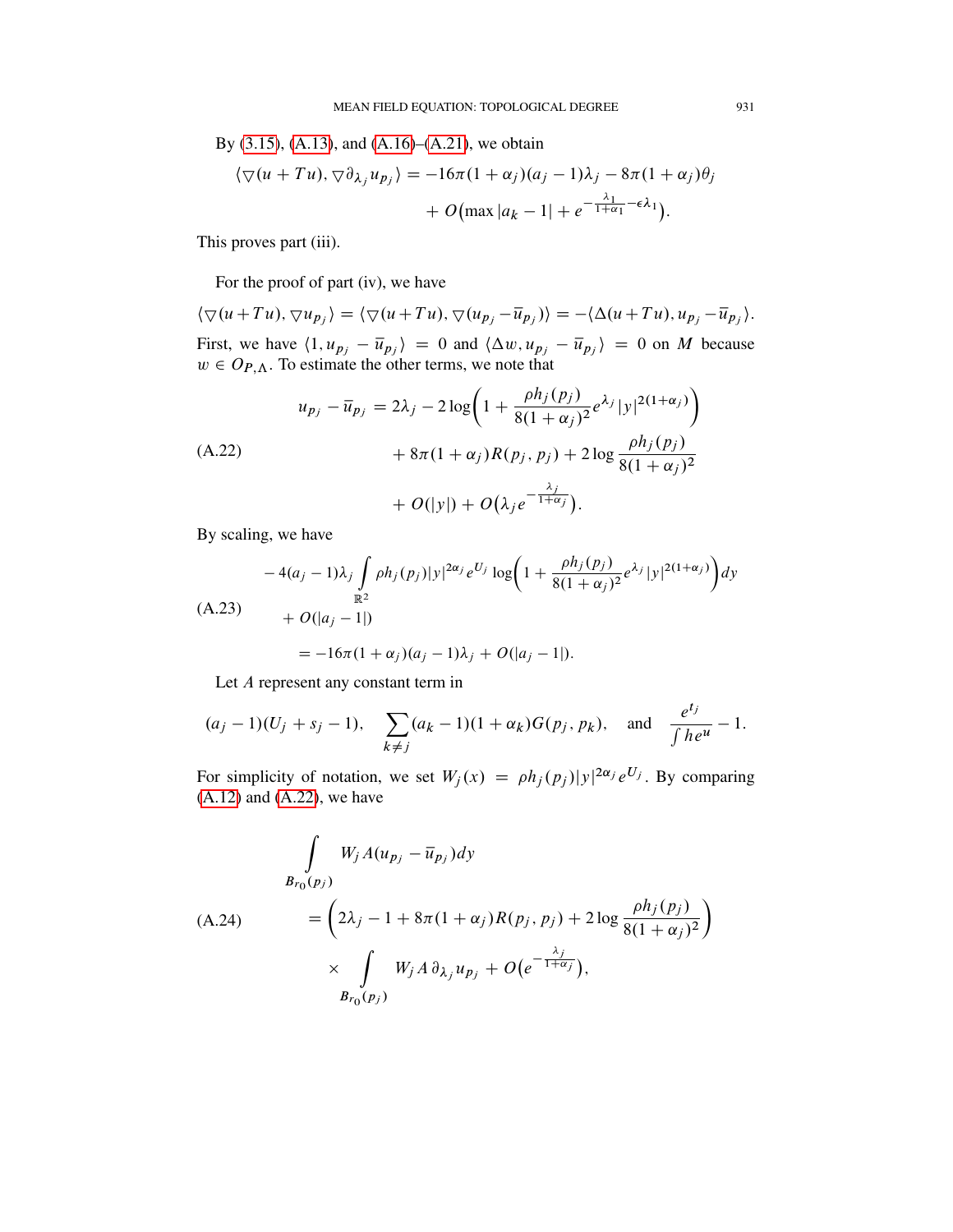where [\(A.16\)](#page-42-1) is used. It is also easy to see that the integral of  $u_{p_j} - \overline{u}_{p_j}$  with all remainder terms in [\(3.20\)](#page-19-0) are smaller than  $O(e^{-\lambda_j/1+\alpha_j} + ||w||_{H^1})$ . For example, by [\(A.2\)](#page-37-0) of Lemma [A,](#page-37-1)

$$
\int_{B_{r_0}(p_j)} \rho h_j(p_j) |y|^{2\alpha_j} e^{U_j} w(u_{p_j} - \overline{u}_{p_j}) dy
$$
\n
$$
= \int_{B_{r_0}} \rho h_j(p_j) |y|^{2\alpha_j} e^{U_j} w
$$
\n
$$
\times \left[ \lambda_j + s_j - 2 \log \left( 1 + \frac{\rho h_j(p_j) e^{\lambda_j} |y|^{2(1+\alpha_j)}}{8(1+\alpha_j)^2} \right) + O(|y|) \right] dy
$$
\n(A.25)\n
$$
= O(\lambda_j e^{-\epsilon \lambda_1}) \|w\|_{H^1(M)} + \left( \int_{B_{r_0}(p_j)} \rho h_j(p_j) e^{U_j} |y|^{2\alpha_j} w^2 dy \right)^{\frac{1}{2}}
$$
\n
$$
\times \left( \int_{B_{r_0}} \rho h_j(p_j) e^{U_j} |y|^{2\alpha_j} \right)
$$
\n
$$
\times \left[ \log \left( 1 + \frac{\rho h_j(p_j) e^{\lambda_j} |y|^{2(1+\alpha_j)}}{8(1+\alpha_j)^2} \right) + O(|y|) \right]^2 dy \right)^{\frac{1}{2}}
$$

 $= O(1) \|w\|_{H^1(M)}.$ 

Since  $u_{p_j} - \overline{u}_{p_j} = O(1)$  on  $M \setminus B_{r_0}(p_j)$ , by Lemma [2.1,](#page-11-1)

(A.26) 
$$
\int_{B_{2r_0}(p_j)\backslash B_{r_0}(p_j)} \Delta(u_{p_j}-8\pi(1+\alpha_j)G(x,p_j))(u_{p_j}-\overline{u}_{p_j}) =
$$

$$
O(e^{-\frac{\lambda_1}{1+\alpha_1}}).
$$

For the integration on  $B_{r_0}(p_k)$ ,  $k \neq j$ , the dominant term can be estimated by

(A.27) 
$$
\int_{B_{r_0}(p_k)} \rho h_k(p_k) |y|^{2\alpha_k} e^{U_k}
$$

$$
\times \left[ (a_k - 1)(U_k - s_k - 1) + \left( \frac{e^{t_k}}{\int_M h e^u} - 1 \right) \right] (u_{p_j} - \overline{u}_{p_j}) dy
$$

$$
= (1 + \alpha_j)(1 + \alpha_k) \left[ 128\pi^2 G(p_k, p_j)(a_k - 1)\lambda_k + 64\pi^2 G(p_k, p_j) \left( \frac{e^{t_k}}{\int_M h e^u} - 1 \right) \right] + O(|a_k - 1|) =
$$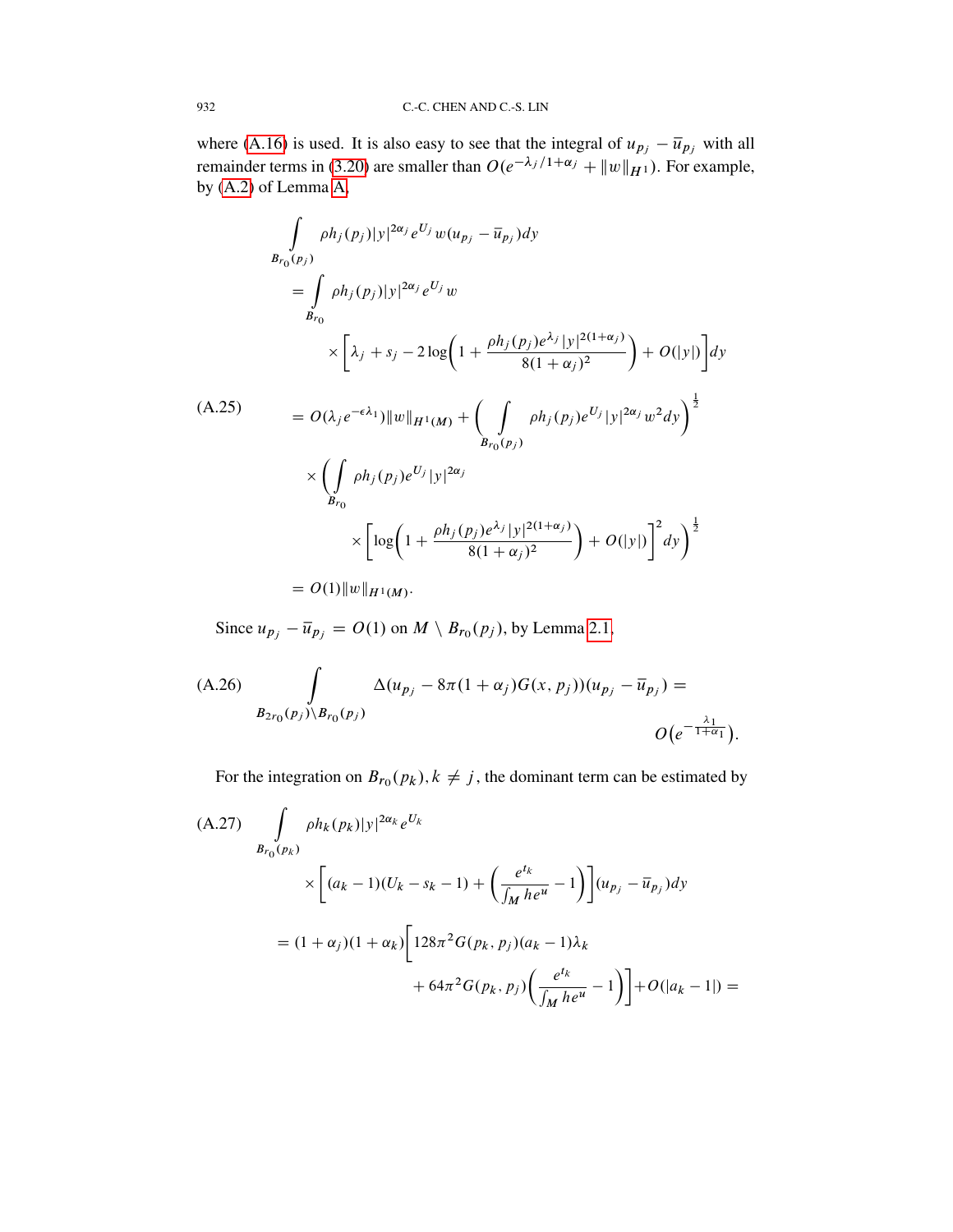$$
= 64\pi^2 (1 + \alpha_j)(1 + \alpha_k)G(p_k, p_j) \left[ \left( \frac{e^{tk}}{\int_M he^{u}} - 1 \right) + 2(a_k - 1)\lambda_k \right]
$$
  
+  $O(|a_k - 1| + e^{-\frac{\lambda_1}{1 + \alpha_1} - \epsilon \lambda_1})$   
=  $-8\pi (1 + \alpha_j)G(p_k, p_j) \langle \nabla (u + Tu), \nabla \partial_{\lambda_k} u_{p_k} \rangle$   
+  $O(|a_k - 1| + e^{-\frac{\lambda_1}{1 + \alpha_1} - \epsilon \lambda_1}).$ 

where we use (iii) of Lemma [3.2](#page-20-1) proved earlier. It is easy to see that the other terms on  $B_{r_0}(p_k)$  are bounded by  $O(e^{-\lambda_1/(1+\alpha_1)-\epsilon\lambda_1}).$ 

For the integration outside  $\bigcup_{j=1}^{m} B_{r_0}(p_j)$ , we have  $\left(\int_M h e^{u}\right)^{-1} = O(e^{-\lambda_j})$ and

(A.28) 
$$
\int_{B_{2r_0}(p_j)\backslash B_{r_0}(p_j)} \frac{\rho h e^u(u_{p_j} - \bar{u}_{p_j})}{\int_M h e^u} = \int_{B_{2r_0}(p_j)\backslash B_{r_0}(p_j)} O(e^{-\lambda_j}) e^w = O(e^{-\lambda_j}).
$$

Similarly,

<span id="page-46-0"></span>(A.29) 
$$
\int_{M \setminus \bigcup_{j} B_{2r_0}(p_j)} \frac{\rho h}{\int_M h e^u} e^u(u_{p_j} - \overline{u}_{p_j}) = O(e^{-\lambda_j}).
$$

Therefore, by  $(A.23)$ – $(A.29)$ , we have

$$
\langle \nabla u + Tu, \nabla (u_{p_j} - \overline{u}_{p_j}) \rangle
$$
  
=  $\left(2\lambda_j - 1 + 8\pi (1 + \alpha_j)R(p_j, p_j) + 2\log \frac{\rho h_j(p_j)}{8(1 + \alpha_j)^2}\right) \langle \nabla u + Tu, \nabla \partial_{\lambda_j} u_{p_j} \rangle$   
+  $8\pi (1 + \alpha_j) \sum_{k \neq j} G(p_j, p_k) \langle \nabla (u + Tu), \nabla \partial_{\lambda_k} u_k \rangle + 16\pi (a_j - 1)\lambda_j (1 + \alpha_j) + O(1) ||w||_{H^1(M)} + O(e^{-\frac{\lambda_1}{1 + \alpha_1}}).$ 

The proof of part (iv) is complete.

To prove part (ii), we note that

$$
\langle \nabla(u+Tu), \nabla \partial_{p_j} u_{p_j} \rangle = \langle \nabla(u+Tu), \nabla \partial_{p_j} (u_{p_j} - \overline{u}_{p_j}) \rangle.
$$

From  $w \in O_{P,\Lambda}$ , we have

(A.30) 
$$
\int_{M} \nabla w \cdot \nabla \partial_{p_j} (u_{p_j} - \overline{u}_{p_j}) = 0.
$$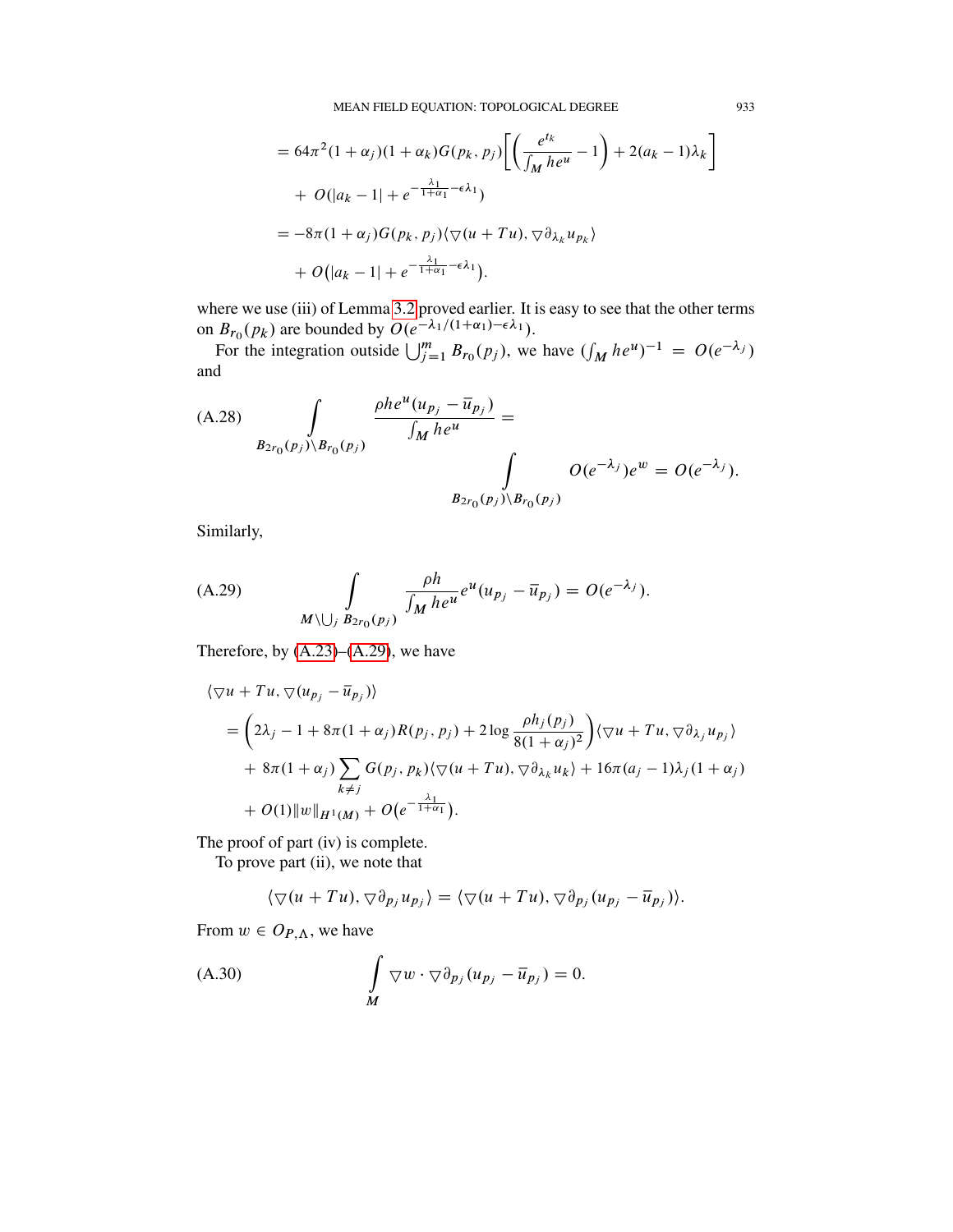Since  $\int_M (u_{p_j} - \overline{u}_{p_j}) = 0$ , we have  $\int_M \partial_{p_j} (u_{p_j} - \overline{u}_{p_j}) = 0$  and

(A.31)  

$$
\int_{M} \left[ 8\pi m + \sum_{k=1}^{\tau} 8\pi \alpha_{k} - \rho + \sum_{k=1}^{m} 8\pi (1 + \alpha_{k})(a_{k} - 1) \right] (u_{p_{j}} - \overline{u}_{p_{j}}) = 0.
$$

On  $B_{r_0}(p_j)$ , by Lemma [2.1,](#page-11-1)

<span id="page-47-0"></span>(A.32) 
$$
\begin{aligned} \partial_{p_j} u_{p_j} &= -\nabla_y U_j + \frac{\partial_{p_j} h(p_j)}{h(p_j)} (\partial_{\lambda_j} U_j - 1) + 2\partial_{p_j} \log h(p_j) \\ &+ 8\pi \partial_{p_j} R_j(x) \big|_{x = p_j} + O(|y|). \end{aligned}
$$

Since  $\bigtriangledown_y U_j$  is an odd function, we have

(A.33) 
$$
\int_{B_{r_0}(p_j)} \rho h_j(p_j) |y|^{2\alpha_j} e^{U_j} (U_j - s_j - 1) \nabla_y U_j dy = O(1).
$$

Hence by Lemma [2.2](#page-11-0) and the fact that  $\partial_{\lambda_j} U_j$  is bounded,

$$
\int_{B_{r_0}(p_j)} \rho h_j(p_j) e^{U_j} (U_j + s_j - 1) \partial_{p_j} (u_{p_j} - \overline{u}_{p_j}) = O(\lambda_j).
$$

For the other terms in [\(3.20\)](#page-19-0), we have the following estimates:

(A.34) 
$$
\int_{B_{r_0}(p_j)} \rho h_j(p_j) e^{U_j} \partial_{p_j} (u_{p_j} - \overline{u}_{p_j}) dy = O(1),
$$

(A.35) 
$$
\int_{B_{r_0}(p_j)} \rho h_j(p_j) e^{U_j} O(|y|) \partial_{p_j} (u_{p_j} - \overline{u}_{p_j}) dy = O(1),
$$

(A.36) 
$$
\int_{B_{r_0}(p_j)} \rho h_j(p_j) e^{U_j} \nabla H_j(p_j) \cdot y \nabla_y U_j dy =
$$

$$
(8\pi + O(e^{-\lambda_j})) \nabla H_j(p_j),
$$

and

(A.37) 
$$
\int_{B_{r_0}(p_j)} \rho h_j(p_j) e^{U_j} \nabla H_j(p_j) \cdot y \partial_{p_j} (u_{p_j} - \overline{u}_{p_j}) dy =
$$

$$
8\pi \nabla H_j(p_j) + O(\lambda_j e^{-\frac{3}{2}\lambda_j}),
$$

where we have used  $\nabla H_j(p_j) = O(\lambda_j e^{-\lambda_j})$  for  $u \in S_\rho(Q)$ .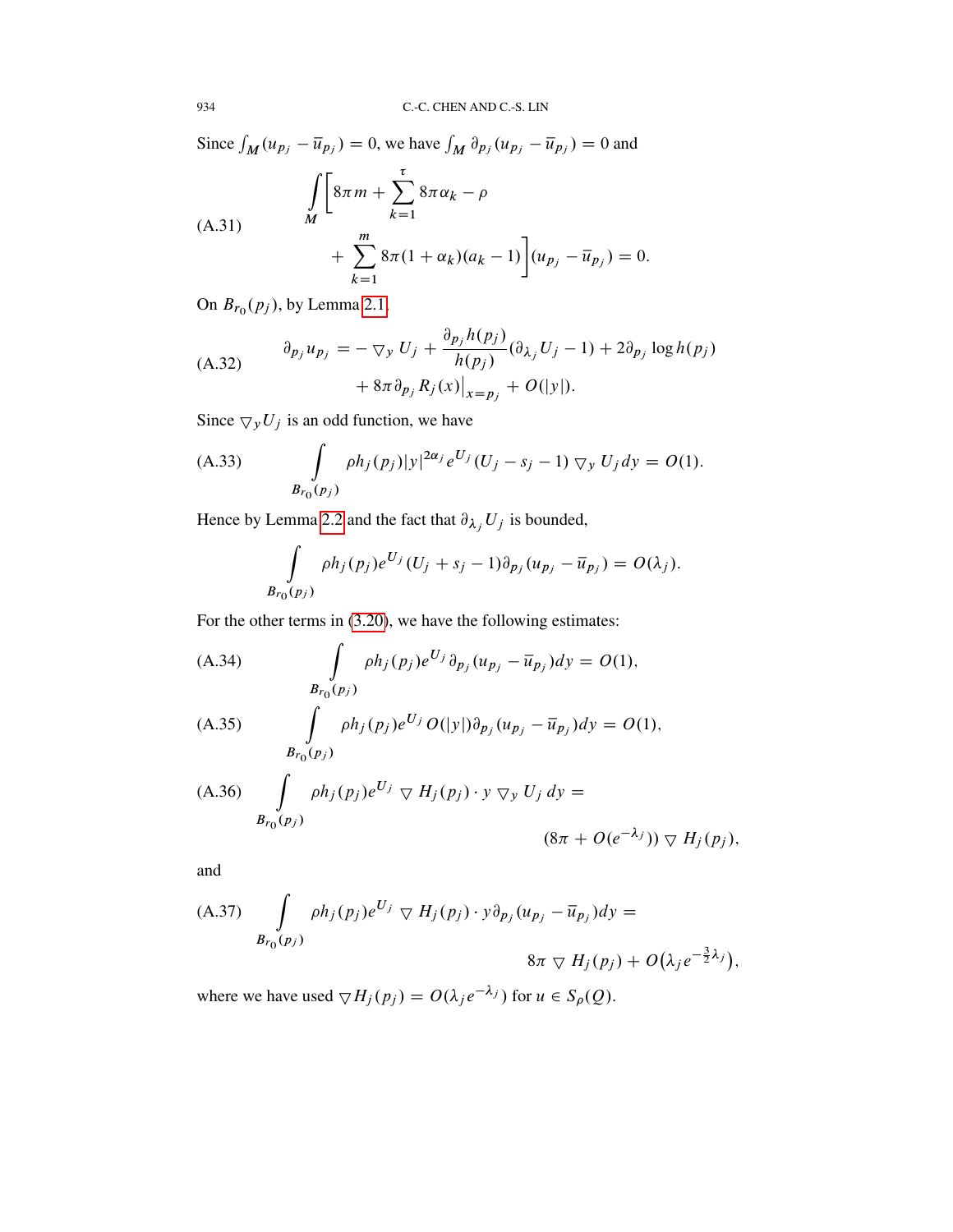By Lemma [2.2](#page-11-0) and [\(A.32\)](#page-47-0),

$$
\int_{B_{r_0}(p_j)} \rho h_j(p_j) e^{U_j} w \partial_{p_j} (u_{p_j} - \overline{u}_{p_j}) dy = O(e^{-\frac{3}{10}\lambda_j}) ||w||_{H^1(M)}.
$$

Since  $\partial_{p_j}(u_{p_j}-\overline{u}_{p_j})=O(e^{\frac{1}{2}\lambda_j})$ , as in the proof of part (iii), we have

$$
\int_{B_{r_0}(p_j)} E \partial_{p_j} (u_{p_j} - \overline{u}_{p_j}) dy = O(\lambda_j^3 e^{-\frac{3}{2}\lambda_j}).
$$

On  $M \setminus B_{r_0}(p_j)$ ,  $\partial_{p_j}(u_{p_j} - \overline{u}_{p_j}) = O(1)$ . Hence by Lemma [2.1,](#page-11-1)

$$
\int_{B_{2r_0}(p_j)\backslash B_{r_0}(p_j)} \Delta(u_{p_j}-8\pi G(x,p_j))\cdot \partial_{p_j}(u_{p_j}-\overline{u}_{p_j})=O\bigg(\frac{\lambda_j}{e^{\lambda_j}}\bigg).
$$

Since  $(\int_M he^u)^{-1} = O(e^{-\lambda_j})$ , the integral of the products of  $\partial_{p_j}(u_{p_j} - \overline{u}_{p_j})$  and the nonlinear terms in [\(3.21\)](#page-20-3) and [\(3.22\)](#page-20-0) are of order

$$
O(e^{-\lambda_j})\int\limits_M e^w=O(e^{-\lambda_j}).
$$

The estimates above imply

$$
\langle \nabla T u, \nabla \partial_{p_j} (u_{p_j} - \overline{u}_{p_j}) \rangle = -8\pi \nabla H_j(p_j) + O\bigg(|a_j - 1|\lambda_j + \left|\frac{e^{t_j}}{\int_M h e^u} - 1\right| + e^{-\frac{\lambda_1}{1 + \alpha_1}}\bigg).
$$

<span id="page-48-0"></span>This proves part (ii) and hence the proof of Lemma [3.2](#page-20-1) is complete.  $\Box$ 

Appendix B Proof of Lemma [3.3](#page-21-0)

We first note that

$$
||u_{p_j}||^2 \sim \lambda_j,
$$

<span id="page-48-1"></span>(B.2) 
$$
\|\partial_{p_j} u_{p_j}\|^2 \sim e^{\frac{\lambda_1}{1+\alpha_1}},
$$

(B.3)  $\|\partial_{\lambda_j} u_{p_j}\|^2 \sim 1$ ,

where  $||w||$  denotes  $||w||_{H^1}$  and the notation " $A \sim B$ " means that both ratios  $A/B$ and  $B/A$  are bounded by a positive constant independent of  $(P, \Lambda)$  if  $\lambda_1$  is large enough. We also know that

<span id="page-48-2"></span>(B.4)  $\langle \nabla u_{p_j}, \nabla \partial_{\lambda_j} u_{p_j} \rangle = O(1) \text{ for } 1 \le j \le m,$ 

<span id="page-48-3"></span>(B.5) 
$$
\langle \nabla u_{p_j}, \nabla \partial_{p_j} u_{p_j} \rangle = O(1) \text{ for } \tau < j \leq m,
$$

(B.6) 
$$
\langle \nabla \partial_{\lambda_j} u_{p_j}, \nabla \partial_{p_j} u_{p_j} \rangle = O(1) \text{ for } \tau < j \leq m.
$$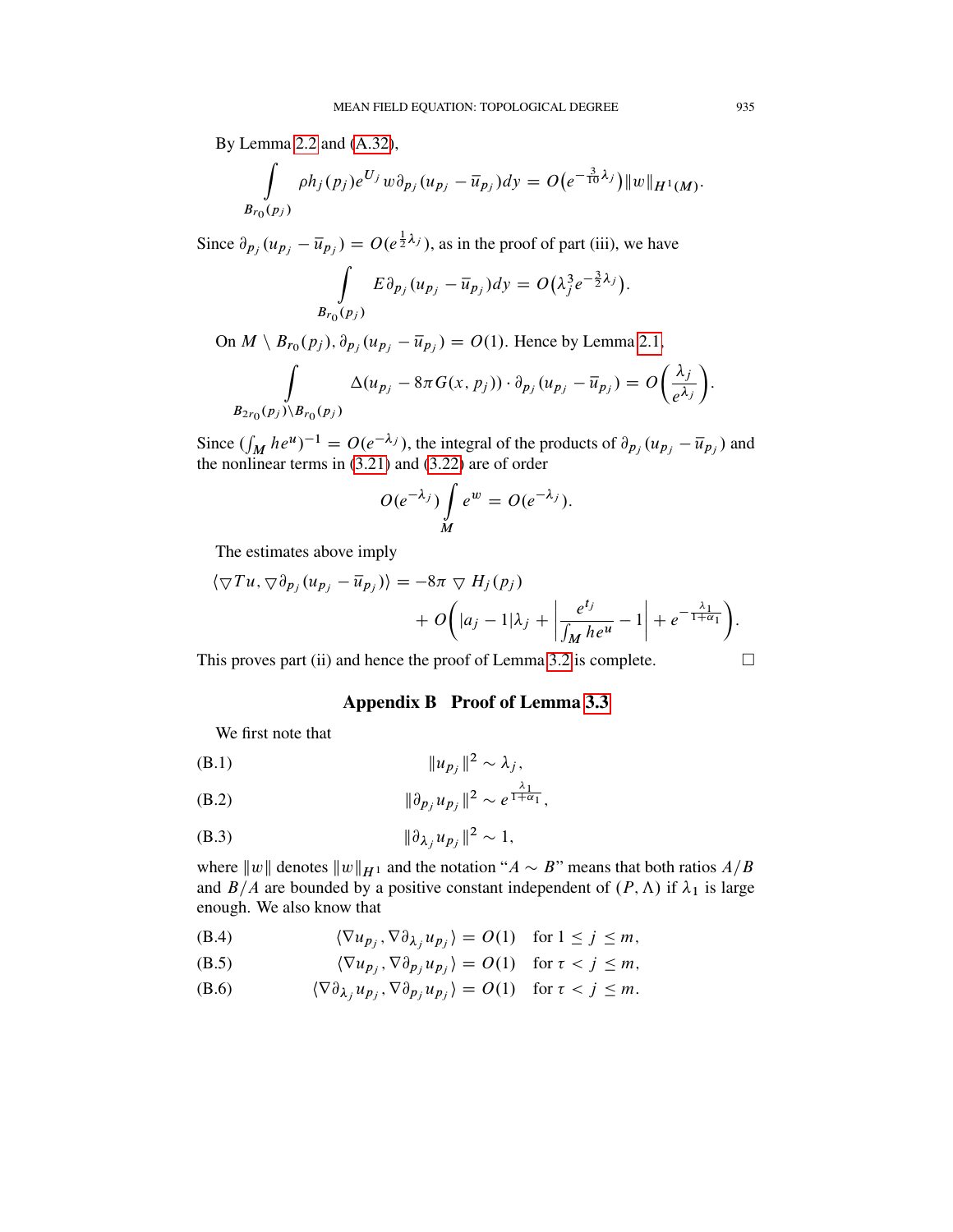Therefore  $u_{p_j}/||u_{p_j}||$ ,  $\partial_{p_j}u_{p_j}/||\partial_{p_j}u_{p_j}||$ , and  $\partial_{\lambda_j}u_{p_j}/||\partial_{\lambda_j}u_{p_j}||$  are almost orthogonal to each other.

Let

$$
V_{\alpha}(y) = \frac{|y|^{2\alpha}}{(1+|y|^{2+2\alpha})^2}.
$$

Consider the eigenvalue problem with eigenvalue  $\gamma$ :

<span id="page-49-0"></span>(B.7) 
$$
\Delta \psi + (8(1+\alpha)^2 + \gamma)|y|^{2\alpha} e^{V_{\alpha}} \psi = 0 \text{ on } R^2.
$$

According to the results in [\[20\]](#page-58-15), there are  $2(1 + \alpha) + 1$  negative eigenvalues and 0 is a simple eigenvalue in the space of bounded functions. The eigenfunction corresponding to  $\gamma = 0$  can be written down as

$$
\widetilde{\psi}_0(y) = \frac{1 - |y|^{2 + 2\alpha}}{1 + |y|^{2 + 2\alpha}}.
$$

One of the eigenfunctions corresponding to those  $2(1 + \lceil \alpha \rceil) + 1$  negative eigenvalues is radially symmetric (in fact, it is the constant function with  $\gamma = -8(1 +$  $(\alpha)^2$ ). The others have the forms:  $g_1(r) \cos k\theta$  or  $g_2(r) \sin k\theta$ ,  $1 \le k \le 1 + [\alpha]$ , where  $g_j(r)$ ,  $j = 1, 2$ , does not change sign and  $g_j(r) \rightarrow 0$  as  $r \rightarrow \infty$ . For  $1 \le n \le 2(1 + [\alpha])$ , let  $\tilde{\psi}_n$  denote those nonradially symmetric eigenfunctions corresponding to the negative eigenvalue  $\gamma_{\alpha,n}$ . It is easy to see that  $\|\nabla \widetilde{\psi}_n\|^2$  is finite. Hence we can always assume  $\|\nabla \widetilde{\psi}_n\|^2 = 1$ . These eigenfunctions can be used to construct approximate eigenfunctions corresponding to the bilinear form in the lemma as follows.

In  $B_{2r_0}(p_j)$ , we let

(B.8) 
$$
\widetilde{\psi}_{p_j,n}(y) = c_j \widetilde{\sigma}_j \widetilde{\psi}_n(R_j(y-p_j)), R_j = e^{\frac{\lambda_j}{2(1+\alpha_j)}},
$$

where  $\tilde{\sigma}_j$  is a symmetric cutoff function satisfying supp  $\tilde{\sigma}_j \subset B_{r_0}(p_j)$ , and a constant  $c_j$  is added so that  $\|\widetilde{\psi}_{p_j,n}\| = 1$ . Clearly,  $\widetilde{\psi}_{p_j,n} \in \mathring{H}^1$ .

To project  $\widetilde{\psi}_{p_j,n}$  onto the space  $O_{P,\Lambda}$ , we need to calculate the inner products of  $\tilde{\psi}_{p_j,n}(y)$  and the functions  $u_{p_k}$  and  $\partial_{\lambda_k} u_{p_k}$  for  $1 \leq k \leq m$ , and  $\partial_{p_k} u_{p_k}$  for  $k > \tau$ .

We consider the case  $k \neq j$  first. Since  $u_{p_k} = 8(1 + \alpha_k)\pi G(x, p_k)$  on  $B_{2r_0}(p_j)$ , we have

(B.9) 
$$
\int_{M} \nabla \widetilde{\psi}_{p_j,n} \nabla u_{p_k} = -\int_{M} \widetilde{\psi}_{p_j,n} \Delta u_{p_k}
$$

$$
= -8\pi (1 + \alpha_k) \int_{B_{2r_0}(p_j)} \widetilde{\psi}_{p_j,n} = 0.
$$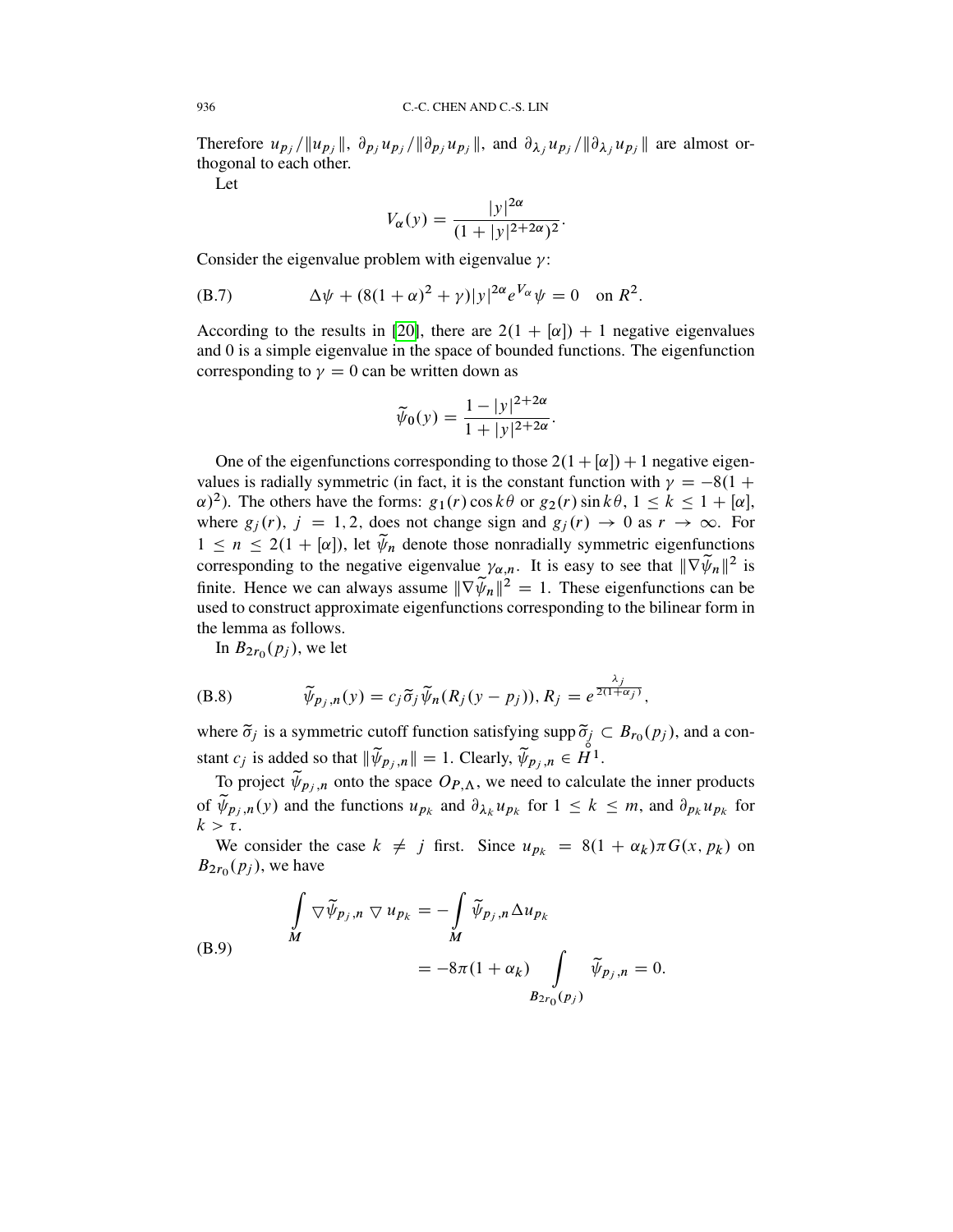Similarly, we have

$$
\int\limits_M \nabla \widetilde{\psi}_{p_j,n} \nabla \frac{\partial_{p_k} u_{p_k}}{\|\partial_{p_k} u_{p_k}\|_{H^1}} = \n- \frac{1}{\|\partial_{p_k} u_{p_k}\|_{H^1}} \int\limits_{B_{2r_0}(p_j)} \widetilde{\psi}_{p_j,n} \Delta \partial_{p_k} u_{p_k} = o(e^{-\frac{1}{2}\frac{\lambda_1}{1+\alpha_1}})
$$

by [\(B.2\)](#page-48-1) for  $k > \tau$ , and

$$
\int\limits_{M} \nabla \widetilde{\psi}_{p_j,n} \nabla \frac{\partial_{\lambda_k} u_{p_k}}{\|\partial_{\lambda_k} u_{p_k}\|_{H^1}} = 0
$$

for  $1 \leq k \leq m$  because they have different support. For  $k = j$ ,

(B.10) 
$$
\int_{M} \nabla \widetilde{\psi}_{p_{j},n} \nabla u_{p_{j}} = - \int_{B_{r_{0}}(p_{j})} \widetilde{\psi}_{p_{j},n}[\Delta U_{j} + 8\pi (1 + \alpha_{j}) + \Delta \eta_{j}]
$$

$$
= - \int_{B_{2r_{0}}(p_{j})} \widetilde{\psi}_{p_{j},n}|y|^{2\alpha_{j}} e^{U_{j}} + o(1) = o(1),
$$

where a cancellation due to the presence of  $\cos k\theta$  is used. By [\(A.12\)](#page-41-0) and the fact  $\partial_{\lambda_j} u_{p_j}$  is small on  $B_{2r_0} \setminus B_{r_0}$ ,

$$
\int_{M} \nabla \widetilde{\psi}_{p_j,n} \cdot \nabla \partial_{\lambda_j} u_{p_j} = -\int_{M} \widetilde{\psi}_{p_j,n} \Delta(\partial_{\lambda_j} u_{p_j})
$$
\n
$$
= -\int_{B_{r_0}} \widetilde{\psi}_{p_j,n} \Delta(\partial_{\lambda_j} U_j) + O(e^{-\lambda_1})
$$
\n
$$
= \int_{|y| < r_0} \widetilde{\psi}_{p_j,n} \rho h_j(p_j) |y|^{2\alpha_j} e^{U_j} \partial_{\lambda_j} U_j dy + o(1)
$$
\n
$$
= o(1).
$$

Now let  $\psi_{p_j,n}$  be the projection of  $\widetilde{\psi}_{p_j,n}$  onto the space  $O_{P,\Lambda}$ . From the estimates above,

$$
\psi_{p_j,n} = \tilde{\psi}_{p_j,n} + o(1)
$$

and

(B.12) 
$$
\int_{M} \nabla \psi_{p_j,n} \nabla \psi_{p_{j'},n'} = \int_{M} \nabla \widetilde{\psi}_{p_j,n} \nabla \widetilde{\psi}_{p_{j'},n'} + o(1) = o(1)
$$
  
if  $j \neq j'$  or  $n \neq n'$ .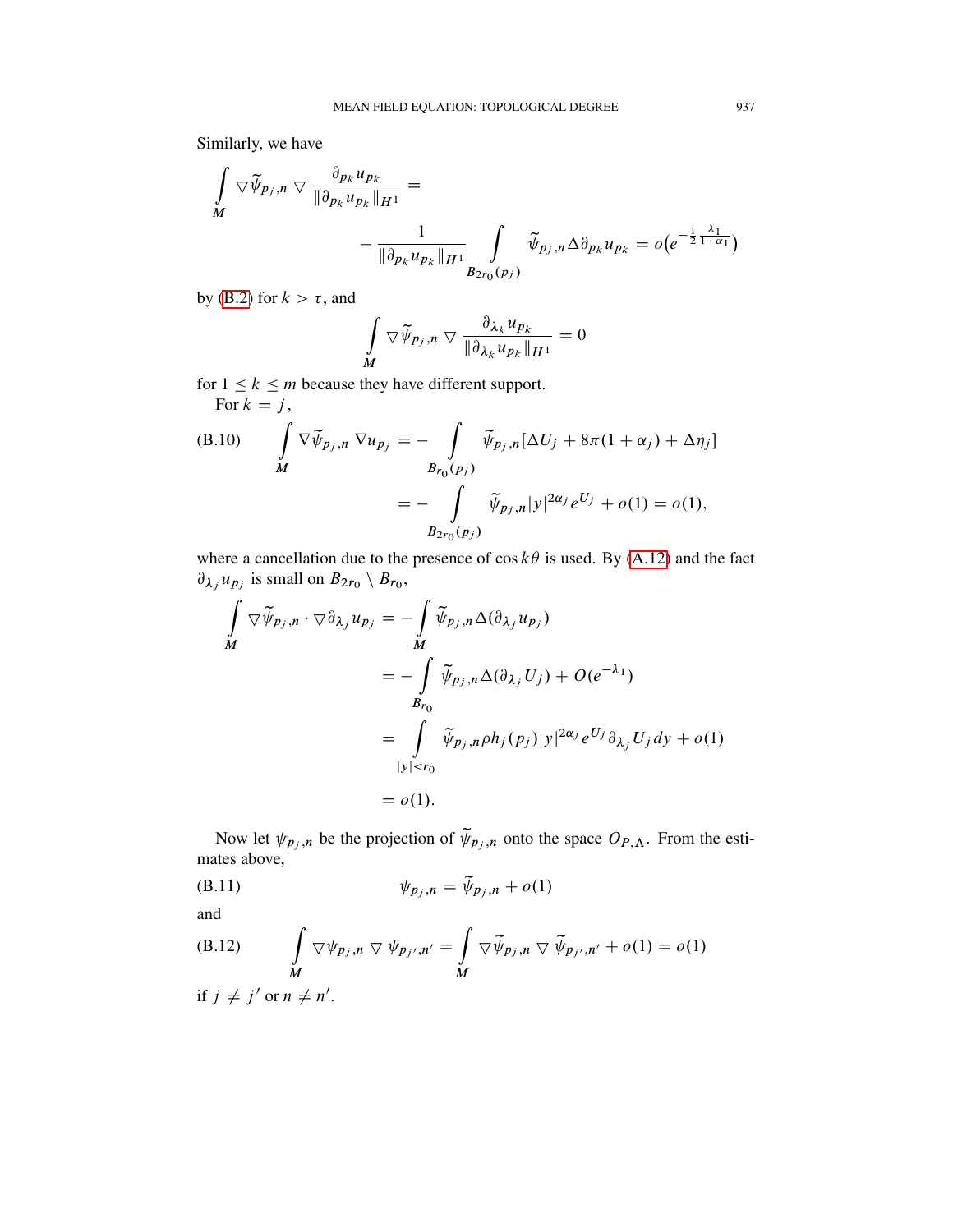Let

$$
W = \text{span}\{\psi_{p_j,n} : 1 \le j \le \tau, 1 \le n \le 2(1 + [\alpha_j])\},\
$$
  

$$
w_1 = \sum_{1 \le j \le \tau} \sum_{1 \le n \le 2(1 + [\alpha_j])} b_{j,n} \psi_{p_j,n} \in W, \text{ and } \sum_{j,n} b_{j,n}^2 = 1.
$$

The value of the bilinear form at  $(w_1, w_1)$  is equal to

$$
B(w_1, w_1)
$$
  
= 
$$
\sum_{1 \le j \le \tau} \sum_{1 \le k \le 2(1 + [\alpha_j])} \int_{B_{r_0}(p_j)} b_{j,k}^2 [|\nabla \psi_{p_j,n}|^2 - \rho h_j(p_j)|y|^{2\alpha_j} e^{U_j} \psi_{p_j,n}^2] + o(1)
$$

(B.13)

$$
= \sum_{1 \le j \le \tau} \sum_{1 \le k \le 2(1 + [\alpha_j])} \int_{B_{r_0}(p_j)} b_{j,k}^2 \gamma_{\alpha_j,k} \rho h_j(p_j) |y|^{2\alpha_j} e^{U_j} \psi_{p_j,n}^2 + o(1)
$$
  

$$
\le -d_0 \sum_{j,k} b_{j,k}^2 + o(1) < -\frac{d_0}{2},
$$

where  $0 < d_0 \le \min\{-\gamma_{\alpha_j,k}\}\.$  Hence  $B(w, w)$  is negative definite on W. By an argument of linear algebra, this implies that the Morse index of  $B(w, w)$  in  $\overset{\circ}{H}^1$  is no less than  $\sum_{1 \le j \le \tau} 2(1 + [\alpha_j]).$ 

Let  $W^{\perp}$  be the orthogonal complement of the space generated by W in  $\overset{\circ}{H}^{1}$ . We claim that there exists  $d_1 > 0$  such that

(B.14) 
$$
B(w, w) \ge d_1 \|w\|_{H^1(M)}^2 \text{ for } w \in W^{\perp} \cap Op_{,\Lambda}
$$

or, equivalently, there exists some  $\tilde{d}_1 > 0$  such that

$$
J(w) = B(w, w) \ge d_1 > 0
$$

for  $w \in W^{\perp} \cap Op_{\cdot} \Lambda$  satisfying

$$
\int_{M} \sum_{j} \rho h_j(p_j) |y|^{2\alpha_j} e^{U_j} \sigma_j w^2 = 1.
$$

After the claim, it is obvious to see that the Morse index of  $\sum$  $B(w, w)$  is equal to  $\sum_{1 \leq j \leq \tau} 2(1 + [\alpha_j])$  and  $|B(w, w)| \geq d_2 ||w||^2$  for all  $w \in W^{\perp} \cap O_{P, \Lambda}$  with some  $d_2 > 0$ .

Let  $\beta_{P,\Lambda} = \min_{w \in O_{P,\Lambda}} \bigcap W^{\perp}, w \neq 0} J(w)$  and  $w_{P,\Lambda}$  be a minimizer satisfying  $J(w_{P,\Lambda}) = \beta_{P,\Lambda}$  and

<span id="page-51-0"></span>(B.15) 
$$
\int_{M} \sum_{j} \rho h_{j}(p_{j}) |y|^{2\alpha_{j}} e^{U_{j}} \sigma_{j} w^{2} = 1.
$$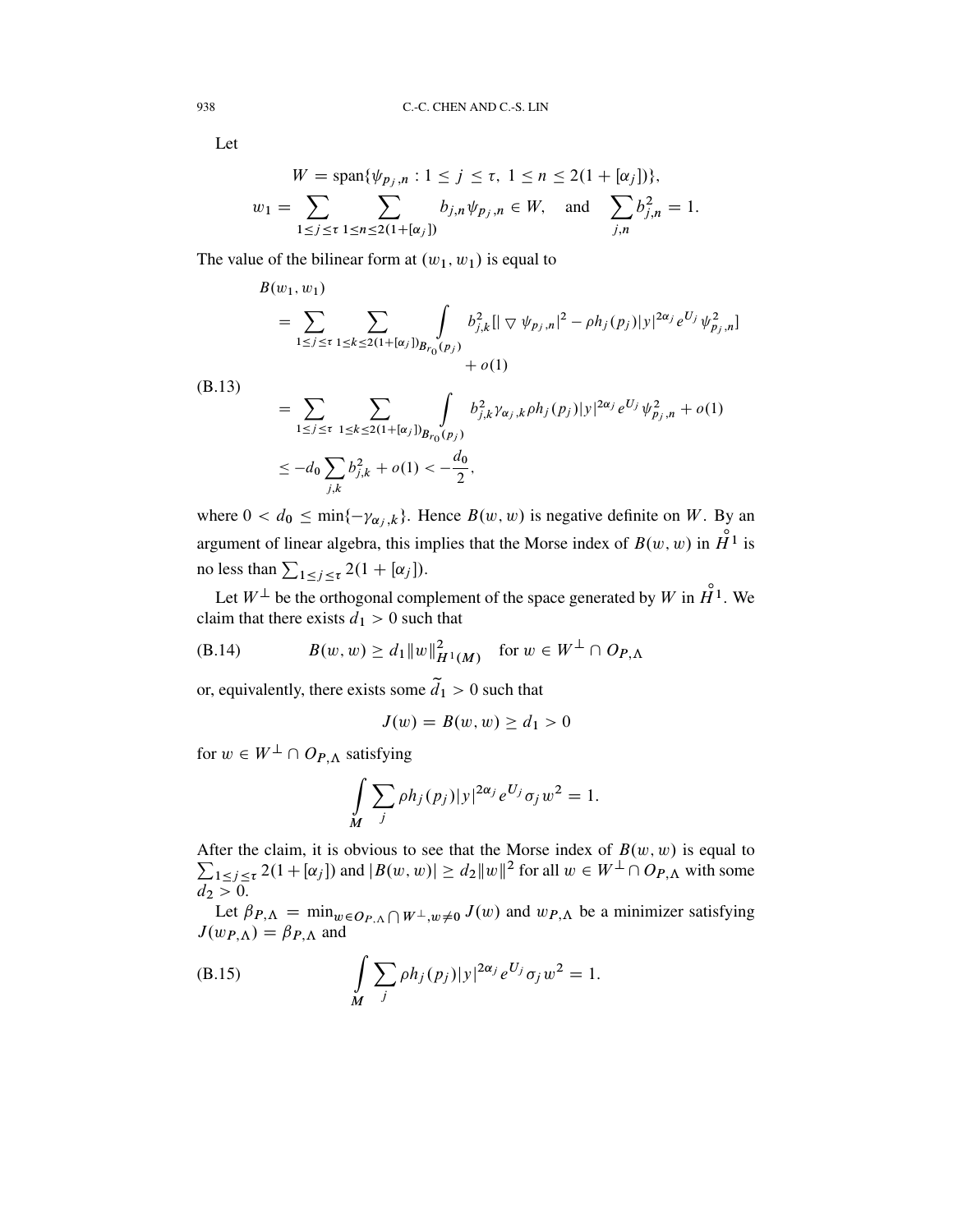Then  $w_{P,\Lambda}$  satisfies

<span id="page-52-0"></span>(B.16) 
$$
\Delta w_{P,\Lambda} + (1 + \beta_{P,\Lambda}) \Big( \sum_j \rho h_j(p_j) |y|^{2\alpha_j} e^{U_j} \sigma_j \Big) w_{P,\Lambda} = \psi_{P,\Lambda}
$$

for some  $\psi_{P,\Lambda} \in \widetilde{W} = (W^{\perp} \cap O_{P,\Lambda})^{\perp}$ , where  $\perp$  denotes the orthogonal complement in  $H^1$ . We will show that there is  $c > 0$  such that  $\beta_{P,\Lambda} \geq c$  if all  $\lambda_j$ 's are large. Suppose on the contrary that there are  $P_k = (p_{1,k}, \ldots, p_{m,k})$  with  $p_{j,k} =$  $q_j$  for  $1 \le j \le \tau$  and  $\Lambda_k = (\lambda_{1,k}, \ldots, \lambda_{m,k})$  such that  $dist(p_{i,k}, p_{j,k}) \ge 2r_0$  for  $i \neq j$ , min<sub>j</sub>  $\lambda_{j,k} \to \infty$ , and  $\beta_{P_k,\Lambda_k} \to \beta_{\infty} \leq 0$  as  $k \to \infty$ . We will show that a contradiction follows from this.

Let  $\beta_k = \beta_{P_k,\Lambda_k}$ ,  $w_k = w_{P_k,\Lambda_k}$ . For simplicity of notation, let us write  $\psi_{\beta}^k$  $_{\beta}^k,$  $\beta = 1, 2, \ldots, L$ , to stand for  $u_{p_j}/||u_{p_j}||$ ,  $\partial_{p_j} u_{p_j}/||\partial_{p_j} u_{p_j}||$ ,  $\partial_{\lambda_j} u_{p_j}/||\partial_{\lambda_j} u_{p_j}||$ , and  $\psi_{p_i,n}$ . Then the multiple  $\psi_{P,\Lambda}$  can be written as

$$
\psi_{P_k,\Lambda_k} = b_0^k + \sum_{\beta=1}^L b_\beta^k \Delta \psi_\beta^k,
$$

where  $b_R^k$  $\mathbf{a}_{\beta}^{k} \in \mathbb{R}, \beta = 1, \dots, L$ . Due to the almost orthogonality of  $\psi_{\beta}^{k}$  $\beta^k$  and their closeness to eigenfunctions, we can show

$$
b_{\beta}^k \to 0 \quad \text{as } k \to \infty, \ 0 \le \beta \le L.
$$

First, since  $w_k \in O_{P,\Lambda}$ , Lemma [A](#page-37-1) implies

$$
\int \rho h_j(p_j)|y|^{2\alpha_j}e^{U_j}\sigma_j w_k dy = O(e^{-\epsilon_0\lambda_1}) = o(1) \quad \forall j.
$$

Thus

(B.17) 
$$
b_0^k = (1 + \beta_k) \sum_j \int \rho h_j(p_j) |y|^{2\alpha_j} e^{U_j} \sigma_j w_k dy = o(1).
$$

Now we compute  $b_R^k$  $\frac{k}{\beta_0}$ . If  $\psi_{\beta_0}^k$  $\begin{array}{l} k \\ \beta_0 \end{array} = u_{p_j} / \| u_{p_j} \|$ , then

$$
u_{p_j} = -2\log\left(1 + \frac{\rho h_j(p_j)}{8(1+\alpha_j)^2}e^{\lambda_j}|y|^{2\alpha_j+2}\right) + \eta_j + \text{const} + O(|y|).
$$

By Lemma [A,](#page-37-1) we have

$$
\int \rho h_j(p_j)|y|^{2\alpha_j} e^{U_j} \sigma_j w_k \psi_{\beta_0}^k dy
$$
\n
$$
= \frac{1}{\|u_{p_j}\|} \Biggl[ \int \rho h_j(p_j)|y|^{2\alpha_j} e^{U_j} \Biggl[ -2\log\Biggl(1 + \frac{\rho h_j(p_j)}{8(1+\alpha_j)^2} e^{\lambda_j} |y|^{2\alpha_j+2}\Biggr) \Biggr] w_k
$$
\n
$$
+ O(\lambda_j e^{-\epsilon_1 \lambda_1}) \|w_k\|_{H^1}
$$
\n
$$
= \frac{O(1)}{\|u_{p_j}\|} \|w_k\|_{H^1} = O(1) \|w_k\|_{H^1} \lambda_1^{-\frac{1}{2}}.
$$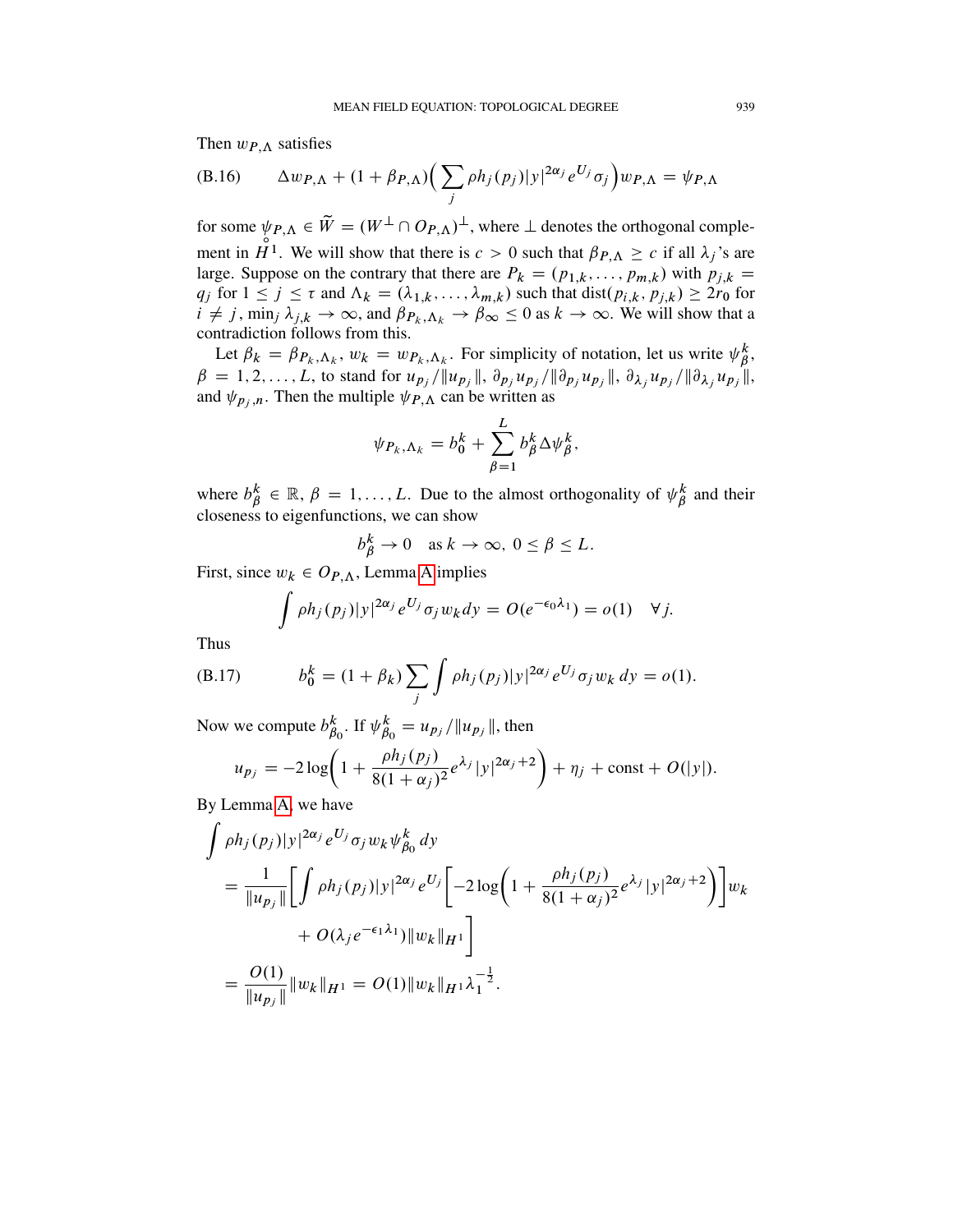Also by [\(B.4\)](#page-48-2) and [\(B.5\)](#page-48-3), we have  $\langle \psi_B^k \rangle$  ${}_{\beta_0}^k, \psi_{\beta}^k\rangle_{H^1} = O(\lambda_1^{-1/2})$  if  $\beta_0 \neq \beta$ . Thus

$$
b_{\beta_0} + O\left(\frac{1}{\lambda_j^{1/2}}\right) \max_{\beta} |b_{\beta}|
$$
  
\n(B.18) 
$$
= \int \psi_{\beta_0}^k \Delta w_k + (1 + \beta_k) \int \left(\sum_j \rho h_j(p_j)|y|^{2\alpha_j} e^{U_j} \sigma_j\right) \psi_{\beta_0}^k w_k
$$
  
\n
$$
= O(1) \|w_k\|_{H^1} \lambda_1^{-\frac{1}{2}},
$$

where  $0 = \langle w_k, \psi_\beta^k \rangle_{H^1} = -\langle w_k, \Delta \psi_\beta^k \rangle$  is used. For  $\psi_\beta^k = \partial_{\lambda_j} u_{p_j}, \partial_{p_j} u_{p_j}$ , or  $\psi_{j,n}$ , we have  $\langle \nabla w_k, \nabla \psi_k^k \rangle$  $\binom{k}{\beta} = 0$ . Then

$$
0 = \langle \nabla w_k, \nabla \psi_{\beta}^k \rangle = -\int w_k \Delta \psi_{\beta}^k
$$
  
= 
$$
- \int_{B_{r_0}(p_j)} \rho h_j(p_j) |y|^{2\alpha_j} e^{U_j} w_k \psi_{\beta}^k + o(1) \|w_k\|_{H^1},
$$

which implies

<span id="page-53-0"></span>(B.19) 
$$
\int \rho h_j(p_j) |y|^{2\alpha_j} e^{U_j} w_k \psi_{\beta}^k = o(1) \|w_k\|_{H^1}.
$$

By equation [\(B.16\)](#page-52-0), we have

$$
b_{\beta} + o(1) \max_{l} |b_{l}| = (1 + \beta_{k}) \int \sum_{j=1}^{m} \rho h_{j}(p_{j}) |y|^{2\alpha_{j}} e^{U_{j}} w_{k} \psi_{\beta}^{k} = o(1) \|w_{k}\|_{H^{1}}.
$$

Thus

$$
b_{\beta}=o(1)\|w_k\|, \quad \beta=1,\ldots,L.
$$

On the other hand, from [\(B.16\)](#page-52-0)

$$
||w_k||^2 = (1 + \beta_k) \int \Biggl(\sum_{j=1}^m \rho h_j(p_j) |y|^{2\alpha_j} e^{U_j} \sigma_j\Biggr) w_k^2 = 1 + \beta_k \le 2.
$$

We have proved the smallness of each  $b_{\beta}$ .

Now set  $e_k = \max_M |w_k|$ . By [\(B.15\)](#page-51-0),  $e_k \ge e_0 > 0$  for some constant  $e_0$ . Let dist $(x, p_k)$  denote the distance from x to the set  $\{p_{1,k}, \ldots, p_{m,k}\}.$ 

*Step* 1. We show that for any fixed  $r_1 > 0$ 

(B.20) 
$$
\limsup_{k} \max_{\text{dist}(x, p_k) \ge r_1} \left( \frac{|w_k(x)|}{e_k} \right) = 0.
$$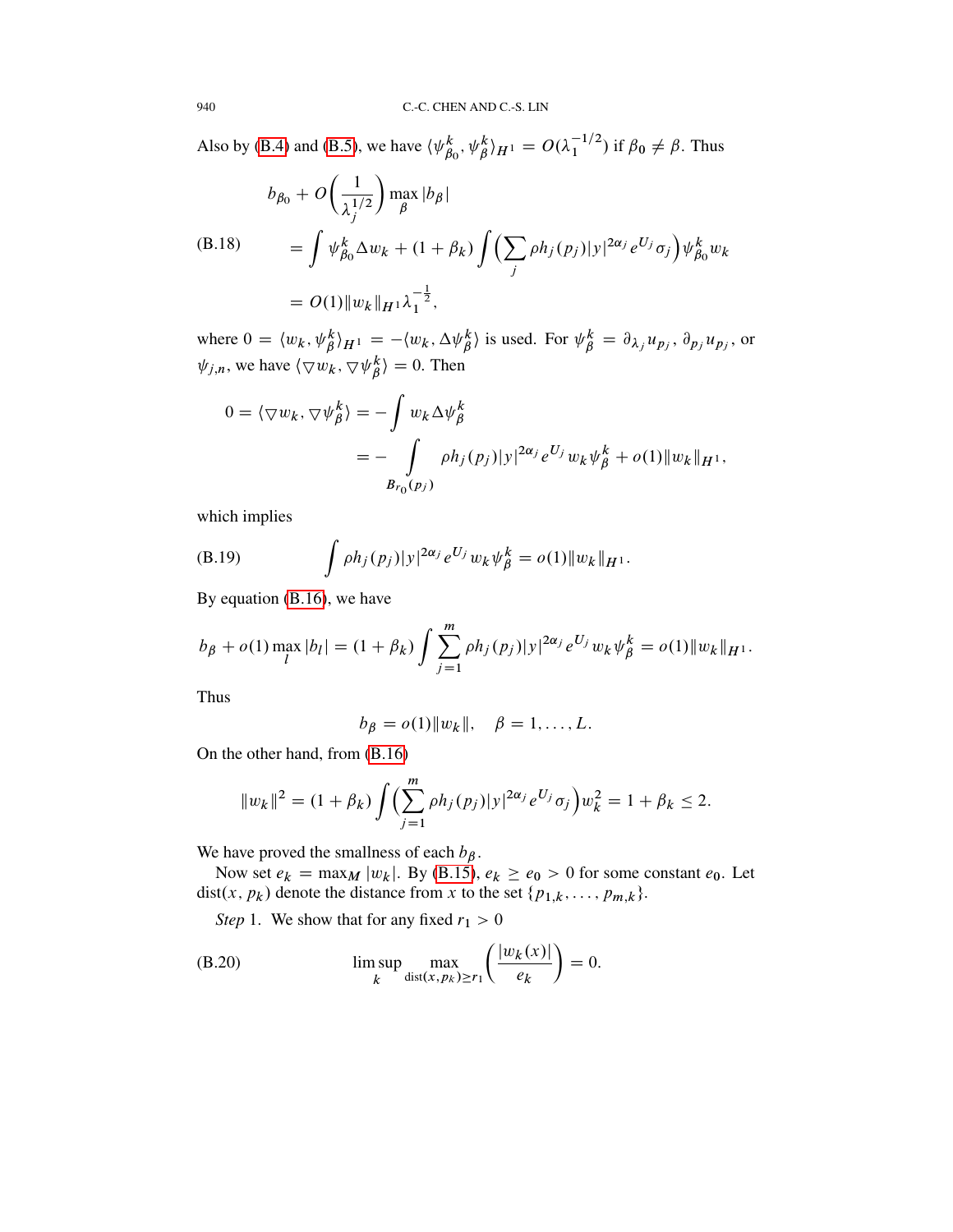Suppose this is not true. Then after passing to a subsequence, there are  $c_1 > 0$ and  $\{x_k\} \subset M$  satisfying dist $(x_k, p_k) \ge r_1$  and  $|w_k(x_k)| \ge c_1e_k$ . Let  $g_k(x) =$  $w_k(x)e_k^{-1}$ . Then after passing to a subsequence again,  $\lim_{k\to\infty} x_k = x_\infty$  for some  $x_{\infty}$ ,  $\lim_{k\to\infty} p_{j,k} = p_j$ ,  $g_k$  tends to some g in  $C_{\text{loc}}^{2,\delta}(M \setminus \{p_1, \ldots, p_m\}),$ and g satisfies

$$
\begin{cases} \Delta g = 0, \ |g| \le 1 & \text{on } M \setminus \{p_1, \dots, p_m\}, \\ \int_M g = 0, \ |g(x_\infty)| \ge c_1. \end{cases}
$$

Here  $b_{\beta}^{k} \rightarrow 0$  is used. By the removability of singularities for bounded harmonic functions, we have  $\Delta g = 0$  on M. Hence  $g = 0$  on M. This contradicts  $|g(x_{\infty})| \geq c_1 > 0$ . Therefore we may assume the maximum of  $|w_k|$  is attained in  $B_{r_0}(p_{j,k})$  for large k.

*Step* 2. If the maximum of  $|w_k|$  is attained in  $B_{r_0}(p_{j,k})$  for some  $j > \tau$ , let  $g_k(y) = w_k e_k^{-1}$  $\overline{k}_{k}^{-1}$  be defined as before and  $\widetilde{g}_{k}(z) = g_{k}(z/R_{k})$ . Then elliptic estimates imply there is a subsequence of  $\tilde{g}_k$  (still denoted by  $\tilde{g}_k$ ) such that  $\tilde{g}_k$ converges uniformly in  $C_{\text{loc}}^2(\mathbb{R}^2)$ .

We claim that  $\tilde{g}_k$  converges to 0 uniformly on any fixed ball. Suppose this is not true. Then after passing to a subsequence, there are  $r > 0$  and  $\{z_k\}$  such that  $|z_k| \le r$ ,  $|\tilde{g}_k(z_k)| = \max_{|z| \le r} |\tilde{g}_k(z)|$ ,  $\lim_{k \to \infty} z_k = z_\infty$ , and  $\tilde{g}_k$  converges to some  $\tilde{g}$  in  $C^2_{loc}(\mathbb{R}^2)$  with

$$
\begin{cases} \Delta \tilde{g} + (1 + \beta_{\infty}) \frac{8(1 + \alpha_j)^2 |z|^{2\alpha_j}}{(1 + |z|^{2(1 + \alpha_j)})^2} \tilde{g} = 0, \ |\tilde{g}| \le 1 \quad \text{on } \mathbb{R}^2\\ \tilde{g}(z_{\infty}) \neq 0, \end{cases}
$$

where we use  $b^k_\beta \to 0$  as  $k \to \infty$ .

<span id="page-54-0"></span>Then, by multiplying  $\partial_{\lambda_j} u_{p_\beta}$  or  $\psi_{p_j,n}$ , we have by [\(B.19\)](#page-53-0),

(B.21) 
$$
\int_{\mathbb{R}^2} \frac{|z|^{2\alpha_j} \tilde{g}(z)}{(1+|z|^{2(1+\alpha_j)})^2} dz = \int_{\mathbb{R}^2} \frac{|z|^{2(1+\alpha_j)} - 1}{|z|^{2(1+\alpha_j)} + 1} \frac{|z|^{2\alpha_j} \tilde{g}(z)}{(1+|z|^{2(1+\alpha_j)})^2} = 0
$$

and

<span id="page-54-1"></span>(B.22) 
$$
\int_{\mathbb{R}^2} \widetilde{\psi}_n \frac{\widetilde{g}(z)|z|^{2\alpha_j}}{(1+|z|^{2(1+\alpha_j)})^2} dz = 0 \text{ for } 1 \le n \le 2(1+[\alpha_j]).
$$

But

$$
\left\{1,\widetilde{\psi}_n,\frac{|z|^{2(1+\alpha_j)}-1}{|z|^{2(1+\alpha_j)}+1}\right\}
$$

are the only eigenfunctions of [\(B.7\)](#page-49-0) with oppositive eigenvalues under the weight  $|z|^{2\alpha_j}$   $(|z|^{2(1+\alpha_j)}+1)^{-2}$  if  $j \leq \tau$ . Thus we may assume  $j > \tau$ . Then [\(B.19\)](#page-53-0) for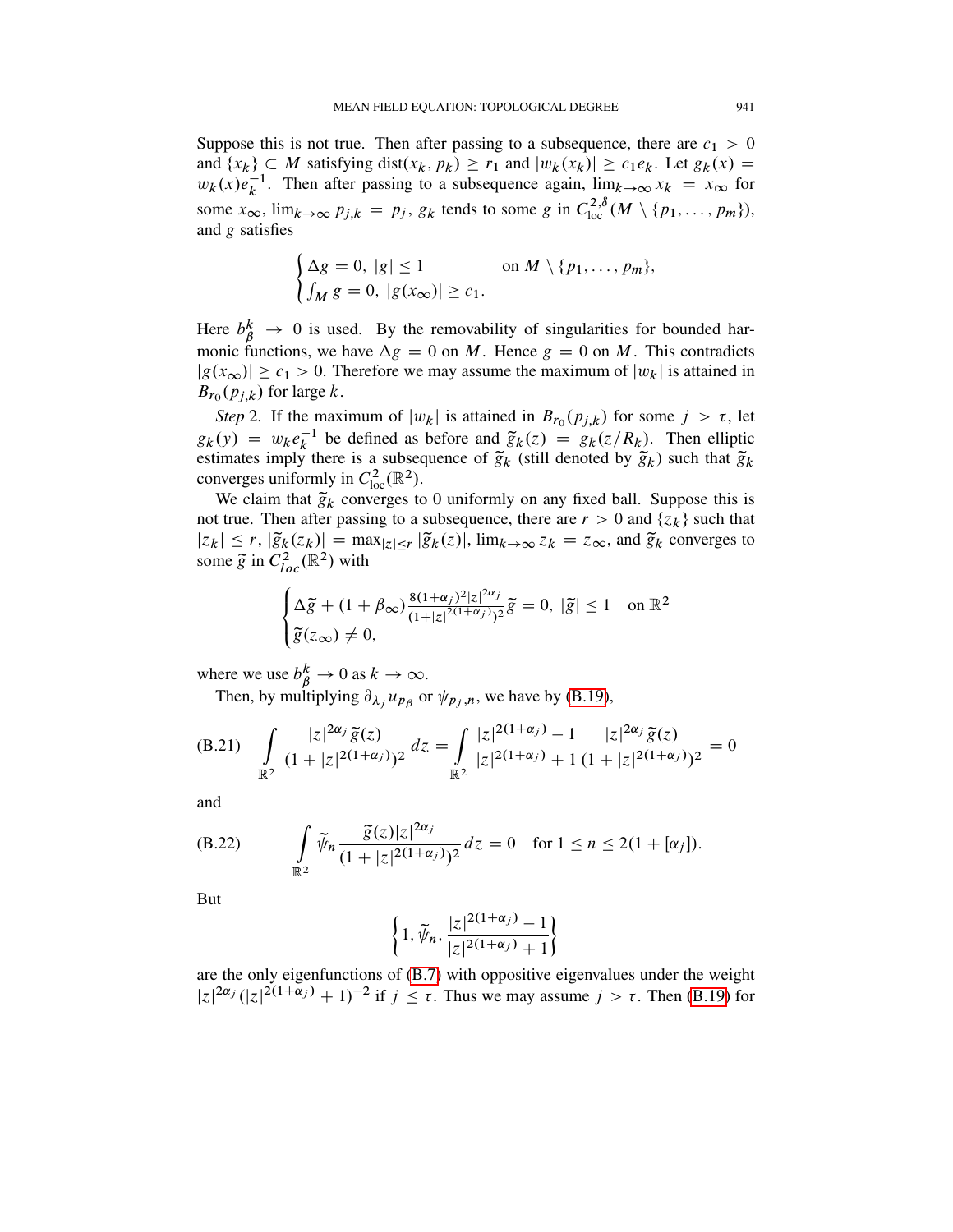$\overline{z}$ 

 $\frac{z}{1+|z|^2}\tilde{g}\,dz=0,$ 

 $\psi_{\beta}^{k} = \partial_{p_j} u_{p_j}$  gives  $\overline{a}$  $\mathbb{R}^2$ 1  $\sqrt{(1+|z|^2)^2}$ 

which, together with [\(B.21\)](#page-54-0) and [\(B.22\)](#page-54-1), again leads to  $\tilde{g} = 0$ , which of course yields a contradiction. Hence we have proved  $\tilde{g} \equiv 0$ , the claim.

Let  $A_k(t) = \frac{1}{2\pi i} \int_{|z|=t} \tilde{g}_k(z)$  be the average of  $\tilde{g}_k$  on the sphere  $|z| = t$ . Then  $A_k$  satisfies  $|A_k(t)| \leq 1$  and

(B.23) 
$$
\Delta A_k + (1 + \beta_k) \frac{8(1 + \alpha_j)^2 |z|^{2\alpha_j}}{(1 + |z|^{2(1 + \alpha_j)})^2} A_k = e_k^{-1} R_j^{-2} \int_{|z| = t} \psi_{P_k, \Lambda_k} d\sigma.
$$

The right-hand side

$$
\psi_{P_k,\Lambda_k} = b_0^k + b_{\beta_0}^k \psi_{b_o}^k + \sum_{\beta \neq \beta_0} b_\beta \psi_{\beta}^k,
$$

where  $\psi_R^k$  $\frac{k}{\beta_0} = \Delta \frac{u_{p_j}}{\|u_{p_j}\|}$  $\frac{u_{p_j}}{\|u_{p_j}\|}$ ). In  $B_{r_0}(p_j)$ , the nonzero terms in  $\sum_{\beta \neq \beta_0} b_{\beta} \psi_{\beta}^k$  $\stackrel{k}{\beta}$  consist only of  $\Delta \partial_{\lambda_j} u_{p_j}$ ,  $\psi_{j,n}$ ,  $\Delta \frac{u_{p_k}}{\|u_{p_k}\|}$  $\frac{u_{p_k}}{\|u_{p_k}\|}$  (=  $\lambda_1^{-1/2}$  $\frac{-1}{2}$  $8\pi(1+\alpha_k)$ ,  $k \neq j$ , if  $j \leq \tau$ , and an additional term  $\Delta \partial_{p_j} u_{p_j}$  if  $j > \tau$ .

Thus for  $r \le r_0$ ,

$$
e_k^{-1} R_j^{-2} \| u_{p_j} \| \overline{\psi}_{P_k, \Lambda_k}(t) = \Delta V_{\alpha_j}(z) + \Delta \partial_{\lambda_j} V_{\alpha_j}(z) + O(1) \lambda_1^{-\frac{1}{2}} R_j^{-2}
$$
  
= 
$$
O(1) \left\{ \frac{1}{t^{2+4\alpha_j}} + \lambda_1^{-\frac{1}{2}} R_j^{-2} \right\},
$$

where  $\overline{\psi}_{P_k, \Lambda_k}(t) = \int_{|z|=t} \psi_{P_k, \Lambda_k}(z) d\sigma$ . Let  $\varphi_0(z) = \frac{|z|^{2\alpha_j} - 1}{|z|^{2\alpha_j} + 1}$  $\frac{|z|^{j-1}}{|z|^{2\alpha_j}+1}$ . Then  $\varphi_0$  satisfies

$$
\Delta \varphi_0 + \frac{8(1+\alpha_j)^2 |z|^{2\alpha_j}}{(1+|z|^{2(1+\alpha_j)})^2} \varphi_0 = 0 \quad \text{in } \mathbb{R}^2.
$$

*Step* 3. Assume  $\max_{t \le r_0 R_j} |A_k(t)|$  does not tends to 0. Then since  $\tilde{g}_k$  tends to 0 on any compact sets and on  $|z| = r_0R_j$ , after passing to a subsequence, there is  $t_k$  satisfying

$$
\frac{|A_k(t_k)|}{\varphi_0(t_k)} = \max_{2 \le t \le r_0 R_k} \frac{|A_k(t)|}{\varphi_0(t)} \quad \text{and} \quad \lim_{k \to \infty} t_k = \infty
$$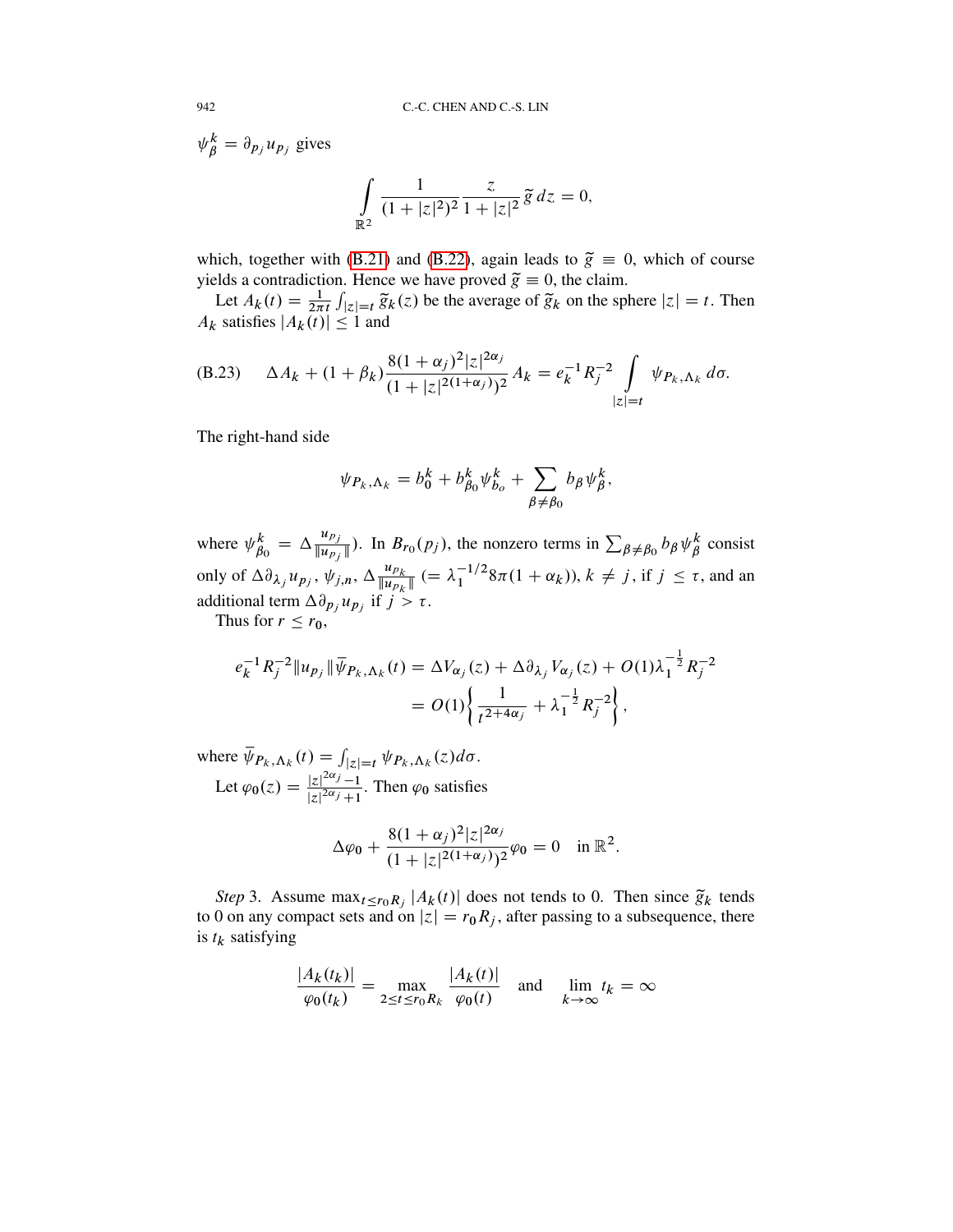due to Step 2. For  $2 \le t \le t_k$ , we have

$$
\begin{aligned}\n\left| t\varphi_0^2(t) \frac{d}{dt} \left( \frac{A_k(t)}{\varphi_0(t)} \right) \right| \\
&= \left| \int_t^t \left[ -\frac{8\beta_k (1+\alpha_j)^2 s^{2\alpha_j}}{(1+s^{2(1+\alpha_j)})^2} A_k \varphi_0 + e_k^{-1} R_j^{-2} \overline{\psi}_{P_k, \Lambda_k}(s) \varphi_0 \right] s \, ds \right| \\
&\leq C_2 \left( \frac{1}{t^{2(1+\alpha_j)}} + \frac{t_k^2}{R_j^2} \lambda_1^{-1} \right) \\
&= C_2 \left( \frac{1}{t^{2(1+\alpha_j)}} + o(1) \lambda_1^{-1} \right)\n\end{aligned}
$$

for some  $C_2 > 0$  because  $\frac{t_k^2}{R_j^2} \to 0$  as  $k \to \infty$  by Step 1. Hence for  $2 \le t \le t_k$ ,

<span id="page-56-0"></span>(B.24) 
$$
\left| \frac{A_k(t_k)}{\varphi_0(t_k)} - \frac{A_k(t)}{\varphi_0(t)} \right| \leq \int_t^{t_k} C_3 \left( \frac{1}{s^{3+2\alpha_j}} + \frac{o(1)}{\lambda_1 s} \right) ds
$$

$$
\leq C_3 \left( \frac{1}{t^{2(1+\alpha_j)}} + \frac{o(1)}{\lambda_1} \log t_k \right).
$$

Since  $\tilde{g}_k$  converges to 0 on any compact set uniformly, there are  $\bar{t}_k \le t_k$  such that  $A_k(\bar{t}_k) \to 0$  and  $\bar{t}_k \to \infty$  as  $k \to \infty$ . Let  $t = \bar{t}_k$  in [\(B.24\)](#page-56-0). Then

$$
\left|\frac{A_k(t_k)}{\varphi_0(t_k)}\right| \le \left|\frac{A_k(\overline{t}_k)}{\varphi_0(\overline{t}_k)}\right| + C_3\left(\frac{1}{\overline{t}_k^{2(1+\alpha_j)}} + \frac{\log R_k}{R_k^{2(1+\alpha_j)}}\right) \to 0.
$$

This implies  $\max_{t \le r_0 R_k} |A_k(t)| \to 0$  as  $k \to \infty$ .

Since we assume  $w_k$  attains its maximum in  $B_{r_0}(p_j)$ , there is  $\{z_k\}$  satisfying  $|z_k| \le r_0R_k$ ,  $|\tilde{g}_k(z_k)| = 1$ , and  $|z_k| \to \infty$  as  $k \to \infty$ . We may assume  $\tilde{g}_k(z_k) =$ 1. Since  $\max_{t \le r_0 R_k} |A_k| \to 0$ , there is  $y_k$  satisfying  $|z_k| = |y_k|$  and  $|\tilde{g}_k(y_k)| \le$ 1  $\frac{1}{4}$ . After taking a rotation of the coordinates, we may assume  $z_k = (z_k^1, z_k^2)$  and  $y_k = (-z_k^1)$  $(k, z_k^2)$ . For  $z = (z^1, z^2)$ , define  $D_k(z) = \tilde{g}_k(z^1, z^2) - \tilde{g}_k(-z^1, z^2)$ . Then  $D_k$  satisfies  $D_k(z_k) \geq \frac{3}{4}$  $rac{3}{4}$  and

$$
\Delta D_k + (1 + \beta_k) \frac{8(1 + \alpha_j)^2 |z|^{2\alpha_j}}{(1 + |z|^{2(1 + \alpha_j)})^2} D_k + h_k = 0,
$$

where

$$
h_k(z) = \sum b_{\beta}^k (\psi_{\beta}^k(z) - \psi_{\beta}^k(-z_1, z_2)).
$$

Here  $\psi^k_{\beta}$  $^k_{\beta}(z)$  are those terms that come from  $\Delta \partial p_j u_{p_j} / \|\Delta \partial p_j u_{p_j}\|$  and  $\Delta \psi_n$ . Note that

$$
R_j^{-2} \Delta \partial_{p_j} u_{p_j} (R_j^{-\frac{1}{2}} y) = \Delta \left( \frac{z}{1 + |z|^2} \right) = O \left( \frac{1}{(1 + |z|)^5} \right),
$$
  

$$
R_j^{-2} \Delta \psi_{n,j} (R_j^{-\frac{1}{2}} y) = \Delta \tilde{\psi}_n(z) = O \left( \frac{1}{(1 + |z|)^5} \right)
$$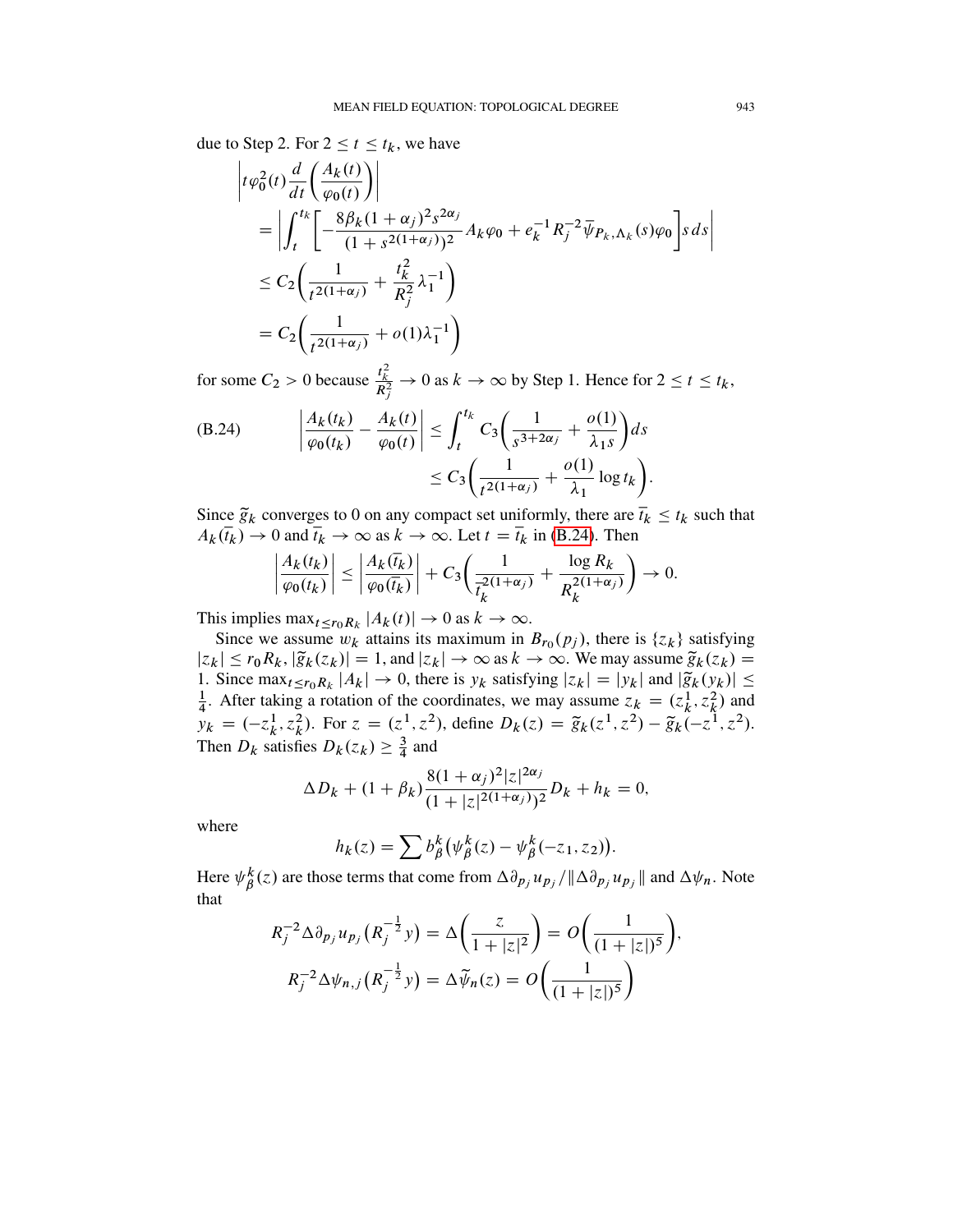if  $\widetilde{\psi}_{n,j} = g(r) \cos k\theta$  or  $g(r) \sin k\theta$ . Thus

$$
h_k(z) = o(1)(1+|z|)^{-5}
$$

for  $|z| \le r_0 R_j$  and  $z^1 \ge 0$ . By the Green representation

<span id="page-57-3"></span>
$$
\frac{3}{4} \le D_k(z_k)
$$
\n
$$
= \int_{|z| \le r_0 R_j, z^1 \ge 0} G^+(z, z_k) \left( \frac{8(1 + \beta_k)(1 + \alpha_j)^2 |z|^{2\alpha_j}}{(1 + |z|^{2(1 + \alpha_j)})^2} (D_k + h_k(z)) \right) dz
$$
\n
$$
+ \int_{\{\text{boundary}\}} \frac{\partial}{\partial v} G^+(z, z_k) D_k ds,
$$

where  $G^+(y, z) \leq \frac{1}{2\pi} \log \frac{|y-z|}{|y-z^*|}$  with  $z^* = (-z^1, z^2)$  is the Green function of  $-\Delta$  on the half  $\{|z| \le r_0 R_k$ ,  $z^1 \ge 0\}$ . Since  $D_k(z) = 0$  on  $z^1 = 0$  and  $\tilde{g}_k \to 0$ on  $|z| = r_0R_k$ , the boundary integral in [\(B.25\)](#page-57-3) tends to 0. Clearly, the integral with  $h_k(z) = o(1)$ . Using the fact  $|D_k| \le 1$ , the first term in the right-hand side of [\(B.25\)](#page-57-3) equals

$$
\int_{|z| \le \sqrt{|z_k|}} + \int_{|z-z_k| \le \frac{1}{2}z_k} + \int_{|z| \ge 2|z_k|} + \int_{|z-z_k| \ge \frac{1}{2}|z_k|} =
$$
\n
$$
z^1 \ge 0 \qquad z^1 \ge 0 \qquad z^1 \ge 0 \qquad \sqrt{|z_k|} \le |z| \le 2|z_k|
$$
\n
$$
O\left(\frac{1}{\sqrt{|z_k|}} + \frac{1}{|z_k|^{2(1+\alpha_j)}} + \frac{1}{|z_k|^{2(1+\alpha_j)}} + \frac{1}{|z_k|^{1+\alpha_j}}\right) \to 0
$$

as  $k \to \infty$  since  $\lim_{k \to \infty} |z_k| = \infty$ , where we have used  $G^+(z, z_k) = O(\frac{1}{\sqrt{z}})$  $\frac{1}{|z_k|})$ for  $|z| \leq \sqrt{|z_k|}$ . Therefore

$$
\frac{3}{4} \le D_k(z_k) \le o(1) \quad \text{as } k \to \infty.
$$

We obtain a contradiction. The proof of Lemma [3.3](#page-21-0) is complete.

## Bibliography

- <span id="page-57-1"></span>[1] Abrikosov, A. A. On the magnetic properties of superconductors of second group. *Sov. Phys. JETP* 5 (1957), 1174–1182.
- <span id="page-57-2"></span>[2] Ambjorn, J.; Olesen, P. Anti-screening of large magnetic fields by vector bosons. *Phys. Lett. B* 214 (1988), no. 4, 565–569. [doi:10.1016/0370-2693\(88\)90120-7](http://dx.doi.org/doi:10.1016/0370-2693(88)90120-7)
- [3] Ambjorn, J.; Olesen, P. A magnetic condensate solution of the classical electroweak theory. *Phys. Lett. B* 218 (1989), no. 1, 67–71. [doi:10.1016/0370-2693\(89\)90476-0](http://dx.doi.org/doi:10.1016/0370-2693(89)90476-0)
- [4] Ambjorn, J.; Olesen, P. On electroweak magnetism. *Nucl. Phys. B* 315 (1989), no. 3, 606–614. [doi:10.1016/0550-3213\(89\)90004-7](http://dx.doi.org/doi:10.1016/0550-3213(89)90004-7)
- <span id="page-57-0"></span>[5] Ambjorn, J.; Olesen, P. A condensate solution of the electroweak theory which interpolates between the broken and the symmetric phase. *Nucl. Phys. B* 330 (1990), no. 1, 193–204. [doi:10.1016/0550-3213\(90\)90307-Y](http://dx.doi.org/doi:10.1016/0550-3213(90)90307-Y)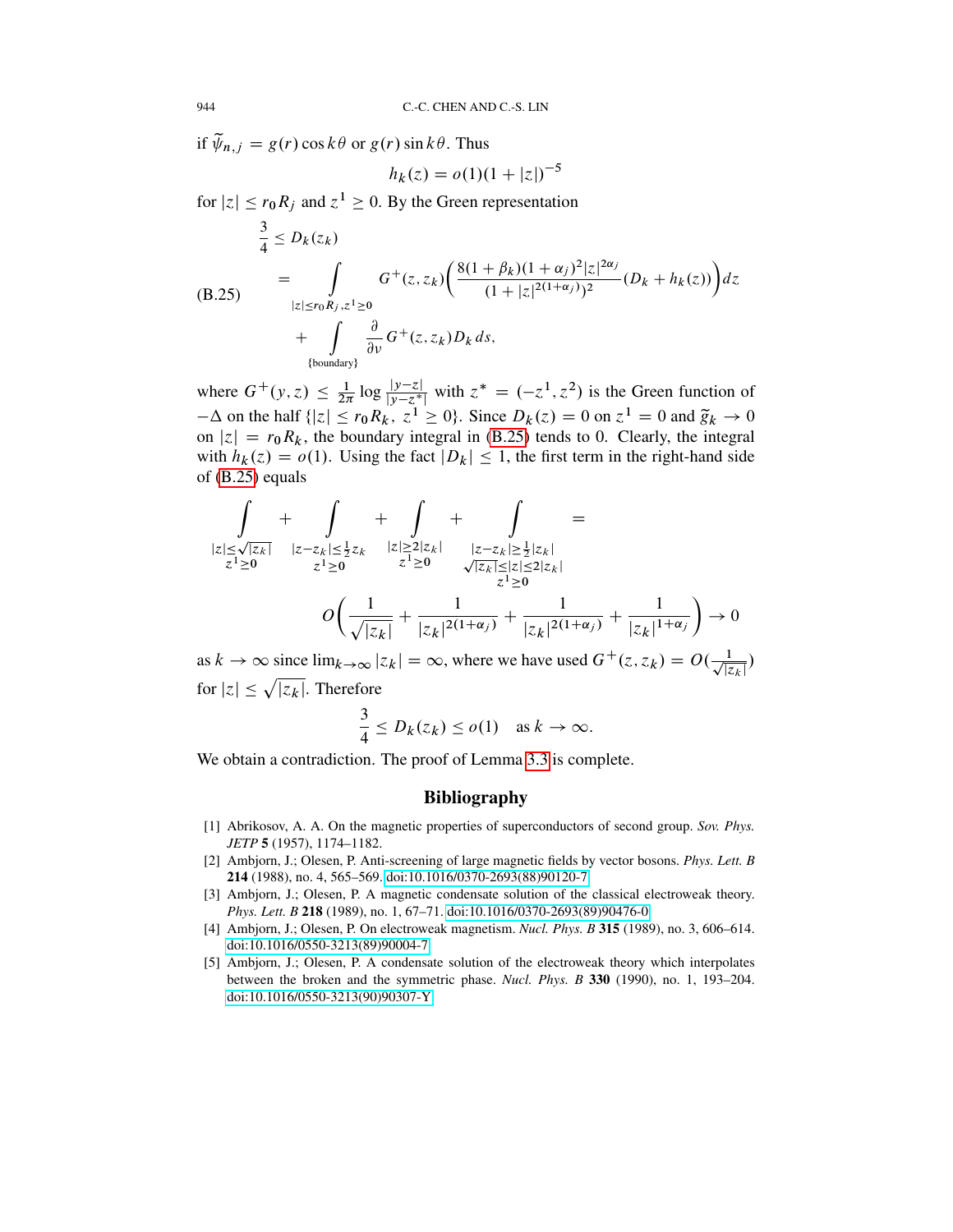- <span id="page-58-11"></span>[6] Bartolucci, D.; Chen, C.-C.; Lin, C.-S.; Tarantello, G. Profile of blow-up solutions to mean field equations with singular data. *Comm. Partial Differential Equations* 29 (2004), no. 7-8, 1241–1265. [doi:10.1081/PDE-200033739](http://dx.doi.org/doi:10.1081/PDE-200033739)
- <span id="page-58-3"></span>[7] Bartolucci, D.; De Marchis, F.; Malchiodi, A. Supercritical conformal metrics on surfaces with conical singularities. *Int. Math. Res. Not. IMRN* 2011 (2011), no. 24, 5625–5643. [doi:10.1093/imrn/rnq285](http://dx.doi.org/doi:10.1093/imrn/rnq285)
- <span id="page-58-12"></span>[8] Bartolucci, D.; Malchiodi, A. An improved geometric inequality via vanishing moments, with applications to singular Liouville equations. *Comm. Math. Phys.* 322 (2013), no. 2, 415–452. [doi:10.1007/s00220-013-1731-0](http://dx.doi.org/doi:10.1007/s00220-013-1731-0)
- <span id="page-58-17"></span>[9] Bartolucci, D.; Tarantello, G. Liouville type equations with singular data and their applications to periodic multivortices for the electroweak theory. *Comm. Math. Phys.* 229 (2002), no. 1, 3–47. [doi:10.1007/s002200200664](http://dx.doi.org/doi:10.1007/s002200200664)
- <span id="page-58-10"></span>[10] Bartolucci, D.; Tarantello, G. The Liouville equation with singular data: a concentrationcompactness principle via a local representation formula. *J. Differential Equations* 185 (2002), no. 1, 161–180. [doi:10.1006/jdeq.2001.4159](http://dx.doi.org/doi:10.1006/jdeq.2001.4159)
- <span id="page-58-9"></span>[11] Brezis, H.; Merle, F. Uniform estimates and blow-up behavior for solutions of  $-\Delta u = V(x)e^u$ in two dimensions. *Comm. Partial Differential Equations* 16 (1991), no. 8-9, 1223–1253. [doi:10.1080/03605309108820797](http://dx.doi.org/doi:10.1080/03605309108820797)
- <span id="page-58-4"></span>[12] Caffarelli, L. A.; Yang, Y. S. Vortex condensation in the Chern-Simons Higgs model: an existence theorem. *Comm. Math. Phys.* 168 (1995), no. 2, 321–336.
- <span id="page-58-0"></span>[13] Caglioti, E.; Lions, P.-L.; Marchioro, C.; Pulvirenti, M. A special class of stationary flows for two-dimensional Euler equations: a statistical mechanics description. *Comm. Math. Phys.* 143 (1992), no. 3, 501–525.
- <span id="page-58-1"></span>[14] Caglioti, E.; Lions, P.-L.; Marchioro, C.; Pulvirenti, M. A special class of stationary flows for two-dimensional Euler equations: a statistical mechanics description. II. *Comm. Math. Phys.* 174 (1995), no. 2, 229–260.
- <span id="page-58-5"></span>[15] Carlotto, A.; Malchiodi, A. Weighted barycentric sets and singular Liouville equations on compact surfaces. *J. Funct. Anal.* 262 (2012), no. 2, 409–450. [doi:10.1016/j.jfa.2011.09.012](http://dx.doi.org/doi:10.1016/j.jfa.2011.09.012)
- <span id="page-58-2"></span>[16] Chanillo, S.; Kiessling, M. Rotational symmetry of solutions of some nonlinear problems in statistical mechanics and in geometry. *Comm. Math. Phys.* 160 (1994), no. 2, 217–238.
- <span id="page-58-13"></span>[17] Chai, C.-L.; Lin, C.-S.; Wang, C.-N. In preparation.
- <span id="page-58-14"></span>[18] Chen, C.-C.; Lin, C.-S. Sharp estimates for solutions of multi-bubbles in compact Riemann surfaces. *Comm. Pure Appl. Math.* 55 (2002), no. 6, 728–771. [doi:10.1002/cpa.3014](http://dx.doi.org/doi:10.1002/cpa.3014)
- <span id="page-58-8"></span>[19] Chen, C.-C.; Lin, C.-S. Topological degree for a mean field equation on Riemann surfaces. *Comm. Pure Appl. Math.* 56 (2003), no. 12, 1667–1727. [doi:10.1002/cpa.10107](http://dx.doi.org/doi:10.1002/cpa.10107)
- <span id="page-58-15"></span>[20] Chen, C.-C.; Lin, C.-S. Mean field equations of Liouville type with singular data: sharper estimates. *Discrete Contin. Dyn. Syst.* 28 (2010), no. 3, 1237–1272. [doi:10.3934/dcds.2010.28.1237](http://dx.doi.org/doi:10.3934/dcds.2010.28.1237)
- <span id="page-58-6"></span>[21] Chen, C.-C.; Lin, C.-S.; Wang, G. Concentration phenomena of two-vortex solutions in a Chern-Simons model. *Ann. Sc. Norm. Super. Pisa Cl. Sci. (5)* 3 (2004), no. 2, 367–397.
- <span id="page-58-16"></span>[22] Cheng, K.-S.; Lin, C.-S. Compactness of conformal metrics with positive Gaussian curvature in R<sup>2</sup> . *Ann. Scuola Norm. Sup. Pisa Cl. Sci. (4)* 26 (1998), no. 1, 31–45.
- <span id="page-58-18"></span>[23] Choe, K.; Kim, N. Blow-up solutions of the self-dual Chern-Simons-Higgs vortex equation. *Ann. Inst. H. Poincaré Anal. Non Linéaire* 25 (2008), no. 2, 313–338. [doi:10.1016/j.anihpc.2006.11.012](http://dx.doi.org/doi:10.1016/j.anihpc.2006.11.012)
- <span id="page-58-7"></span>[24] del Pino, M.; Esposito, P.; Musso, M. Two-dimensional Euler flows with concentrated vorticities. *Trans. Amer. Math. Soc.* 362 (2010), no. 12, 6381–6395. [doi:10.1090/S0002-9947-2010-](http://dx.doi.org/doi:10.1090/S0002-9947-2010-04983-9) [04983-9](http://dx.doi.org/doi:10.1090/S0002-9947-2010-04983-9)
- [25] del Pino, M.; Esposito, P.; Musso, M. Nondegeneracy of entire solutions of a singular Liouvillle equation. *Proc. Amer. Math. Soc.* 140 (2012), no. 2, 581–588. [doi:10.1090/S0002-9939-2011-](http://dx.doi.org/doi:10.1090/S0002-9939-2011-11134-1) [11134-1](http://dx.doi.org/doi:10.1090/S0002-9939-2011-11134-1)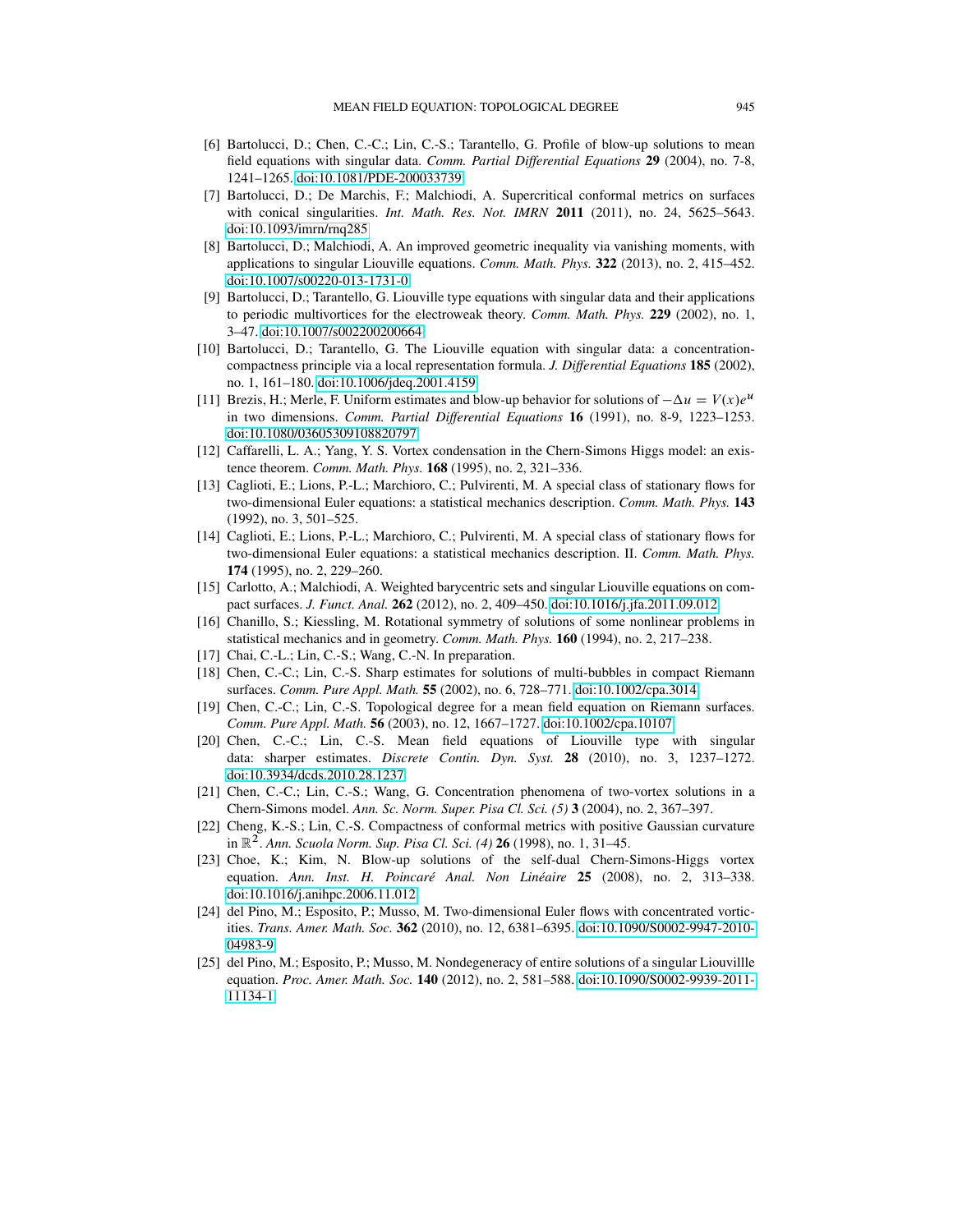- <span id="page-59-6"></span>[26] del Pino, M.; Kowalczyk, M.; Musso, M. Singular limits in Liouville-type equations. *Cal. Var. Partial Differential Equations* 24 (2005), no. 1, 47–81.
- <span id="page-59-16"></span>[27] Eremenko, A. Metrics of positive curvature with conic singularities on the sphere. *Proc. Amer. Math. Soc.* 132 (2004), no. 11, 3349–3355 (electronic). [doi:10.1090/S0002-9939-04-07439-8](http://dx.doi.org/doi:10.1090/S0002-9939-04-07439-8)
- <span id="page-59-1"></span>[28] Hong, J.; Kim, Y.; Pac, P. Y. Multivortex solutions of the Abelian-Chern-Simons theory. *Phys. Rev. Letter* 64 (1990), no. 19, 2230–2233. [doi:10.1103/PhysRevLett.64.2230](http://dx.doi.org/doi:10.1103/PhysRevLett.64.2230)
- <span id="page-59-2"></span>[29] Jackiw, R.; Weinberg, E. J. Self-dual Chern-Simons vortices. *Phys. Rev. Lett.* 64 (1990), no. 19, 2234–2237. [doi:10.1103/PhysRevLett.64.2234](http://dx.doi.org/doi:10.1103/PhysRevLett.64.2234)
- <span id="page-59-7"></span>[30] Jost, J.; Lin, C.-S.; Wang, G. Analytic aspects of the Toda system. II. Bubbling behavior and existence of solutions. *Comm. Pure Appl. Math.* 59 (2006), no. 4, 526–558. [doi:10.1002/cpa.20099](http://dx.doi.org/doi:10.1002/cpa.20099)
- <span id="page-59-0"></span>[31] Kiessling, M. K.-H. Statistical mechanics of classical particles with logarithmic interactions. *Comm. Pure Appl. Math.* 46 (1993), no. 1, 27–56. [doi:10.1002/cpa.3160460103](http://dx.doi.org/doi:10.1002/cpa.3160460103)
- [32] Li, Y. Y. Harnack type inequality: the method of moving planes. *Comm. Math. Phys.* 200 (1999), no. 2, 421–444. [doi:10.1007/s002200050536](http://dx.doi.org/doi:10.1007/s002200050536)
- <span id="page-59-10"></span>[33] Li, Y. Y.; Shafrir, I. Blow-up analysis for solutions of  $-\Delta u = Ve^u$  in dimension two. *Indiana Univ. Math. J.* 43 (1994), no. 4, 1255–1270. [doi:10.1512/iumj.1994.43.43054](http://dx.doi.org/doi:10.1512/iumj.1994.43.43054)
- <span id="page-59-14"></span>[34] Lin, C.-S. Topological degree for mean field equations on  $S^2$ . *Duke Math. J.* **104** (2000), no. 3, 501–536. [doi:10.1215/S0012-7094-00-10437-1](http://dx.doi.org/doi:10.1215/S0012-7094-00-10437-1)
- [35] Lin, C.-S. Uniqueness of conformal metrics with prescribed total curvature in  $R^2$ . Calc. Var. *Partial Differential Equations* 10 (2000), no. 4, 291–319. [doi:10.1007/s005269900026](http://dx.doi.org/doi:10.1007/s005269900026)
- <span id="page-59-15"></span>[36] Lin, C.-S. Uniqueness of solutions to the mean field equations for the spherical Onsager vortex. *Arch. Ration. Mech. Anal.* 153 (2000), no. 2, 153–176. [doi:10.1007/s002050000085](http://dx.doi.org/doi:10.1007/s002050000085)
- <span id="page-59-17"></span>[37] Lin, C.-S.; Wang, C.-L. Elliptic functions, Green functions and the mean field equations on tori. *Ann. of Math. (2)* 172 (2010), no. 2, 911–954. [doi:10.4007/annals.2010.172.911](http://dx.doi.org/doi:10.4007/annals.2010.172.911)
- [38] Lin, C.-S.; Yan, S. Bubbling solutions for relativistic abelian Chern-Simons model on a torus. *Comm. Math. Phys.* 297 (2010), no. 3, 733–758. [doi:10.1007/s00220-010-1056-1](http://dx.doi.org/doi:10.1007/s00220-010-1056-1)
- <span id="page-59-8"></span>[39] Lin, C.-S.; Yan, S. Existence of bubbling solutions for Chern-Simons model on a torus. *Arch. Ration. Mech. Anal.* 207 (2013), no. 2, 353–392. [doi:10.1007/s00205-012-0575-7](http://dx.doi.org/doi:10.1007/s00205-012-0575-7)
- <span id="page-59-9"></span>[40] Malchiodi, A.; Ruiz, D. New improved Moser-Trudinger inequalities and singular Liouville equations on compact surfaces. *Geom. Funct. Anal.* 21 (2011), no. 5, 1196–1217. [doi:10.1007/s00039-011-0134-7](http://dx.doi.org/doi:10.1007/s00039-011-0134-7)
- [41] McOwen, R. C. Conformal metrics in  $R^2$  with prescribed Gaussian curvature and positive total curvature. *Indiana Univ. Math. J.* 34 (1985), no. 1, 97–104. [doi:10.1512/iumj.1985.34.34005](http://dx.doi.org/doi:10.1512/iumj.1985.34.34005)
- <span id="page-59-3"></span>[42] Nolasco, M.; Tarantello, G. On a sharp Sobolev-type inequality on two-dimensional compact manifolds. *Arch. Ration. Mech. Anal.* 145 (1998), no. 2, 161–195. [doi:10.1007/s002050050127](http://dx.doi.org/doi:10.1007/s002050050127)
- [43] Nolasco, M.; Tarantello, G. Double vortex condensates in the Chern-Simons-Higgs theory. *Calc. Var. Partial Differential Equations* 9 (1999), no. 1, 31–94. [doi:10.1007/s005260050132](http://dx.doi.org/doi:10.1007/s005260050132)
- <span id="page-59-4"></span>[44] Nolasco, M.; Tarantello, G. Vortex condensates for the  $SU(3)$  Chern-Simons theory. *Comm. Math. Phys.* 213 (2000), no. 3, 599–639. [doi:10.1007/s002200000252](http://dx.doi.org/doi:10.1007/s002200000252)
- <span id="page-59-13"></span>[45] Poliakovsky, A.; Tarantello, G. On a planar Liouville-type problem in the study of selfgravitating strings. *J. Differential Equations* 252 (2012), no. 5, 3668–3693. [doi:10.1016/j.jde.2011.11.006](http://dx.doi.org/doi:10.1016/j.jde.2011.11.006)
- <span id="page-59-11"></span>[46] Prajapat, J.; Tarantello, G. On a class of elliptic problems in R2: symmetry and uniqueness results. *Proc. Roy. Soc. Edinburgh Sect. A* 131 (2001), no. 4, 967–985. [doi:10.1017/S0308210500001219](http://dx.doi.org/doi:10.1017/S0308210500001219)
- <span id="page-59-12"></span>[47] Spanier, E. H. *Algebraic topology.* McGraw-Hill, New York–Toronto, 1966.
- <span id="page-59-5"></span>[48] Spruck, J.; Yang, Y. S. On multivortices in the electroweak theory. I. Existence of periodic solutions. *Comm. Math. Phys.* 144 (1992), no. 1, 1–16.
- [49] Spruck, J.; Yang, Y. S. On multivortices in the electroweak theory. II. Existence of Bogomol'ny˘ı solutions in  $R^2$ . *Comm. Math. Phys.* **144** (1992), no. 2, 215–234.